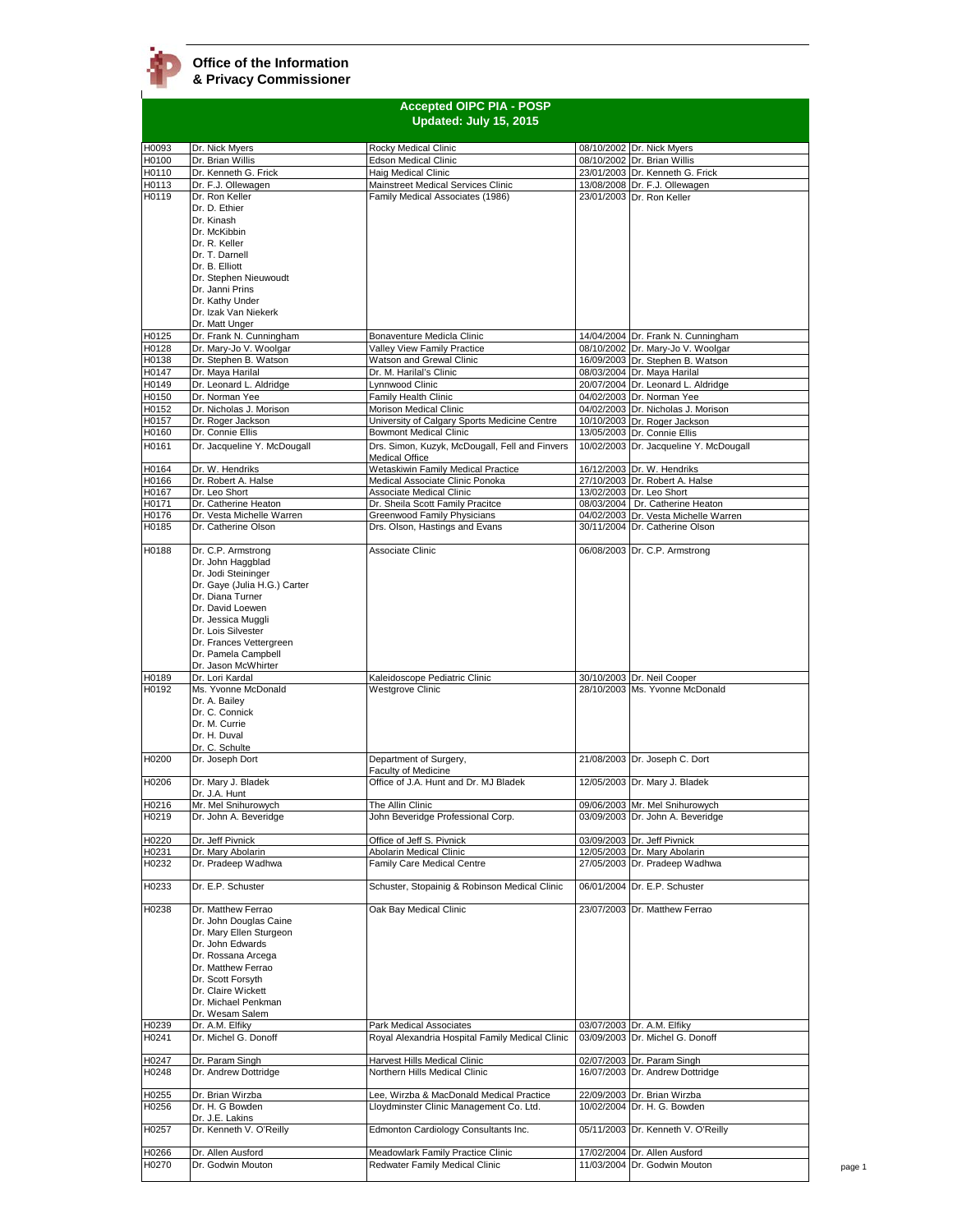|                | <b>Accepted OIPC PIA - POSP</b><br>Updated: July 15, 2015                                      |                                                                            |  |                                                                   |  |
|----------------|------------------------------------------------------------------------------------------------|----------------------------------------------------------------------------|--|-------------------------------------------------------------------|--|
| H0271          | Dr. Steven M. Edworthy                                                                         | University of Calgary                                                      |  | 15/04/2004 Dr. Steven M. Edworthy                                 |  |
| H0274<br>H0277 | Dr. Walter Mair<br>Dr. M.C. Edwards<br>Dr. R. Johnson                                          | Summit Centre Family Clinic<br>Office of Dr. R. Johnson & Dr. M C. Edwards |  | 22/03/2004 Dr. Walter Mair<br>03/12/2003 Dr. M.C. Edwards         |  |
| H0278          | Dr. Susan F. Poon                                                                              |                                                                            |  | 11/03/2004 Dr. Susan F. Poon                                      |  |
| H0279          | Dr. O. A. Adekeye                                                                              | <b>Prairie Medical Centre</b>                                              |  | 16/10/2003 Dr. O. A. Adekeye                                      |  |
| H0281<br>H0282 | Dr. Abel Raath<br>Dr. J. Timothy Trofimuk                                                      | Vulcan Medical Clinic<br><b>Griffiths Medical Clinic</b>                   |  | 07/04/2004 Dr. Abel Raath<br>09/03/2004 Dr. J. Timothy Trofimuk   |  |
| H0284<br>H0287 | Dr. V. Congdon<br>Dr. David G. Woolliscroft                                                    | Foothills Family Medical Centre<br>L.A. Medical Clinic                     |  | 07/10/2003 Dr. V. Congdon<br>26/09/2004 Dr. David G. Woolliscroft |  |
| H0289          | Dr. Padraic McCombe                                                                            | Ralston Family Medical Clinic                                              |  | 08/10/2003 Dr. Padraic McCombe                                    |  |
|                | Dr. David Piesas                                                                               |                                                                            |  | 24/09/2004 Dr. David Piesas                                       |  |
| H0291<br>H0292 | Dr. Andrew Dottridge                                                                           | Valley Medical Clinic<br>Northern Hills Medical Clinic                     |  | 26/09/2003 Dr. Andrew Dottridge                                   |  |
| H0294          | Dr. Edward E. Papp                                                                             | <b>Family Medicine Associates</b>                                          |  | 12/01/2004 Dr. Edward E. Papp                                     |  |
| H0295          | Dr. Neil E. Brown                                                                              | Garneau Lung Laboratory Inc.                                               |  | 15/06/2004 Dr. Neil E. Brown                                      |  |
| H0296          | Dr. David M. Riske                                                                             | Beaumont Family Medical Associates                                         |  | 22/01/2004 Dr. David M. Riske                                     |  |
| H0297          | Dr. Daniel Payne                                                                               | Slave Lake Family Clinic                                                   |  | 24/10/2003 Dr. Daniel Payne                                       |  |
| H0298          | Dr. Keshav Bhargava                                                                            | Leduc Community Hospital/ Bhargava Medical<br>Clinic                       |  | 05/11/2003 Dr. Keshav Bhargava                                    |  |
| H0301          | Dr. Kevin R. Hennig                                                                            | Oliver Eye Centre                                                          |  | 07/05/2004 Dr. Kevin R. Hennig                                    |  |
| H0302          | Dr. T.M. Busheikin<br>Dr. G.C. Strong<br>Dr. M.C. Simon                                        | Kensington Clinic                                                          |  | 04/11/2003 Dr. T.M. Busheikin                                     |  |
| H0305          | Dr. Michal Broniewski                                                                          | Sunridge Mall Walk-in Medical Clinic                                       |  | 05/02/2004 Dr. Michal Broniewski                                  |  |
| H0306          | Dr. Marsha L. Irwin                                                                            | Calgary Women's Imaging Centre                                             |  | 14/04/2004 Dr. Marsha L. Irwin                                    |  |
| H0310          | Dr. Ernest J. Hodges                                                                           | Dr. Ernest J. Hodges Medical Clinic                                        |  | 12/01/2004 Dr. Ernest J. Hodges                                   |  |
| H0311<br>H0314 | Dr. M. S. Sabir<br>Dr. I. Heinrichs                                                            | Heinrichs Medical Clinic                                                   |  | 25/02/2004 Dr. M. S. Sabir<br>12/01/2004 Dr. I. Heinrichs         |  |
| H0327          | Dr. Mark Addison                                                                               | Cottage Medical Clinic                                                     |  | 20/10/2004 Dr. Mark Addison                                       |  |
| H0328          | Dr. Elizabeth A. Vetsch                                                                        | Grandview Heights Medical Clinic                                           |  | 19/12/2003 Dr. Elizabeth A. Vetsch                                |  |
| H0329<br>H0334 | Dr. Jim Hansen<br>Dr. Michael Peyton                                                           | Cardiology Consultants<br>The Malone Medical Clinic Associates             |  | 04/04/2005 Dr. Jim Hansen<br>30/01/2004 Dr. Michael Peyton        |  |
| H0335          | Dr. G. Lamoureux                                                                               | <b>Bonnyville Medical Clinic</b>                                           |  | 19/07/2004 Dr. G. Lamoureux                                       |  |
| H0337          | Dr. Terry Klassen                                                                              | Depart. of Pediatrics, University of Alberta                               |  | 01/03/2004 Dr. Terry Klassen                                      |  |
| H0338          | Dr. David Cenaiko                                                                              | Dr. David Cenaiko Professional Corporation                                 |  | 13/09/2004 Dr. David Cenaiko                                      |  |
| H0339          | Dr. Lizette E. Lourens                                                                         | <b>Bow River Medical Clinic</b>                                            |  | 22/04/2004 Dr. Lizette E. Lourens                                 |  |
| H0340          | Dr. Jeffrey C. E. Way                                                                          | Acadia Surgical Group                                                      |  | 10/02/2004 Dr. Jeffrey C. E. Way                                  |  |
| H0341          | Dr. A. Voth<br>Dr. R. Chea                                                                     |                                                                            |  | 14/09/2004 Dr. A. Voth                                            |  |
| H0344<br>H0345 | Dr. Kan C. Lee<br>Dr. Hess Boschma                                                             | Meridian Medical Clinic                                                    |  | 30/01/2004 Dr. Kan C. Lee<br>13/09/2004 Dr. Hess Boschma          |  |
| H0346          | Dr. Francois Malan                                                                             | Dr. Francois Malan Professional Corporation                                |  | 30/07/2004 Dr. Francois Malan                                     |  |
| H0347          | Dr. Vicci Fourie                                                                               | Associate Medical Clinic                                                   |  | 04/02/2004 Dr. Vicci Fourie                                       |  |
| H0356          | Dr. Anne Fong                                                                                  | Anne Fong Prof Corporation (Fong Medical<br>Clinc)                         |  | 06/02/2004 Dr. Anne Fong                                          |  |
| H0360          | Dr. John P. McKaigeny                                                                          | U of A, Dep. Of Medicine, Div. Of<br>Gastroenterology                      |  | 20/10/2004 Dr. John P. McKaigeny                                  |  |
| H0361          | Dr. Tris P. Trethart                                                                           | Tris P. Trethart, M.D. Pro. Corporation                                    |  | 11/03/2004 Dr. Tris P. Trethart                                   |  |
| H0367          | Dr. Marlene Lidke<br>Dr. Krista Bennett<br>Dr. Brian C. Hayden                                 | Dr. Lidkea and Associates                                                  |  | 01/03/2004 Dr. Marlene Lidkea                                     |  |
| H0368          | Dr. Connie Poon<br>Dr. Martin C. Harvey<br>Dr. Philip Woest Van Der Merwe<br>Dr. Margot McLean | Martin C Harvey Professional Corporation                                   |  | 23/04/2004 Dr. Martin C. Harvey                                   |  |
| H0369          | Dr. William C. Johnston                                                                        | Orthopaedic Associates                                                     |  | 01/04/2004 Dr. William C. Johnston                                |  |
| H0371          | Dr. Bruce Benson                                                                               | Parkland Medical Clinic                                                    |  | 06/02/2004 Dr. Bruce Benson                                       |  |
| H0372          | Dr. Gordon McInroy                                                                             | University Health Centre                                                   |  | 21/04/2004 Dr. Gordon McInroy                                     |  |
| H0373          | Dr. Hari S. Chana                                                                              | Dr. Hari S. Chana Professional Corporation                                 |  | 01/03/2004 Dr. Hari S. Chana                                      |  |
| H0379<br>H0382 | Dr. Guy J. Lavoie<br>Dr. Allan R. Behm                                                         | Guy J. Lavoie Professional Corporation<br>Behm Clinic                      |  | 26/02/2004 Dr. Guy J. Lavoie<br>02/04/2004 Dr. Allan R. Behm      |  |
|                |                                                                                                |                                                                            |  |                                                                   |  |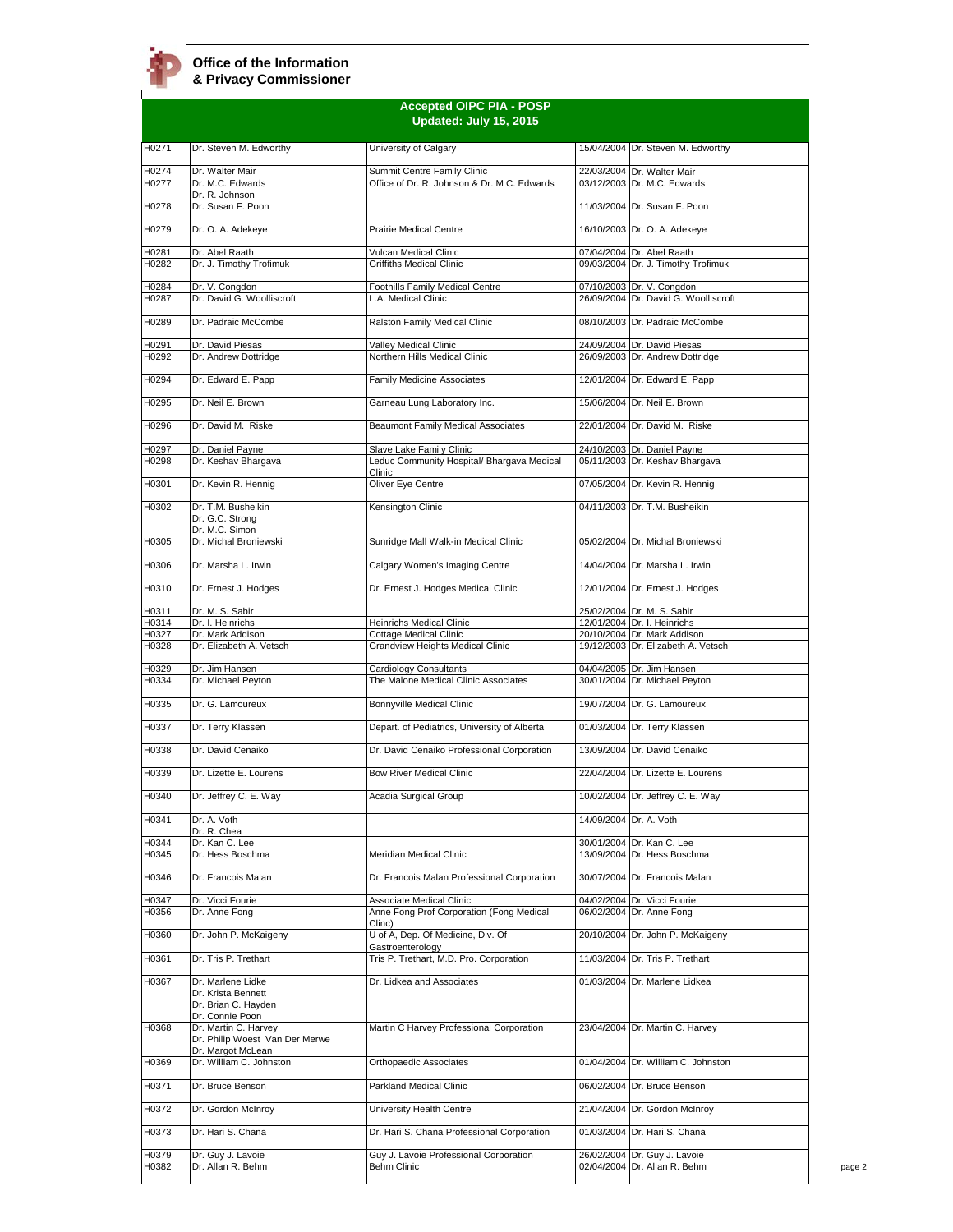|                |                                                                                                                                                        | <b>Accepted OIPC PIA - POSP</b><br>Updated: July 15, 2015                 |                                                                        |
|----------------|--------------------------------------------------------------------------------------------------------------------------------------------------------|---------------------------------------------------------------------------|------------------------------------------------------------------------|
| H0383          | Dr. Peter Leuna                                                                                                                                        | <b>Westview Medical Office</b>                                            | 06/07/2004 Dr. Peter Leung                                             |
| H0384          | Dr. Rita Dahlke                                                                                                                                        | <b>CUPS Community Health Centre</b>                                       | 02/06/2004 Dr. Rita Dahlke                                             |
| H0385          | Dr. Brendan J. Bunting                                                                                                                                 | The Medical Centre                                                        | 21/04/2004 Dr. Brendan J. Bunting                                      |
| H0388<br>H0389 | Dr. M. W. Steed<br>Dr. Tewodros Mequanent                                                                                                              | Radiology Associates Inc.                                                 | 02/04/2004 Dr. M. W. Steed<br>26/05/2004 Dr. Tewodros Mequanent        |
| H0390          | Dr. Anthony S. K. Chiu                                                                                                                                 |                                                                           | 23/04/2004 Dr. Anthony S. K. Chiu                                      |
| H0393          | Dr. Lawrence A. Olfert                                                                                                                                 | Drumheller Associated Physicians                                          | 24/09/2004 Dr. Lawrence A. Olfert                                      |
| H0394          | Dr. Ian R. Macdonald                                                                                                                                   | Alpine Medical Clinic                                                     | 30/07/2004 Dr. Ian R. Macdonald                                        |
| H0395          | Dr. Janis P. Campbell                                                                                                                                  | Janis P. Campbell Professional Corporation                                | 22/11/2004 Dr. Janis P. Campbell                                       |
| H0398<br>H0410 | Dr. Tom Y. Woo<br>Dr. Magnus Murphy                                                                                                                    | Tom Y. Woo Professional Corporation<br>M. Murphy Professional Corporation | 19/11/2004 Dr. Tom Y. Woo<br>23/04/2004 Dr. Magnus Murphy              |
| H0412          | Dr. Matthew T.S. Tennant                                                                                                                               | Alberta Retina Consultants                                                | 13/12/2004 Dr. Matthew T.S. Tennant                                    |
| H0413          | Dr. Ronald J. Smith                                                                                                                                    | Sylvan Lake Medical Clinic                                                | 13/04/2004 Dr. Ronald J. Smith                                         |
| H0414          | Dr. Pieter Bouwer                                                                                                                                      | Oyen Medical Clinic                                                       | 25/02/2005 Dr. Pieter Bouwer                                           |
| H0415<br>H0416 | Dr. William Leishman<br>Dr. Kathleen Game                                                                                                              | <b>Family Medical Cetre</b><br>High Level Medical Clinic                  | 21/12/2004 Dr. William Leishman<br>13/04/2004 Dr. Kathleen Game        |
| H0417          | Dr. Jahnes Booyens                                                                                                                                     | Dr. J. Booyens & Dr. D. Burger Clinic                                     | 03/05/2004 Dr. Jahnes Booyens                                          |
| H0423          | Dr. D. Burger<br>Dr. Greg Storwick                                                                                                                     | Storwick Dermatology - Laser Clinic                                       | 23/04/2004 Dr. Greg Storwick                                           |
| H0424          | Dr. Ron Mayrhofer                                                                                                                                      | mdoc - Bonavista Medical Centre                                           | 16/06/2004 Dr. Ron Mayrhofer                                           |
| H0425          | Drs. Jackson, Turner, Crichton and                                                                                                                     | Wild Rose Medical Centre                                                  | 10/10/2003 Dr. Roger Jackson                                           |
| H0427          | Gatzke<br>Dr. Martin Reedyk                                                                                                                            | Impact Health Services                                                    | 04/06/2004 Dr. Martin Reedyk                                           |
| H0428          | Dr. Joel D. Steed                                                                                                                                      | Dr. Joel D. Steed Professional Corporation                                | 20/10/2004 Dr. Joel D. Steed                                           |
| H0430          | Dr. Toni R. Winder                                                                                                                                     | Dr. Toni R. Winder                                                        | 09/11/2004 Dr. Toni R. Winder                                          |
| H0431          | Dr. Paul Grewal<br>Dr. Sherry Mclaren<br>Dr. Adam Parrish<br>Dr. Margaret Polushin                                                                     | Pleasantview Medical Clinic                                               | 07/07/2004 Dr. Paul Grewal                                             |
| H0432          | Dr. Kelly Diane Dabbs                                                                                                                                  |                                                                           | 29/04/2004 Dr. Kelly Diane Dabbs                                       |
| H0435          | Dr. Robert H. Brown                                                                                                                                    |                                                                           | 02/06/2004 Dr. Robert H. Brown                                         |
| H0436          | Dr. Robert R. Stroud                                                                                                                                   | Grove Plaza Medical Centre                                                | 10/05/2004 Dr. Robert R. Stroud                                        |
| H0438          | Dr. N. K. Hans                                                                                                                                         | Meadowbrook Medical Clinic                                                | 19/05/2004 Dr. N. K. Hans                                              |
| H0439<br>H0442 | Dr. B. K. May<br>Dr. James E. Bell                                                                                                                     | Drs. May, Yemen and Associates<br><b>Grandin Medical Clinic</b>           | 21/10/2004 Dr. B. K. May<br>28/02/2005 Dr. James E. Bell               |
| H0444          | Dr. Catherine A. Hansen                                                                                                                                | Cold Lake Health Centre                                                   | 07/07/2004 Dr. Catherine A. Hansen                                     |
| H0451          | Dr. James Arthur Dickinson<br>Dr. Sandra Morrison                                                                                                      | Allied Site Airdire Medical Clinic                                        | 19/11/2004 Dr. James Arthur Dickinson                                  |
| H0452          | Dr. Sandra Morrison                                                                                                                                    | Allied Site Airdire Medical Clinic                                        | 19/11/2004 Dr. Sandra Morrison                                         |
| H0453<br>H0454 | Dr. Rodney Ashton Crutcher<br>Dr. B. Curtis Bell                                                                                                       | UCMC Sunridge Medical Clinic                                              | 19/11/2004 Dr. Rodney Ashton Crutcher<br>27/07/2004 Dr. B. Curtis Bell |
| H0458          | Dr. Garth Campbell                                                                                                                                     | Crowfoot Village Family Practice                                          | 31/08/2004 Dr. Garth Campbell                                          |
| H0459          | Dr. William B. Sara                                                                                                                                    | <b>Crowsnest Medical Clinic</b>                                           | 13/12/2004 Dr. William B. Sara                                         |
| H0463          | Dr. Michael Quinlan                                                                                                                                    | Canmore Medical Clinic & Laser Centre                                     | 10/06/2004 Dr. Michael Quinlan                                         |
| H0467          | Dr. Simon Hudy                                                                                                                                         | <b>Properties Medical Clinic</b>                                          | 16/06/2004 Dr. Simon Hudy                                              |
| H0470<br>H0471 | Dr. Daniel Kilian<br>Dr. Stuart A. Ross                                                                                                                | Properties Medical Clinic                                                 | 16/06/2004 Dr. Daniel Kilian<br>19/11/2004 Dr. Stuart A. Ross          |
| H0472          | Dr. Stuart Wilkinson                                                                                                                                   | Integrative Medicine Institute of Canada                                  | 23/06/2004 Dr. Stuart Wilkinson                                        |
| H0474          | Dr. Alan Poole                                                                                                                                         | Central Alberta Medical Imaging Services Ltd.                             | 31/08/2004 Dr. Alan Poole                                              |
| H0475          | Dr. Duncan McCubbin                                                                                                                                    |                                                                           | 24/09/2004 Dr. Duncan McCubbin                                         |
| H0477          | Dr. Harvey Woytiuk<br>Dr. Ray Leivo<br>Dr. Michel Magnan<br>Dr. Dhanakodi Rengan<br>Dr. Berend Sonnerberg<br>Dr. Albert Harmse<br>Dr. Oshadhesa Naidoo | <b>Associated Medical Clinic</b>                                          | 31/08/2004 Dr. Harvey Woytiuk                                          |
|                | Dr. Pravesh Vallabh                                                                                                                                    |                                                                           |                                                                        |
| H0478<br>H0483 | Dr. Diana Wong<br>Dr. Fred H. Janke                                                                                                                    | Diana Wong Professional Corporation<br>Sylvan Family Health Centre        | 20/10/2004 Dr. Diana Wong<br>14/01/2005 Dr. Fred H. Janke              |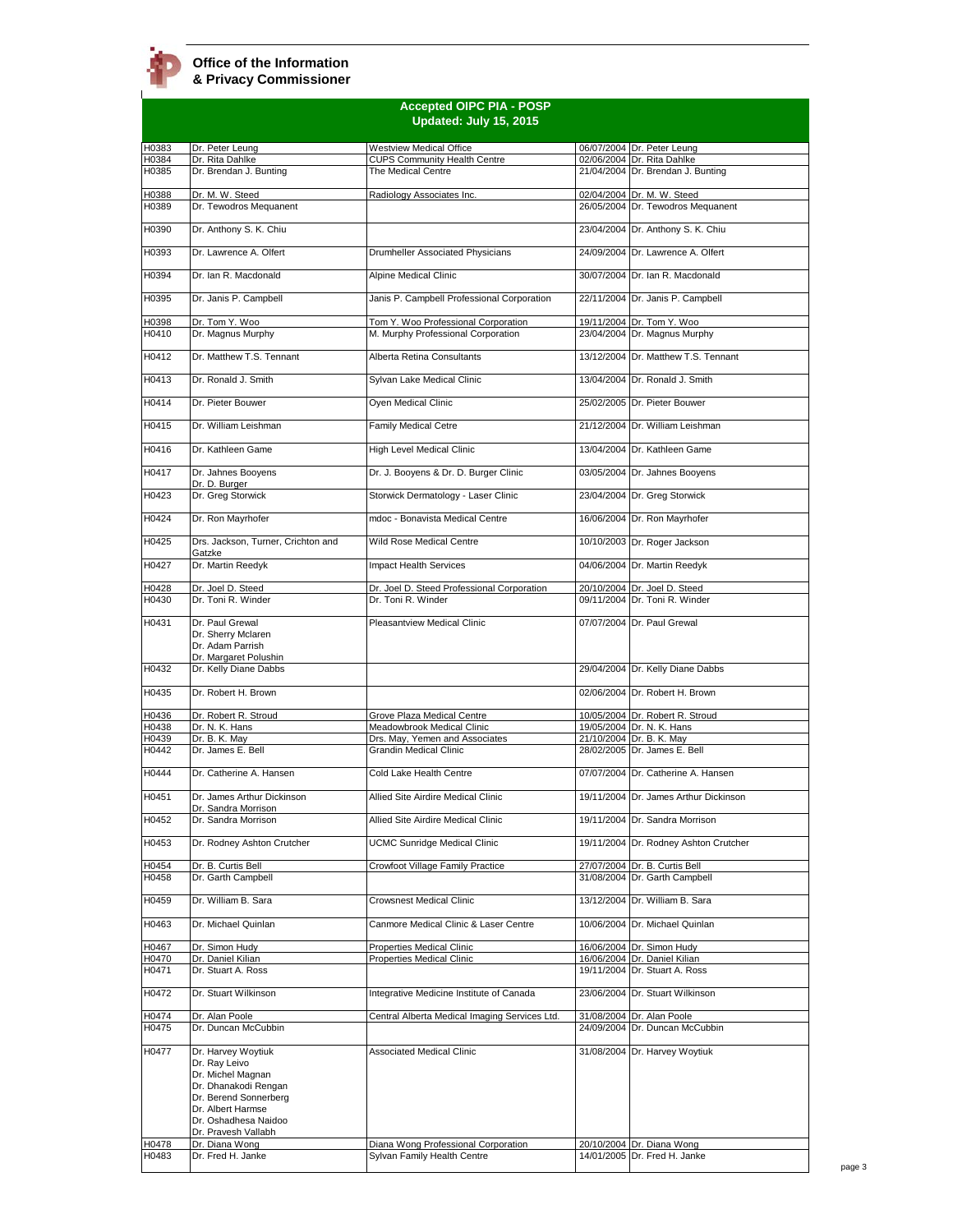|                | <b>Accepted OIPC PIA - POSP</b><br>Updated: July 15, 2015                                                                                                                                                                                                                                                                                                                                                                                                                              |                                                           |            |                                                                |  |
|----------------|----------------------------------------------------------------------------------------------------------------------------------------------------------------------------------------------------------------------------------------------------------------------------------------------------------------------------------------------------------------------------------------------------------------------------------------------------------------------------------------|-----------------------------------------------------------|------------|----------------------------------------------------------------|--|
| H0485          | Dr. Sandy J. Murray                                                                                                                                                                                                                                                                                                                                                                                                                                                                    |                                                           |            | 01/04/2005 Dr. Sandy J. Murray                                 |  |
| H0487          | Dr. Brian D. Ritchie                                                                                                                                                                                                                                                                                                                                                                                                                                                                   | Erminskin Medical Clinic                                  |            | 20/10/2004 Dr. Brian D. Ritchie                                |  |
| H0488          | Dr. V. Visconti                                                                                                                                                                                                                                                                                                                                                                                                                                                                        |                                                           |            | 14/01/2005 Dr. V. Visconti                                     |  |
| H0489          | Dr. Joseph Fernando                                                                                                                                                                                                                                                                                                                                                                                                                                                                    | Downtown Medical Centre                                   |            | 17/01/2005 Dr. Joseph Fernando                                 |  |
| H0492          | Dr. James McDonald                                                                                                                                                                                                                                                                                                                                                                                                                                                                     | Medical Clinic Inglewood                                  |            | 20/10/2004 Dr. James McDonald                                  |  |
| H0493          | Dr. Alex Smith                                                                                                                                                                                                                                                                                                                                                                                                                                                                         | <b>Towers Medical Associates</b>                          |            | 14/09/2004 Dr. Alex Smith                                      |  |
| H0494          | Dr. Su-Chong Lim<br>Dr. Angela Macarthur<br>Dr. Gordon Melling                                                                                                                                                                                                                                                                                                                                                                                                                         | Southwood Medical Centre                                  |            | 21/10/2004 Dr. Su-Chong Lim                                    |  |
| H0495          | Dr. Bakul Pujara<br>Dr. Harvey Sternberg                                                                                                                                                                                                                                                                                                                                                                                                                                               | University of Alberta Family Medicine Clinic              |            | 27/07/2004 Dr. Harvey Sternberg                                |  |
| H0497          | Dr. Stephen Morys                                                                                                                                                                                                                                                                                                                                                                                                                                                                      | Valley Ridge Family Physicians                            |            | 28/07/2004 Dr. Stephen Morys                                   |  |
| H0498          | Dr. Charles H. Samuels                                                                                                                                                                                                                                                                                                                                                                                                                                                                 | Centre for Sleep and Human Performance                    | 13/09/2004 | Dr. Charles H. Samuels                                         |  |
| H0503          | Dr. W. E. Schneider                                                                                                                                                                                                                                                                                                                                                                                                                                                                    | <b>Hillcrest Medical Associates</b>                       |            | 28/07/2004 Dr. W. E. Schneider                                 |  |
| H0504          | Dr. Robert Talbot-Jones                                                                                                                                                                                                                                                                                                                                                                                                                                                                | T. J. Medical Associates                                  |            | 20/10/2004 Dr. Robert Talbot-Jones                             |  |
| H0514          | Dr. Gabriel Cahill                                                                                                                                                                                                                                                                                                                                                                                                                                                                     | Terra Losa Medical Clinic                                 |            | 23/09/2004 Dr. Gabriel Cahill                                  |  |
|                | Dr. Victoria Y.W. Cho<br>Dr. David K.W. Yip                                                                                                                                                                                                                                                                                                                                                                                                                                            |                                                           |            |                                                                |  |
| H0516          | Dr. Dianne Schuldhaus                                                                                                                                                                                                                                                                                                                                                                                                                                                                  | Yellowbird Family Clinic                                  |            | 11/01/2005 Dr. Dianne Schuldhaus                               |  |
| H0520          | Dr. Johannes C. Bouwer                                                                                                                                                                                                                                                                                                                                                                                                                                                                 | Aurora Medical Clinic                                     |            | 28/07/2004 Dr. Johannes C. Bouwer                              |  |
| H0521          | Dr. Perry Glimpel                                                                                                                                                                                                                                                                                                                                                                                                                                                                      | 17th Avenue Southeast Medical Centre                      |            | 30/08/2004 Dr. Perry Glimpel                                   |  |
| H0522          | Dr. Hamza N. Khan                                                                                                                                                                                                                                                                                                                                                                                                                                                                      | Dr. Hamza Khan Medical Clinic                             |            | 24/11/2004 Dr. Hamza N. Khan                                   |  |
| H0523          | Dr. Donald B. Davis                                                                                                                                                                                                                                                                                                                                                                                                                                                                    | Dr. Donald B. Davis Professional Corporation              |            | 20/10/2004 Dr. Donald B. Davis                                 |  |
| H0524          | Dr. Alykhan Nanji                                                                                                                                                                                                                                                                                                                                                                                                                                                                      | C-era Medical Clinic                                      |            | 19/11/2004 Dr. Alykhan Nanji                                   |  |
| H0530          | Dr. Ajike Oladoyin                                                                                                                                                                                                                                                                                                                                                                                                                                                                     | Simons Valley Family Clinic                               |            | 14/09/2004 Dr. Ajike Oladoyin                                  |  |
| H0531<br>H0532 | Dr. Ali Abdullah<br>Dr. Abdelmagid Al-shibani<br>Dr. Amna Ali<br>Dr. Regaee Erian<br>Dr. Tim Erickson<br>Dr. Fawzi Fetouri<br>Dr. Peter Fung<br>Dr. paul Jansen<br>Dr. Sabahat Khurram<br>Dr. Shawkat Kibria<br>Dr. Samreen Malik<br>Dr. Mustafa Mami<br>Dr. Preet Rai<br>Dr. Ammara Sadiq<br>Dr. Sadia Shakil<br>Dr. Parviz Somani<br>Dr. Salim Somani<br>Dr. Hussein Taeeb<br>Dr. Setorme Tsikata<br>Dr. Omair Vicaruddin<br>Dr. Aimen Fateis<br>Dr. Qamar Fatima<br>Dr. Thomas Bray | <b>Parkland Medical Associates</b><br>Fort Medical Clinic |            | 07/02/2005 Dr. Tim Erickson<br>31/03/2005 Dr. Thomas Bray      |  |
| H0535          | Dr. Jerry Pelletier                                                                                                                                                                                                                                                                                                                                                                                                                                                                    | Jerry Pelletier Professional Corporation                  |            | 20/10/2004 Dr. Jerry Pelletier                                 |  |
| H0536          | Dr. Maarten Coetzee                                                                                                                                                                                                                                                                                                                                                                                                                                                                    | South Shore Medical Centre                                |            | 17/09/2004 Dr. Maarten Coetzee                                 |  |
| H0539          | Dr. Albert Rosengarten                                                                                                                                                                                                                                                                                                                                                                                                                                                                 | Dr. Albert Rosengarten, Obstetrics & Gynocology           |            | 10/03/2005 Dr. Albert Rosengarten                              |  |
| H0542          | Dr. Vincent Di Ninno                                                                                                                                                                                                                                                                                                                                                                                                                                                                   | Crescent Height Medical Clinic                            |            | 23/09/2004 Dr. Vincent Di Ninno                                |  |
|                |                                                                                                                                                                                                                                                                                                                                                                                                                                                                                        |                                                           |            |                                                                |  |
| H0543          | Dr. Irene Wiens                                                                                                                                                                                                                                                                                                                                                                                                                                                                        | Family Medicine Clinic                                    |            | 22/02/2005 Dr. Irene Wiens                                     |  |
| H0545<br>H0548 | Dr. Donald Chan<br>Dr. Shawkat S. Michel                                                                                                                                                                                                                                                                                                                                                                                                                                               | Palisades Medical Clinic                                  |            | 27/09/2004 Dr. Donald Chan<br>19/11/2004 Dr. Shawkat S. Michel |  |
| H0549          | Dr. Peter Newnhan                                                                                                                                                                                                                                                                                                                                                                                                                                                                      | Pembina Medical Clinic                                    |            | 21/12/2004 Dr. Peter Newnhan                                   |  |
| H0551          | Dr. Harvey Bablitz                                                                                                                                                                                                                                                                                                                                                                                                                                                                     | Associate Medical Clinic - Whitecourt                     |            | 21/04/2005 Dr. Harvey Bablitz                                  |  |
| H0554          | Dr. James R. Adams                                                                                                                                                                                                                                                                                                                                                                                                                                                                     | Dr. James R. Adams Professional Corporation               |            | 21/10/2004 Dr. James R. Adams                                  |  |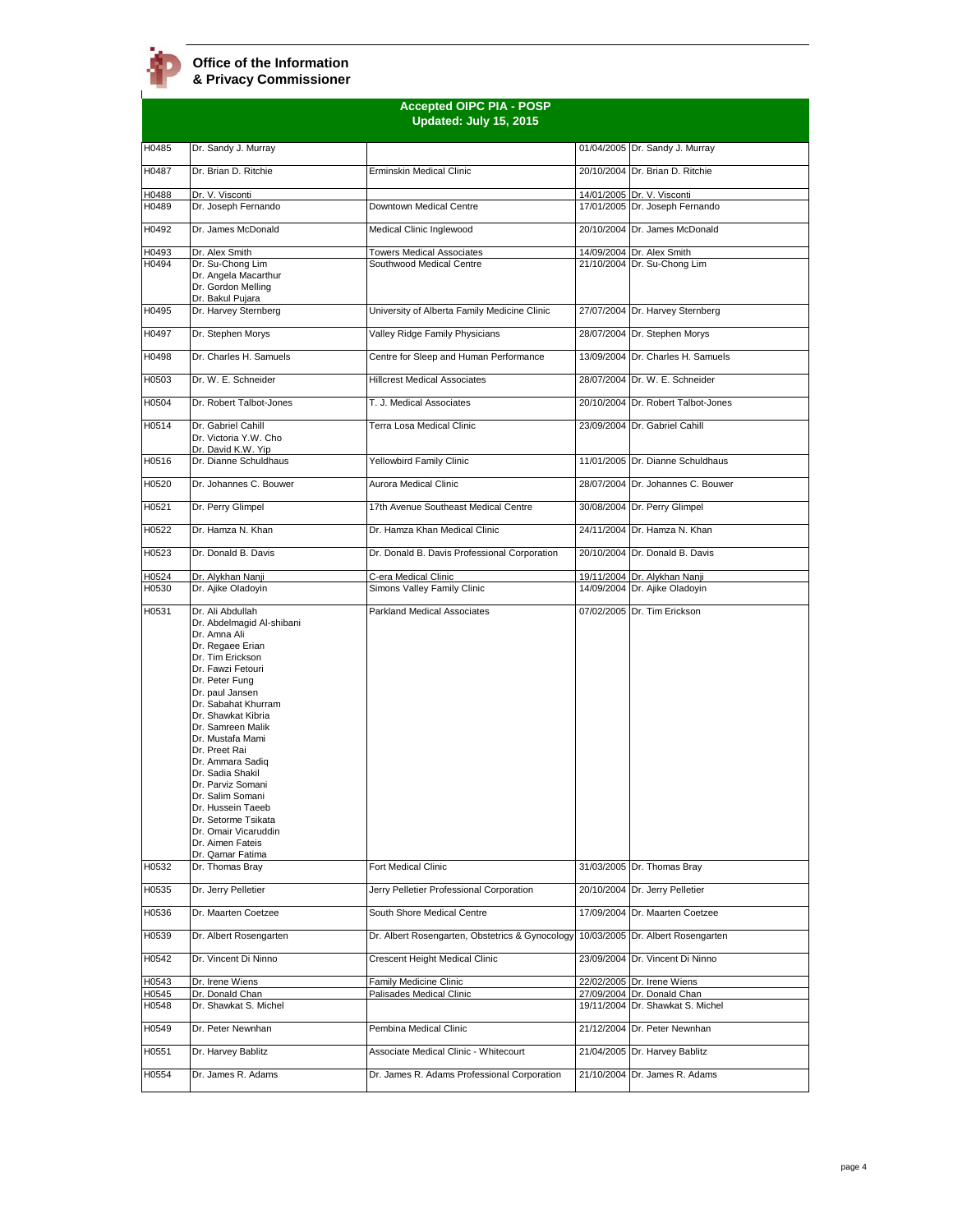|                | <b>Accepted OIPC PIA - POSP</b><br>Updated: July 15, 2015                                                                                                                                                                                              |                                                                         |  |                                                                      |
|----------------|--------------------------------------------------------------------------------------------------------------------------------------------------------------------------------------------------------------------------------------------------------|-------------------------------------------------------------------------|--|----------------------------------------------------------------------|
|                |                                                                                                                                                                                                                                                        |                                                                         |  |                                                                      |
| H0555          | Dr. Lowell J. van Zuiden<br>Dr. James I. Stewart<br>Dr. James R. MacKenzie<br>Dr. Maureen O'Brien<br>Dr. Jason Werle<br>Dr. Robert Korlev<br>Dr. Kelly Johnston<br>Dr. John Donaghy<br>Dr. Scott Timmermann<br>Dr. Shannon Puloski<br>Dr. James Powell | Alberta Hip & Knee Clinic - 1246813 AB Ltd.<br>(Orthopedic Associates   |  | 21/04/2005 Dr. Jason Werle                                           |
|                | Dr. Keley deSouza<br>Dr. Greg Abelseth<br>Dr. Ed Rendall                                                                                                                                                                                               |                                                                         |  |                                                                      |
| H0558          | Dr. A. McDonald                                                                                                                                                                                                                                        | Associate Medical Clinic of St. Albert                                  |  | 20/10/2004 Dr. A. McDonald                                           |
| H0568<br>H0570 | Dr. Bradley Stewart<br>Dr. Robert W. Bradstock                                                                                                                                                                                                         | Neurology                                                               |  | 25/10/2004 Dr. Bradley Stewart<br>25/10/2004 Dr. Robert W. Bradstock |
| H0572          | Dr. Stephen Genuis                                                                                                                                                                                                                                     |                                                                         |  | 19/11/2004 Dr. Stephen Genuis                                        |
|                |                                                                                                                                                                                                                                                        |                                                                         |  |                                                                      |
| H0581<br>H0584 | Dr. Stan Wong<br>Dr. Patrick Pierse<br>Dr. Ahmed Mahoud Ali<br>Dr. Patrick M. Pierce<br>Dr. Geeta Sukhrani                                                                                                                                             | Princeton Medical Clinic<br><b>PAEDS Clinic</b>                         |  | 13/10/2005 Dr. Stan Wong<br>13/12/2004 Dr. Patrick Pierse            |
| H0585          | Dr. Elizabeth Rokosh                                                                                                                                                                                                                                   | Critical Care Clinic                                                    |  | 02/02/2005 Dr. Elizabeth Rokosh                                      |
| H0586<br>H0593 | Dr. Kim Wilmot<br>Dr. Michael Chatenay                                                                                                                                                                                                                 | Centre for Preventive Medicine<br>Surgicorp                             |  | 17/01/2005 Dr. Kim Wilmot<br>01/02/2005 Dr. Michael Chatenay         |
| H0594          | Dr. Thomas Mohanraj                                                                                                                                                                                                                                    |                                                                         |  | 01/11/2004 Dr. Thomas Mohanraj                                       |
| H0595<br>H0596 | Dr. Lisa Kleinert<br>Dr. Stephen Denson                                                                                                                                                                                                                | <b>Mission Medical Clinic</b><br>Nottingham Medical Clinic & Weight     |  | 01/11/2004 Dr. Lisa Kleinert<br>02/11/2004 Dr. Stephen Denson        |
| H0598          | Dr. John McSorley                                                                                                                                                                                                                                      | Management Clinic<br><b>Associate Medical Clinic</b>                    |  | 08/12/2004 Dr. John McSorley                                         |
| H0601          | Dr. Carolyn M.B. Skov                                                                                                                                                                                                                                  |                                                                         |  | 04/01/2005 Dr. Carolyn M.B. Skov                                     |
| H0602          | Dr. Owen Yuen                                                                                                                                                                                                                                          | Dr. Elisabeth Woolner & Dr. Owen Yuen                                   |  | 24/01/2005 Dr. Owen Yuen                                             |
| H0603          | Dr. Starke                                                                                                                                                                                                                                             | Associate Clinic - High Prairie                                         |  | 03/12/2004 Dr. van Heerden                                           |
| H0604          | Dr. van Heerden<br>Dr. Walter Gjosund                                                                                                                                                                                                                  | Dr. Walter Gjosund                                                      |  | 22/12/2004 Dr. Walter Gjosund                                        |
| H0606          | Dr. Stephen Wainer                                                                                                                                                                                                                                     | Children's Health Clinic                                                |  | 25/05/2005 Dr. Stephen Wainer                                        |
| H0608          | Dr. G.F. MacDonald                                                                                                                                                                                                                                     | Northern Lung Function                                                  |  | 04/01/2005 Dr. G.F. MacDonald                                        |
| H0615          | Dr. Dianne Schuldhaus                                                                                                                                                                                                                                  | Yellowbird Family Clinic                                                |  | 11/01/2005 Dr. Dianne Schuldhaus                                     |
| H0617          | Dr. Willem Myburgh                                                                                                                                                                                                                                     | Impala Medical Clinic                                                   |  | 18/04/2005 Dr. Willem Myburgh                                        |
| H0618<br>H0619 | Dr. Virginia Clark<br>Dr. L. Carter                                                                                                                                                                                                                    | aupland PC & Associates<br>Emergency Services - Fort Saskatchewan/Walk- |  | 17/01/2005 Dr. Virginia Clark<br>14/01/2005 Dr. Linda Carter         |
| H0622          | Dr. Elaine Harris<br>Dr. Eleanor Harris                                                                                                                                                                                                                | In Medical Clinic                                                       |  | 15/12/2004 Dr. Elaine Harris                                         |
| H0624          | Dr. John Murphy                                                                                                                                                                                                                                        |                                                                         |  | 25/11/2005 Dr. John Murphy                                           |
| H0625<br>H0626 | Dr. Jorge Mayo<br>Dr. Moises Lasaleta                                                                                                                                                                                                                  | Pacific Place Medical Centre                                            |  | 24/01/2005 Dr. Jorge Mayo<br>07/06/2005 Dr. Moises Lasaleta          |
| H0627          | Dr. John Edward Holland                                                                                                                                                                                                                                |                                                                         |  | 15/12/2004 Dr. John Edward Holland                                   |
| H0634          | Dr. Bruce W. Jespersen                                                                                                                                                                                                                                 |                                                                         |  | 01/02/2005 Dr. Bruce W. Jespersen                                    |
| H0635          | Dr. Eric Schloss                                                                                                                                                                                                                                       | Dr. Schloss Medical Clinic                                              |  | 21/01/2005 Dr. Eric Schloss                                          |
| H0638<br>H0645 | Dr. E.M. Squires<br>Dr. Eoin A. Lalor                                                                                                                                                                                                                  | University of Alberta                                                   |  | 22/02/2005 Dr. E.M. Squires<br>23/02/2005 Dr. Eoin A. Lalor          |
| H0646          | Dr. Pat Connick<br>Dr. L. Dixon<br>Dr. S. Siauw<br>Dr. H. Singh                                                                                                                                                                                        |                                                                         |  | 23/02/2005 Dr. Pat Connick                                           |
| H0647          | Dr. Ronald R. Anderson<br>Dr. Harvey Albrecht                                                                                                                                                                                                          |                                                                         |  | 25/02/2005 Dr. Ronald R. Anderson                                    |
| H0648          | Dr. John Schubert<br>Dr. Gordon S. Anderson                                                                                                                                                                                                            | Wainwright Clinic                                                       |  | 23/02/2005 Dr. Gordon S. Anderson                                    |
| H0652          | Dr. Patricia Edgar<br>Dr. M. Lynne Marriott<br>Dr. Nancy Blaney<br>Dr. Manishi Khatter                                                                                                                                                                 | Edgar, Marriott, Blaney & Khatter                                       |  | 11/02/2005 Dr. Patricia Edgar                                        |
| H0653<br>H0654 | Dr. George Gish<br>Dr. William Louie                                                                                                                                                                                                                   | Claresholm Medical Centre<br>Riverside Medical                          |  | 17/01/2005 Dr. George Gish<br>07/06/2005 Dr. William Louie           |
| H0658          | Dr. Karen A.H. Lundgard                                                                                                                                                                                                                                | Associate Medical Clinic-Peace River                                    |  | 31/05/2005 Dr. Karen A.H. Lundgard                                   |
| H0659          | Dr. Amelia Correia                                                                                                                                                                                                                                     |                                                                         |  | 10/03/2005 Dr. Amelia Correia                                        |
| H0661          | Dr. John F. Chiu                                                                                                                                                                                                                                       | Town Centre Family Clinic                                               |  | 04/05/2005 Dr. John F. Chiu                                          |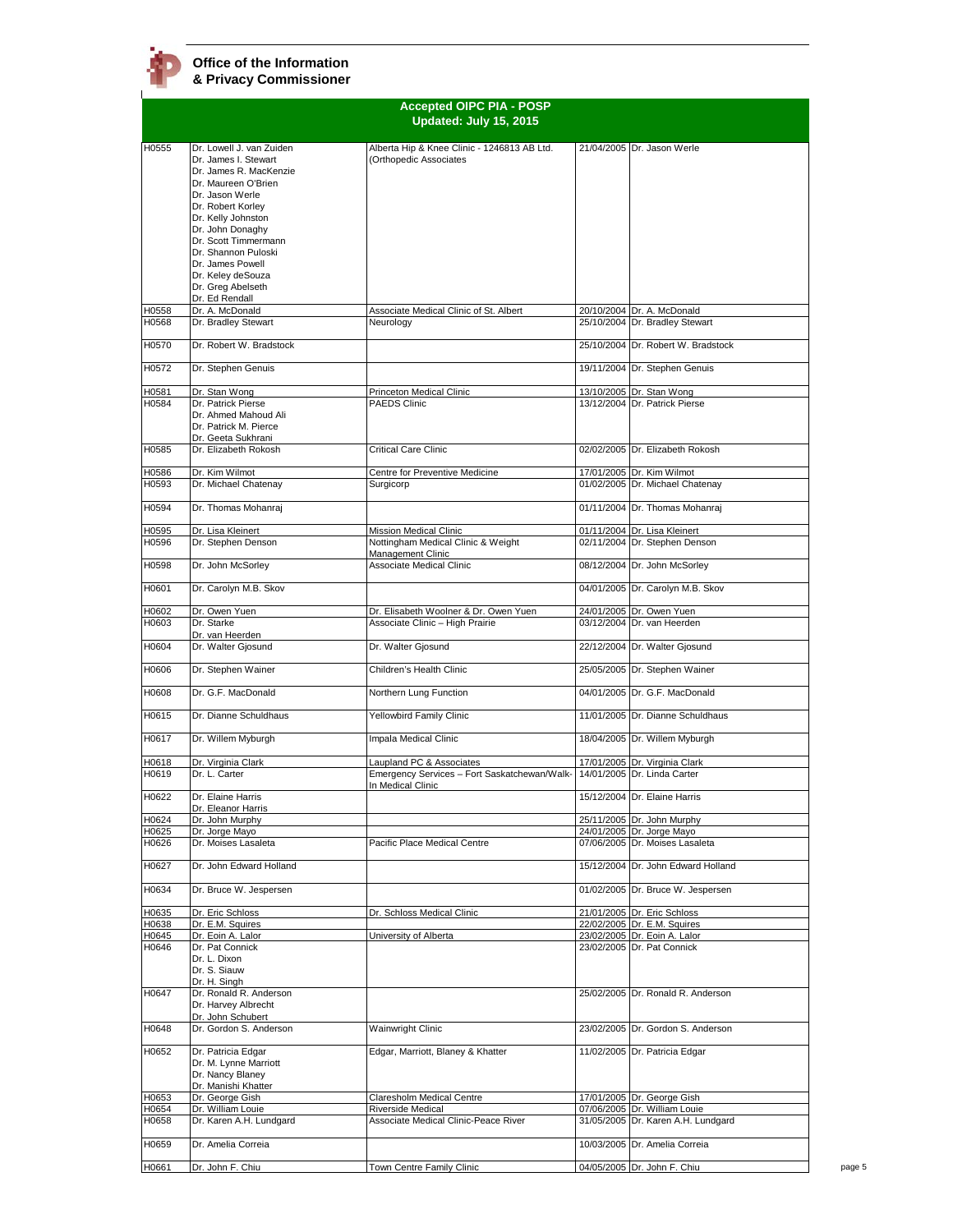

|                | <b>Accepted OIPC PIA - POSP</b><br>Updated: July 15, 2015                                                                                                                                   |                                                         |  |                                                               |  |
|----------------|---------------------------------------------------------------------------------------------------------------------------------------------------------------------------------------------|---------------------------------------------------------|--|---------------------------------------------------------------|--|
| H0666          | Dr. G.S. Bhullar                                                                                                                                                                            | Medi + Clinic                                           |  | 06/04/2005 Dr. G.S. Bhullar                                   |  |
|                | Dr. Bhiku Unarket                                                                                                                                                                           |                                                         |  |                                                               |  |
| H0669          | Dr. Raghmeet Basati<br>Dr. Bruno Ligier                                                                                                                                                     |                                                         |  | 07/06/2005 Dr. Bruno Ligier                                   |  |
| H0672          | Dr. Monique Diserens<br>Dr. Robert G.J. Bernier                                                                                                                                             | <b>Family Practice Associates</b>                       |  | 30/05/2005 Dr. Robert G.J. Bernier                            |  |
| H0673          | Dr. Shelby Karpman                                                                                                                                                                          |                                                         |  | 22/02/2005 Dr. Shelby Karpman                                 |  |
| H0674          |                                                                                                                                                                                             |                                                         |  | 11/02/2005 Dr. William R.S. Halliday                          |  |
|                | Dr. William R.S. Halliday                                                                                                                                                                   |                                                         |  |                                                               |  |
| H0675          | Dr. Barbara Romanowski                                                                                                                                                                      | Alberta Medical Association                             |  | 04/04/2005 Dr. Barbara Romanowski                             |  |
| H0680          | Dr. Robert Hauptman                                                                                                                                                                         | Salvus Family Medical Clinic                            |  | 09/06/2005 Dr. Robert Hauptman                                |  |
| H0685          | Dr. Leslie Kasza                                                                                                                                                                            |                                                         |  | 01/04/2005 Dr. Leslie Kasza                                   |  |
| H0693<br>H0701 | Dr. M.R. Nawrot<br>Dr. Ashwani K. Singh                                                                                                                                                     | <b>Rimbey Medical Clinic</b>                            |  | 09/03/2005 Dr. M.R. Nawrot<br>08/04/2005 Dr. Ashwani K. Singh |  |
|                |                                                                                                                                                                                             |                                                         |  |                                                               |  |
| H0705          | Dr. Gregory A. Abelseth<br>Dr. Edwards<br>Dr. deSouza & Rendall                                                                                                                             | Drs. Gregory A. Abelseth, Edwards, deSouza &<br>Rendall |  | 15/03/2005 Dr. Gregory A. Abelseth                            |  |
| H0708          | Dr. Dianne Brox                                                                                                                                                                             | <b>Weinlos Clinic</b>                                   |  | 30/03/2005 Dr. Dianne Brox                                    |  |
| H0709          | Dr. Zainool Mohamed                                                                                                                                                                         | <b>Astotin Medical Clinic</b>                           |  | 21/04/2005 Dr. Zainool Mohamed                                |  |
| H0711          | Dr. Loretta Fiorillo                                                                                                                                                                        |                                                         |  | 08/04/2005 Dr. Loretta Fiorillo                               |  |
| H0712          | Dr. Ken Bernes                                                                                                                                                                              | <b>Barrhead Clinic</b>                                  |  | 24/06/2005 Dr. Ken Bernes                                     |  |
| H0713<br>H0714 | Dr. John Mah<br>Dr. David C. Williams                                                                                                                                                       | Lake Chaparral Medical Clinic                           |  | 07/06/2005 Dr. John Mah<br>22/06/2005 Dr. David C. Williams   |  |
|                |                                                                                                                                                                                             |                                                         |  |                                                               |  |
| H0715          | Dr. Wendy Dawson                                                                                                                                                                            | Glenora Medical Clinic                                  |  | 06/04/2005 Dr. Wendy Dawson                                   |  |
| H0716          | Dr. John P. Arlette                                                                                                                                                                         |                                                         |  | 16/03/2005 Dr. John P. Arlette                                |  |
| H0717          | Dr. Byron Wong                                                                                                                                                                              |                                                         |  | 06/04/2005 Dr. Byron Wong                                     |  |
| H0718          | Dr. John R. Hunter and Dr. David P.<br>Miller                                                                                                                                               | Beaverlodge Medical Clinic                              |  | 21/03/2005 Dr. John R. Hunter                                 |  |
| H0720          | Dr. Lily Toma<br>Dr. Patricia Bryden<br>Dr. Kelley Young<br>Dr. Barbara Scurfield.                                                                                                          |                                                         |  | 25/04/2005 Dr. Lily Toma                                      |  |
| H0723          | Dr. Lloyd T. Clarke                                                                                                                                                                         | Cardston Clinic                                         |  | 18/04/2005 Dr. Lloyd T. Clarke                                |  |
| H0727          | Dr. Ronald W. Witzke                                                                                                                                                                        |                                                         |  | 22/06/2005 Dr. Ronald W. Witzke                               |  |
| H0729          | Dr. Theresa J. McCallum                                                                                                                                                                     |                                                         |  | 26/04/2005 Dr. Theresa J. McCallum                            |  |
| H0731          | Dr. Derek D. Borowka                                                                                                                                                                        | Abbottsfield Medical Clinic                             |  | 04/04/2005 Dr. Derek D. Borowka                               |  |
| H0732          | Dr. Gerald L. Moysa                                                                                                                                                                         |                                                         |  | 25/07/2005 Dr. Gerald L. Moysa                                |  |
| H0733          | Dr. Blair M. Mehling                                                                                                                                                                        |                                                         |  | 25/07/2005 Dr. Blair M. Mehling                               |  |
| H0735          | Dr. Paul Martyn                                                                                                                                                                             |                                                         |  | 31/03/2005 Dr. Paul Martyn                                    |  |
| H0736          | Dr. Catherine E. Heimbach                                                                                                                                                                   | Southport Family Practice                               |  | 26/05/2005 Dr. Catherine E. Heimbach                          |  |
| H0737          | Dr. Olga de Sanctis                                                                                                                                                                         | Hawkwood Village Medical Clinic                         |  | 31/03/2005 IDr. Olga de Sanctis                               |  |
| H0738          | Dr. Catherine M. McKenna<br>Dr. Cathryn Brown.<br>Dr. Elixabeth Steinhauer<br>Dr. Jacquiline Hakes<br>Dr. Karen Packer<br>Dr. Melissa Kotkas<br>Dr. Makela Nkemdirim<br>Dr. Roseanne Penner | Dr. Catherine M. McKenna Professional<br>Corporation    |  | 11/05/2005 Dr. Catherine M. McKenna                           |  |
| H0739          | Dr. Norbert J. Witt                                                                                                                                                                         | Neuro Services                                          |  | 01/04/2005 Dr. Norbert J. Witt                                |  |
| H0740          | Dr. Joseph P. Leong-Sit                                                                                                                                                                     | Leong-Sit Medical Clinic                                |  | 12/05/2005 Dr. Joseph P. Leong-Sit                            |  |
| H0742          | Dr. Lalith Satkunam                                                                                                                                                                         | Glenrose Electrodiagnostic Services                     |  | 01/04/2005 Dr. Lalith Satkunam                                |  |
| H0743<br>H0744 | Dr. Ian Phelps<br>Dr. David M. Vermaak                                                                                                                                                      | Chestermere Medical Clinic                              |  | 01/04/2005 Dr. Ian Phelps<br>01/04/2005 Dr. David M. Vermaak  |  |
|                |                                                                                                                                                                                             |                                                         |  |                                                               |  |
| H0750          | Dr. Charles Tegge                                                                                                                                                                           |                                                         |  | 04/04/2005 Dr. Charles Tegge                                  |  |
| H0752          | Dr. Stewart M. Hamilton                                                                                                                                                                     |                                                         |  | 22/06/2005 Dr. Stewart M. Hamilton                            |  |
| H0753          | Dr. Joseph A. D'costa<br>Dr. Amar Singh                                                                                                                                                     |                                                         |  | 04/04/2005 Dr. Joseph A. D'costa                              |  |
| H0754          | Dr. Ian Renfree                                                                                                                                                                             | Prairie Medical Clinic                                  |  | 04/04/2005 Dr. Ian Renfree                                    |  |
| H0755          | Dr. Richard Birkill                                                                                                                                                                         | Associated Medical Clinic - Lac La Biche                |  | 25/05/2005 Dr. Richard Birkill                                |  |
| H0756          | Dr. Anita Augustine                                                                                                                                                                         |                                                         |  | 04/04/2005 Dr. Anita Augustine                                |  |
| H0757          | Dr. Todd Gash<br>Dr. Marie-Eve Langlois                                                                                                                                                     | <b>Wellpoint Health Corp</b>                            |  | 08/04/2005 Dr. Todd Gash<br>Dr. Marie-Eve Langlois            |  |
| H0758          | Dr. Anand Bala                                                                                                                                                                              |                                                         |  | 01/09/2005 Dr. Anand Bala                                     |  |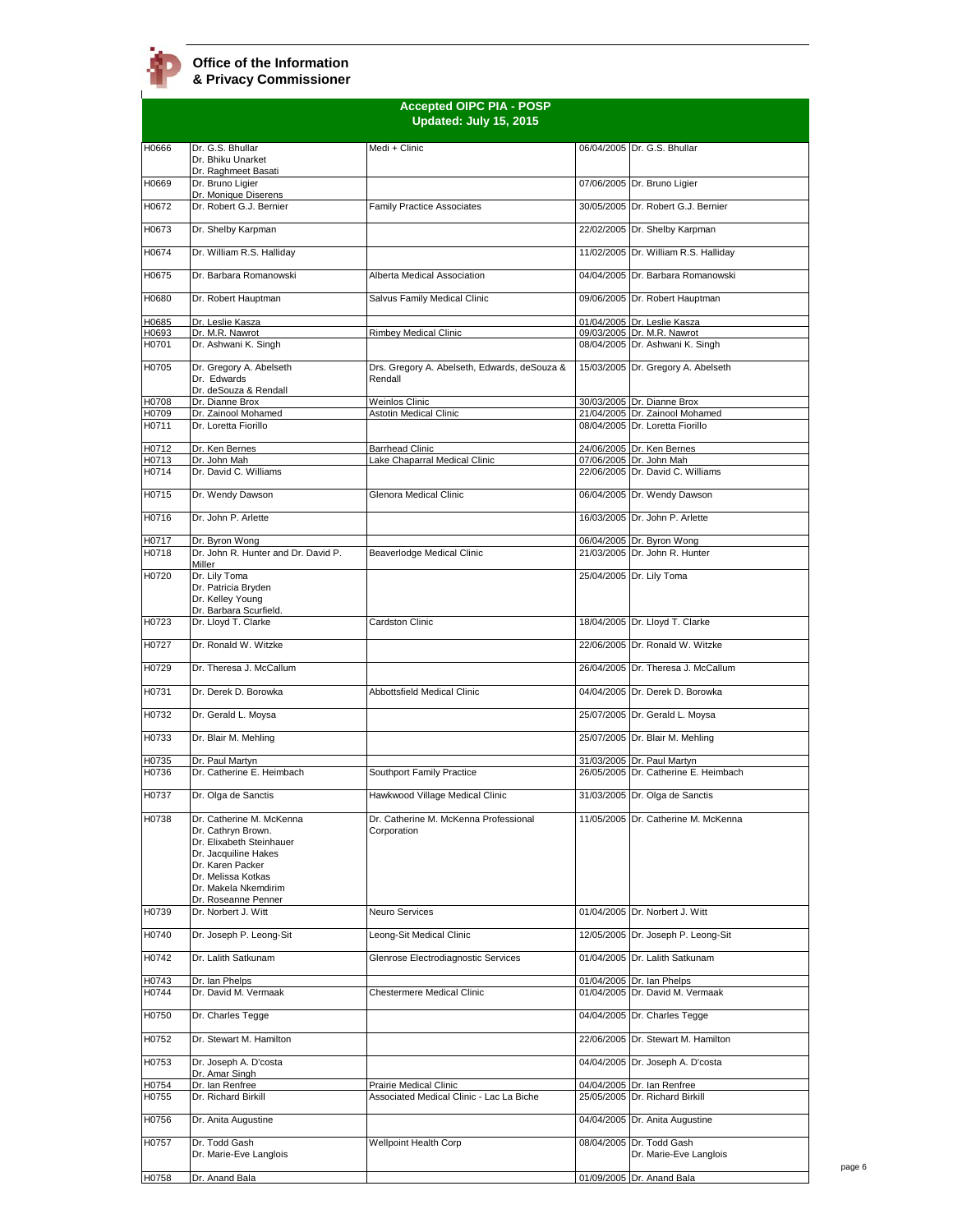|                | <b>Accepted OIPC PIA - POSP</b><br>Updated: July 15, 2015                                       |                                                                |                        |                                                                       |
|----------------|-------------------------------------------------------------------------------------------------|----------------------------------------------------------------|------------------------|-----------------------------------------------------------------------|
| H0759          | Dr. Robert Burke                                                                                |                                                                |                        | 25/05/2005 Dr. Robert Burke                                           |
| H0760          | Dr. Bruce Wright                                                                                |                                                                |                        | 07/04/2005 Dr. Bruce Wright                                           |
| H0761          | Dr. Thomas M. Gillis                                                                            |                                                                |                        | 29/07/2005 Dr. Thomas M. Gillis                                       |
| H0762<br>H0763 | Dr. Chad Anker<br>Dr. Gregory L. Smith                                                          | Raymond Medical Clinic                                         |                        | 12/04/2005 Dr. Chad Anker<br>30/05/2005 Dr. Gregory L. Smith          |
| H0767          | Dr. W. Joseph Askin                                                                             |                                                                |                        | 18/04/2005 Dr. W. Joseph Askin                                        |
| H0768          | Dr. A.M. Cadili                                                                                 | Cadili Medical Clinic                                          |                        | 22/04/2005 Dr. A.M. Cadili                                            |
| H0770          | Dr. Bryant Litchfield                                                                           |                                                                |                        | 18/04/2005 Dr. Bryant Litchfield                                      |
| H0776          | Dr. Paul Greenwood                                                                              | <b>Westend Cardiology Consultants</b>                          |                        | 22/12/2005 Dr. Paul Greenwood                                         |
| H0780<br>H0782 | Dr. Anthony K.S. Lam<br>Dr. Mano P.J. Senaratne                                                 |                                                                |                        | 25/04/2005 Dr. Anthony K.S. Lam<br>30/05/2005 Dr. Mano P.J. Senaratne |
| H0783          | Dr. Jim Cheng                                                                                   |                                                                |                        | 11/01/2006 Dr. Jim Cheng                                              |
| H0784          | Dr. Shane Longman                                                                               |                                                                |                        | 30/05/2005 Dr. Shane Longman                                          |
| H0785          | Dr. Miriam Thomas Baby<br>Dr. Lazarus Michael Nsisi<br>Dr. S.N. Anna Nsisi<br>Dr. Arone Pabbies | The Campbell Clinic                                            |                        | 25/04/2005 Dr. Dennis N. Dong                                         |
| H0786          | Dr. Johann van der Merwe &<br>Dr. Helena Mentz                                                  |                                                                |                        | 25/04/2005 Dr. Johann van der Merwe                                   |
| H0787          | Dr. Katherine Kavanagh                                                                          |                                                                |                        | 29/10/2009 Dr. Katherine Kavanagh                                     |
| H0788          | Dr. Todd J. Gwozd                                                                               |                                                                |                        | 08/06/2005 Dr. Todd J. Gwozd                                          |
| H0790          | Dr. D. Neil Graham                                                                              | Internal Medicine                                              |                        | 01/12/2005 Dr. D. Neil Graham                                         |
| H0791          | Dr. Neil Roberts                                                                                |                                                                |                        | 07/06/2005 Dr. Neil Roberts                                           |
| H0792<br>H0795 | Dr. J.C. Koen<br>Dr. Dominic Leung                                                              | <b>Bashaw Medical Clinic</b>                                   |                        | 12/09/2005 Dr. J.C. Koen<br>20/06/2005 Dr. Dominic Leung              |
| H0796          | Dr. Theodore E. Loewen                                                                          |                                                                |                        | 06/12/2005 Dr. Theodore E. Loewen                                     |
| H0797          | Dr. Jennine Wismark                                                                             | Heritage Medical Clinic                                        |                        | 08/06/2005 Dr. Jennine Wismark                                        |
| H0798          | Dr. Eugene J. Cahill                                                                            |                                                                |                        | 12/05/2005 Dr. Eugene J. Cahill                                       |
| H0803          | Dr. Robert J. Bailey<br>Dr. Kata Matic                                                          |                                                                |                        | 21/11/2005 Dr. Robert J. Bailey                                       |
| H0804<br>H0805 | Dr. Darlene Pon<br>Dr. M.F. Andruchow                                                           | The Pediclinic<br>Justik Medical Clinic                        |                        | 25/05/2005 Dr. Darlene Pon<br>16/05/2005 Dr. M.F. Andruchow           |
| H0808<br>H0809 | Dr. I. Ellaurie<br>Dr. Keith R. Darcel                                                          | Brindawan Family Medical Clinic<br>Grande Cache Medical Centre |                        | 10/06/2005 Dr. I. Ellaurie<br>22/06/2005 Dr. Keith R. Darcel          |
| H0813          | Dr. Sue Westheuser                                                                              | Lacidem Clinic                                                 |                        | 17/05/2005 Dr. Sue Westheuser                                         |
|                |                                                                                                 |                                                                |                        |                                                                       |
| H0814<br>H0815 | Dr. David Mercer<br>Dr. Andy Wong                                                               | University of Alberta                                          |                        | 29/09/2005 Dr. David Mercer<br>25/05/2009 Dr. Andy Wong               |
| H0816          | Dr. Bhavlene Panesar                                                                            | Solace Medical Clinic                                          |                        | 03/06/2005 Dr. Bhavlene Panesar                                       |
| H0817          | Dr. Robert T. Carter                                                                            | Gateway Medical Clinic                                         |                        | 16/05/2005 Dr. Robert T. Carter                                       |
| H0820          | Dr. Victor W. Avramenko                                                                         | Crystal Ridge Family Medical Clinic                            |                        | 30/06/2005 Dr. Victor W. Avramenko                                    |
| H0822          | Dr. C. Heaven<br>Dr. Robert J. Wedel                                                            | Stettler Medical Clinic<br>Associate Medical Centre (1994)     |                        | 25/05/2005 Dr. C. Heaven<br>25/05/2005 Dr. Robert J. Wedel            |
| H0826<br>H0827 | Dr. S. Mark Heard                                                                               | Banff Ortho                                                    |                        | 07/06/2005 Dr. S. Mark Heard                                          |
| 10828          | Dr. Ian Bennett                                                                                 | Fort Macleod Medical Clinic                                    |                        | 25/07/2005 Dr. Ian Bennett                                            |
| 10833          | Dr. S. Ulan                                                                                     | LendrumFamily Clinic                                           | 27/07/2005 Dr. S. Ulan |                                                                       |
| H0834          | Dr. Brennan M. Walters                                                                          |                                                                |                        | 07/06/2005 Dr. Brennan M. Walters                                     |
| H0836<br>H0843 | Dr. Fahoum<br>Dr. Azim Bharmal                                                                  | <b>Internal Medicine</b>                                       |                        | 10/06/2005 Dr. Fahoum<br>25/05/2005 Dr. Azim Bharmal                  |
| H0844          | Dr. David S. Cote                                                                               | Cote, Macdonald, Heston                                        |                        | 25/07/2005 Dr. David S. Cote                                          |
|                |                                                                                                 |                                                                |                        |                                                                       |
| H0845<br>H0846 | Dr. Jane Yu<br>Dr. Bart Lombard                                                                 | Calwood Medical Clinic<br>Southland Medical Clinic             |                        | 01/12/2005 Dr. Jane Yu<br>23/09/2005 Dr. Bart Lombard                 |
| H0847          | Dr. Gerry Schwalfenberg                                                                         | Family Physician                                               |                        | 04/08/2005 Dr. Gerry Schwalfenberg                                    |
| H0848          | Dr. Tony Mucciarone<br>Dr. James Richards                                                       | Bassano Medical Clinic                                         |                        | 12/09/2005 Dr. James Richards                                         |
| H0851          | Dr. Kenneth V. O'Reilly                                                                         | Edmonton Cardiology Consultants Inc.                           |                        | 21/07/2005 Dr. Kenneth V. O'Reilly                                    |
| H0852          | Dr. Salim Samanani                                                                              | Margaret Chisholm Resettlement Centre Health                   |                        | 21/02/2007 Dr. Salim Samanani                                         |
| H0853          | Dr. Prafull Parekh                                                                              | Internal Medicine Specalist                                    |                        | 25/07/2005 Dr. Prafull Parekh                                         |
| H0857          | Dr. Droovnath Ramful                                                                            | Elk Point & District Medical Clinic                            |                        | 16/08/2005 Dr. Droovnath Ramful                                       |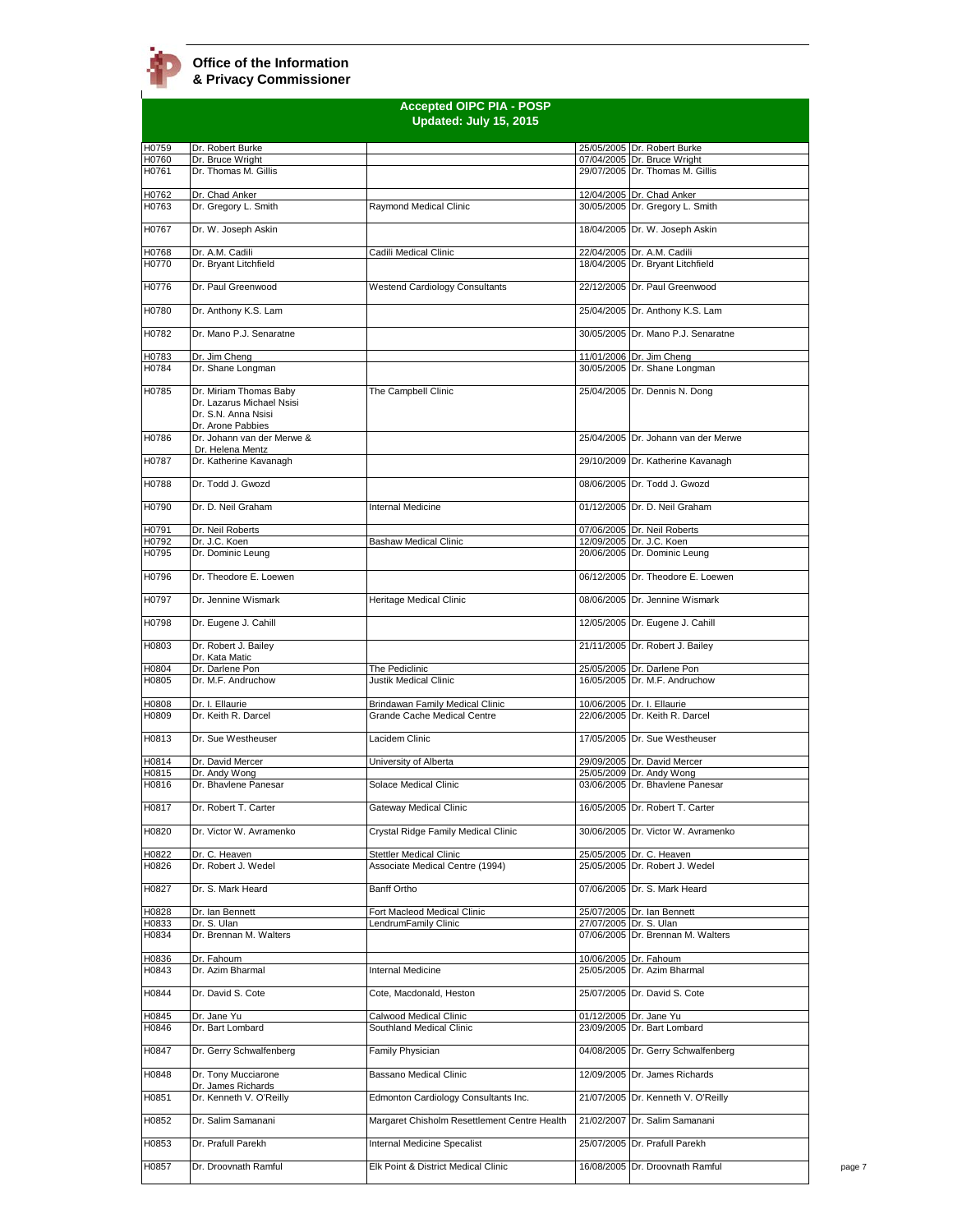| <b>Accepted OIPC PIA - POSP</b><br>Updated: July 15, 2015 |                                                                             |                                                          |   |                                                               |
|-----------------------------------------------------------|-----------------------------------------------------------------------------|----------------------------------------------------------|---|---------------------------------------------------------------|
| H0858                                                     | Dr. Deon Erasmus                                                            | <b>Provost Medical Centre</b>                            |   | 05/07/2005 Dr. Deon Erasmus                                   |
| H0862                                                     | Dr. Olumide Taiwo                                                           | Dayspring Medical Clinic                                 |   | 25/07/2005 Dr. Olumide Taiwo                                  |
| H0863                                                     | Dr. Nav Rattan                                                              |                                                          |   | 29/07/2005 Dr. Nav Rattan                                     |
| H0868                                                     | Dr. Linda D. Fong                                                           |                                                          |   | 25/07/2005 Dr. Linda D. Fong                                  |
|                                                           | Dr. Mitchell<br>Dr. Stanzeleit                                              |                                                          |   |                                                               |
| H0870                                                     | Dr. Carl W. Nohr                                                            |                                                          |   | 24/10/2005 Dr. Carl W. Nohr                                   |
| H0871<br>H0872                                            | Dr. Tanis Blench<br>Dr. John A. Heine                                       | Calgary General Surgical Associates Inc.                 |   | 11/08/2005 Dr. Tanis Blench<br>11/08/2005 Dr. John A. Heine   |
|                                                           |                                                                             |                                                          |   |                                                               |
| H0873                                                     | Dr. Barbara Atnikov                                                         |                                                          |   | 21/02/2007 Dr. Barbara Atnikov                                |
| H0878                                                     | Dr. Lorraine Hosford                                                        | Hosford & Associates                                     | 5 | 003/08/200 Dr. Lorraine Hosford                               |
| H0880                                                     | Dr. H. Richard Uretsky                                                      | Capital City Women's Centre                              |   | 03/08/2005 Dr. H. Richard Uretsky                             |
| H0881                                                     | Dr. Augustine Yip<br>Dr. C. Lee<br>Dr. Monica Skrukwa<br>Dr. Andrea Seufert | One World Medical Centre                                 |   | 02/08/2005 Dr. Augustine Yip                                  |
| H0889                                                     | Dr. Virendra Saujani                                                        |                                                          |   | 03/08/2005 Dr. Virendra Saujani                               |
| H0890<br>H0891                                            | Dr. Helen Hays<br>Dr. Jakob Jan Dekker                                      | Cold Lake Medical Centre                                 |   | 28/10/2005 Dr. Helen Hays<br>23/08/2005 Dr. Jakob Jan Dekker  |
|                                                           |                                                                             |                                                          |   |                                                               |
| H0892                                                     | Dr. Sv Lam<br>Dr. Sara Riwan                                                |                                                          |   | 05/08/2005 Dr. Sy Lam                                         |
| H0896                                                     | Dr. F.D. Collett                                                            | Deer Valley Medical Clinic<br>Hinton Medical Clinic      |   | 20/10/2005 Dr. F.D. Collett                                   |
| H0898<br>H0899                                            | Dr. Hugh Hindle<br>Dr. Roger Cho                                            |                                                          |   | 16/08/2005 Dr. Hugh Hindle<br>17/08/2005 Dr. Roger Cho        |
| H0900                                                     | Dr. Brandene Lorrain                                                        | <b>Mental Health Services</b>                            |   | 19/08/2005 Dr. Brandene Lorrain                               |
| H0902                                                     | Dr. Toni Hawkes<br>Dr. Nasim Karim                                          | <b>Waterview Medical Centre</b>                          |   | 19/08/2005 Dr. Toni Hawkes                                    |
| H0906                                                     | Dr. Johann Viljoen                                                          | Medicross Clinic                                         |   | 09/09/2005 Dr. Johann Viljoen                                 |
| H0907                                                     | Dr. Robert Burnham                                                          | Dr. Robert Burnham & Associates                          |   | 25/08/2005 Dr. Robert Burnham                                 |
| H0909                                                     | Dr. Ashalatha Paul                                                          | Shawnessy Medical Clinic                                 |   | 20/09/2005 Dr. Ashalatha Paul                                 |
| H0910                                                     | Dr. Norman M. Kneteman                                                      | U of A                                                   |   | 29/09/2005 Dr. Norman M. Kneteman                             |
| H0916                                                     | Dr. Keshav Bhargava                                                         | Leduc Community Hospital/ Bhargava Medical<br>Clinic     |   | 12/09/2005 Dr. Keshav Bhargava                                |
| H0917<br>H0921                                            | Dr. Mike Bering<br>Dr. Ross E. Harrison                                     | <b>HBOT Clinics Inc.</b>                                 |   | 12/09/2005 Dr. Mike Bering<br>12/09/2005 Dr. Ross E. Harrison |
| H0922                                                     | Dr. R.R. Comeau                                                             | The Aurora Medical Laser & Vein Centre                   |   | 04/11/2005 Dr. R.R. Comeau                                    |
| H0923                                                     | Dr. Tobais Gelber                                                           | Associate Medical Clinic                                 |   | 05/10/2005 Dr. Tobais Gelber                                  |
| H0924                                                     | Dr. Dave Stewart                                                            | <b>Family Medical Centre</b>                             |   | 15/09/2005 Dr. Dave Stewart                                   |
|                                                           |                                                                             |                                                          |   |                                                               |
| H0925<br>H0927                                            | Dr. Maria Filyk<br>Dr. B.S. Cowie                                           | Northeast Mental Health Clinic<br>Parsons Clinic         |   | 15/09/2005 Dr. Maria Filyk<br>27/09/2005 Dr. B.S. Cowie       |
| H0928                                                     | Dr. R.L. Culver                                                             | Culver Eye Centre                                        |   | 28/09/2005 Dr. R.L. Culver                                    |
| H0932                                                     | Dr. Albert Kryski                                                           | Calgary Heart Centre                                     |   | 29/09/2005 Dr. Albert Kryski                                  |
| H0933                                                     | Dr. Izak E. Claasen                                                         | Coventry Hills Family Care Center                        |   | 29/09/2005 Dr. Izak E. Claasen                                |
| H0936                                                     | Dr. Laurie D. Pernisie                                                      |                                                          |   | 16/11/2005 Dr. Laurie D. Pernisie                             |
| H0937                                                     | Dr. Robert F. Crowe                                                         | <b>Hythe Medical Clinic</b><br>Kingsway Emergency Agency |   | 05/10/2005 Dr. Robert F. Crowe<br>24/10/2005 Dr. Chris Evans  |
| H0941<br>H0943                                            | Dr. Chris Evans<br>Dr. Michelle Deyholos                                    | <b>Bridgeland Family Practice</b>                        |   | 16/03/2009 Dr. Michelle Deyholos                              |
| H0945                                                     | Dr. Darryl S. Stewart                                                       | <b>Beaumont Medical Office</b>                           |   | 11/10/2005 Dr. Darryl S. Stewart                              |
| H0946                                                     | Dr. Ronald St. Germaine                                                     | General Surgeons Clinic                                  |   | 20/02/2005 Dr. Ronald St. Germaine                            |
| H0947                                                     | Dr. G.E. Mervyn Kirker                                                      | Dr. G.E. Mervyn Kirker                                   |   | 12/10/2005 Dr. G.E. Mervyn Kirker                             |
| H0948                                                     | Dr. Jim Cheng                                                               |                                                          |   | 11/01/2006 Dr. Jim Cheng                                      |
| H0950                                                     | Dr. Gregory A. Abelseth<br>Dr. Edwards                                      | Edwards, Abelseth, deSouza & Rendall Clinic              |   | 14/10/2005 Dr. Gregory A. Abelseth                            |
| H0959                                                     | Dr. deSouza & Rendall<br>Dr. M Grainger<br>Dr. E Bensler<br>Dr. L Metherell | Lake Bonavista Medical Clinic                            |   | 18/10/2005 Dr. Leslie Metherell                               |
| H0962                                                     | Dr. S Pienaar<br>Dr. Jeffery Syrnyk                                         | McKenzie Family Practice                                 |   | 28/10/2005 Dr. Jeffery Syrnyk                                 |
| H0964                                                     | Dr. Louise Feddema                                                          | Professional Corp.                                       |   | 27/10/2005 Dr. Louise Feddema                                 |
| H0965                                                     | Dr. Naureen Wasey                                                           | St. Thomas Surgical Cinic                                |   | 28/10/2005 Dr. Naureen Wasey                                  |
| H0966                                                     | Dr. P. Pillay                                                               | Pediatrician                                             |   | 21/02/2007 Dr. P. Pillay                                      |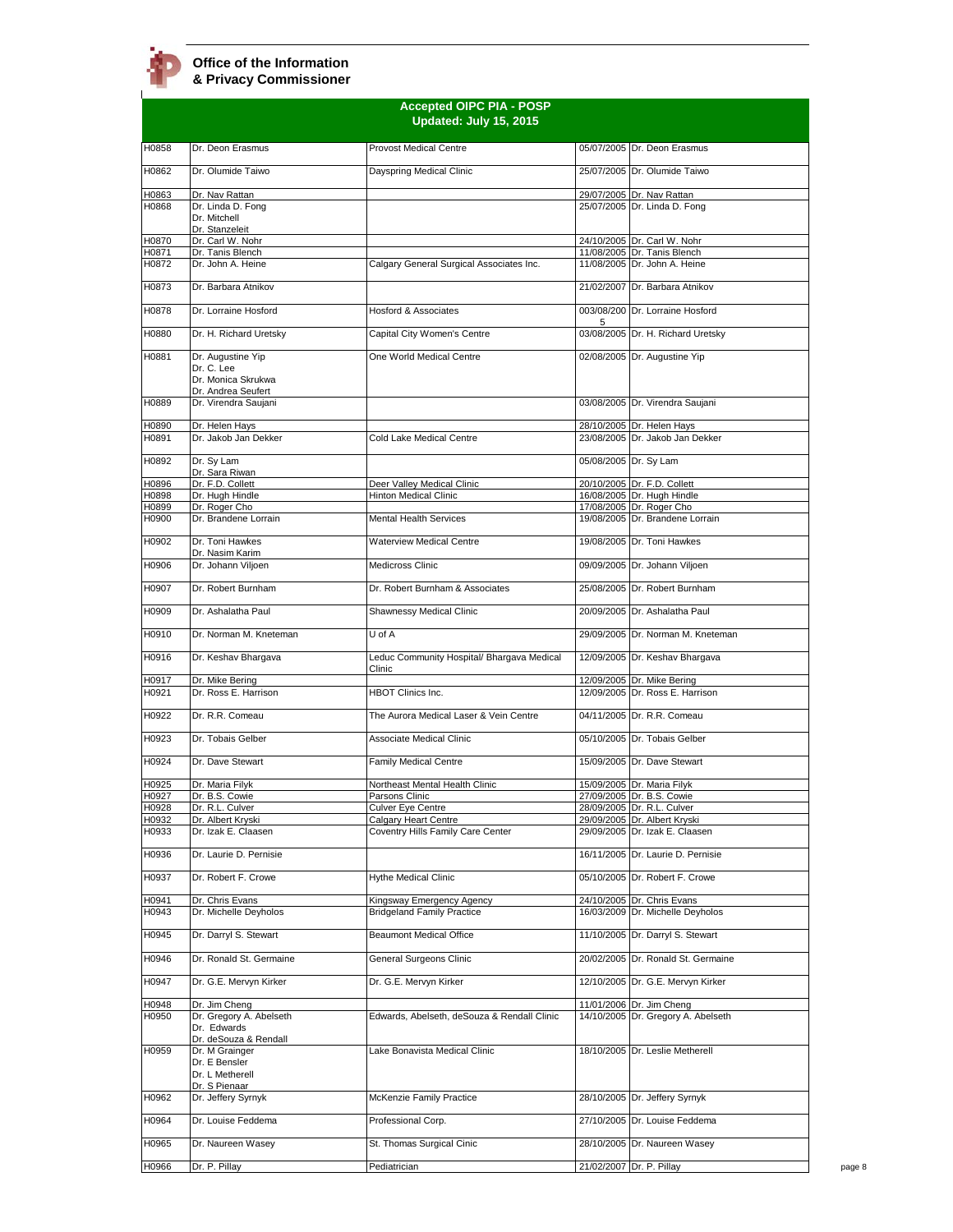$\mathbf{r}$ 

|                | <b>Accepted OIPC PIA - POSP</b>                                                      |                                                                   |  |                                                                 |  |
|----------------|--------------------------------------------------------------------------------------|-------------------------------------------------------------------|--|-----------------------------------------------------------------|--|
|                |                                                                                      | Updated: July 15, 2015                                            |  |                                                                 |  |
| H0967          | Dr. Wallace D. Smart                                                                 |                                                                   |  | 28/10/2005 Dr. Wallace D. Smart                                 |  |
| H0970          | Dr. Eulaila (Lia) Rech                                                               |                                                                   |  | 01/11/2005 Dr. Eulaila (Lia) Rech                               |  |
| H0971          | Dr. L.D. Dujon                                                                       |                                                                   |  | 01/11/2005 Dr. L.D. Dujon                                       |  |
| H0972          | Dr. David O'Neill                                                                    | Trochu Medical Clinic                                             |  | 03/11/2005 Dr. David O'Neill                                    |  |
| H0973          | Dr. Douglas Humphrey<br>Dr. Duncan Nickerson                                         |                                                                   |  | 01/11/2005 Dr. Douglas Humphrey                                 |  |
| H0978          | Dr. Lana Lovo<br>Dr. Teresa Brandon<br>Dr. Jane Loehr                                |                                                                   |  | 09/11/2005 Dr. Lana Lovo                                        |  |
| H0979<br>H0980 | Dr. Andy Reed<br>Dr. Ana-Maria Oelschig                                              | <b>Ridgeview Medical Centre</b><br>Mokala Medical                 |  | 28/11/2005 Dr. Andy Reed<br>25/11/2005 Dr. Ana-Maria Oelschig   |  |
|                | Dr. Lawrence J. Huston                                                               |                                                                   |  |                                                                 |  |
| H0981          |                                                                                      |                                                                   |  | 23/11/2005 Dr. Lawrence J. Huston                               |  |
| H0982          | Dr. Michael Morhart                                                                  |                                                                   |  | 16/11/2005 Dr. Michael Morhart                                  |  |
| H0983          | Dr. Lynne M. McKenzie                                                                | <b>Coronation Medical Clinic</b>                                  |  | 16/11/2005 Dr. Lynne M. McKenzie                                |  |
| H0986<br>H0987 | Dr. Brian Deane<br>Dr. Gordon M. Lees                                                | <b>Stugeon Community Hospital</b><br>General & Paedicitic Surgery |  | 16/11/2005 Dr. Brian Deane<br>25/11/2005 Dr. Gordon M. Lees     |  |
|                | Dr. A. Procyshyn<br>Dr. Mary H. van Wijngaarden - Stephens                           |                                                                   |  |                                                                 |  |
| H0988          | Dr. S.K. Khullar<br>Dr. Lillian Lee Ching Au                                         | Devon Medical Clinic                                              |  | 16/11/2005 Dr. S.K. Khullar                                     |  |
|                | Dr. Grant Harvey Davies<br>Dr. Donna M. Ghali<br>Dr. Kamil Ghali                     |                                                                   |  |                                                                 |  |
|                | Dr. Sarjiwan K. Khullar<br>Dr. Chander (Mohini) Khullar<br>Dr. Eva Patocka           |                                                                   |  |                                                                 |  |
| H0989<br>H0992 | Dr. Phillip Yoon<br>Dr. Thomas R. Ranieri                                            | Westgrove Medical Clinic                                          |  | 16/11/2005 Dr. Phillip Yoon<br>21/11/2005 Dr. Thomas R. Ranieri |  |
| H0995          | Dr. Matthew Robert Cohen                                                             |                                                                   |  | 16/11/2005 Dr. Matthew Robert Cohen                             |  |
| H0996          | Dr. Nicholas D. John                                                                 |                                                                   |  | 02/12/2005 Dr. Nicholas D. John                                 |  |
| H0997          | Dr. Murray Lieberman                                                                 | Libermann, Black, Black & Tauh                                    |  | 16/11/2005 Dr. Murray Lieberman                                 |  |
| H0998          | Dr. Linda M. Uniat                                                                   | Retina Imaging Centre Ltd.                                        |  | 22/11/2005 Dr. Linda M. Uniat                                   |  |
| H0999          | Dr. Donald A. Mercereau                                                              |                                                                   |  | 21/11/2005 Dr. Donald A. Mercereau                              |  |
| H1000          | Dr. Shane Kimber                                                                     | U of A - Division of Cardiology                                   |  | 21/11/2005 Dr. Shane Kimber                                     |  |
| H1001          | Dr. Zainab A. Saleh                                                                  |                                                                   |  | 21/11/2005 Dr. Zainab A. Saleh                                  |  |
| H1002          | Dr. Ross Purser                                                                      |                                                                   |  | 21/11/2005 Dr. Ross Purser                                      |  |
| H1003          | Dr. Walter D. Hogarth                                                                |                                                                   |  | 21/11/2005 Dr. Walter D. Hogarth                                |  |
| H1004          | Dr. Daniel J. Hasinoff                                                               | Children's Medical Centre Associates                              |  | 01/12/2005 Dr. Daniel J. Hasinoff                               |  |
| H1005          | Dr. James S. Archibald                                                               | Lung Function Lab                                                 |  | 21/11/2005 Dr. James S. Archibald                               |  |
| H1006          | Dr. Zoe Filyk                                                                        |                                                                   |  | 22/11/2005 Dr. Zoe Filyk                                        |  |
| H1007          | Dr. Elizabeth Hall-Findlay                                                           | <b>Banff Plastic Surgery</b>                                      |  | 06/12/2005 Dr. Elizabeth Hall-Findlay                           |  |
| H1008          | Dr. W. Wilken                                                                        | Glenbrook Plaza Medical Clinic                                    |  | 23/11/2005 Dr. W. Wilken                                        |  |
| H1009<br>H1010 | Dr. Cindy Wong<br>Dr. Ireneusz Wachowski                                             |                                                                   |  | 23/11/2005 Dr. Cindy Wong<br>24/11/2005 Dr. Ireneusz Wachowski  |  |
| H1011          | Dr. Ronald C. Gregg                                                                  |                                                                   |  | 23/11/2005 Dr. Ronald C. Gregg                                  |  |
| H1012          | Dr. N. Kododia                                                                       | Wayside Medical Clinic                                            |  | 24/11/2005 Dr. Mohamed J. Cassim                                |  |
| H1016          | Dr. M.R. Cassim<br>Dr. Raeleen D. Cherry                                             |                                                                   |  | 29/11/2005 Dr. Raeleen D. Cherry                                |  |
| H1017          | Dr. Ronald                                                                           | U of A - Dept of Surgery                                          |  |                                                                 |  |
|                | Dr. Amanda Brisebois                                                                 |                                                                   |  | 16/01/2006 Dr. Amanda Brisebois                                 |  |
| H1018          | Dr. Maureen Bakken                                                                   | Davenport Medical Clinic                                          |  | 29/11/2005 Dr. Maureen Bakken                                   |  |
| H1019<br>H1020 | Dr. David Muzyk<br>Dr. Allan Ushko                                                   |                                                                   |  | 29/11/2005 Dr. David Muzyk<br>16/01/2006 Dr. Allan Ushko        |  |
| H1021          | Dr. Leisa Shenfield                                                                  |                                                                   |  | 10/02/2006 Dr. Leisa Shenfield                                  |  |
| H1022          | Dr. R. John Hurlbert                                                                 | National Spine Care/Foothills Hospital                            |  | 08/05/2006 Dr. R. John Hurlbert                                 |  |
| H1023          | Dr. Chung-Ling Cheung                                                                | Family Health Clinic                                              |  | 05/12/2005 Dr. Chung-Ling Cheung                                |  |
| H1024          | Dr. Hugh Dougall<br>Dr. John Donaghy<br>Dr. Scott A. Timmermann<br>Dr. Brian Burkart |                                                                   |  | 05/12/2005 Dr. Hugh Dougall                                     |  |
| H1025          | Dr. Iain S. Russell<br>Dr. Hongxing (Harry) Jiang                                    |                                                                   |  | 05/12/2005 Dr. Hongxing (Harry) Jiang                           |  |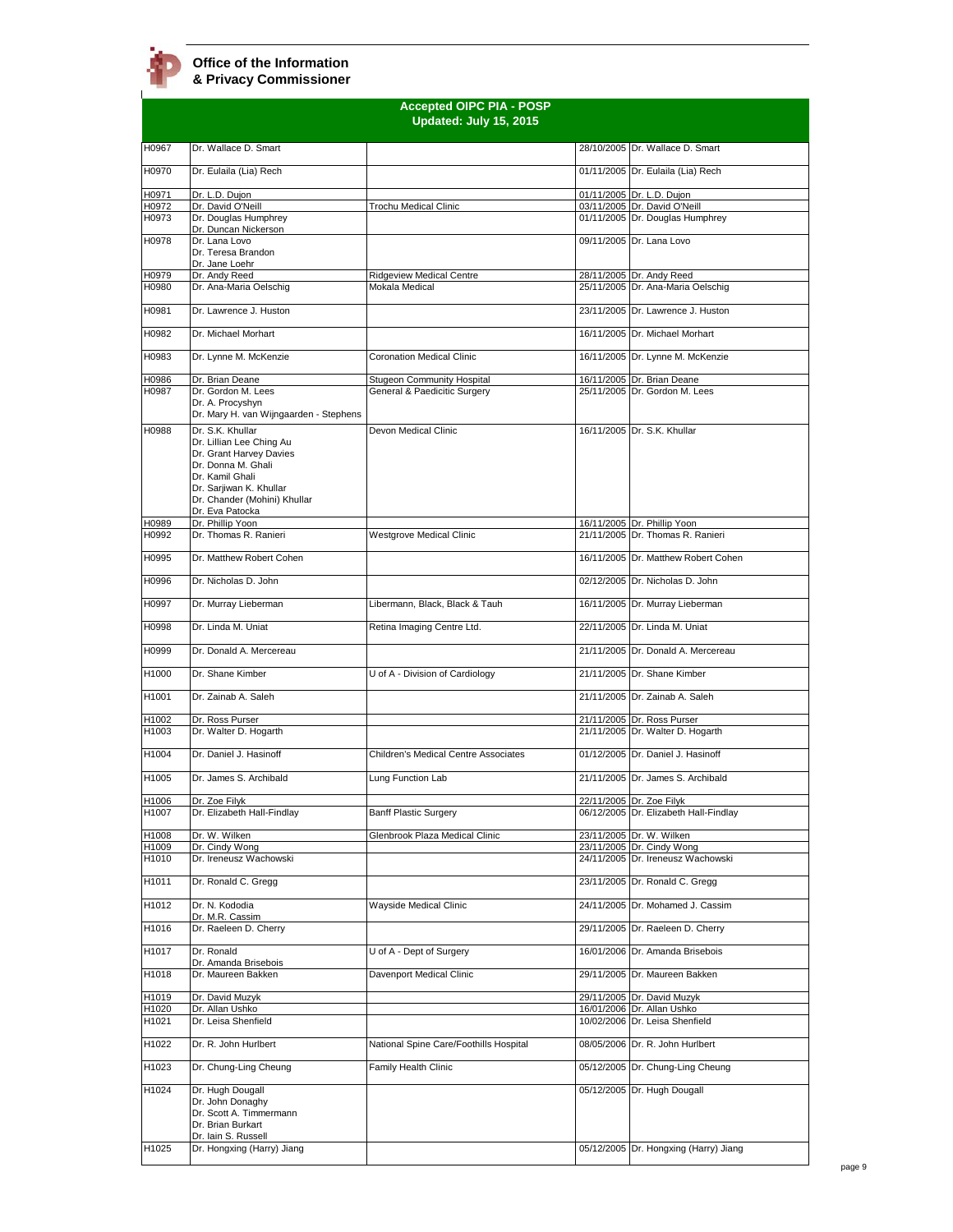|                | <b>Accepted OIPC PIA - POSP</b><br>Updated: July 15, 2015                                                                                                                                                                                                            |                                                                                 |  |                                                              |
|----------------|----------------------------------------------------------------------------------------------------------------------------------------------------------------------------------------------------------------------------------------------------------------------|---------------------------------------------------------------------------------|--|--------------------------------------------------------------|
| H1026          | Dr. Pradeep R. Kulkarni                                                                                                                                                                                                                                              |                                                                                 |  | 29/11/2005 Dr. Pradeep R. Kulkarni                           |
| H1027          | Dr. Mulluvila Suresh                                                                                                                                                                                                                                                 | The Thorncliff & Sandstone Family Clinics                                       |  | 13/01/2006 Dr. Mulluvila Suresh                              |
| H1028          | Dr. Richard J. Baverstock                                                                                                                                                                                                                                            |                                                                                 |  | 29/11/2005 Dr. Richard J. Baverstock                         |
| H1030          | Dr. Scott A. Ross                                                                                                                                                                                                                                                    |                                                                                 |  | 01/12/2005 Dr. Scott A. Ross                                 |
| H1031<br>H1032 | Dr. Jocelyn Dilay<br>Dr. Kathleen Game                                                                                                                                                                                                                               | High Level Medical Clinic                                                       |  | 13/01/2006 Dr. Jocelyn Dilay<br>01/12/2005 Dr. Kathleen Game |
| H1036          | Dr. RoseMarie E. Geonzon                                                                                                                                                                                                                                             |                                                                                 |  | 05/12/2005 Dr. RoseMarie E. Geonzon                          |
| H1037          | Dr. Mary-Jane Shankel                                                                                                                                                                                                                                                | Signal Hill Medical Centre                                                      |  | 02/12/2005 Dr. Mary-Jane Shankel                             |
| H1038          | Dr. Jeff Boyd                                                                                                                                                                                                                                                        |                                                                                 |  | 06/12/2005 Dr. Jeff Boyd                                     |
| H1039          | Dr. Johannes Geers                                                                                                                                                                                                                                                   |                                                                                 |  | 07/12/2005 Dr. Johannes Geers                                |
| H1040          | Dr. Daniel Stollery                                                                                                                                                                                                                                                  |                                                                                 |  | 17/01/2006 Dr. Daniel Stollery                               |
| H1041          | Dr. Patricia E. Stansberry                                                                                                                                                                                                                                           |                                                                                 |  | 07/12/2005 Dr. Patricia E. Stansberry                        |
| H1042          | Dr. Almuez Abdukadr                                                                                                                                                                                                                                                  | <b>Toefield Medical Clinic</b>                                                  |  | 07/12/2005 Dr. Almuez Abdukadr                               |
| H1043          | Dr. Tanya Pentlichuk                                                                                                                                                                                                                                                 | <b>Bow Valley Medical</b>                                                       |  | 07/12/2005 Dr. Tanya Pentlichuk                              |
| H1044<br>H1045 | Dr. Tim Pearce<br>Dr. Cory Cundal                                                                                                                                                                                                                                    | indsay Park Sports Centre                                                       |  | 05/12/2005 Dr. Tim Pearce<br>05/12/2005 Dr. Cory Cundal      |
| H1051          | Dr. Joel Allen                                                                                                                                                                                                                                                       |                                                                                 |  | 21/12/2005 Dr. Joel Allen                                    |
| H1052          | Dr. Peter Palma                                                                                                                                                                                                                                                      |                                                                                 |  | 22/12/2005 Dr. Peter Palma                                   |
| H1053          | Dr. Victor Amato                                                                                                                                                                                                                                                     | <b>Leduc Medical Arts Clinic</b>                                                |  | 09/12/2005 Dr. Victor Amato                                  |
| H1054<br>H1055 | Dr. Simon Lewin<br>Dr. Douglas A. Hill                                                                                                                                                                                                                               | The Vein Treatment Centre                                                       |  | 20/12/2005 Dr. Simon Lewin<br>09/05/2006 Dr. Douglas A. Hill |
| H1056          | Dr. Wesley B. Steed                                                                                                                                                                                                                                                  | <b>Associate Medical Centre</b>                                                 |  | 22/02/2007 Dr. Wesley B. Steed                               |
| H1057          | Dr. Carol Rosenstock                                                                                                                                                                                                                                                 | 120 Street Family Medical Centre                                                |  | 15/12/2005 Dr. Carol Rosenstock                              |
| H1059          | Dr. Din Dhanji                                                                                                                                                                                                                                                       | Medigan & Monterey Medical Clinic                                               |  | 20/12/2005 Dr. Din Dhanji                                    |
| H1060          | Dr. Marc A. Cherniwchan                                                                                                                                                                                                                                              |                                                                                 |  | 20/12/2005 Dr. Marc A. Cherniwchan                           |
| H1067<br>H1068 | Dr. Hung Chang<br>Dr. Hess Boschma                                                                                                                                                                                                                                   | Meridian Medical Clinic                                                         |  | 16/01/2006 Dr. Hung Chang<br>11/04/2006 Dr. Hess Boschma     |
| H1070          | Dr. Sameer Elsayed                                                                                                                                                                                                                                                   |                                                                                 |  | 15/06/2006 Dr. Sameer Elsayed                                |
| H1071          | Dr. Lynn Edwards                                                                                                                                                                                                                                                     | Bow Island Medical Clinic                                                       |  | 16/01/2006 Dr. Lynn Edwards                                  |
| H1072          | Dr. Brad Davies                                                                                                                                                                                                                                                      | South Calgary Medical Clinic                                                    |  | 10/02/2006 Dr. Brad Davies                                   |
| H1074          | Dr. K. Duggan                                                                                                                                                                                                                                                        | Low Risk Maternity Clinic                                                       |  | 04/06/2007 Dr. K. Duggan                                     |
| H1077          | Dr. Michael J. Hobart<br>Dr. Randall Abele<br>Dr. Bruno Bochinski<br>Dr. Derek Bochinski<br>Dr. Michael Chetner<br>Dr. Eric P. Estey<br>Dr. Howard J. Evans<br>Dr. Gary J. Gray<br>Dr. Keith Rourke<br>Dr. Gerald T. Todd<br>Dr. Marvin Weisler<br>Dr. Tim A. Wollin | Alberta Urology Institute Inc.                                                  |  | 17/02/2006 Dr. Michael J. Hobart                             |
| H1079          | Dr. Hendrik Boshoff<br>Dr. Pieter de Wet<br>Dr. Alexandra de Souza                                                                                                                                                                                                   | The McLennan Associate Medical Clinic and the<br>McLennan Laser and Skin Clinic |  | 21/02/2006 Dr. Hendrik Boshoff                               |
| H1080          | Dr. Gloria Mok                                                                                                                                                                                                                                                       | Jasper Place Medical Centre                                                     |  | 21/02/2006 Dr. Gloria Mok                                    |
| H1081          | Dr. Thomas Ivan Fischer                                                                                                                                                                                                                                              | Fischer Clinic                                                                  |  | 21/02/2006 Dr. Thomas Ivan Fischer                           |
| H1082          | Dr. Gordon G. Mazurek                                                                                                                                                                                                                                                |                                                                                 |  | 18/01/2006 Dr. Gordon G. Mazurek                             |
| H1083          | Dr. Joan Lopatka                                                                                                                                                                                                                                                     |                                                                                 |  | 19/01/2006 Dr. Joan Lopatka                                  |
| H1084<br>H1085 | Dr. Paul Copus<br>Dr. Liane Belland                                                                                                                                                                                                                                  |                                                                                 |  | 17/01/2006 Dr. Paul Copus<br>02/03/2006 Dr. Liane Belland    |
| H1092          | Dr. Sunil Gupta                                                                                                                                                                                                                                                      |                                                                                 |  | 18/01/2006 Dr. Sunil Gupta                                   |
| H1093          | Dr. Elaine Stapon                                                                                                                                                                                                                                                    | <b>Riverview Consultants</b>                                                    |  | 08/03/2006 Dr. Elaine Stapon                                 |
| H1094          | Dr. John Gillespie                                                                                                                                                                                                                                                   | The Gillespie Clinic                                                            |  | 23/01/2006 Dr. John Gillespie                                |
| H1098          | Dr. Barry Lycka                                                                                                                                                                                                                                                      |                                                                                 |  | 20/01/2006 Dr. Barry Lycka                                   |
| H1099          | Dr. Wing F.D. Lim                                                                                                                                                                                                                                                    | Main Medical Clinic's                                                           |  | 07/02/2006 Dr. Wing F.D. Lim                                 |
| H1101          | Dr. Brian A. Docksteader                                                                                                                                                                                                                                             | B.R. Docksteader PC & Stanislaw W. Iwanicki                                     |  | 23/01/2006 Dr. Brian A. Docksteader                          |
| H1102          | Dr. Bruce B. Allan                                                                                                                                                                                                                                                   | Allan Centre for Women                                                          |  | 23/01/2006 Dr. Bruce B. Allan                                |
| H1103          | Dr. A.T. Billett                                                                                                                                                                                                                                                     |                                                                                 |  | 22/02/2007 Dr. A.T. Billett                                  |
| H1105          | Dr. Stephen R. Fugler                                                                                                                                                                                                                                                |                                                                                 |  | 30/01/2006 Dr. Stephen R. Fugler                             |
| H1107          | Dr. James K. Mahood                                                                                                                                                                                                                                                  | Orthopaedic Consultants                                                         |  | 31/01/2006 Dr. James K. Mahood                               |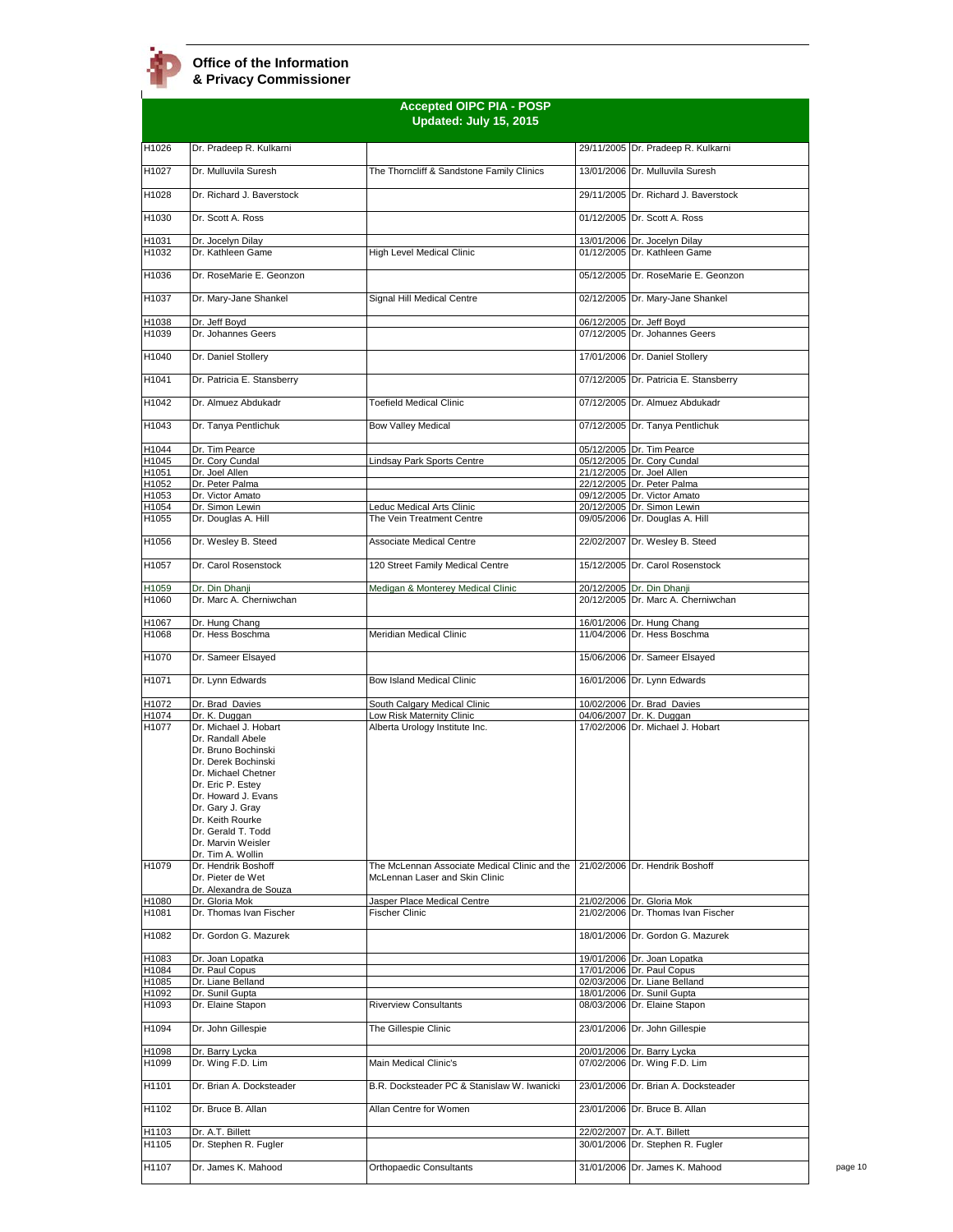|                | <b>Accepted OIPC PIA - POSP</b><br>Updated: July 15, 2015        |                                                                         |  |                                                                  |
|----------------|------------------------------------------------------------------|-------------------------------------------------------------------------|--|------------------------------------------------------------------|
|                |                                                                  |                                                                         |  |                                                                  |
| H1113<br>H1116 | Dr. Kym L. Jim<br>Dr. P. Sivalingam                              | Monthomery Medical Group                                                |  | 01/02/2006 Dr. Kym L. Jim<br>06/02/2006 Dr. P. Sivalingam        |
| H1117          | Dr. K. Sivalingam                                                | <b>Hospital Medcial Clinic</b>                                          |  | 06/02/2006 Dr. K. Sivalingam                                     |
| H1122          | Dr. Ronald Jans                                                  | Jans Eye Care Centre                                                    |  | 05/05/2006 Dr. Ronald Jans                                       |
| H1126          | Dr. Leo Elwell                                                   |                                                                         |  | 14/02/2006 Dr. Leo Elwell                                        |
| H1131          | Dr. Lucas Verburg                                                |                                                                         |  | 10/02/2006 Dr. Lucas Verburg                                     |
| H1134          | Dr. Paul K. Chiu                                                 | Dr. Paul K. Chiu and Associates Clinic                                  |  | 14/02/2006 Dr. Paul K. Chiu                                      |
| H1135          | Dr. Jeff Shmoorkoff<br>Dr. Joanne Bergens                        | Westgate Family Medical Clinic                                          |  | 14/02/2006 Dr. Jeff Shmoorkoff                                   |
| H1136          | Dr. John Clarke                                                  |                                                                         |  | 10/02/2006 Dr. John Clarke                                       |
| H1138          | Dr. Noorali Bharwani<br>Dr. W. Brzezinski                        | Valleyview General Surgeons &<br>The Valleyview Medical Surgical Centre |  | 14/02/2006 Dr. Noorali Bharwani                                  |
| H1139          | Dr. D. Smyth                                                     | Smyth Associate Clinic                                                  |  | 16/02/2006 Dr. D. Smyth                                          |
| H1140          | Dr. D. L. Aylward                                                | Dr. D.L. Aylward Family Physician Clinic                                |  | 17/02/2006 Dr. Darroch Aylward                                   |
| H1142<br>H1143 | Dr. Caroline Bain<br>Dr. Marie J. Walsh                          | Deer Valley Family Medicine Clinic<br>Salveo Family Medicine Clinic     |  | 19/04/2006 Dr. Caroline Bain<br>15/02/2006 Dr. Marie J. Walsh    |
|                |                                                                  |                                                                         |  |                                                                  |
| H1144          | Dr. Bobby Sreenivasan<br>Dr. Don Rempel<br>Dr. Roderick Kaasa    | <b>Brookview Medical Clinic</b>                                         |  | 27/02/2006 Dr. Bobby Sreenivasan                                 |
| H1145          | Dr. Jodi Kashmere                                                |                                                                         |  | 27/02/2006 Dr. Jodi Kashmere                                     |
| H1148          | Dr. Deo Smith                                                    | Corinthia Park Medical Clinic                                           |  | 0903/2006 Dr. Deo Smith                                          |
| H1153<br>H1154 | Dr. Roger Yao<br>Dr. Taher                                       |                                                                         |  | 28/02/2006 Dr. Roger Yao<br>27/02/2006 Dr. Taha Taher            |
|                | Dr. Woo                                                          |                                                                         |  |                                                                  |
| H1156          | Dr. Robbie Drummond                                              | High Water Mark Health & Wellness Centre                                |  | 10/03/2006 Dr. Robbie Drummond                                   |
| H1158          | Dr. Ewa Szymanski<br>Dr. Jean Wong                               |                                                                         |  | 10/03/2006 Dr. Ewa Szymanski                                     |
| H1160<br>H1165 | Dr. Mat Rose<br>Dr. A.K. Adegbulu Adekunle                       | Boyle McCauley Health Centre                                            |  | 10/03/2006 Dr. Mat Rose<br>04/04/2006 Dr. A.K. Adegbulu Adekunle |
|                |                                                                  |                                                                         |  |                                                                  |
| H1168          | Dr. Gurdip S. Sidhu                                              |                                                                         |  | 04/04/2006 Dr. Gurdip S. Sidhu                                   |
| H1171          | Dr. Sunil Sookram                                                |                                                                         |  | 04/04/2006 Dr. Sunil Sookram                                     |
| H1172<br>H1173 | Dr. Ashref Jeeva<br>Dr. Paul Pashniak                            | Jeeva Medical Clinic                                                    |  | 06/04/2006 Dr. Ashref Jeeva<br>24/04/2006 Dr. Paul Pashniak      |
| H1178          | Dr. Arthur Keith Laatsch                                         |                                                                         |  | 06/04/2006 Dr. Arthur Keith Laatsch                              |
| H1182          | Dr. Lachman Oad                                                  |                                                                         |  | 06/04/2006 Dr. Lachman Oad                                       |
| H1185          | Dr. Linda Mrkonjic                                               |                                                                         |  | 05/04/2006 Dr. Linda Mrkonjic                                    |
| H1186          | Dr. Carol Hutchinson                                             | Department of Orthopedics                                               |  | 05/04/2006 Dr. Carol Hutchinson                                  |
| H1194          | Dr. Jeff Hankinson                                               | The Medical Centre                                                      |  | 06/04/2006 Dr. Jeff Hankinson                                    |
|                | Dr. F. Wepener<br>Dr. L. Wepener                                 |                                                                         |  |                                                                  |
|                | Dr. Ramesh Juta                                                  |                                                                         |  |                                                                  |
| H1196          | Dr. E.J. Thompson<br>Dr. Sajad S. Gulamhusein                    |                                                                         |  | 21/04/2006 Dr. Sajad S. Gulamhusein                              |
| H1205          | Dr. Michel Boulanger Jr.                                         |                                                                         |  | 04/05/2006 Dr. Michel Boulanger Jr.                              |
| H1206          | Dr. Darvie Kiddoo                                                | U of A                                                                  |  | 04/05/2006 Dr. Darvie Kiddoo                                     |
| H1211          | Dr. Hector Arbillaga                                             |                                                                         |  | 21/04/2006 Dr. Hector Arbillaga                                  |
|                |                                                                  |                                                                         |  |                                                                  |
| H1215          | Dr. Marilyn Basinger<br>Dr. Christine Elzinga<br>Dr. Dee Keating |                                                                         |  | 30/05/2006 Dr. Marilyn Basinger                                  |
| H1220          | Dr. Phillip Park<br>Dr. Hui                                      |                                                                         |  | 04/05/2006 Dr. Phillip Park                                      |
| H1221          | Dr. Lalit Kamdar                                                 |                                                                         |  | 04/05/2006 Dr. Lalit Kamdar                                      |
| H1222          | Dr. Carla M. Atkinson                                            | Providence Pediatric Clinic                                             |  | 04/05/2006 Dr. Carla M. Atkinson                                 |
| H1229          | Dr. Kanwerjit Singh Aujla                                        | <b>Temple Medical Centre</b>                                            |  | 04/05/2006 Dr. Kanwerjit Singh Aujla                             |
| H1240          | Dr. Edward Lazar                                                 |                                                                         |  | 19/05/2006 Dr. Edward Lazar                                      |
| H1244          | Dr. N. Kododia<br>Dr. M.R. Cassim                                | Wayside Medical Clinic                                                  |  | 23/05/2006 Dr. N. Kododia                                        |
| H1245          | Dr. Joel M. Fox                                                  |                                                                         |  | 23/05/2006 Dr. Joel M. Fox                                       |
| H1253          | Dr. Richard Lee<br>Dr. Ahmed                                     | U of A<br>High Prairie Medical Clinic                                   |  | 13/06/2006 Dr. Richard Lee                                       |
| H1254          | Dr. Edwards                                                      |                                                                         |  | 13/06/2006 Dr. R. Laughlin                                       |
|                | Dr. Mujtaba<br>Dr. Vu                                            |                                                                         |  |                                                                  |
|                | Dr. R. Laughlin                                                  |                                                                         |  |                                                                  |
|                | Dr. Payne<br>Dr. Bos                                             |                                                                         |  |                                                                  |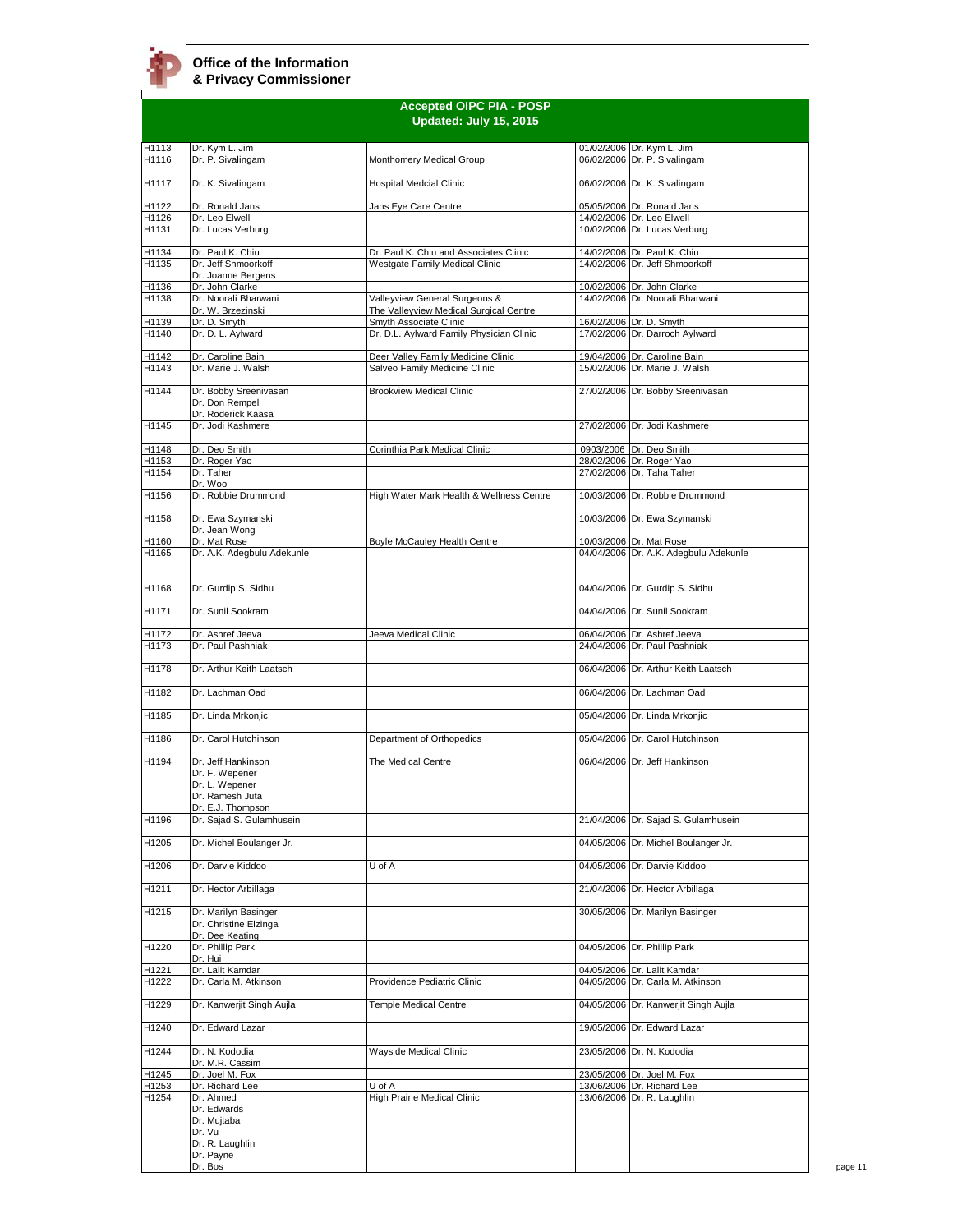# **Office of the Information**

**& Privacy Commissioner**

|                | <b>Accepted OIPC PIA - POSP</b><br>Updated: July 15, 2015                                                                       |                                           |  |                                                                     |
|----------------|---------------------------------------------------------------------------------------------------------------------------------|-------------------------------------------|--|---------------------------------------------------------------------|
| H1263          | Dr. D. L. Aylward                                                                                                               | Dr. D.L. Aylward Family Physician Clinic  |  | 27/06/2006 Dr. Darroch Aylward                                      |
| H1271          | Dr. Johan Smit<br>Dr. S. Frank<br>Dr. P.D. Cloete                                                                               | Village Medi-Clinic                       |  | 12/06/2006 Dr. Johan Smit                                           |
| H1272          | Dr. P.W. Labuschange<br>Dr. Judith Pungur                                                                                       | Mission Hill Medical Clinic               |  | 12/06/2006 Dr. Judith Pungur                                        |
| H1273<br>H1279 | Dr. O. Falodun<br>Dr. Britt Simmons                                                                                             | Rhema Medical Clinic                      |  | 12/06/2006 Dr. O. Falodun<br>21/06/2006 Dr. Britt Simmons           |
| H1281          | Dr. Mark A. Kostash                                                                                                             |                                           |  | 21/06/2006 Dr. Mark A. Kostash                                      |
| H1292          | Dr. Douglas M. Anderson                                                                                                         |                                           |  | 20/06/2006 Dr. Douglas M. Anderson                                  |
| H1298          | Dr. Thaddeus Demong<br>Dr. T. Callsson                                                                                          | Demong Associate EyeCentre                |  | 17/07/2006 Dr. Thaddeus Demong                                      |
| H1300          | Dr. B. Chow<br>Dr. William B. Sara                                                                                              | <b>Crowsnest Medical Clinic</b>           |  | 07/07/2006 Dr. William B. Sara                                      |
| H1302          | Dr. Susan Kuhn                                                                                                                  | Odyssey Travel & Tropical Medicine Clinic |  | 07/07/2006 Dr. Susan Kuhn                                           |
| H1304          | Dr. Erica Rabin                                                                                                                 |                                           |  | 07/07/2006 Dr. Erica Rabin                                          |
| H1307<br>H1308 | Dr. Gerry Prince<br>Dr. Carol Lee                                                                                               |                                           |  | 18/07/2006 Dr. Gerry Prince<br>12/09/2006 Dr. Carol Lee             |
|                | Dr. Jane Yu                                                                                                                     |                                           |  |                                                                     |
| H1311          | Mr. Michael Shuster                                                                                                             |                                           |  | 17/07/2006 Mr. Michael Shuster                                      |
| H1312          | Dr. Riyaz Mohamed                                                                                                               |                                           |  | 17/07/2006 Dr. Riyaz Mohamed                                        |
| H1314          | Dr. Marni Wesner<br>Dr. Dhiren Naidu<br>Dr. David Collinson Reid<br>Dr. Seana Minnett<br>Dr. Janet Yoneda<br>Dr. Marina Frostad | The Glen Sather Sports Medicine Clinic    |  | 19/07/2006 Dr. Marni Wesner                                         |
| H1319          | Dr. John Faul                                                                                                                   | Douglas Square Medical Centre             |  | 20/07/2006 Dr. John Faul                                            |
| H1320<br>H1322 | Dr. Miriam Leung                                                                                                                |                                           |  | 17/07/2006 Dr. Miriam Leung                                         |
|                | Dr. B. Boyko<br>Dr. P. Paludet                                                                                                  |                                           |  | 17/07/2006 Dr. B. Boyko                                             |
| H1326          | Dr. Roxanne Swiegers<br>Dr. Nicoelle Wanner<br>Dr. Joseph Javier                                                                | <b>Health Matters Medical Clinic</b>      |  | 17/07/2006 Dr. Roxanne Swiegers                                     |
| H1330          | Dr. Nancy L. Sprague<br>Dr. J. H. Sprague<br>Dr. Theresa DeFreitas.                                                             | <b>Rimrock Medical Clinic</b>             |  | 24/07/2006 Dr. Nancy L. Sprague                                     |
| H1332          | Dr. John S. J. Bradley<br>Dr. Shelley Duggan                                                                                    | South Edmonton Nephrology                 |  | 21/12/2006 Dr. John S. J. Bradley                                   |
| H1351          | Dr. L. B. Mittlesteadt<br>Dr. L. Torok-Both<br>Dr. L. Carter                                                                    | Family Medical Clinic                     |  | 25/08/2006 Dr. L. B. Mittlesteadt                                   |
| H1353          | Dr. Sophia Khan                                                                                                                 | Riverbend Rheumatology and Associates     |  | 25/08/2006 Dr. Sophia Khan                                          |
| H1354          | Dr. Bill Eldeiry                                                                                                                |                                           |  | 25/08/2006 Dr. Bill Eldeiry                                         |
| H1356          | Dr. Zaheer Lakhani<br>Dr. L.R. Malowany                                                                                         |                                           |  | 25/08/2006 Dr. Zaheer Lakhani                                       |
| H1357          | Dr. Allison Denesuk<br>Dr. L. Ross<br>Dr. E. Monaghan<br>Dr. C. Kennedy<br>Dr. K. Sloder                                        | South Maternity & Family Practice Group   |  | 05/09/2009 Dr. Allison Denesuk                                      |
| H1361          | Dr. P. Kyle<br>Dr. Paul C.K. Yong                                                                                               |                                           |  | 05/09/2006 Dr. Paul C.K. Yong                                       |
| H1363          | Dr. W. G. Shandro                                                                                                               |                                           |  | 05/09/2006 Dr. W. G. Shandro                                        |
| H1366          | Dr. Harry Patterson                                                                                                             | Mineral Springs Hospital                  |  | 23/08/2006 Dr. Harry Patterson                                      |
| H1369          | Dr. Denis Vincent                                                                                                               | Clinique Medicale La Cite                 |  | 25/10/2006 Dr. Denis Vincent                                        |
| H1374          | Dr. P. Marner<br>Dr. M. Bleviss                                                                                                 | <b>White Oaks Square</b>                  |  | 11/09/2006 Dr. P. Marner                                            |
| H1375          | Dr. D. Richards<br>Dr. R. Gibbins<br>Dr. L. Viden<br>Dr. P. Naidu,<br>Dr. D. Campbell<br>Dr. T. Volkovinskaia                   | <b>Access Medical Centre</b>              |  | 11/09/2006 Dr. D. Richards                                          |
| H1376<br>H1377 | Dr. Curt Pitter<br>Dr. William Roddick Reikie                                                                                   |                                           |  | 11/09/2006 Dr. Curt Pitter<br>05/09/2006 Dr. William Roddick Reikie |
| H1378          | Dr. Cornelis Claasen                                                                                                            | <b>Fairview Medical Centre</b>            |  | 05/09/2006 Dr. Cornelis Claasen                                     |
|                | Dr. Giovanni Urbani<br>Dr. John Andreiuk<br>Dr. Johannes Myburgh                                                                |                                           |  |                                                                     |
| H1379          | Dr. Callie Dundas<br>Dr. Karan Glendinning<br>Dr. Andrea Wong                                                                   | Sundance Clinic                           |  | 26/02/2007 Dr. Callie Dundas                                        |
| H1380          | Dr. Simon T. James                                                                                                              | Dr. Simon T. James PC                     |  | 19/09/2006 Dr. Simon T. James                                       |
| H1381          | Dr. Jean Mellors                                                                                                                | Dr. Jean A. Mellors PC                    |  | 19/09/2006 Dr. Jean Mellors                                         |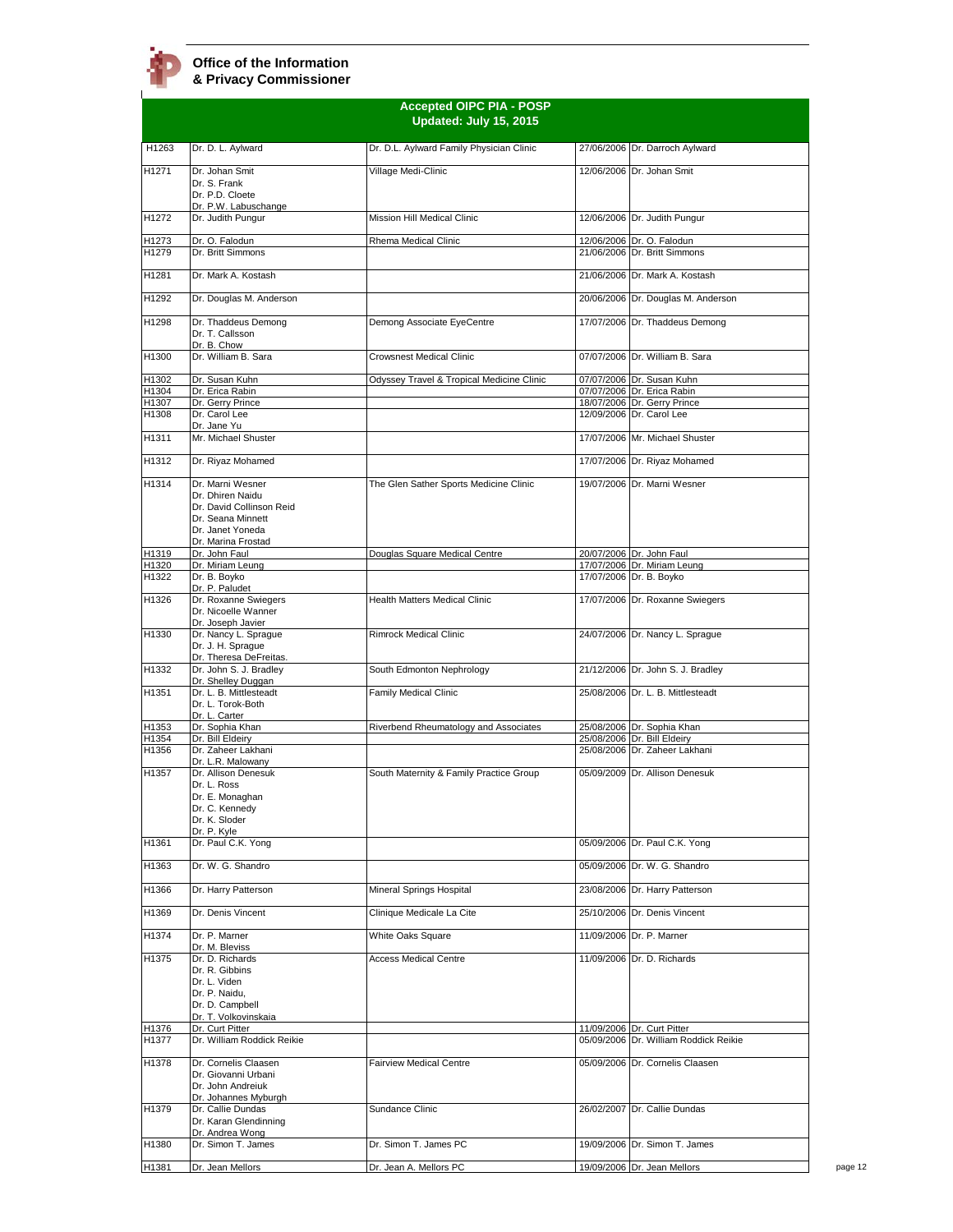**Accepted OIPC PIA - POSP Updated: July 15, 2015** H1382 Dr. Lloys Reddington Dr. Andrew Johnston Medicentres 12/12/2007 Dr. Lloys Reddington H1383 Dr. E. Starreveld & Dr. C. Tai 06/09/2006 Dr. E. Starreveld & Dr. C. Tai H1385 Dr. Jaggi Rao Acne Clinics of Canada 19/09/2006 Dr. Jaggi Rao H1387 Dr. T.M. Busheikin Dr. G.C. Strong Dr. M.C. Simon Kensington Clinic 08/09/2006 Dr. T.M. Busheikin H1389 Dr. William Wu Dr. Karen Hartwig<br><u>Dr. Michelle Van Raay</u> PrimeCare Medical Clinic 21/09/2006 Dr. William Wu H<sub>1390</sub> Dr. Janet Chiu Dr. Peter Hum Dr. Christopher Klajn Dr. Kathryn Koliaska<br>Dr. M. S. Millan Belmead Medical Center 21/09/2006 Dr. Janet Chiu H1392 Dr. M. S. Millan North Communist Communist Communist Communist Communist Communist Communist Communist Communist Communist Communist Communist Communist Communist Communist Communist Communist Communist Communist Com H1393 Dr. Diana Wong **Diana Wong Professional Corporation** 31/10/2006 Dr. Diana Wong<br>H1395 Dr. Anne Darragh SAIT Polytechnic Student Health Services 19/10/2006 Dr. Anne Darragh Dr. Anne Darragh Dr. Diana Wilkinson Dr. Stephen Leung<br>Dr. Chris Turner **SAIT Polytechnic Student Health Services** H1405 Dr. Chris Turner Mineral Springs Hospital (1941) 04/10/2006 Dr. Chris Turner Mineral Springs Hospital (19<br>1991) H1406 Dr. Godwin Okolo (1941) Northgate Medical Centre (1941) 01/11/2006 Dr. Godwin Okolo Northgate Medical Centre H1407 Dr. Michael E. Auld Dr. Michael E. Auld 13/10/2006 Dr. Michael E. Auld H1410 Dr. Andrew Kohler Callingwood Crossing Medical Centre 20/10/2006 Dr. Andrew Kohler H1413 Dr. Michele Shabatoski Dr. Tammy Paulgrad Dr. Hansel Addae-Bos<br>Dr. Dhiren Naidu Apples Wellness Medical Clinic 08/12/2006 Dr. Michele Shabatoski 1991 H1414 Dr. Dhiren Naidu<br>
1991 H1418 Dr. Stan Kolber<br>
22/11/2006 Dr. Thomas Gleason The Obstetrics & Gynecology Practice 22/11/2006 Dr. Martine Roy 22/11/2006 Dr. Stan Kolber<br>22/11/2006 Dr. Martine Rov Dr. Thomas Gleason Dr. Martine Roy Dr. Charlene Burkhardt Dr. Dwaine Larose The Obstetrics & Gynecology Practice H1422 Drs. Monique D. Wright Dr. Elizabeth Shyleyko Dr. Christopher Lever H1425 Dr. Gordon Holton 22/11/2006 Dr. Gordon Holton SunnyHill Pediatric Clinic 14/11/2006 Drs. Monique D. Wright H1424 Dr. Steven M. Edworthy MDERA 23/04/2007 Dr. Steven M. Edworthy H1428 Dr. Kristin Morrison 22/11/2006 Dr. Kristin Morrison H1429 Dr. Paul E. LeBlanc Internal Medicine Consultants 14/11/2006 Dr. Paul E. LeBlanc H1431 Dr. G. Loewen Dr. M. Hamilton Dr. Barbara A Sinn Dr. B. Lasner Dr. G. Myrholm Dr. D. Berendt Dr. J. Rohloff Dr. M. Chisholm Dr. R. Sinn<br>Dr. Christopher Tam Capilano Medical Clinic Ltd. 14/11/2006 Dr. G. Loewen H1432 Dr. Christopher Tam 27/11/2006 Dr. Christopher Tam H1440 Dr. David Wong Dr. Perry Seghl Dr. Dante Guinhawa 23/11/2006 Dr. David Wong H1443 Dr. Gregory N. Kozak Dr. Hyndman Dr. Kozak Dr. Dushinksi<br>Dr. Randy Gregg 05/12/2006 Dr. Gregory N. Kozak H1445 Dr. Randy Gregg **Edmonton Sport Institute** 23/11/2006 Dr. Randy Gregg (23/11/2006 Dr. Randy Gregg (23/11/2006 Dr. Doug Mastel H1446 Dr. Doug Mastel 05/12/2006 Dr. Doug Mastel H1447 **Dr. Hassan Lockhat** Dr. Philip Vogel Dr. Francois J. DuToit Heartland Medical Clinic **Clinic Clinic Clinic** 05/12/2006 Dr. Hassan Lockhat H1455 Dr. Helen Cuddihy Saint-Thomas Community Health Centre 18/12/2006 Dr. Helen Cuddihy H1458 Dr. Vance Elliot Medical Hair Clinic 29/01/2007 Dr. Vance Elliot H1459 Dr. Andrew Spak Dominion Health Centre<br>H1460 Dr. Brian McPeak 28/11/2006 Dr. Brian McPeak H1464 Dr. Norman Wasel Stratica Medical 12/12/2006 Dr. Norman Wasel H1465 Dr. Ahmed R. Docrat Dr. Rasheda Motala Ranchlands Family Physicians 05/12/2006 Dr. Ahmed R. Docrat H1467 Dr. Paul A. Lubitz Dermatica Clinic 18/12/2006 Dr. Paul A. Lubitz H1470 Dr. Roxanne Goldade Dr. Brian Kelly Dr. Peter Nieman<br>Dr. Irma E. Kritzinger 15/12/2006 Dr. Roxanne Goldade H1474 Dr. Irma E. Kritzinger Bonnyville Health Centre 08/12/2006 Dr. Irma E. Kritzinger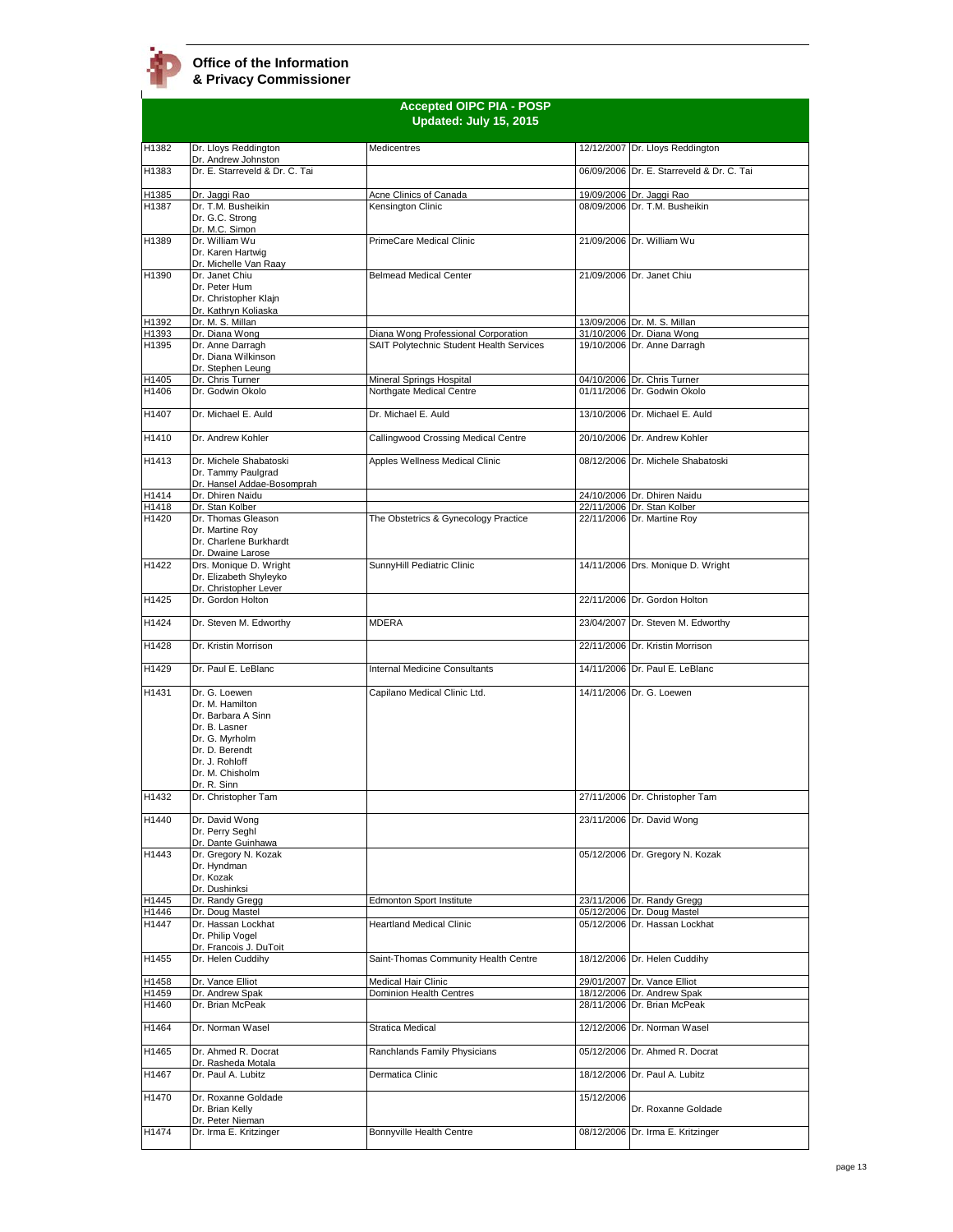|                |                                                                                                                                                                                                                                                                                                                | <b>Accepted OIPC PIA - POSP</b><br>Updated: July 15, 2015 |            |                                                           |
|----------------|----------------------------------------------------------------------------------------------------------------------------------------------------------------------------------------------------------------------------------------------------------------------------------------------------------------|-----------------------------------------------------------|------------|-----------------------------------------------------------|
| H1475          | Dr. Vaclav Hoyer<br>Dr. Irene Hoyer<br>Dr. Mei Fun Seto<br>Dr. Ramesh Patel<br>Dr. William Campbell<br>Dr. Michael Yeung<br>Dr. Bryan Cummings<br>Dr. Mina Derakhshan<br>Dr. Ross MacDonald<br>Dr. Jane Alabaster<br>Dr. Siew Wan Tan<br>Dr. A. Freeman<br>Dr. Della Ho<br>Dr. Ronald Lim<br>Dr. Carmen Lehman | Westglen Medical Centre                                   |            | 13/02/2007 Dr. Ronald Lim                                 |
| H1477          | Dr. William D. Livingstone                                                                                                                                                                                                                                                                                     |                                                           |            | 13/12/2006 Dr. William D. Livingstone                     |
| H1487          | Dr. William R. Muzyka                                                                                                                                                                                                                                                                                          | Terwillegar Medical Clinic                                |            | 21/12/2006 Dr. William R. Muzyka                          |
| H1488          | Dr. Evan Sampson<br>Dr. Judy A. Townsend<br>Dr. M. Flaschner                                                                                                                                                                                                                                                   | Physical Medicine & EMG Consultants                       |            | 18/12/2006 Dr. Evan Sampson                               |
| H1491          | Dr. J. Douglas Bosch                                                                                                                                                                                                                                                                                           | Sunbow Ear, Nose and Throat Associates                    |            | 03/01/2007 Dr. J. Douglas Bosch                           |
| H1496          | Dr. Robert Chua<br>Dr.Anges Lee<br>Dr. Jacquie McCubbin                                                                                                                                                                                                                                                        |                                                           |            | 03/01/2007 Dr. jacquie McCubbin                           |
| H1499          | Dr. Catherine E. Heimbach<br>Dr. Jaclyn E. Safran<br>Dr. Alina M. Cribb<br>Dr. Laura A. O'Neill<br>Dr. Brendan G. Vaughan                                                                                                                                                                                      | Southport Family Practice                                 |            | 03/01/2007 Dr. Catherine E. Heimbach                      |
| H1500          | Dr. S.K. Khullar<br>Dr. Lillian Lee Ching Au<br>Dr. Grant Harvey Davies<br>Dr. Donna M. Ghali<br>Dr. Kamil Ghali<br>Dr. Sarjiwan K. Khullar<br>Dr. Chander (Mohini) Khullar                                                                                                                                    | Devon Medical Clinic                                      |            | 16/02/2007 Dr. K. Ghali                                   |
| H1501          | Dr. C. Christian Fuchs                                                                                                                                                                                                                                                                                         | Family Medicine Clinic                                    |            | 08/01/2007 Dr. C. Christian Fuchs                         |
| H1503<br>H1519 | Dr. Lane Robson<br>Dr. D.S. Pandher                                                                                                                                                                                                                                                                            | Childrens' Clinic<br>The X-Ray Clinic at Northgate Centre |            | 16/02/2007 Dr. Lane Robson<br>06/06/2007 Dr. D.S. Pandher |
| H1521          | Dr. Riyaz Mohamed                                                                                                                                                                                                                                                                                              |                                                           |            | 17/01/2007 Dr. Riyaz Mohamed                              |
| H1526          | Dr. Jennifer McGuire                                                                                                                                                                                                                                                                                           | Dr. Jennifer McGuire                                      |            | 29/01/2007 Dr. Jennifer McGuire                           |
| H1531          | Dr. Arun Lakra<br>Dr. Jit Gohill                                                                                                                                                                                                                                                                               | Calgary Ophthalmology Clinic                              |            | 08/02/2007 Dr. Arun Lakra                                 |
| H1533          | Dr. Ross Dunbar<br>Dr. S. Kroeker<br>Dr. Connie Perry<br>Dr. E. Buchman<br>Dr. D. Hammerson                                                                                                                                                                                                                    | Westland Family Practice Clinic                           |            | 12/02/2007 Dr. Ross Dunbar                                |
| H1535          | Dr. Adrian F. Gili<br>Dr. Leanne Krueker                                                                                                                                                                                                                                                                       |                                                           |            | 20/02/2007 Dr. Adrian F. Gili                             |
| H1536          | Dr. Michael Geoghegan                                                                                                                                                                                                                                                                                          | <b>Beddington Clinic</b>                                  |            | 23/04/2007 Dr. Michael Geoghegan                          |
| H1537          | Dr. Ivanna Tataryn                                                                                                                                                                                                                                                                                             |                                                           |            | 20/02/2007 Dr. Ivanna Tataryn                             |
| H1539          | Dr. Debbie Millard<br>Dr. Amy Borkent<br>Dr. Jelena Pekez<br>Dr. Janice May<br>Dr. Catharine Olson<br>Dr. Carola Starke<br>Dr. Deborah Evans<br>Dr. Valeire Krinke<br>Dr. Jody Anarut<br>Dr. Serena Mar                                                                                                        | Dr. Borkent Clinic (AB Netcare)                           | 08/03/2007 | Dr. Debbie Millard                                        |
| H1540          | Dr. Munaa Khaliq-Kareemi<br>Dr. Cynthia E. Cleary                                                                                                                                                                                                                                                              |                                                           |            | 08/02/2007 Dr. Munaa Khaliq-Kareemi                       |
| H1541          | Dr. Susan Lea<br>Dr. Tony Lynch<br>Dr. Peter Gant<br>Dr. Alison Bennett                                                                                                                                                                                                                                        | <b>Foothills Health Consultants</b>                       |            | 12/02/2007 Dr. Susan Lea                                  |
| H1542          | Dr. Kemchand Algu                                                                                                                                                                                                                                                                                              |                                                           |            | 02/05/2007 Dr. Kemchand Algu                              |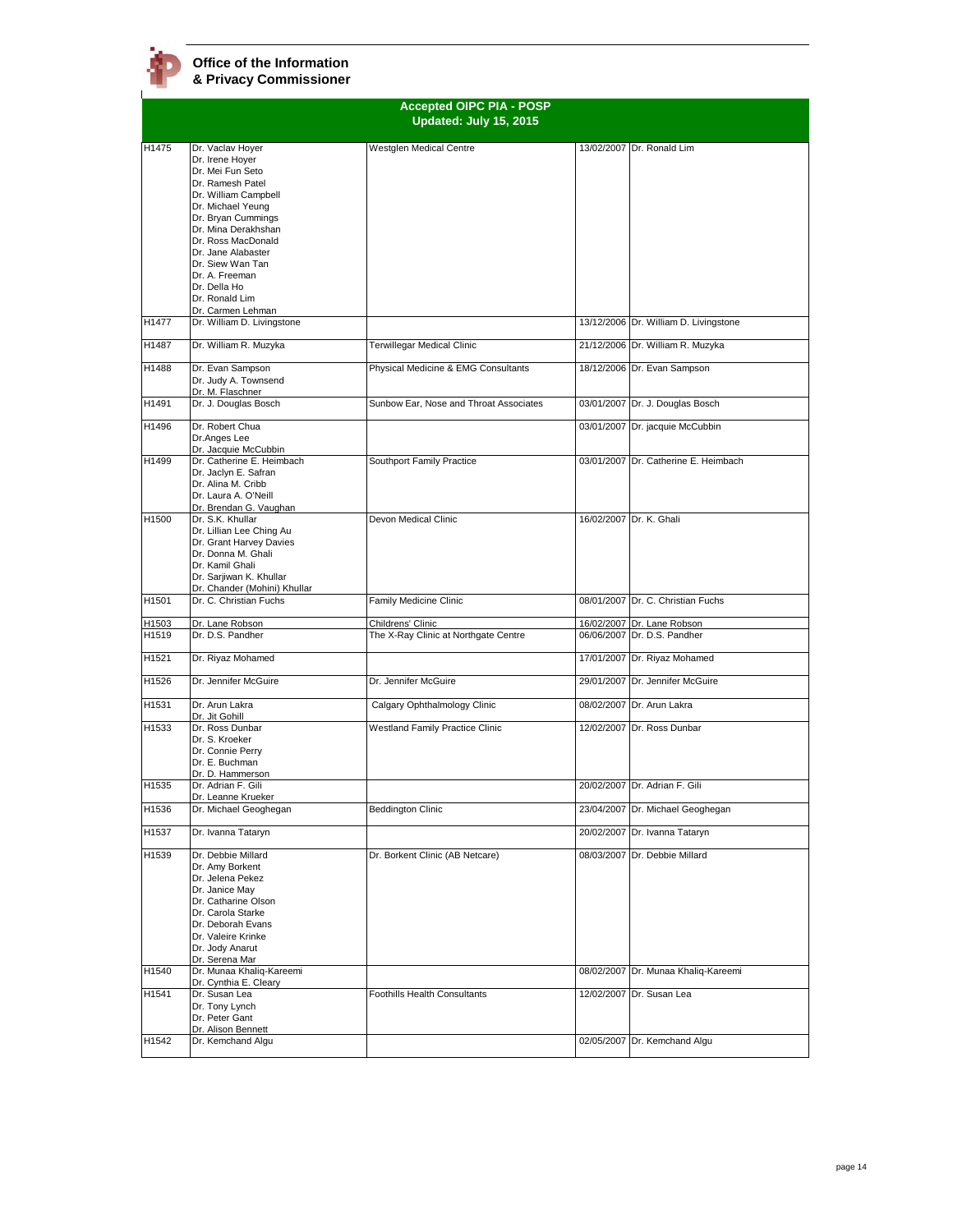|                   | <b>Accepted OIPC PIA - POSP</b><br>Updated: July 15, 2015                                                                                                                                                                        |                                                            |            |                                                                       |
|-------------------|----------------------------------------------------------------------------------------------------------------------------------------------------------------------------------------------------------------------------------|------------------------------------------------------------|------------|-----------------------------------------------------------------------|
|                   |                                                                                                                                                                                                                                  |                                                            |            |                                                                       |
| H1543             | Dr. Lisa Burchett<br>Dr. R. Wiznura<br>Dr. G. K. Campbell<br>Dr. R. A. Dlin<br>Dr. D. D. Semeniuk<br>Dr. MAr, Br. Gonzales<br>Dr. Louie<br>Dr. Bidniak<br>Dr. Young<br>Dr. Karnik<br>Dr. Plucinska<br>Dr. Chan<br>Dr. Moshurchak | Links Clinic                                               |            | 14/02/2007 Dr. Lisa Burchett                                          |
|                   | Dr. Brown<br>Dr. Nadeem Mian<br>Dr. Dlin, Dr. Walker                                                                                                                                                                             |                                                            |            |                                                                       |
| H1545             | Dr. Bruce Hoffman                                                                                                                                                                                                                | The Hoffman Centre for Integrative Medicine                |            | 08/03/2007 Dr. Bruce Hoffman                                          |
| H1549             | Dr. Michael Ngan<br>Dr. D. Linklater<br>Dr. A. Esmail<br>Dr. H. Youakim<br>Dr. N. Wong                                                                                                                                           | Kingsway Medical Clinic                                    |            | 22/02/2007 Dr. Michael Ngan                                           |
| H1551             | Kingsway Medical Clinic                                                                                                                                                                                                          |                                                            |            | 22/02/2007 Kingsway Medical Clinic                                    |
| H1552             | Dr. Rowland Nichol                                                                                                                                                                                                               |                                                            |            | 07/03/2007 Dr. Rowland Nichol                                         |
| H1553             | Dr. K.C. Petruk<br>Dr. E. Steinke<br>Dr. V. Mahta<br>Dr. J.D.S. McKean<br>Dr. J. M. Findlay<br>Dr. M.M. Chow<br>Dr. R. W. Broad<br>Dr. R. J. Fox<br>Dr. K.E. Aronyk<br>Dr. B.M. Wheatley<br>Dr. A. Nataraj                       | Neurosurgical Associates Ltd.                              |            | 22/02/2007 Dr. K.C. Petruk                                            |
| H1555             | Dr. Russell G. Tull                                                                                                                                                                                                              |                                                            |            | 27/04/2007 Dr. Russell G. Tull                                        |
| H1564             | Dr. Ian R. Macdonald                                                                                                                                                                                                             | Alpine Medical Clinic                                      |            | 27/03/2007 Dr. Ian R. Macdonald                                       |
| H1567             | Dr. Johannes Meyer                                                                                                                                                                                                               | Meyer Family Aesthetics Clinic                             |            | 23/04/2007 Dr. Johannes Meyer                                         |
| H1573             | Dr. W.D. Omand<br>Dr. Joe Stander<br>Dr. Leon Lyndon Greeff<br>Dr. Janice Routledge<br>Dr. Johann Rautenbach<br>Dr. P.J. van der Walt<br>Dr. S. Heydenrych                                                                       | Lakeland Medical Clinic                                    | 05/03/2007 | Dr. Mark J. Godel                                                     |
| H1574             | Dr. Vincy Yam<br>Dr. Lily Chow<br>Dr. Doris Hessenthaler                                                                                                                                                                         | Edgepointe Village Medical Clinic                          |            | 13/03/2007 Dr. Vincy Yam                                              |
| H1575             | Dr. Charles Yam<br>Dr. Ken R. Popowich                                                                                                                                                                                           |                                                            |            | 13/03/2007 Dr. Ken R. Popowich                                        |
| H1577             | Dr. Virgina Clark<br>Dr. Heather Baxter<br>Dr. Gayleen Jorgensen<br>Dr. Allison Chapman<br>Dr. Valerie Lewis<br>Dr. Jaime McMurren                                                                                               | Maternity Care Clinic                                      |            | 22/03/2007 Dr. Virgina Clark                                          |
| H1584<br>H1585    | Dr. David Hanton<br>Dr. G. J. Malherbe                                                                                                                                                                                           | <b>Consort Medical Clinic</b>                              |            | 12/03/2007 Dr. David Hanton<br>12/03/2007 Dr. G. J. Malherbe          |
| H1586             | Dr. C. Strydom<br>Dr. Keith W. Hult                                                                                                                                                                                              |                                                            |            | 03/03/2007 Dr. Keith W. Hult                                          |
| H1589             | Dr. Lita Appavoo<br>Dr. Christine Mason<br>Dr. Lori Hogg<br>Dr. Henry Chuang<br>Dr. Mervat Kozmman                                                                                                                               | Specialists in Psychiatry                                  |            | 25/04/2007 Dr. Lita Appavoo                                           |
| H <sub>1590</sub> | Dr. Brian Muir<br>Dr. Drew Barreth                                                                                                                                                                                               | Obstetrics & Gynaecology Medical Associates                |            | 22/03/2007 Dr. Brian Muir                                             |
| H1591             | Dr. Ravinder Naib                                                                                                                                                                                                                | Hewes Medical Clinic                                       |            | 19/03/2007 Dr. Ravinder Naib                                          |
| H1598<br>H1599    | Dr. Denis R.J. Vincent<br>Dr. David C. Stewart                                                                                                                                                                                   | Clinique Medicale La Citee<br>Family Medical Centre        |            | 26/04/2007 Dr. Denis R. J. Vincent<br>03/05/2007 Dr. David C. Stewart |
| H1600<br>H1601    | Dr. Brad J. Hinz<br>Dr. Mahmood Nizam<br>Dr. Rafi Husain                                                                                                                                                                         | Alberta Retina Consultants<br>Heritage Lane Medical Clinic |            | 08/05/2007 Dr. Brad J. Hinz<br>26/04/2007 Dr. Mahmood Nizam           |
|                   | Dr. Anne Sepanmaa-Lund<br>Dr. Grant Davies                                                                                                                                                                                       | Calmar Medical Clinic                                      |            | 26/04/2007 Dr. Grant Davies                                           |
| H1608<br>H1626    | Dr. Andrew Dottridge                                                                                                                                                                                                             | Northern Hills Medical Clinic                              |            | 08/05/2007 Dr. Andrew Dottridge                                       |
| H1627<br>H1633    | Dr. Colette Vervaeck<br>Dr. Gabriel Uyirwoth                                                                                                                                                                                     | Golden Opportunity Medical Clinic                          |            | 23/05/2007 Dr. Colette Vervaeck<br>14/07/2009 Dr. Gabriel Uyirwoth    |
| H1637             | Dr. Ian Forster                                                                                                                                                                                                                  | Life Mark Health Institute                                 |            | 07/08/2007 Dr. Ian Forster                                            |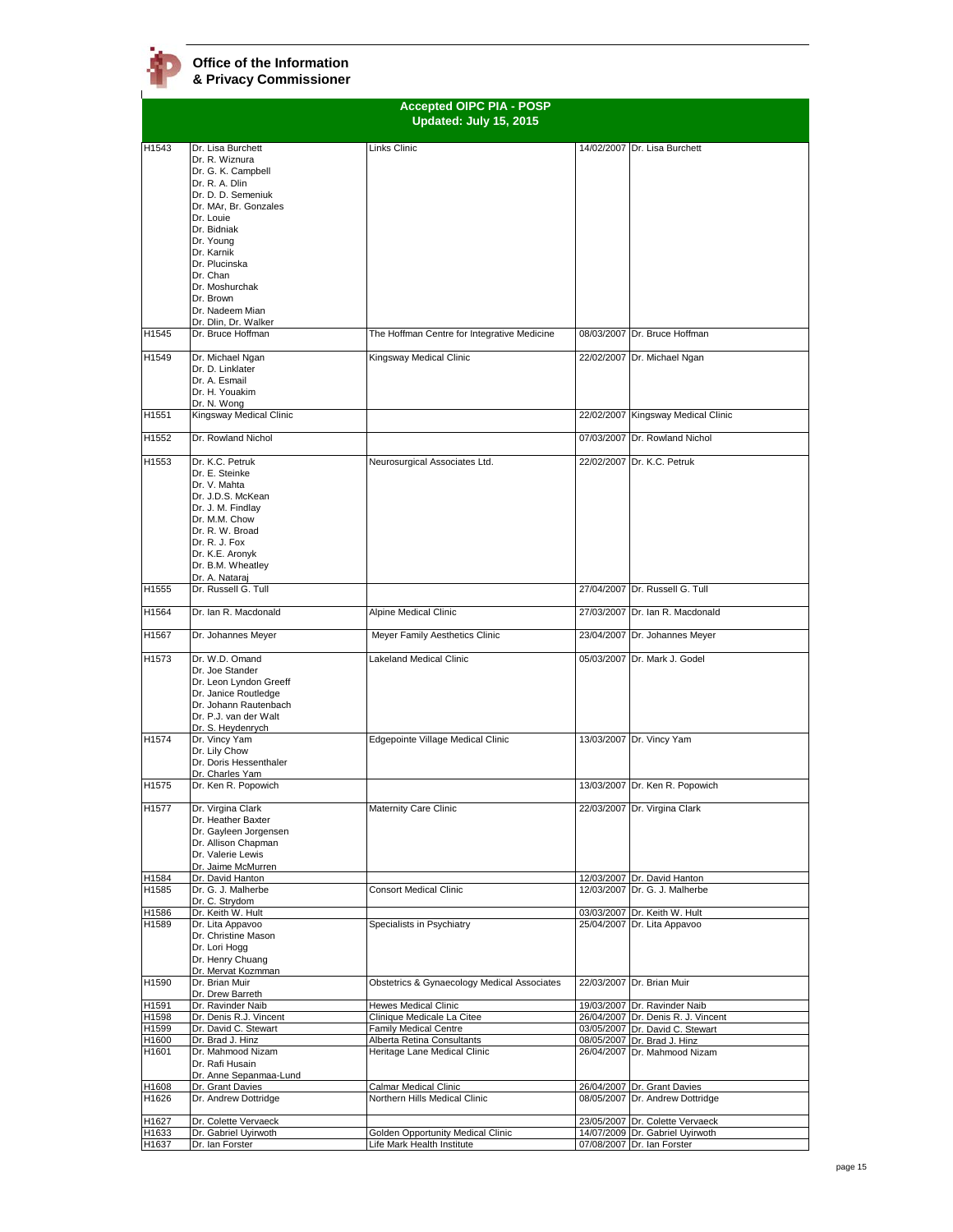$\mathbf{r}$ 

| Updated: July 15, 2015<br>H1644<br>Dr. M. Guhle<br>30/05/2007 Dr. M. Guhle<br>Dr. Ian Renfree<br>Dr. Shelyn Somani<br>Dr. Alex Noga<br>Dr. Brad Martin<br>Dr. Richard Martin<br>Dr. Deanna Bellamy<br>Dr. Jacques Trollip<br>H1653<br>Stonegate Medical Clinic<br>19/07/2007 Dr. Jacques Trollip<br>Dr. Ahmed Elmezughi<br>Dr. Gordon Bailey<br>H1656<br>18/06/2007 Dr. Gordon Bailey<br>H1664<br>Dr. Anton Bergh<br>25/07/2008 Dr. Anton Bergh<br>H1665<br>Dr. Ayobami Oyebode<br>29/06/2007 Dr. Ayobami Oyebode<br>Dr. Idowu Akinjise<br>29/06/2007 Dr. Idowu Akiniise<br>H1676<br><b>Tamarack Health Centre</b><br>03/07/2007 Dr. D. N. Todoruk<br>H1678<br>Dr. D. N. Todoruk<br>H1687<br>Dr. Mary Noiles<br>09/07/2007 Dr. Mary Noiles<br>H1688<br>Dr. Jacqueline M. McCubbin<br>04/07/2007 Dr. Jacqueline M. McCubbin<br>H1697<br>Dr. Lesley Coulter<br>16/07/2007 Dr. Lesley Coulter<br><b>Breast Cancer Supportive Care</b><br>Dr. Margaret Anne Borger<br>22/08/2007 Dr. Margaret Anne Borger<br>H1712<br>Whitemud Crossing Medical Clinic<br>Dr. Alexa Bertagnolli-Hansen<br>Dr. Lai Man Ma<br>Dr. Jennifer Hall<br>Dr. Amin Pisani<br>H1720<br>06/12/2007 Dr. Amin Pisani<br>Dr. Ian A. Ferguson<br>Dr. Curt W. Johnston<br>Dr. Darren M. Markland<br>H1721<br>Dr. K. Ross Johnston<br>07/09/2007 Dr. K. Ross Johnston<br>Dr. Patrick Sung<br>04/11/2007 Dr. Patrick Sung<br>H1756<br>Dr. Kathleen Game<br><b>High Level Medical Clinic</b><br>13/12/2007 Dr. Kathleen Game<br>H1814<br>H1815<br>Dr. David C. Stewart<br><b>Family Medical Centre</b><br>02/10/2007 Dr. David C. Stewart<br>Dr. James McDonald<br>H1818<br>01/10/2007 Dr. James McDonald<br>H1819<br>Dr. Gian Urbani<br>01/10/2007 Dr. Gian Urbani<br>Dr. Louis van Wyk,<br>Two Hills Medical Clinic<br>16/05/2008 Dr. Louis van Wyk<br>H1820<br>Dr. Stephanus J. van Vuuren,<br>Dr. Abdul Satar,<br>Dr. Charlene Greef<br>H1847<br>Dr. J. Dirk Van der Berg<br>28/02/2008 Dr. J. Dirk Van der Berg<br>H1849<br>Dr. O. Joseph Doherty<br>Lethbridge Medical Clinic<br>13/12/2007 Dr. O. Joseph Doherty<br>Dr. Linda Anvari<br>Dr. Patrick Boyle<br>Dr. Julian Raphael<br>Dr. Sandra Morrison, Owner,<br>04/02/2008 Dr. Randall McGinnis<br>H1863<br>Airdrie Medical Clinic<br>Dr. Randall McGinnis<br>04/02/2008 Dr. Randall McGinnis<br>H1868<br>H1878<br>Dr. Marina Sapozhnikov<br>Family Medical Clinic<br>07/12/2007 Dr. Marina Sapozhnikov<br>H1883<br>Dr. Rohan Bissoondath<br>Preventous Collaborative Health Clinic<br>07/12/2007 Dr. Rohan Bissoondath<br>Dr. Jane Ballantine,<br>H1906<br>Richmond Square Medical Centre<br>03/03/2008 Dr. Jane Ballantine<br>Dr. Mary Gawlinski<br>Dr. Ni Ni Zaw-Tun<br>Dr. Rudolf Zimmer<br>Dr. Neville Reddy<br>Dr. Edward Denga<br>H1934<br>Thickwood FamilyMedical Centre<br>03/03/2008 Dr. Edward Denga<br>H1938<br>Dr. Conrad Schulte<br>29/05/2008 Dr. Conrad Schulte<br>Dr. Sarit Kumar Sengar<br>H1955<br>Bowglen Medical Clinic<br>13/02/2008 Dr. Sarit Kumar Sengar<br>H1957<br>Dr. Michael Coe<br><b>AMIHA Diagnostic Imaging</b><br>28/02/2008 Dr. Michael Coe<br>Dr. A. J. Smith<br>H1973<br>Claro Family Practice<br>16/05/2008 Dr. A. J. Smith<br>Dr. R. J. Botes<br>Dr. A. C. Gigg<br>H1975<br>Dr. R. Mulder<br>Associate Clinic<br>06/03/2008 Dr. R. Mulder<br>Dr. R. C. Cooper<br>Dr. R. M. Hulyk<br>Dr. J. F. Hopfner<br>Dr. J. A. McIntyre<br>Dr. H. Edward Wiens<br>Dr. Jack Bromley<br>Dr. Bradley Greig<br>Dr. Maureen McCall<br>Dr. Mandy Hyde<br>Dr. B. D. Parrington<br>Dr. Susan C. Konynenbelt<br>Dr. S. A. Hovan<br>Dr. R. J. P. Mulder<br>Dr. Peter Mah<br>Dr. Jeffery D. Mulder<br>Dr. Charles G. Metcalfe<br>Dr. Marci Wilson<br>Dr. Lauralee Dukeshire<br>H1979<br>Dr. Colin Safranovich<br><b>Ottewell Medical Clinic</b><br>02/05/2008 Dr. Colin Safranovich<br>Dr. G.R. Blais<br>Dr. G. Ahmed<br>Dr. J. Corrigan<br>H1984<br>17/03/2008 Dr. Mariette Fillion<br>Dr. Mariette Fillion<br>Dr. Sandra Kavanagh<br>Dr. Sonya Varma<br>H1989<br>07/01/2009 Dr. Sonya Varma<br>Dr. Gene S. Vitug<br>07/01/2009 Dr. Gene S. Vitug<br>H1990<br>Dr. George Patocka<br>H2001<br>Primrose Medical Clinic<br>07/04/2008 Dr. George Patocka<br>Dr. Eva Patocka<br>Dr. Krzysztof Wieczorek<br>Dr. Shmuel Yablonsky<br>Dr. Anatoly Doborousin |                    | <b>Accepted OIPC PIA - POSP</b> |  |
|------------------------------------------------------------------------------------------------------------------------------------------------------------------------------------------------------------------------------------------------------------------------------------------------------------------------------------------------------------------------------------------------------------------------------------------------------------------------------------------------------------------------------------------------------------------------------------------------------------------------------------------------------------------------------------------------------------------------------------------------------------------------------------------------------------------------------------------------------------------------------------------------------------------------------------------------------------------------------------------------------------------------------------------------------------------------------------------------------------------------------------------------------------------------------------------------------------------------------------------------------------------------------------------------------------------------------------------------------------------------------------------------------------------------------------------------------------------------------------------------------------------------------------------------------------------------------------------------------------------------------------------------------------------------------------------------------------------------------------------------------------------------------------------------------------------------------------------------------------------------------------------------------------------------------------------------------------------------------------------------------------------------------------------------------------------------------------------------------------------------------------------------------------------------------------------------------------------------------------------------------------------------------------------------------------------------------------------------------------------------------------------------------------------------------------------------------------------------------------------------------------------------------------------------------------------------------------------------------------------------------------------------------------------------------------------------------------------------------------------------------------------------------------------------------------------------------------------------------------------------------------------------------------------------------------------------------------------------------------------------------------------------------------------------------------------------------------------------------------------------------------------------------------------------------------------------------------------------------------------------------------------------------------------------------------------------------------------------------------------------------------------------------------------------------------------------------------------------------------------------------------------------------------------------------------------------------------------------------------------------------------------------------------------------------------------------------------------------------------------------------------------------------------------------------------------------------------------------------------------------------------------------------------------------------------------------------------------------------------------------------------------------------------------------------------------------------------------------------------------------------------------------------------------------------------------------------------------------------------------------------------------------------------------|--------------------|---------------------------------|--|
|                                                                                                                                                                                                                                                                                                                                                                                                                                                                                                                                                                                                                                                                                                                                                                                                                                                                                                                                                                                                                                                                                                                                                                                                                                                                                                                                                                                                                                                                                                                                                                                                                                                                                                                                                                                                                                                                                                                                                                                                                                                                                                                                                                                                                                                                                                                                                                                                                                                                                                                                                                                                                                                                                                                                                                                                                                                                                                                                                                                                                                                                                                                                                                                                                                                                                                                                                                                                                                                                                                                                                                                                                                                                                                                                                                                                                                                                                                                                                                                                                                                                                                                                                                                                                                                                                          |                    |                                 |  |
|                                                                                                                                                                                                                                                                                                                                                                                                                                                                                                                                                                                                                                                                                                                                                                                                                                                                                                                                                                                                                                                                                                                                                                                                                                                                                                                                                                                                                                                                                                                                                                                                                                                                                                                                                                                                                                                                                                                                                                                                                                                                                                                                                                                                                                                                                                                                                                                                                                                                                                                                                                                                                                                                                                                                                                                                                                                                                                                                                                                                                                                                                                                                                                                                                                                                                                                                                                                                                                                                                                                                                                                                                                                                                                                                                                                                                                                                                                                                                                                                                                                                                                                                                                                                                                                                                          |                    |                                 |  |
|                                                                                                                                                                                                                                                                                                                                                                                                                                                                                                                                                                                                                                                                                                                                                                                                                                                                                                                                                                                                                                                                                                                                                                                                                                                                                                                                                                                                                                                                                                                                                                                                                                                                                                                                                                                                                                                                                                                                                                                                                                                                                                                                                                                                                                                                                                                                                                                                                                                                                                                                                                                                                                                                                                                                                                                                                                                                                                                                                                                                                                                                                                                                                                                                                                                                                                                                                                                                                                                                                                                                                                                                                                                                                                                                                                                                                                                                                                                                                                                                                                                                                                                                                                                                                                                                                          |                    |                                 |  |
|                                                                                                                                                                                                                                                                                                                                                                                                                                                                                                                                                                                                                                                                                                                                                                                                                                                                                                                                                                                                                                                                                                                                                                                                                                                                                                                                                                                                                                                                                                                                                                                                                                                                                                                                                                                                                                                                                                                                                                                                                                                                                                                                                                                                                                                                                                                                                                                                                                                                                                                                                                                                                                                                                                                                                                                                                                                                                                                                                                                                                                                                                                                                                                                                                                                                                                                                                                                                                                                                                                                                                                                                                                                                                                                                                                                                                                                                                                                                                                                                                                                                                                                                                                                                                                                                                          |                    |                                 |  |
|                                                                                                                                                                                                                                                                                                                                                                                                                                                                                                                                                                                                                                                                                                                                                                                                                                                                                                                                                                                                                                                                                                                                                                                                                                                                                                                                                                                                                                                                                                                                                                                                                                                                                                                                                                                                                                                                                                                                                                                                                                                                                                                                                                                                                                                                                                                                                                                                                                                                                                                                                                                                                                                                                                                                                                                                                                                                                                                                                                                                                                                                                                                                                                                                                                                                                                                                                                                                                                                                                                                                                                                                                                                                                                                                                                                                                                                                                                                                                                                                                                                                                                                                                                                                                                                                                          |                    |                                 |  |
|                                                                                                                                                                                                                                                                                                                                                                                                                                                                                                                                                                                                                                                                                                                                                                                                                                                                                                                                                                                                                                                                                                                                                                                                                                                                                                                                                                                                                                                                                                                                                                                                                                                                                                                                                                                                                                                                                                                                                                                                                                                                                                                                                                                                                                                                                                                                                                                                                                                                                                                                                                                                                                                                                                                                                                                                                                                                                                                                                                                                                                                                                                                                                                                                                                                                                                                                                                                                                                                                                                                                                                                                                                                                                                                                                                                                                                                                                                                                                                                                                                                                                                                                                                                                                                                                                          |                    |                                 |  |
|                                                                                                                                                                                                                                                                                                                                                                                                                                                                                                                                                                                                                                                                                                                                                                                                                                                                                                                                                                                                                                                                                                                                                                                                                                                                                                                                                                                                                                                                                                                                                                                                                                                                                                                                                                                                                                                                                                                                                                                                                                                                                                                                                                                                                                                                                                                                                                                                                                                                                                                                                                                                                                                                                                                                                                                                                                                                                                                                                                                                                                                                                                                                                                                                                                                                                                                                                                                                                                                                                                                                                                                                                                                                                                                                                                                                                                                                                                                                                                                                                                                                                                                                                                                                                                                                                          |                    |                                 |  |
|                                                                                                                                                                                                                                                                                                                                                                                                                                                                                                                                                                                                                                                                                                                                                                                                                                                                                                                                                                                                                                                                                                                                                                                                                                                                                                                                                                                                                                                                                                                                                                                                                                                                                                                                                                                                                                                                                                                                                                                                                                                                                                                                                                                                                                                                                                                                                                                                                                                                                                                                                                                                                                                                                                                                                                                                                                                                                                                                                                                                                                                                                                                                                                                                                                                                                                                                                                                                                                                                                                                                                                                                                                                                                                                                                                                                                                                                                                                                                                                                                                                                                                                                                                                                                                                                                          |                    |                                 |  |
|                                                                                                                                                                                                                                                                                                                                                                                                                                                                                                                                                                                                                                                                                                                                                                                                                                                                                                                                                                                                                                                                                                                                                                                                                                                                                                                                                                                                                                                                                                                                                                                                                                                                                                                                                                                                                                                                                                                                                                                                                                                                                                                                                                                                                                                                                                                                                                                                                                                                                                                                                                                                                                                                                                                                                                                                                                                                                                                                                                                                                                                                                                                                                                                                                                                                                                                                                                                                                                                                                                                                                                                                                                                                                                                                                                                                                                                                                                                                                                                                                                                                                                                                                                                                                                                                                          |                    |                                 |  |
|                                                                                                                                                                                                                                                                                                                                                                                                                                                                                                                                                                                                                                                                                                                                                                                                                                                                                                                                                                                                                                                                                                                                                                                                                                                                                                                                                                                                                                                                                                                                                                                                                                                                                                                                                                                                                                                                                                                                                                                                                                                                                                                                                                                                                                                                                                                                                                                                                                                                                                                                                                                                                                                                                                                                                                                                                                                                                                                                                                                                                                                                                                                                                                                                                                                                                                                                                                                                                                                                                                                                                                                                                                                                                                                                                                                                                                                                                                                                                                                                                                                                                                                                                                                                                                                                                          |                    |                                 |  |
|                                                                                                                                                                                                                                                                                                                                                                                                                                                                                                                                                                                                                                                                                                                                                                                                                                                                                                                                                                                                                                                                                                                                                                                                                                                                                                                                                                                                                                                                                                                                                                                                                                                                                                                                                                                                                                                                                                                                                                                                                                                                                                                                                                                                                                                                                                                                                                                                                                                                                                                                                                                                                                                                                                                                                                                                                                                                                                                                                                                                                                                                                                                                                                                                                                                                                                                                                                                                                                                                                                                                                                                                                                                                                                                                                                                                                                                                                                                                                                                                                                                                                                                                                                                                                                                                                          |                    |                                 |  |
|                                                                                                                                                                                                                                                                                                                                                                                                                                                                                                                                                                                                                                                                                                                                                                                                                                                                                                                                                                                                                                                                                                                                                                                                                                                                                                                                                                                                                                                                                                                                                                                                                                                                                                                                                                                                                                                                                                                                                                                                                                                                                                                                                                                                                                                                                                                                                                                                                                                                                                                                                                                                                                                                                                                                                                                                                                                                                                                                                                                                                                                                                                                                                                                                                                                                                                                                                                                                                                                                                                                                                                                                                                                                                                                                                                                                                                                                                                                                                                                                                                                                                                                                                                                                                                                                                          |                    |                                 |  |
|                                                                                                                                                                                                                                                                                                                                                                                                                                                                                                                                                                                                                                                                                                                                                                                                                                                                                                                                                                                                                                                                                                                                                                                                                                                                                                                                                                                                                                                                                                                                                                                                                                                                                                                                                                                                                                                                                                                                                                                                                                                                                                                                                                                                                                                                                                                                                                                                                                                                                                                                                                                                                                                                                                                                                                                                                                                                                                                                                                                                                                                                                                                                                                                                                                                                                                                                                                                                                                                                                                                                                                                                                                                                                                                                                                                                                                                                                                                                                                                                                                                                                                                                                                                                                                                                                          |                    |                                 |  |
|                                                                                                                                                                                                                                                                                                                                                                                                                                                                                                                                                                                                                                                                                                                                                                                                                                                                                                                                                                                                                                                                                                                                                                                                                                                                                                                                                                                                                                                                                                                                                                                                                                                                                                                                                                                                                                                                                                                                                                                                                                                                                                                                                                                                                                                                                                                                                                                                                                                                                                                                                                                                                                                                                                                                                                                                                                                                                                                                                                                                                                                                                                                                                                                                                                                                                                                                                                                                                                                                                                                                                                                                                                                                                                                                                                                                                                                                                                                                                                                                                                                                                                                                                                                                                                                                                          |                    |                                 |  |
|                                                                                                                                                                                                                                                                                                                                                                                                                                                                                                                                                                                                                                                                                                                                                                                                                                                                                                                                                                                                                                                                                                                                                                                                                                                                                                                                                                                                                                                                                                                                                                                                                                                                                                                                                                                                                                                                                                                                                                                                                                                                                                                                                                                                                                                                                                                                                                                                                                                                                                                                                                                                                                                                                                                                                                                                                                                                                                                                                                                                                                                                                                                                                                                                                                                                                                                                                                                                                                                                                                                                                                                                                                                                                                                                                                                                                                                                                                                                                                                                                                                                                                                                                                                                                                                                                          |                    |                                 |  |
|                                                                                                                                                                                                                                                                                                                                                                                                                                                                                                                                                                                                                                                                                                                                                                                                                                                                                                                                                                                                                                                                                                                                                                                                                                                                                                                                                                                                                                                                                                                                                                                                                                                                                                                                                                                                                                                                                                                                                                                                                                                                                                                                                                                                                                                                                                                                                                                                                                                                                                                                                                                                                                                                                                                                                                                                                                                                                                                                                                                                                                                                                                                                                                                                                                                                                                                                                                                                                                                                                                                                                                                                                                                                                                                                                                                                                                                                                                                                                                                                                                                                                                                                                                                                                                                                                          |                    |                                 |  |
|                                                                                                                                                                                                                                                                                                                                                                                                                                                                                                                                                                                                                                                                                                                                                                                                                                                                                                                                                                                                                                                                                                                                                                                                                                                                                                                                                                                                                                                                                                                                                                                                                                                                                                                                                                                                                                                                                                                                                                                                                                                                                                                                                                                                                                                                                                                                                                                                                                                                                                                                                                                                                                                                                                                                                                                                                                                                                                                                                                                                                                                                                                                                                                                                                                                                                                                                                                                                                                                                                                                                                                                                                                                                                                                                                                                                                                                                                                                                                                                                                                                                                                                                                                                                                                                                                          |                    |                                 |  |
|                                                                                                                                                                                                                                                                                                                                                                                                                                                                                                                                                                                                                                                                                                                                                                                                                                                                                                                                                                                                                                                                                                                                                                                                                                                                                                                                                                                                                                                                                                                                                                                                                                                                                                                                                                                                                                                                                                                                                                                                                                                                                                                                                                                                                                                                                                                                                                                                                                                                                                                                                                                                                                                                                                                                                                                                                                                                                                                                                                                                                                                                                                                                                                                                                                                                                                                                                                                                                                                                                                                                                                                                                                                                                                                                                                                                                                                                                                                                                                                                                                                                                                                                                                                                                                                                                          |                    |                                 |  |
|                                                                                                                                                                                                                                                                                                                                                                                                                                                                                                                                                                                                                                                                                                                                                                                                                                                                                                                                                                                                                                                                                                                                                                                                                                                                                                                                                                                                                                                                                                                                                                                                                                                                                                                                                                                                                                                                                                                                                                                                                                                                                                                                                                                                                                                                                                                                                                                                                                                                                                                                                                                                                                                                                                                                                                                                                                                                                                                                                                                                                                                                                                                                                                                                                                                                                                                                                                                                                                                                                                                                                                                                                                                                                                                                                                                                                                                                                                                                                                                                                                                                                                                                                                                                                                                                                          |                    |                                 |  |
|                                                                                                                                                                                                                                                                                                                                                                                                                                                                                                                                                                                                                                                                                                                                                                                                                                                                                                                                                                                                                                                                                                                                                                                                                                                                                                                                                                                                                                                                                                                                                                                                                                                                                                                                                                                                                                                                                                                                                                                                                                                                                                                                                                                                                                                                                                                                                                                                                                                                                                                                                                                                                                                                                                                                                                                                                                                                                                                                                                                                                                                                                                                                                                                                                                                                                                                                                                                                                                                                                                                                                                                                                                                                                                                                                                                                                                                                                                                                                                                                                                                                                                                                                                                                                                                                                          |                    |                                 |  |
|                                                                                                                                                                                                                                                                                                                                                                                                                                                                                                                                                                                                                                                                                                                                                                                                                                                                                                                                                                                                                                                                                                                                                                                                                                                                                                                                                                                                                                                                                                                                                                                                                                                                                                                                                                                                                                                                                                                                                                                                                                                                                                                                                                                                                                                                                                                                                                                                                                                                                                                                                                                                                                                                                                                                                                                                                                                                                                                                                                                                                                                                                                                                                                                                                                                                                                                                                                                                                                                                                                                                                                                                                                                                                                                                                                                                                                                                                                                                                                                                                                                                                                                                                                                                                                                                                          |                    |                                 |  |
|                                                                                                                                                                                                                                                                                                                                                                                                                                                                                                                                                                                                                                                                                                                                                                                                                                                                                                                                                                                                                                                                                                                                                                                                                                                                                                                                                                                                                                                                                                                                                                                                                                                                                                                                                                                                                                                                                                                                                                                                                                                                                                                                                                                                                                                                                                                                                                                                                                                                                                                                                                                                                                                                                                                                                                                                                                                                                                                                                                                                                                                                                                                                                                                                                                                                                                                                                                                                                                                                                                                                                                                                                                                                                                                                                                                                                                                                                                                                                                                                                                                                                                                                                                                                                                                                                          |                    |                                 |  |
|                                                                                                                                                                                                                                                                                                                                                                                                                                                                                                                                                                                                                                                                                                                                                                                                                                                                                                                                                                                                                                                                                                                                                                                                                                                                                                                                                                                                                                                                                                                                                                                                                                                                                                                                                                                                                                                                                                                                                                                                                                                                                                                                                                                                                                                                                                                                                                                                                                                                                                                                                                                                                                                                                                                                                                                                                                                                                                                                                                                                                                                                                                                                                                                                                                                                                                                                                                                                                                                                                                                                                                                                                                                                                                                                                                                                                                                                                                                                                                                                                                                                                                                                                                                                                                                                                          |                    |                                 |  |
|                                                                                                                                                                                                                                                                                                                                                                                                                                                                                                                                                                                                                                                                                                                                                                                                                                                                                                                                                                                                                                                                                                                                                                                                                                                                                                                                                                                                                                                                                                                                                                                                                                                                                                                                                                                                                                                                                                                                                                                                                                                                                                                                                                                                                                                                                                                                                                                                                                                                                                                                                                                                                                                                                                                                                                                                                                                                                                                                                                                                                                                                                                                                                                                                                                                                                                                                                                                                                                                                                                                                                                                                                                                                                                                                                                                                                                                                                                                                                                                                                                                                                                                                                                                                                                                                                          |                    |                                 |  |
|                                                                                                                                                                                                                                                                                                                                                                                                                                                                                                                                                                                                                                                                                                                                                                                                                                                                                                                                                                                                                                                                                                                                                                                                                                                                                                                                                                                                                                                                                                                                                                                                                                                                                                                                                                                                                                                                                                                                                                                                                                                                                                                                                                                                                                                                                                                                                                                                                                                                                                                                                                                                                                                                                                                                                                                                                                                                                                                                                                                                                                                                                                                                                                                                                                                                                                                                                                                                                                                                                                                                                                                                                                                                                                                                                                                                                                                                                                                                                                                                                                                                                                                                                                                                                                                                                          |                    |                                 |  |
|                                                                                                                                                                                                                                                                                                                                                                                                                                                                                                                                                                                                                                                                                                                                                                                                                                                                                                                                                                                                                                                                                                                                                                                                                                                                                                                                                                                                                                                                                                                                                                                                                                                                                                                                                                                                                                                                                                                                                                                                                                                                                                                                                                                                                                                                                                                                                                                                                                                                                                                                                                                                                                                                                                                                                                                                                                                                                                                                                                                                                                                                                                                                                                                                                                                                                                                                                                                                                                                                                                                                                                                                                                                                                                                                                                                                                                                                                                                                                                                                                                                                                                                                                                                                                                                                                          |                    |                                 |  |
|                                                                                                                                                                                                                                                                                                                                                                                                                                                                                                                                                                                                                                                                                                                                                                                                                                                                                                                                                                                                                                                                                                                                                                                                                                                                                                                                                                                                                                                                                                                                                                                                                                                                                                                                                                                                                                                                                                                                                                                                                                                                                                                                                                                                                                                                                                                                                                                                                                                                                                                                                                                                                                                                                                                                                                                                                                                                                                                                                                                                                                                                                                                                                                                                                                                                                                                                                                                                                                                                                                                                                                                                                                                                                                                                                                                                                                                                                                                                                                                                                                                                                                                                                                                                                                                                                          |                    |                                 |  |
|                                                                                                                                                                                                                                                                                                                                                                                                                                                                                                                                                                                                                                                                                                                                                                                                                                                                                                                                                                                                                                                                                                                                                                                                                                                                                                                                                                                                                                                                                                                                                                                                                                                                                                                                                                                                                                                                                                                                                                                                                                                                                                                                                                                                                                                                                                                                                                                                                                                                                                                                                                                                                                                                                                                                                                                                                                                                                                                                                                                                                                                                                                                                                                                                                                                                                                                                                                                                                                                                                                                                                                                                                                                                                                                                                                                                                                                                                                                                                                                                                                                                                                                                                                                                                                                                                          |                    |                                 |  |
|                                                                                                                                                                                                                                                                                                                                                                                                                                                                                                                                                                                                                                                                                                                                                                                                                                                                                                                                                                                                                                                                                                                                                                                                                                                                                                                                                                                                                                                                                                                                                                                                                                                                                                                                                                                                                                                                                                                                                                                                                                                                                                                                                                                                                                                                                                                                                                                                                                                                                                                                                                                                                                                                                                                                                                                                                                                                                                                                                                                                                                                                                                                                                                                                                                                                                                                                                                                                                                                                                                                                                                                                                                                                                                                                                                                                                                                                                                                                                                                                                                                                                                                                                                                                                                                                                          |                    |                                 |  |
|                                                                                                                                                                                                                                                                                                                                                                                                                                                                                                                                                                                                                                                                                                                                                                                                                                                                                                                                                                                                                                                                                                                                                                                                                                                                                                                                                                                                                                                                                                                                                                                                                                                                                                                                                                                                                                                                                                                                                                                                                                                                                                                                                                                                                                                                                                                                                                                                                                                                                                                                                                                                                                                                                                                                                                                                                                                                                                                                                                                                                                                                                                                                                                                                                                                                                                                                                                                                                                                                                                                                                                                                                                                                                                                                                                                                                                                                                                                                                                                                                                                                                                                                                                                                                                                                                          |                    |                                 |  |
|                                                                                                                                                                                                                                                                                                                                                                                                                                                                                                                                                                                                                                                                                                                                                                                                                                                                                                                                                                                                                                                                                                                                                                                                                                                                                                                                                                                                                                                                                                                                                                                                                                                                                                                                                                                                                                                                                                                                                                                                                                                                                                                                                                                                                                                                                                                                                                                                                                                                                                                                                                                                                                                                                                                                                                                                                                                                                                                                                                                                                                                                                                                                                                                                                                                                                                                                                                                                                                                                                                                                                                                                                                                                                                                                                                                                                                                                                                                                                                                                                                                                                                                                                                                                                                                                                          |                    |                                 |  |
|                                                                                                                                                                                                                                                                                                                                                                                                                                                                                                                                                                                                                                                                                                                                                                                                                                                                                                                                                                                                                                                                                                                                                                                                                                                                                                                                                                                                                                                                                                                                                                                                                                                                                                                                                                                                                                                                                                                                                                                                                                                                                                                                                                                                                                                                                                                                                                                                                                                                                                                                                                                                                                                                                                                                                                                                                                                                                                                                                                                                                                                                                                                                                                                                                                                                                                                                                                                                                                                                                                                                                                                                                                                                                                                                                                                                                                                                                                                                                                                                                                                                                                                                                                                                                                                                                          |                    |                                 |  |
|                                                                                                                                                                                                                                                                                                                                                                                                                                                                                                                                                                                                                                                                                                                                                                                                                                                                                                                                                                                                                                                                                                                                                                                                                                                                                                                                                                                                                                                                                                                                                                                                                                                                                                                                                                                                                                                                                                                                                                                                                                                                                                                                                                                                                                                                                                                                                                                                                                                                                                                                                                                                                                                                                                                                                                                                                                                                                                                                                                                                                                                                                                                                                                                                                                                                                                                                                                                                                                                                                                                                                                                                                                                                                                                                                                                                                                                                                                                                                                                                                                                                                                                                                                                                                                                                                          |                    |                                 |  |
|                                                                                                                                                                                                                                                                                                                                                                                                                                                                                                                                                                                                                                                                                                                                                                                                                                                                                                                                                                                                                                                                                                                                                                                                                                                                                                                                                                                                                                                                                                                                                                                                                                                                                                                                                                                                                                                                                                                                                                                                                                                                                                                                                                                                                                                                                                                                                                                                                                                                                                                                                                                                                                                                                                                                                                                                                                                                                                                                                                                                                                                                                                                                                                                                                                                                                                                                                                                                                                                                                                                                                                                                                                                                                                                                                                                                                                                                                                                                                                                                                                                                                                                                                                                                                                                                                          |                    |                                 |  |
|                                                                                                                                                                                                                                                                                                                                                                                                                                                                                                                                                                                                                                                                                                                                                                                                                                                                                                                                                                                                                                                                                                                                                                                                                                                                                                                                                                                                                                                                                                                                                                                                                                                                                                                                                                                                                                                                                                                                                                                                                                                                                                                                                                                                                                                                                                                                                                                                                                                                                                                                                                                                                                                                                                                                                                                                                                                                                                                                                                                                                                                                                                                                                                                                                                                                                                                                                                                                                                                                                                                                                                                                                                                                                                                                                                                                                                                                                                                                                                                                                                                                                                                                                                                                                                                                                          |                    |                                 |  |
|                                                                                                                                                                                                                                                                                                                                                                                                                                                                                                                                                                                                                                                                                                                                                                                                                                                                                                                                                                                                                                                                                                                                                                                                                                                                                                                                                                                                                                                                                                                                                                                                                                                                                                                                                                                                                                                                                                                                                                                                                                                                                                                                                                                                                                                                                                                                                                                                                                                                                                                                                                                                                                                                                                                                                                                                                                                                                                                                                                                                                                                                                                                                                                                                                                                                                                                                                                                                                                                                                                                                                                                                                                                                                                                                                                                                                                                                                                                                                                                                                                                                                                                                                                                                                                                                                          |                    |                                 |  |
|                                                                                                                                                                                                                                                                                                                                                                                                                                                                                                                                                                                                                                                                                                                                                                                                                                                                                                                                                                                                                                                                                                                                                                                                                                                                                                                                                                                                                                                                                                                                                                                                                                                                                                                                                                                                                                                                                                                                                                                                                                                                                                                                                                                                                                                                                                                                                                                                                                                                                                                                                                                                                                                                                                                                                                                                                                                                                                                                                                                                                                                                                                                                                                                                                                                                                                                                                                                                                                                                                                                                                                                                                                                                                                                                                                                                                                                                                                                                                                                                                                                                                                                                                                                                                                                                                          |                    |                                 |  |
|                                                                                                                                                                                                                                                                                                                                                                                                                                                                                                                                                                                                                                                                                                                                                                                                                                                                                                                                                                                                                                                                                                                                                                                                                                                                                                                                                                                                                                                                                                                                                                                                                                                                                                                                                                                                                                                                                                                                                                                                                                                                                                                                                                                                                                                                                                                                                                                                                                                                                                                                                                                                                                                                                                                                                                                                                                                                                                                                                                                                                                                                                                                                                                                                                                                                                                                                                                                                                                                                                                                                                                                                                                                                                                                                                                                                                                                                                                                                                                                                                                                                                                                                                                                                                                                                                          |                    |                                 |  |
|                                                                                                                                                                                                                                                                                                                                                                                                                                                                                                                                                                                                                                                                                                                                                                                                                                                                                                                                                                                                                                                                                                                                                                                                                                                                                                                                                                                                                                                                                                                                                                                                                                                                                                                                                                                                                                                                                                                                                                                                                                                                                                                                                                                                                                                                                                                                                                                                                                                                                                                                                                                                                                                                                                                                                                                                                                                                                                                                                                                                                                                                                                                                                                                                                                                                                                                                                                                                                                                                                                                                                                                                                                                                                                                                                                                                                                                                                                                                                                                                                                                                                                                                                                                                                                                                                          |                    |                                 |  |
|                                                                                                                                                                                                                                                                                                                                                                                                                                                                                                                                                                                                                                                                                                                                                                                                                                                                                                                                                                                                                                                                                                                                                                                                                                                                                                                                                                                                                                                                                                                                                                                                                                                                                                                                                                                                                                                                                                                                                                                                                                                                                                                                                                                                                                                                                                                                                                                                                                                                                                                                                                                                                                                                                                                                                                                                                                                                                                                                                                                                                                                                                                                                                                                                                                                                                                                                                                                                                                                                                                                                                                                                                                                                                                                                                                                                                                                                                                                                                                                                                                                                                                                                                                                                                                                                                          |                    |                                 |  |
|                                                                                                                                                                                                                                                                                                                                                                                                                                                                                                                                                                                                                                                                                                                                                                                                                                                                                                                                                                                                                                                                                                                                                                                                                                                                                                                                                                                                                                                                                                                                                                                                                                                                                                                                                                                                                                                                                                                                                                                                                                                                                                                                                                                                                                                                                                                                                                                                                                                                                                                                                                                                                                                                                                                                                                                                                                                                                                                                                                                                                                                                                                                                                                                                                                                                                                                                                                                                                                                                                                                                                                                                                                                                                                                                                                                                                                                                                                                                                                                                                                                                                                                                                                                                                                                                                          |                    |                                 |  |
|                                                                                                                                                                                                                                                                                                                                                                                                                                                                                                                                                                                                                                                                                                                                                                                                                                                                                                                                                                                                                                                                                                                                                                                                                                                                                                                                                                                                                                                                                                                                                                                                                                                                                                                                                                                                                                                                                                                                                                                                                                                                                                                                                                                                                                                                                                                                                                                                                                                                                                                                                                                                                                                                                                                                                                                                                                                                                                                                                                                                                                                                                                                                                                                                                                                                                                                                                                                                                                                                                                                                                                                                                                                                                                                                                                                                                                                                                                                                                                                                                                                                                                                                                                                                                                                                                          |                    |                                 |  |
|                                                                                                                                                                                                                                                                                                                                                                                                                                                                                                                                                                                                                                                                                                                                                                                                                                                                                                                                                                                                                                                                                                                                                                                                                                                                                                                                                                                                                                                                                                                                                                                                                                                                                                                                                                                                                                                                                                                                                                                                                                                                                                                                                                                                                                                                                                                                                                                                                                                                                                                                                                                                                                                                                                                                                                                                                                                                                                                                                                                                                                                                                                                                                                                                                                                                                                                                                                                                                                                                                                                                                                                                                                                                                                                                                                                                                                                                                                                                                                                                                                                                                                                                                                                                                                                                                          |                    |                                 |  |
|                                                                                                                                                                                                                                                                                                                                                                                                                                                                                                                                                                                                                                                                                                                                                                                                                                                                                                                                                                                                                                                                                                                                                                                                                                                                                                                                                                                                                                                                                                                                                                                                                                                                                                                                                                                                                                                                                                                                                                                                                                                                                                                                                                                                                                                                                                                                                                                                                                                                                                                                                                                                                                                                                                                                                                                                                                                                                                                                                                                                                                                                                                                                                                                                                                                                                                                                                                                                                                                                                                                                                                                                                                                                                                                                                                                                                                                                                                                                                                                                                                                                                                                                                                                                                                                                                          |                    |                                 |  |
|                                                                                                                                                                                                                                                                                                                                                                                                                                                                                                                                                                                                                                                                                                                                                                                                                                                                                                                                                                                                                                                                                                                                                                                                                                                                                                                                                                                                                                                                                                                                                                                                                                                                                                                                                                                                                                                                                                                                                                                                                                                                                                                                                                                                                                                                                                                                                                                                                                                                                                                                                                                                                                                                                                                                                                                                                                                                                                                                                                                                                                                                                                                                                                                                                                                                                                                                                                                                                                                                                                                                                                                                                                                                                                                                                                                                                                                                                                                                                                                                                                                                                                                                                                                                                                                                                          |                    |                                 |  |
|                                                                                                                                                                                                                                                                                                                                                                                                                                                                                                                                                                                                                                                                                                                                                                                                                                                                                                                                                                                                                                                                                                                                                                                                                                                                                                                                                                                                                                                                                                                                                                                                                                                                                                                                                                                                                                                                                                                                                                                                                                                                                                                                                                                                                                                                                                                                                                                                                                                                                                                                                                                                                                                                                                                                                                                                                                                                                                                                                                                                                                                                                                                                                                                                                                                                                                                                                                                                                                                                                                                                                                                                                                                                                                                                                                                                                                                                                                                                                                                                                                                                                                                                                                                                                                                                                          |                    |                                 |  |
|                                                                                                                                                                                                                                                                                                                                                                                                                                                                                                                                                                                                                                                                                                                                                                                                                                                                                                                                                                                                                                                                                                                                                                                                                                                                                                                                                                                                                                                                                                                                                                                                                                                                                                                                                                                                                                                                                                                                                                                                                                                                                                                                                                                                                                                                                                                                                                                                                                                                                                                                                                                                                                                                                                                                                                                                                                                                                                                                                                                                                                                                                                                                                                                                                                                                                                                                                                                                                                                                                                                                                                                                                                                                                                                                                                                                                                                                                                                                                                                                                                                                                                                                                                                                                                                                                          |                    |                                 |  |
|                                                                                                                                                                                                                                                                                                                                                                                                                                                                                                                                                                                                                                                                                                                                                                                                                                                                                                                                                                                                                                                                                                                                                                                                                                                                                                                                                                                                                                                                                                                                                                                                                                                                                                                                                                                                                                                                                                                                                                                                                                                                                                                                                                                                                                                                                                                                                                                                                                                                                                                                                                                                                                                                                                                                                                                                                                                                                                                                                                                                                                                                                                                                                                                                                                                                                                                                                                                                                                                                                                                                                                                                                                                                                                                                                                                                                                                                                                                                                                                                                                                                                                                                                                                                                                                                                          |                    |                                 |  |
|                                                                                                                                                                                                                                                                                                                                                                                                                                                                                                                                                                                                                                                                                                                                                                                                                                                                                                                                                                                                                                                                                                                                                                                                                                                                                                                                                                                                                                                                                                                                                                                                                                                                                                                                                                                                                                                                                                                                                                                                                                                                                                                                                                                                                                                                                                                                                                                                                                                                                                                                                                                                                                                                                                                                                                                                                                                                                                                                                                                                                                                                                                                                                                                                                                                                                                                                                                                                                                                                                                                                                                                                                                                                                                                                                                                                                                                                                                                                                                                                                                                                                                                                                                                                                                                                                          |                    |                                 |  |
|                                                                                                                                                                                                                                                                                                                                                                                                                                                                                                                                                                                                                                                                                                                                                                                                                                                                                                                                                                                                                                                                                                                                                                                                                                                                                                                                                                                                                                                                                                                                                                                                                                                                                                                                                                                                                                                                                                                                                                                                                                                                                                                                                                                                                                                                                                                                                                                                                                                                                                                                                                                                                                                                                                                                                                                                                                                                                                                                                                                                                                                                                                                                                                                                                                                                                                                                                                                                                                                                                                                                                                                                                                                                                                                                                                                                                                                                                                                                                                                                                                                                                                                                                                                                                                                                                          |                    |                                 |  |
|                                                                                                                                                                                                                                                                                                                                                                                                                                                                                                                                                                                                                                                                                                                                                                                                                                                                                                                                                                                                                                                                                                                                                                                                                                                                                                                                                                                                                                                                                                                                                                                                                                                                                                                                                                                                                                                                                                                                                                                                                                                                                                                                                                                                                                                                                                                                                                                                                                                                                                                                                                                                                                                                                                                                                                                                                                                                                                                                                                                                                                                                                                                                                                                                                                                                                                                                                                                                                                                                                                                                                                                                                                                                                                                                                                                                                                                                                                                                                                                                                                                                                                                                                                                                                                                                                          |                    |                                 |  |
|                                                                                                                                                                                                                                                                                                                                                                                                                                                                                                                                                                                                                                                                                                                                                                                                                                                                                                                                                                                                                                                                                                                                                                                                                                                                                                                                                                                                                                                                                                                                                                                                                                                                                                                                                                                                                                                                                                                                                                                                                                                                                                                                                                                                                                                                                                                                                                                                                                                                                                                                                                                                                                                                                                                                                                                                                                                                                                                                                                                                                                                                                                                                                                                                                                                                                                                                                                                                                                                                                                                                                                                                                                                                                                                                                                                                                                                                                                                                                                                                                                                                                                                                                                                                                                                                                          |                    |                                 |  |
|                                                                                                                                                                                                                                                                                                                                                                                                                                                                                                                                                                                                                                                                                                                                                                                                                                                                                                                                                                                                                                                                                                                                                                                                                                                                                                                                                                                                                                                                                                                                                                                                                                                                                                                                                                                                                                                                                                                                                                                                                                                                                                                                                                                                                                                                                                                                                                                                                                                                                                                                                                                                                                                                                                                                                                                                                                                                                                                                                                                                                                                                                                                                                                                                                                                                                                                                                                                                                                                                                                                                                                                                                                                                                                                                                                                                                                                                                                                                                                                                                                                                                                                                                                                                                                                                                          |                    |                                 |  |
|                                                                                                                                                                                                                                                                                                                                                                                                                                                                                                                                                                                                                                                                                                                                                                                                                                                                                                                                                                                                                                                                                                                                                                                                                                                                                                                                                                                                                                                                                                                                                                                                                                                                                                                                                                                                                                                                                                                                                                                                                                                                                                                                                                                                                                                                                                                                                                                                                                                                                                                                                                                                                                                                                                                                                                                                                                                                                                                                                                                                                                                                                                                                                                                                                                                                                                                                                                                                                                                                                                                                                                                                                                                                                                                                                                                                                                                                                                                                                                                                                                                                                                                                                                                                                                                                                          |                    |                                 |  |
|                                                                                                                                                                                                                                                                                                                                                                                                                                                                                                                                                                                                                                                                                                                                                                                                                                                                                                                                                                                                                                                                                                                                                                                                                                                                                                                                                                                                                                                                                                                                                                                                                                                                                                                                                                                                                                                                                                                                                                                                                                                                                                                                                                                                                                                                                                                                                                                                                                                                                                                                                                                                                                                                                                                                                                                                                                                                                                                                                                                                                                                                                                                                                                                                                                                                                                                                                                                                                                                                                                                                                                                                                                                                                                                                                                                                                                                                                                                                                                                                                                                                                                                                                                                                                                                                                          |                    |                                 |  |
|                                                                                                                                                                                                                                                                                                                                                                                                                                                                                                                                                                                                                                                                                                                                                                                                                                                                                                                                                                                                                                                                                                                                                                                                                                                                                                                                                                                                                                                                                                                                                                                                                                                                                                                                                                                                                                                                                                                                                                                                                                                                                                                                                                                                                                                                                                                                                                                                                                                                                                                                                                                                                                                                                                                                                                                                                                                                                                                                                                                                                                                                                                                                                                                                                                                                                                                                                                                                                                                                                                                                                                                                                                                                                                                                                                                                                                                                                                                                                                                                                                                                                                                                                                                                                                                                                          |                    |                                 |  |
|                                                                                                                                                                                                                                                                                                                                                                                                                                                                                                                                                                                                                                                                                                                                                                                                                                                                                                                                                                                                                                                                                                                                                                                                                                                                                                                                                                                                                                                                                                                                                                                                                                                                                                                                                                                                                                                                                                                                                                                                                                                                                                                                                                                                                                                                                                                                                                                                                                                                                                                                                                                                                                                                                                                                                                                                                                                                                                                                                                                                                                                                                                                                                                                                                                                                                                                                                                                                                                                                                                                                                                                                                                                                                                                                                                                                                                                                                                                                                                                                                                                                                                                                                                                                                                                                                          |                    |                                 |  |
|                                                                                                                                                                                                                                                                                                                                                                                                                                                                                                                                                                                                                                                                                                                                                                                                                                                                                                                                                                                                                                                                                                                                                                                                                                                                                                                                                                                                                                                                                                                                                                                                                                                                                                                                                                                                                                                                                                                                                                                                                                                                                                                                                                                                                                                                                                                                                                                                                                                                                                                                                                                                                                                                                                                                                                                                                                                                                                                                                                                                                                                                                                                                                                                                                                                                                                                                                                                                                                                                                                                                                                                                                                                                                                                                                                                                                                                                                                                                                                                                                                                                                                                                                                                                                                                                                          |                    |                                 |  |
|                                                                                                                                                                                                                                                                                                                                                                                                                                                                                                                                                                                                                                                                                                                                                                                                                                                                                                                                                                                                                                                                                                                                                                                                                                                                                                                                                                                                                                                                                                                                                                                                                                                                                                                                                                                                                                                                                                                                                                                                                                                                                                                                                                                                                                                                                                                                                                                                                                                                                                                                                                                                                                                                                                                                                                                                                                                                                                                                                                                                                                                                                                                                                                                                                                                                                                                                                                                                                                                                                                                                                                                                                                                                                                                                                                                                                                                                                                                                                                                                                                                                                                                                                                                                                                                                                          |                    |                                 |  |
|                                                                                                                                                                                                                                                                                                                                                                                                                                                                                                                                                                                                                                                                                                                                                                                                                                                                                                                                                                                                                                                                                                                                                                                                                                                                                                                                                                                                                                                                                                                                                                                                                                                                                                                                                                                                                                                                                                                                                                                                                                                                                                                                                                                                                                                                                                                                                                                                                                                                                                                                                                                                                                                                                                                                                                                                                                                                                                                                                                                                                                                                                                                                                                                                                                                                                                                                                                                                                                                                                                                                                                                                                                                                                                                                                                                                                                                                                                                                                                                                                                                                                                                                                                                                                                                                                          |                    |                                 |  |
|                                                                                                                                                                                                                                                                                                                                                                                                                                                                                                                                                                                                                                                                                                                                                                                                                                                                                                                                                                                                                                                                                                                                                                                                                                                                                                                                                                                                                                                                                                                                                                                                                                                                                                                                                                                                                                                                                                                                                                                                                                                                                                                                                                                                                                                                                                                                                                                                                                                                                                                                                                                                                                                                                                                                                                                                                                                                                                                                                                                                                                                                                                                                                                                                                                                                                                                                                                                                                                                                                                                                                                                                                                                                                                                                                                                                                                                                                                                                                                                                                                                                                                                                                                                                                                                                                          |                    |                                 |  |
|                                                                                                                                                                                                                                                                                                                                                                                                                                                                                                                                                                                                                                                                                                                                                                                                                                                                                                                                                                                                                                                                                                                                                                                                                                                                                                                                                                                                                                                                                                                                                                                                                                                                                                                                                                                                                                                                                                                                                                                                                                                                                                                                                                                                                                                                                                                                                                                                                                                                                                                                                                                                                                                                                                                                                                                                                                                                                                                                                                                                                                                                                                                                                                                                                                                                                                                                                                                                                                                                                                                                                                                                                                                                                                                                                                                                                                                                                                                                                                                                                                                                                                                                                                                                                                                                                          |                    |                                 |  |
|                                                                                                                                                                                                                                                                                                                                                                                                                                                                                                                                                                                                                                                                                                                                                                                                                                                                                                                                                                                                                                                                                                                                                                                                                                                                                                                                                                                                                                                                                                                                                                                                                                                                                                                                                                                                                                                                                                                                                                                                                                                                                                                                                                                                                                                                                                                                                                                                                                                                                                                                                                                                                                                                                                                                                                                                                                                                                                                                                                                                                                                                                                                                                                                                                                                                                                                                                                                                                                                                                                                                                                                                                                                                                                                                                                                                                                                                                                                                                                                                                                                                                                                                                                                                                                                                                          |                    |                                 |  |
|                                                                                                                                                                                                                                                                                                                                                                                                                                                                                                                                                                                                                                                                                                                                                                                                                                                                                                                                                                                                                                                                                                                                                                                                                                                                                                                                                                                                                                                                                                                                                                                                                                                                                                                                                                                                                                                                                                                                                                                                                                                                                                                                                                                                                                                                                                                                                                                                                                                                                                                                                                                                                                                                                                                                                                                                                                                                                                                                                                                                                                                                                                                                                                                                                                                                                                                                                                                                                                                                                                                                                                                                                                                                                                                                                                                                                                                                                                                                                                                                                                                                                                                                                                                                                                                                                          |                    |                                 |  |
|                                                                                                                                                                                                                                                                                                                                                                                                                                                                                                                                                                                                                                                                                                                                                                                                                                                                                                                                                                                                                                                                                                                                                                                                                                                                                                                                                                                                                                                                                                                                                                                                                                                                                                                                                                                                                                                                                                                                                                                                                                                                                                                                                                                                                                                                                                                                                                                                                                                                                                                                                                                                                                                                                                                                                                                                                                                                                                                                                                                                                                                                                                                                                                                                                                                                                                                                                                                                                                                                                                                                                                                                                                                                                                                                                                                                                                                                                                                                                                                                                                                                                                                                                                                                                                                                                          |                    |                                 |  |
|                                                                                                                                                                                                                                                                                                                                                                                                                                                                                                                                                                                                                                                                                                                                                                                                                                                                                                                                                                                                                                                                                                                                                                                                                                                                                                                                                                                                                                                                                                                                                                                                                                                                                                                                                                                                                                                                                                                                                                                                                                                                                                                                                                                                                                                                                                                                                                                                                                                                                                                                                                                                                                                                                                                                                                                                                                                                                                                                                                                                                                                                                                                                                                                                                                                                                                                                                                                                                                                                                                                                                                                                                                                                                                                                                                                                                                                                                                                                                                                                                                                                                                                                                                                                                                                                                          |                    |                                 |  |
|                                                                                                                                                                                                                                                                                                                                                                                                                                                                                                                                                                                                                                                                                                                                                                                                                                                                                                                                                                                                                                                                                                                                                                                                                                                                                                                                                                                                                                                                                                                                                                                                                                                                                                                                                                                                                                                                                                                                                                                                                                                                                                                                                                                                                                                                                                                                                                                                                                                                                                                                                                                                                                                                                                                                                                                                                                                                                                                                                                                                                                                                                                                                                                                                                                                                                                                                                                                                                                                                                                                                                                                                                                                                                                                                                                                                                                                                                                                                                                                                                                                                                                                                                                                                                                                                                          |                    |                                 |  |
|                                                                                                                                                                                                                                                                                                                                                                                                                                                                                                                                                                                                                                                                                                                                                                                                                                                                                                                                                                                                                                                                                                                                                                                                                                                                                                                                                                                                                                                                                                                                                                                                                                                                                                                                                                                                                                                                                                                                                                                                                                                                                                                                                                                                                                                                                                                                                                                                                                                                                                                                                                                                                                                                                                                                                                                                                                                                                                                                                                                                                                                                                                                                                                                                                                                                                                                                                                                                                                                                                                                                                                                                                                                                                                                                                                                                                                                                                                                                                                                                                                                                                                                                                                                                                                                                                          |                    |                                 |  |
|                                                                                                                                                                                                                                                                                                                                                                                                                                                                                                                                                                                                                                                                                                                                                                                                                                                                                                                                                                                                                                                                                                                                                                                                                                                                                                                                                                                                                                                                                                                                                                                                                                                                                                                                                                                                                                                                                                                                                                                                                                                                                                                                                                                                                                                                                                                                                                                                                                                                                                                                                                                                                                                                                                                                                                                                                                                                                                                                                                                                                                                                                                                                                                                                                                                                                                                                                                                                                                                                                                                                                                                                                                                                                                                                                                                                                                                                                                                                                                                                                                                                                                                                                                                                                                                                                          |                    |                                 |  |
|                                                                                                                                                                                                                                                                                                                                                                                                                                                                                                                                                                                                                                                                                                                                                                                                                                                                                                                                                                                                                                                                                                                                                                                                                                                                                                                                                                                                                                                                                                                                                                                                                                                                                                                                                                                                                                                                                                                                                                                                                                                                                                                                                                                                                                                                                                                                                                                                                                                                                                                                                                                                                                                                                                                                                                                                                                                                                                                                                                                                                                                                                                                                                                                                                                                                                                                                                                                                                                                                                                                                                                                                                                                                                                                                                                                                                                                                                                                                                                                                                                                                                                                                                                                                                                                                                          |                    |                                 |  |
|                                                                                                                                                                                                                                                                                                                                                                                                                                                                                                                                                                                                                                                                                                                                                                                                                                                                                                                                                                                                                                                                                                                                                                                                                                                                                                                                                                                                                                                                                                                                                                                                                                                                                                                                                                                                                                                                                                                                                                                                                                                                                                                                                                                                                                                                                                                                                                                                                                                                                                                                                                                                                                                                                                                                                                                                                                                                                                                                                                                                                                                                                                                                                                                                                                                                                                                                                                                                                                                                                                                                                                                                                                                                                                                                                                                                                                                                                                                                                                                                                                                                                                                                                                                                                                                                                          |                    |                                 |  |
|                                                                                                                                                                                                                                                                                                                                                                                                                                                                                                                                                                                                                                                                                                                                                                                                                                                                                                                                                                                                                                                                                                                                                                                                                                                                                                                                                                                                                                                                                                                                                                                                                                                                                                                                                                                                                                                                                                                                                                                                                                                                                                                                                                                                                                                                                                                                                                                                                                                                                                                                                                                                                                                                                                                                                                                                                                                                                                                                                                                                                                                                                                                                                                                                                                                                                                                                                                                                                                                                                                                                                                                                                                                                                                                                                                                                                                                                                                                                                                                                                                                                                                                                                                                                                                                                                          |                    |                                 |  |
|                                                                                                                                                                                                                                                                                                                                                                                                                                                                                                                                                                                                                                                                                                                                                                                                                                                                                                                                                                                                                                                                                                                                                                                                                                                                                                                                                                                                                                                                                                                                                                                                                                                                                                                                                                                                                                                                                                                                                                                                                                                                                                                                                                                                                                                                                                                                                                                                                                                                                                                                                                                                                                                                                                                                                                                                                                                                                                                                                                                                                                                                                                                                                                                                                                                                                                                                                                                                                                                                                                                                                                                                                                                                                                                                                                                                                                                                                                                                                                                                                                                                                                                                                                                                                                                                                          |                    |                                 |  |
|                                                                                                                                                                                                                                                                                                                                                                                                                                                                                                                                                                                                                                                                                                                                                                                                                                                                                                                                                                                                                                                                                                                                                                                                                                                                                                                                                                                                                                                                                                                                                                                                                                                                                                                                                                                                                                                                                                                                                                                                                                                                                                                                                                                                                                                                                                                                                                                                                                                                                                                                                                                                                                                                                                                                                                                                                                                                                                                                                                                                                                                                                                                                                                                                                                                                                                                                                                                                                                                                                                                                                                                                                                                                                                                                                                                                                                                                                                                                                                                                                                                                                                                                                                                                                                                                                          |                    |                                 |  |
|                                                                                                                                                                                                                                                                                                                                                                                                                                                                                                                                                                                                                                                                                                                                                                                                                                                                                                                                                                                                                                                                                                                                                                                                                                                                                                                                                                                                                                                                                                                                                                                                                                                                                                                                                                                                                                                                                                                                                                                                                                                                                                                                                                                                                                                                                                                                                                                                                                                                                                                                                                                                                                                                                                                                                                                                                                                                                                                                                                                                                                                                                                                                                                                                                                                                                                                                                                                                                                                                                                                                                                                                                                                                                                                                                                                                                                                                                                                                                                                                                                                                                                                                                                                                                                                                                          |                    |                                 |  |
|                                                                                                                                                                                                                                                                                                                                                                                                                                                                                                                                                                                                                                                                                                                                                                                                                                                                                                                                                                                                                                                                                                                                                                                                                                                                                                                                                                                                                                                                                                                                                                                                                                                                                                                                                                                                                                                                                                                                                                                                                                                                                                                                                                                                                                                                                                                                                                                                                                                                                                                                                                                                                                                                                                                                                                                                                                                                                                                                                                                                                                                                                                                                                                                                                                                                                                                                                                                                                                                                                                                                                                                                                                                                                                                                                                                                                                                                                                                                                                                                                                                                                                                                                                                                                                                                                          |                    |                                 |  |
| 27/03/2008 Dr. Jeffery Syrnyk<br>H2007                                                                                                                                                                                                                                                                                                                                                                                                                                                                                                                                                                                                                                                                                                                                                                                                                                                                                                                                                                                                                                                                                                                                                                                                                                                                                                                                                                                                                                                                                                                                                                                                                                                                                                                                                                                                                                                                                                                                                                                                                                                                                                                                                                                                                                                                                                                                                                                                                                                                                                                                                                                                                                                                                                                                                                                                                                                                                                                                                                                                                                                                                                                                                                                                                                                                                                                                                                                                                                                                                                                                                                                                                                                                                                                                                                                                                                                                                                                                                                                                                                                                                                                                                                                                                                                   | Dr. Jeffery Syrnyk |                                 |  |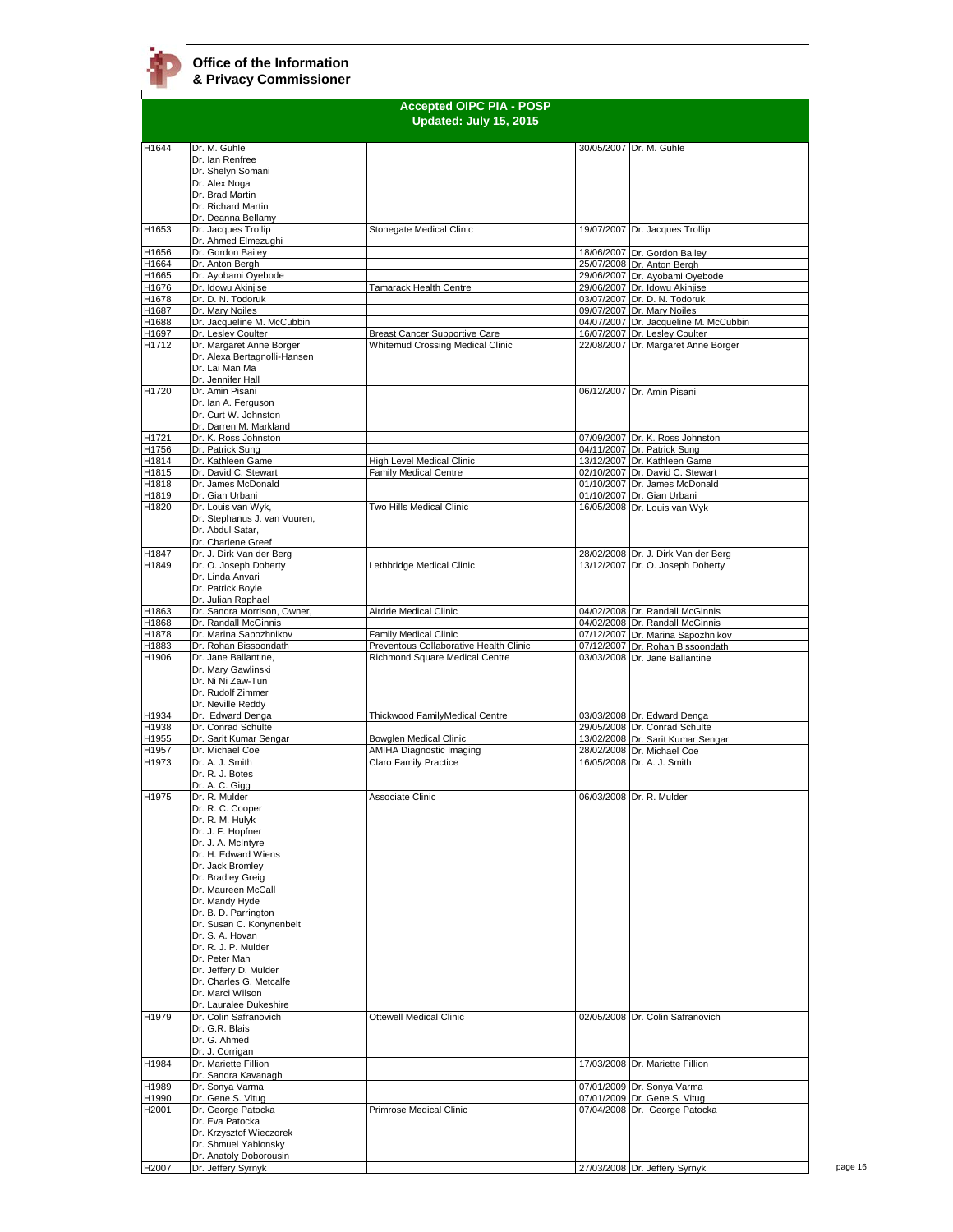ń

| <b>Accepted OIPC PIA - POSP</b><br>Updated: July 15, 2015 |                                            |                                                              |  |                                                                  |
|-----------------------------------------------------------|--------------------------------------------|--------------------------------------------------------------|--|------------------------------------------------------------------|
| H2008                                                     | Dr. Nadine Lundgren                        | Meadows Maternity and Family Practice                        |  | 19/06/2008 Dr. Nadine Lundgren                                   |
|                                                           | Dr. Nicola Chappell<br>Dr. Susan Sutton    |                                                              |  |                                                                  |
| H2013                                                     | Dr. Johannes Geers                         |                                                              |  | 19/06/2008 Dr. Johannes Geers                                    |
| H2036                                                     | Dr. Minesh Singh<br>Dr. Jim Hansen         | Lloydminster Specialist Clinic                               |  | 22/07/2008 Dr. Minesh Singh                                      |
| H2066                                                     | Dr. Frank Spence                           | Cardiology Consultants                                       |  | 07/07/2008 Dr. Jim Hansen                                        |
|                                                           | Dr. D. Meldrum                             |                                                              |  |                                                                  |
|                                                           | Dr. R. Lesoway                             |                                                              |  |                                                                  |
|                                                           | Dr. Prieur                                 |                                                              |  |                                                                  |
|                                                           | Dr. Filipchuk<br>Dr. Ma                    |                                                              |  |                                                                  |
|                                                           | Dr. Giannaccaro                            |                                                              |  |                                                                  |
|                                                           | Dr. K. Stone                               |                                                              |  |                                                                  |
|                                                           | Dr. M. Cohen                               |                                                              |  |                                                                  |
|                                                           | Dr. S. Aggarwal                            |                                                              |  |                                                                  |
|                                                           | Dr. T. Boyne                               |                                                              |  |                                                                  |
|                                                           | Dr. Danijamali<br>Dr. Basic                |                                                              |  |                                                                  |
|                                                           | Dr. Kanani                                 |                                                              |  |                                                                  |
|                                                           | Dr. Peters                                 |                                                              |  |                                                                  |
| H2081                                                     | Dr. John I. Slanina                        | Sanus Medical Clinic                                         |  | 07/07/2008 Dr. John I. Slanina                                   |
| H2082                                                     | Dr. Lynne H. Robertson                     |                                                              |  | 20/05/2008 Dr. Lynne H. Robertson                                |
| H2083<br>H2084                                            | Dr. Stanley Muwonge<br>Dr. Stewart Adams   | City Medical Clinic<br>Dermatology Associates                |  | 20/05/2008 Dr. Stanley Muwonge<br>20/05/2008 Dr. Stewart Adams   |
|                                                           | Dr. Derek Woolner                          |                                                              |  |                                                                  |
|                                                           | Dr. Sharon Hackett                         |                                                              |  |                                                                  |
| H <sub>2091</sub>                                         | Dr. David Strydom                          | Vegreville Family Clinic                                     |  | 29/07/2008 Dr. David Strydom                                     |
|                                                           | Dr. Selby Frank                            |                                                              |  |                                                                  |
|                                                           | Dr. Willem Labuschange<br>Dr. Helen Frank  |                                                              |  |                                                                  |
| H2112                                                     | Dr. Marlene Lidke                          | Dr. Lidkea and Associates                                    |  | 07/07/2008 Dr. Marlene Lidkea                                    |
|                                                           | Dr. Krista Bennett                         |                                                              |  |                                                                  |
|                                                           | Dr. Brian C. Hayden                        |                                                              |  |                                                                  |
| H2114                                                     | Dr. Connie Poon<br>Dr. Louis van Wyk,      | Two Hills Medical Clinic                                     |  | 16/05/2008 Dr. Louis van Wyk                                     |
|                                                           | Dr. Stephanus J. van Vuuren,               |                                                              |  |                                                                  |
|                                                           | Dr. Abdul Satar,                           |                                                              |  |                                                                  |
|                                                           | Dr. Charlene Greef                         |                                                              |  |                                                                  |
| H2115                                                     | Dr. Imran Pirwany                          |                                                              |  | 02/06/2008 Dr. Imran Pirwany                                     |
| H2127                                                     | Dr. Simon Eriki                            | <b>Falher Medical Clinic</b>                                 |  | 07/07/2008 Dr. Simon Eriki                                       |
| H2141<br>H2143                                            | Dr. Raghmeet S. Basati<br>Dr. Ashref Jeeva | Westwinds Medical Clinic                                     |  | 12/08/2008 Dr. Raghmeet S. Basati<br>12/08/2008 Dr. Ashref Jeeva |
| H2144                                                     | Dr. Robert Collingridge                    | <b>Crossfield Medical Centre</b>                             |  | 12/08/2008 Dr Robert Collingridge                                |
| H2148                                                     | Dr. Margaret Churcher                      | Margaret Churcher Prof Corp.                                 |  | 12/08/2008 Dr. Margaret Churcher                                 |
| H2149                                                     | Dr. Margaret Churcher                      | Margaret Churcher Prof Corp.                                 |  | 12/08/2008 Dr. Margaret Churcher                                 |
| H2158                                                     | Dr. J. Malach                              | Dr. J. Malach, Taylor, Fernhout                              |  | 15/07/2008 Dr. J Malach                                          |
|                                                           | Dr. Taylor<br>Dr. Fernhout                 |                                                              |  |                                                                  |
| H2159                                                     | Dr. J. Malach                              | Dr. J. Malach, Taylor, Fernhout                              |  | 15/07/2008 Dr. J Malach                                          |
|                                                           | Dr. Taylor                                 |                                                              |  |                                                                  |
|                                                           | Dr. Fernhout                               |                                                              |  |                                                                  |
| H <sub>2165</sub><br>H2167                                | Dr. Michael J. Hobart                      | Alberta Urology Institute Inc.<br>Meadowbrook Medical Clinic |  | 04/08/2008 Dr. Michael J. Hobart<br>18/07/2008 Dr. N. K. Hans    |
|                                                           | Dr. Narpinder Hans<br>Dr. Satvir Gill      |                                                              |  |                                                                  |
| H <sub>2175</sub>                                         | Dr. Timothy Dowdall                        |                                                              |  | 12/08/2008 Dr. Timothy Dowdall                                   |
|                                                           | Dr. Jaques Branch                          |                                                              |  |                                                                  |
|                                                           | Dr. Valerie Congdon                        |                                                              |  |                                                                  |
|                                                           | Dr. Noel Grisdale                          |                                                              |  |                                                                  |
|                                                           | Dr. Douglas Higgin                         |                                                              |  |                                                                  |
|                                                           | Dr. Pollie Lumby<br>Dr. Gary Ray           |                                                              |  |                                                                  |
|                                                           | Dr. Matthew Schuk                          |                                                              |  |                                                                  |
|                                                           | Dr. Brian Siray                            |                                                              |  |                                                                  |
| H2196                                                     | Dr. E. Andrews                             | <b>Prairie Medical Clinic</b>                                |  | 07/08/2008 Dr. E. Andrews                                        |
|                                                           | Dr. C. Cheslock<br>Dr. S. Dube             |                                                              |  |                                                                  |
|                                                           | Dr. M. F. Kirwan                           |                                                              |  |                                                                  |
|                                                           | Dr. C. E. Lewis                            |                                                              |  |                                                                  |
|                                                           | Dr. C. Lyddell                             |                                                              |  |                                                                  |
|                                                           | Dr. B. K. Norris                           |                                                              |  |                                                                  |
| H2217                                                     | Dr. Samir Mouhammed<br>Dr. Sahar Moussa    | Hampton Medical Clinic                                       |  | 08/10/2008 Dr. Samir Mouhammed                                   |
| H2218                                                     | Dr. Jeannete Soriano                       | Northwest Vein Clinic                                        |  | 27/10/2008 Dr. Jeannete Soriano                                  |
| H2223                                                     | Dr. Wayne Chang                            | South Calgary Medical Clinic                                 |  | 02/09/2008 Dr. Wayne Chang                                       |
|                                                           | Dr. Eliza Barnard                          |                                                              |  |                                                                  |
|                                                           | Dr. Karan Glendinnin<br>Dr. Brad Davies    |                                                              |  |                                                                  |
|                                                           | Dr. Matt Ginzer                            |                                                              |  |                                                                  |
|                                                           | Dr. Mary Ellen James                       |                                                              |  |                                                                  |
|                                                           | Dr. Philippa Keegan                        |                                                              |  |                                                                  |
|                                                           | Dr. Marilyn Kish                           |                                                              |  |                                                                  |
|                                                           | Dr. Jana Krabich                           |                                                              |  |                                                                  |
|                                                           | Dr. Mike Lee<br>Dr. Brian Pedersen         |                                                              |  |                                                                  |
|                                                           | Dr. Vicki Penney                           |                                                              |  |                                                                  |
|                                                           | Dr. Christo Rabie                          |                                                              |  |                                                                  |
|                                                           | Dr. Ross Rigby                             |                                                              |  |                                                                  |
|                                                           | Dr. Angela Wooller                         |                                                              |  |                                                                  |
| H2224                                                     | Dr. Kristen Westberg                       |                                                              |  | 15/09/2008 Dr. Kristen I. Westberg                               |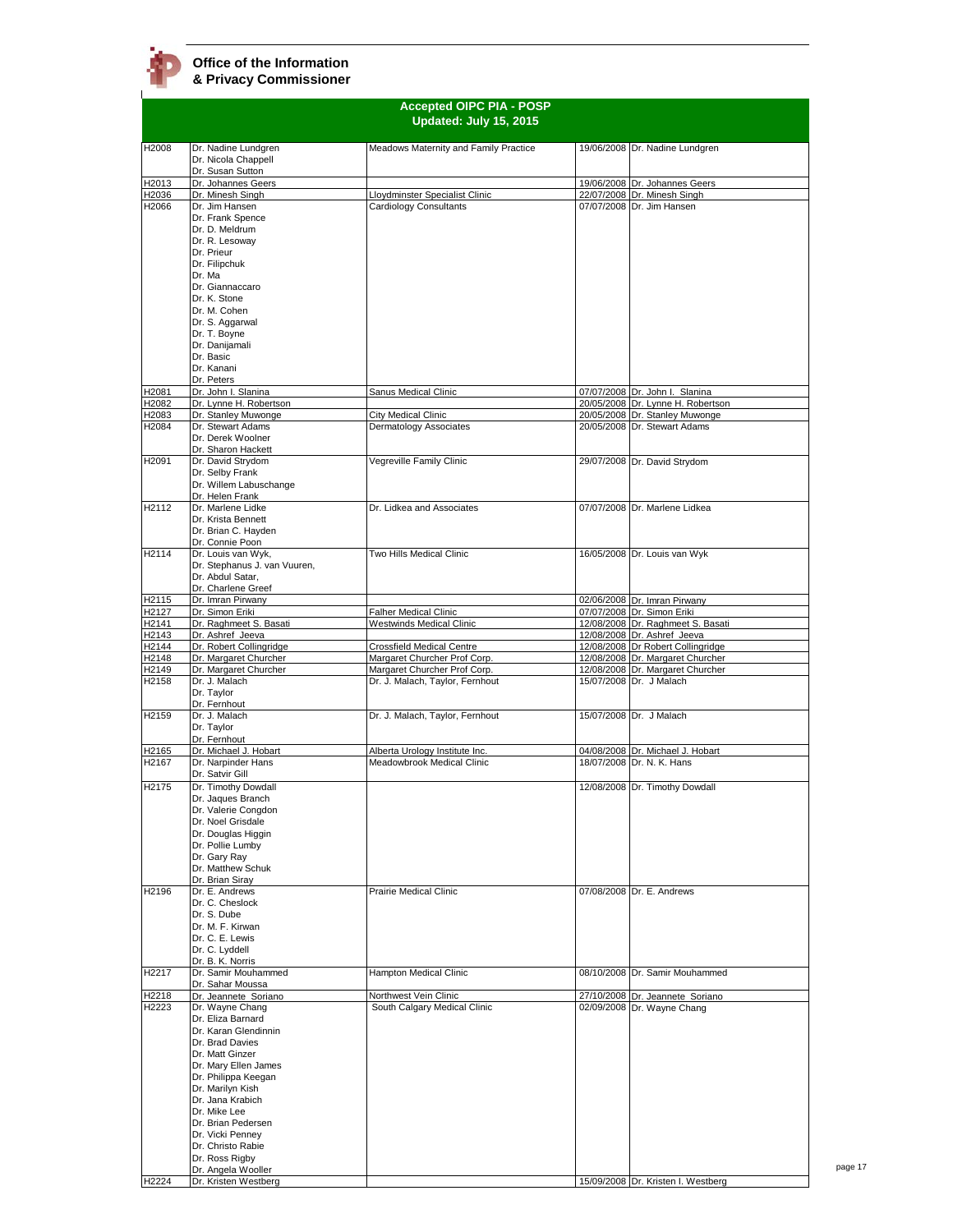| <b>Accepted OIPC PIA - POSP</b><br>Updated: July 15, 2015 |                                                                                                                                                                                                                    |                                                       |  |                                                                  |
|-----------------------------------------------------------|--------------------------------------------------------------------------------------------------------------------------------------------------------------------------------------------------------------------|-------------------------------------------------------|--|------------------------------------------------------------------|
| H2226                                                     | Dr. Ernst Greyvenstein                                                                                                                                                                                             |                                                       |  | 15/09/2008 Dr. Ernst Greyvenstein                                |
| H2241                                                     | Dr. E. Magerman                                                                                                                                                                                                    | <b>Highland Health Clinic</b>                         |  | 27/10/2008 Dr. E. Magerman                                       |
| H2242                                                     | Dr. Joseph M. Carson<br>Dr. Mindy Gautama                                                                                                                                                                          |                                                       |  | 27/10/2008 Dr. Joseph M. Carson                                  |
| H2243                                                     | Dr. Joseph M. Carson<br>Dr. Mindy Gautama                                                                                                                                                                          |                                                       |  | 27/10/2008 Dr. Joseph M. Carson                                  |
| H2276                                                     | Dr. Yetunde Kasumu<br>Dr. Christopher Musah<br>Dr. Hani Ayad<br>Dr. Trevor Bernhardt<br>Dr. Estelle Roos                                                                                                           | <b>Fish Creek Medical</b>                             |  | 27/10/2008 Dr. Yetunde Kasumu                                    |
|                                                           | Dr. Fadhil Ali                                                                                                                                                                                                     |                                                       |  |                                                                  |
| H2279                                                     | Dr. Joseph Oyeyemi                                                                                                                                                                                                 |                                                       |  | 27/10/2008 Dr. Joseph Oyeyemi                                    |
| H2284                                                     | Dr. Olukayode Fawole                                                                                                                                                                                               | CBI Health                                            |  | 18/11/2008 Dr. Olukayode Fawole                                  |
| H2285                                                     | Dr. Olukayode Fawole                                                                                                                                                                                               | <b>CBI Health</b><br><b>Bridlewood Medical Clinic</b> |  | 18/11/2008 Dr. Olukayode Fawole                                  |
| H <sub>2288</sub><br>H2291                                | Dr. Mbongani "Poly" Kabila<br>Dr. Bernard Nwaka                                                                                                                                                                    | Northside Medical Clinic                              |  | 18/11/2008 Dr. Mbongani Kabila<br>27/10/2008 Dr. Bernard Nwaka   |
| H2292                                                     | Dr. Mobina Chaudhry                                                                                                                                                                                                | Fort McMurray Associate Medical Clinic                |  | 27/10/2008 Dr. Mobina Chaudhry                                   |
| H2297                                                     | Dr. Justin C. Sebastian                                                                                                                                                                                            | <b>Edmonton Respiratory Consultants</b>               |  | 14/11/2008 Dr. Justin C. Sebastian                               |
| H2324                                                     | Dr. Shahebina Walji                                                                                                                                                                                                | Calgary Weight Management Centre                      |  | 25/03/2010 Dr. Shahebina Walji                                   |
| H2328                                                     | Dr. Beverly V. Brilz                                                                                                                                                                                               | <b>Brilz Associate Clinic</b>                         |  | 03/12/2008 Dr. Beverly V. Brilz                                  |
| H2330                                                     | Dr. Patricia E. Stansberry                                                                                                                                                                                         | <b>Stansberry and Associates</b>                      |  | 03/12/2008 Dr. Patricia E. Stansberry                            |
| H2342                                                     | Dr. Jennifer Tse                                                                                                                                                                                                   | Shape MD                                              |  | 03/12/2008 Dr. Jennifer Tse                                      |
|                                                           | Dr. Jon M. Adamis                                                                                                                                                                                                  |                                                       |  |                                                                  |
| H2347                                                     | Dr. Mark G. Hawkins<br>Dr. Catherine Hinds<br>Dr. Deb Meronek<br>Dr. John Michalyshyn<br>Dr. Mike Quinlan<br>Dr. Ruth Eeles<br>Dr. Magnus Palme                                                                    | Canmore Associate Medical Clinic                      |  | 03/12/2008 Dr. Mark G. Hawkins                                   |
| H2357                                                     | Dr. Alan Stuart Guest                                                                                                                                                                                              |                                                       |  | 03/02/2009 Dr. Alan Stuart Guest                                 |
| H2362                                                     | Dr. Steven Bunn                                                                                                                                                                                                    |                                                       |  | 12/01/2009 Dr. Steven Bunn                                       |
| H2366                                                     | Dr. Dalton E. Sholter                                                                                                                                                                                              | Dalton E. Sholter Professional Corporation            |  | 04/02/2009 Dr. Dalton E. Sholter                                 |
| H2367                                                     | Dr. H. Nial Jones                                                                                                                                                                                                  |                                                       |  | 04/02/2009 Dr. H. Niall Jones                                    |
| H2369                                                     | Dr. Alexander Yan                                                                                                                                                                                                  | Dr. Alexander Yan Professional Corporation            |  | 09/01/2009 Dr. Alexander Yan                                     |
| H2394                                                     | Dr. Fanciscus Van Netten                                                                                                                                                                                           | Fort Vermillion Associate Medical Clinic              |  | 03/02/2009 Dr. Franciscus van Netten                             |
| H2406                                                     | Dr. John Koller                                                                                                                                                                                                    | Dr. John Koller Practice                              |  | 22/01/2009 Dr. John Koller                                       |
| H2417                                                     | Dr. Young William Phiri                                                                                                                                                                                            | PN Women's Health Clinic                              |  | 13/03/2009 Dr. Young William Phiri                               |
| H2438<br>H2455                                            | Dr. Ross E. Harrison<br>Dr. Terry Stewart<br>Dr. Caroline Bain<br>Dr. Conway Brewerton<br>Dr. Noorddni Virani                                                                                                      | <b>HBOT Clinics Inc.</b><br>Creeekside Medical Clinic |  | 18/03/2009 Dr. Ross E. Harrison<br>18/03/2009 Dr. Noordin Virani |
| H2478                                                     | Dr. Samina Mahfuz Rahman<br>Dr. Shaohua Wang                                                                                                                                                                       |                                                       |  | 20/04/2009 Dr. Shaohua Wang                                      |
| H2482                                                     | Dr. Robert Cole                                                                                                                                                                                                    |                                                       |  | 18/03/2009 Dr. Robert Cole                                       |
| H2495                                                     | Dr. Vincent Mannion                                                                                                                                                                                                | Glendon Medical Clinic                                |  | 09/03/2009 Dr. Vincent Mannion                                   |
| H2496                                                     | Dr. Catherine A. Hansen                                                                                                                                                                                            |                                                       |  | 31/03/2009 Dr. Catherine Hansen                                  |
| H2499                                                     | Dr. Maria E. Muller                                                                                                                                                                                                |                                                       |  | 09/03/2009 Dr. Marie E. Muller                                   |
| H2501                                                     | Dr. John S.J. Bradley<br>Dr. Shelley Lynn Duggan<br>Dr. Sabin Shurraw                                                                                                                                              | South Edmonton Nephrology                             |  | 23/03/2009 Dr. John S. J. Bradley                                |
| H2508                                                     | Dr. John E. Holland<br>Dr. Ilona Levin                                                                                                                                                                             | Chinook Paediatric Clinic                             |  | 18/03/2009 Dr. John Edward Holland                               |
| H2522                                                     | Dr. K. Fathimani                                                                                                                                                                                                   |                                                       |  | 23/03/2009 Dr. K. Fathimani                                      |
| H2523                                                     | Dr. Brennan M. Walters                                                                                                                                                                                             |                                                       |  | 18/03/2009 Dr. Brennan M. Walters                                |
| H2542                                                     | Dr. Robert J. Simpson                                                                                                                                                                                              |                                                       |  | 25/04/2009 Dr. Robert J. Simpson                                 |
| H2547                                                     | Dr. J.F. Erasmus                                                                                                                                                                                                   |                                                       |  | 30/03/2009 Dr. J.F. Erasmus                                      |
| H2548                                                     | Dr. Rozemin Devraj-Kizuk                                                                                                                                                                                           | Palliser Medical Clinic                               |  | 30/03/2009 Dr. Rozemin Devraj-Kizuk                              |
| H2567                                                     | Dr. M. Abufayed                                                                                                                                                                                                    | <b>Noral Medical Clinic</b>                           |  | 25/04/2009 Dr. M. Abufayed                                       |
| H2570                                                     | Dr. Meghna P. Juta                                                                                                                                                                                                 |                                                       |  | 08/04/2009 Dr. Meghna P. Juta                                    |
| H2572<br>H2573                                            | Dr. Mohamded Ighema<br>Dr. Nicholas J. Morison                                                                                                                                                                     | Kensington Medical Centre                             |  | 25/04/2009 Dr. Mohamed Ighema<br>30/06/2009 Dr. Nicholas Morison |
|                                                           | Tipaskan Medical Clinic<br>Dr. Ebtihal Osman<br>Dr. Mojgan Ghaffari<br>Dr. Louai Abuhamed<br>Dr. Samee Altayeb<br>Dr. Mohamed Ighema<br>Capilano Medical Center<br>Dr. Hazam Abushwereb                            |                                                       |  |                                                                  |
| H <sub>2578</sub>                                         | Dr. Samee Altayeb<br>Dr. Mohamed Ighema<br>Dr. Ebtihal Osman<br>Dr. Neil E. Brown                                                                                                                                  | Garneau Lung Laboratory Inc.                          |  | 25/04/2009 Dr. Neil Brown                                        |
|                                                           | Dr. Dale Lien<br>Dr. Eric Wong<br>Dr. Ronald Damant<br>Dr. Irvin Mayers<br>Dr. Justin Weinkauf<br>Dr. Harissios Vliagoftis<br>Dr. Mohit Bhutani<br>Dr. Brian McNab<br>Dr. Geetika Ekta Vernma<br>Dr. Meena Kalluri |                                                       |  |                                                                  |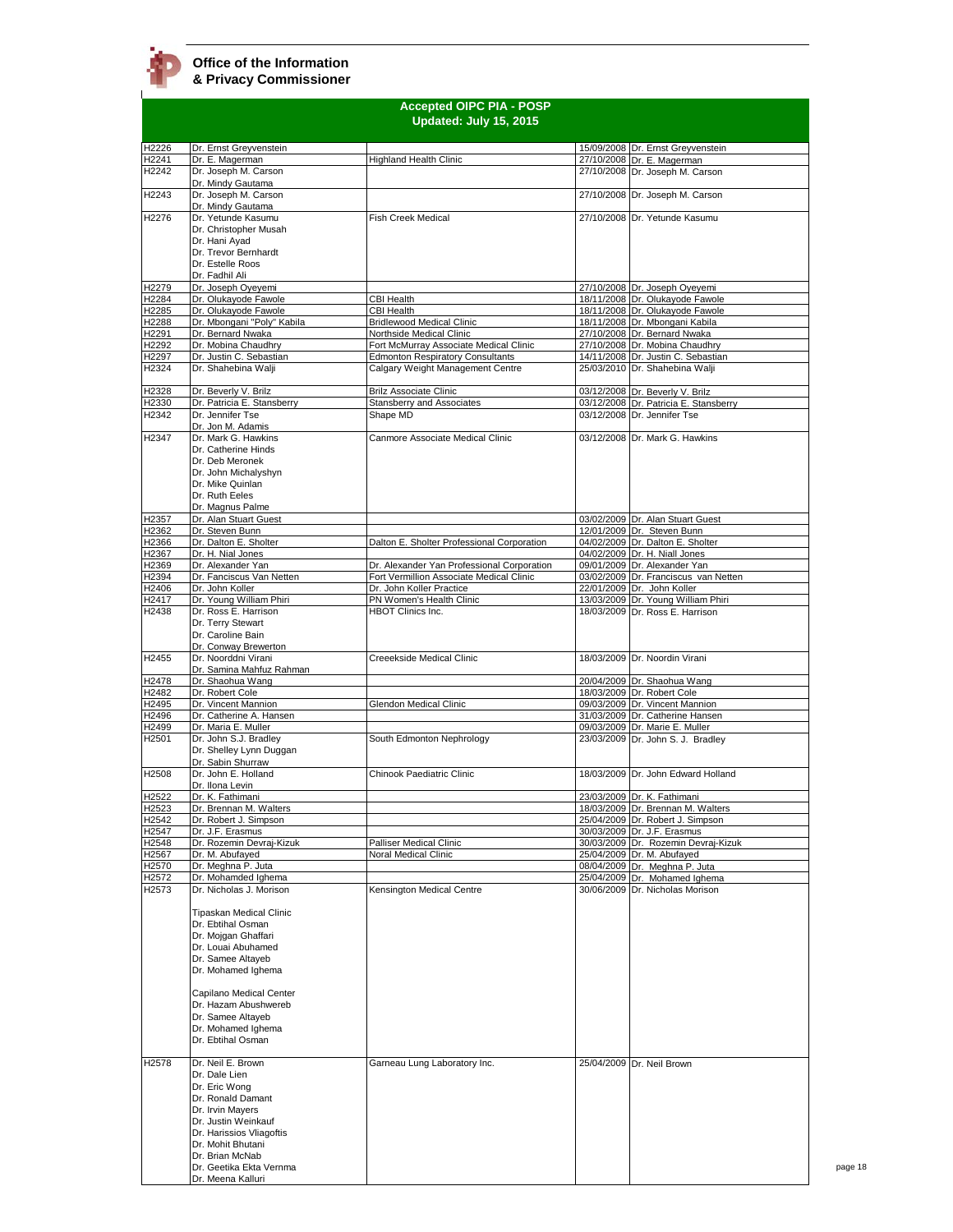|                   | <b>Accepted OIPC PIA - POSP</b>               |                                                  |  |                                                                 |
|-------------------|-----------------------------------------------|--------------------------------------------------|--|-----------------------------------------------------------------|
|                   |                                               | Updated: July 15, 2015                           |  |                                                                 |
|                   |                                               |                                                  |  |                                                                 |
| H2584             | Dr. Helen Akosile-Xulu                        |                                                  |  | 08/04/2009 Dr. Helen Akosile-Xulu                               |
| H <sub>2585</sub> | Dr. A. Ogundiya<br>Dr. A. Adebayo             | <b>Blue Spruce Medical Centre</b>                |  | 25/04/2009 Dr. Ayodeji Ogundyia                                 |
|                   | Dr. J. Namusuubo                              |                                                  |  |                                                                 |
|                   | Dr. D. Andrew                                 |                                                  |  |                                                                 |
|                   | Dr. L. Rebus<br>Dr. C. Cheslock               |                                                  |  |                                                                 |
|                   | Dr. S. Azer                                   |                                                  |  |                                                                 |
|                   | Dr. A. Fahoum                                 |                                                  |  |                                                                 |
|                   | Dr. S. Hyderman                               |                                                  |  |                                                                 |
| H2598             | Dr. Helene Cuddihy<br>Dr. Phuoc Hai Le        | Saint-Thomas Community Health Centre             |  | 17/04/2009 Dr. Helen Cuddihy                                    |
|                   | Dr. Jennifer Minsos                           |                                                  |  |                                                                 |
|                   | Dr. Marc Saint-Martin                         |                                                  |  |                                                                 |
| H2602             | Dr. Shmuel Yablonsky                          | Canora Medical Clinic                            |  | 17/04/2009 Dr. Shmuel Yablonsky                                 |
| H2603<br>H2609    | Dr. Shmuel Yablonsky<br>Dr. Folake Pepple     | Canora Medical Clinic<br>Pepple Medical Practice |  | 17/04/2009 Dr. Shmuel Yablonsky<br>07/05/2009 Dr. Folake Pepple |
| H2618             | Dr. Janet Balderston                          |                                                  |  | 20/04/2009 Dr. Janet Balderston                                 |
| H2621             | Dr. Byron Wong                                |                                                  |  | 22/04/2009 Dr. Byron Wong                                       |
|                   | Dr. Douglas Yeung<br>Dr. Nathan Chan          |                                                  |  |                                                                 |
|                   | Dr. Jane Cassie                               |                                                  |  |                                                                 |
|                   | Dr. Sarah Hall                                |                                                  |  |                                                                 |
| H2625             | Dr. Patrick Pierse                            |                                                  |  | 25/04/2009 Dr. Patrick Pierse                                   |
|                   | Dr. Robert Moriatey<br>Dr. Geeta Sukhrani     |                                                  |  |                                                                 |
| H2631             | Dr. Jaggi Rao                                 | ConsultDerm Clinic                               |  | 24/04/2009 Dr. Jaggi Rao                                        |
|                   | Dr. Gilles Lauzon                             |                                                  |  |                                                                 |
|                   | Dr. Stewart Adams                             |                                                  |  |                                                                 |
|                   | Dr. Kenneth W. Alanen<br>Dr. Robert Brown     |                                                  |  |                                                                 |
| H2660             | Dr. Wayne Daviduck                            |                                                  |  | 18/05/2009 Dr. Wayne Daviduck                                   |
| H <sub>2676</sub> | Dr. Vanda Phillips                            | Calgary West Medical Centre                      |  | 01/05/2009 Dr. Sy Lam                                           |
|                   | Dr. Alvin Tam                                 |                                                  |  |                                                                 |
|                   | Dr. Patrick Wong<br>Dr. Kwanling Chin         |                                                  |  |                                                                 |
|                   | Dr. Elizabeth Downie                          |                                                  |  |                                                                 |
|                   | Dr. Sy Lam                                    |                                                  |  |                                                                 |
| H2677             | Dr. Jaimie Cervantes<br>Dr. Faroog            | Greenwood Medical Clinic                         |  | 18/05/2009 Dr. Jaimie Cervantes                                 |
| H2678             | Dr. Beverley Prieur                           |                                                  |  | 18/05/2009 Dr. Beverley Prieur                                  |
| H2679             | Dr. Beverley Prieur                           |                                                  |  | 18/05/2009 Dr. Beverley Prieur                                  |
| H2680             | Dr. Vicci Fourie                              | Associate Medical Clinic                         |  | 19/05/2009 Dr. Vicci Fourie                                     |
|                   | Dr. Gina Arps                                 |                                                  |  |                                                                 |
|                   | Dr. Noel Da Cuhna                             |                                                  |  |                                                                 |
|                   | Dr. Johannes De Kock<br>Dr. Trevor Finnev     |                                                  |  |                                                                 |
|                   | Dr. John Gokiert                              |                                                  |  |                                                                 |
|                   | Dr. Jacqueline Holm-Jhass                     |                                                  |  |                                                                 |
|                   | Dr. James Keay                                |                                                  |  |                                                                 |
|                   | Dr. Jan Lategan<br>Dr. Van Jaarsveldt         |                                                  |  |                                                                 |
| H2683             | Dr. Greg Ninian                               | V. Smith Professional Corporation (Smith Clinic) |  | 01/05/2009 Dr. Greg Ninian                                      |
|                   | Dr. Chris Nichol                              |                                                  |  |                                                                 |
|                   | Dr. Willem Slabbert                           |                                                  |  |                                                                 |
|                   | Dr. Leif E. Bredesen<br>Dr. Dennis Cook       |                                                  |  |                                                                 |
|                   | Dr. Gerry Tober                               |                                                  |  |                                                                 |
|                   | Dr. Ernest Hilderman                          |                                                  |  |                                                                 |
|                   | Dr. George Torok-Both                         |                                                  |  |                                                                 |
|                   | Dr. Tejinder Sainbhee<br>Dr. John N. Fletcher |                                                  |  |                                                                 |
|                   | Dr. Franco Leoni                              |                                                  |  |                                                                 |
|                   | Dr. Sunail Kumar                              |                                                  |  |                                                                 |
|                   | Dr. Jaimala Mahara                            |                                                  |  |                                                                 |
|                   | Dr. Wouter Hugo<br>Dr. Babtunde Awakan        |                                                  |  |                                                                 |
|                   | Dr. Neetu Saini                               |                                                  |  |                                                                 |
|                   | Dr. Ernest Snyman                             |                                                  |  |                                                                 |
| H <sub>2697</sub> | Dr. Eva De Doming                             |                                                  |  | 08/05/2009 Dr. Eva N. DeDoming                                  |
|                   | Dr. D. Terry Unger<br>Dr. Florence Tam        |                                                  |  |                                                                 |
| H2698             | Dr. Anton Raubenheimer                        | Raubenheimer Medical Clinic                      |  | 08/05/2009 Dr. Anton Raubenheimer                               |
|                   | Dr. Stephan Raubenheimer                      | Satellite Clinics: Thorhild and Vilna            |  |                                                                 |
| H2699             | Dr. Amarjit Narula<br>Dr. Catherine Peters    | Dominion Medical Centres Ltd.                    |  | 11/05/2009 Dr. Amarjit Narula                                   |
|                   | Dr. Patrick Renchko                           |                                                  |  |                                                                 |
|                   | Dr. Tasneem Sawani                            |                                                  |  |                                                                 |
|                   | Dr. Lana Stromberg                            |                                                  |  |                                                                 |
| H2703             | Dr. Khalida Tariq<br>Dr. Robert W. Stecyk;    | Fort Saskatchewan Medical Clinic                 |  | 18/05/2009 Dr. Robert W. Stecyk                                 |
|                   | Dr. Purnima Dutt                              |                                                  |  |                                                                 |
|                   | Dr. Mohammed Gauri                            |                                                  |  |                                                                 |
|                   | Dr. Neil Michael Heard<br>Dr. Mohammed Hoque  |                                                  |  |                                                                 |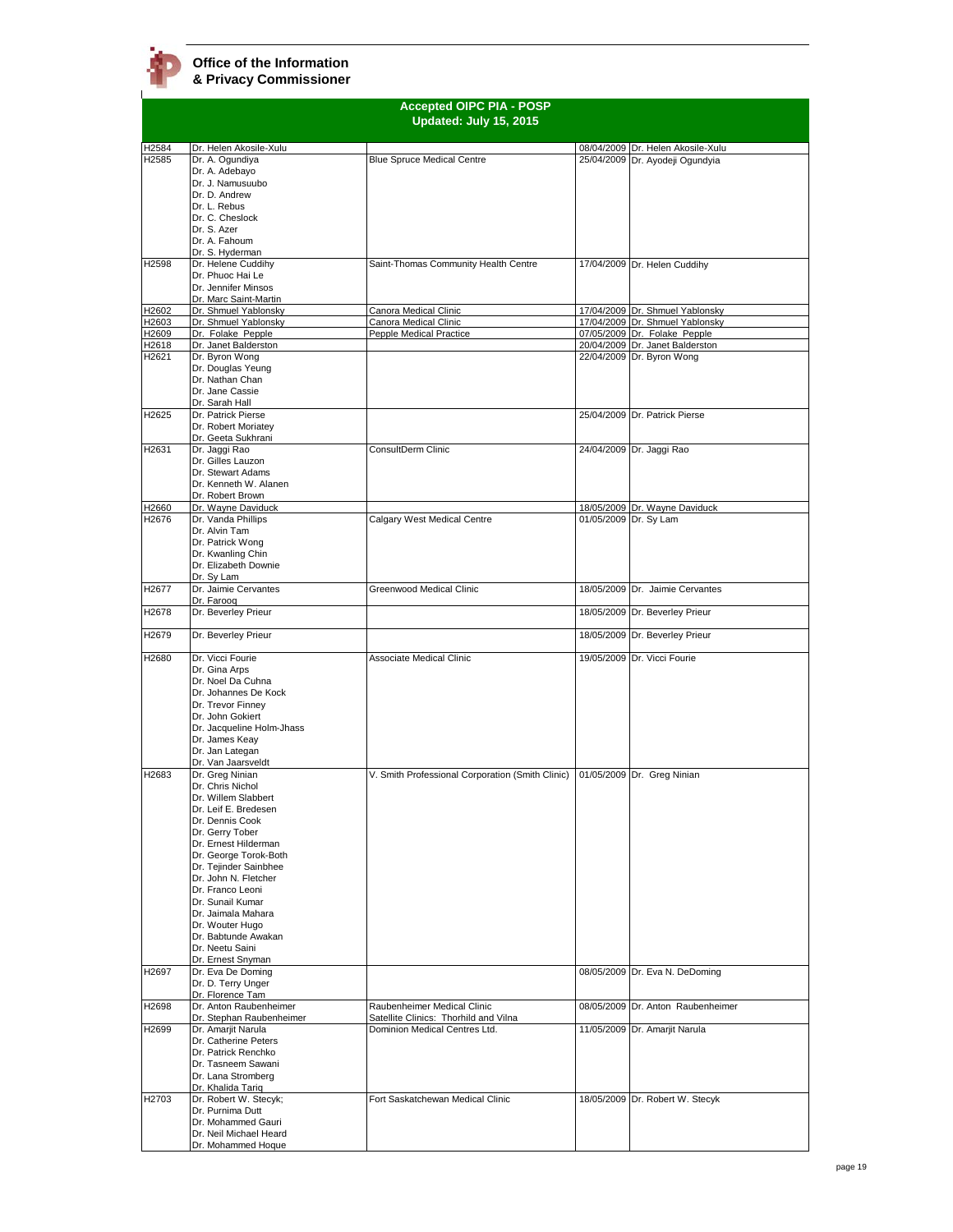|                                              |                                                                                                                                                                                                                                                                            | <b>Accepted OIPC PIA - POSP</b>                                                      |                                                                                                                                |
|----------------------------------------------|----------------------------------------------------------------------------------------------------------------------------------------------------------------------------------------------------------------------------------------------------------------------------|--------------------------------------------------------------------------------------|--------------------------------------------------------------------------------------------------------------------------------|
|                                              |                                                                                                                                                                                                                                                                            | Updated: July 15, 2015                                                               |                                                                                                                                |
| H2725                                        | Dr. Kim Wilmot<br>Dr. Bob Harper<br>Dr. Ron Young<br>Dr. Jim Mayhew                                                                                                                                                                                                        | Centre for Prevetive Medicine                                                        | 03/06/2009 Dr. Kim Wilmot                                                                                                      |
| H2731<br>H2749                               | Dr. Moses ovakporaye<br>Dr. Michael J. Hamilton<br>Dr. Daniel Robert Berendt<br>Dr. Gunnar S. Myrholm<br>Dr. Barbara Anne Sinn<br>Dr. Ralph Dieter Sinn<br>Dr. Mary Elizabeth Chisholm                                                                                     | Capilano Medical Clinic Ltd.                                                         | 02/06/2009 Dr. Moses Ovakporaye<br>03/06/2009 Dr. Michael Hamilton                                                             |
| H2765                                        | Dr. Brian Robert William Lasner<br>Dr. David O. Adams<br>Dr. Walter J. yakimets<br>Dr. Dale F. Berg                                                                                                                                                                        | Meadowlark Surgicual Management Corporation                                          | 24/06/2009 Dr. David W. Olson                                                                                                  |
| H2766                                        | Dr. David W. Olson<br>Dr. Paul K. Chiu<br>Dr. Sheryl Chiang<br>Dr. Vernie Yee                                                                                                                                                                                              | North Town Mall Clinic                                                               | 12/06/2009 Dr. Paul K. Chiu                                                                                                    |
| H <sub>2787</sub><br>H2788<br>H2802<br>H2805 | Dr. Mark Thorogood<br>Dr. Mark Thorogood<br>Dr. Dan Ross<br>Dr. Sidney W. Harrison                                                                                                                                                                                         | The Avenues Clinic<br>The Avenues Clinic<br>Pediatric Development & Behaviour Clinic | 13/07/2009 Dr. Mark Thorogood<br>15/07/2009 Dr. Mark Thorogood<br>11/06/2009 Dr. Dan Ross<br>11/06/2009 Dr. Sidney W. Harrison |
| H2806<br>H2846                               | Dr. Sidney W. Harrison<br>Dr. Douglas Fonteyne<br>Dr. Darrel Hartman<br>Dr. Colleen Johnston<br>Dr. John Chiu                                                                                                                                                              | Town Centre Family Clinic                                                            | 11/06/2009 Dr. Sidney W. Harrison<br>17/06/2009 Dr. Douglas Fonteyne                                                           |
| H2847                                        | Dr. Douglas Fonteyne<br>Dr. Darrel Hartman<br>Dr. Colleen Johnston<br>Dr. John Chiu                                                                                                                                                                                        | Town Centre Family Clinic                                                            | 17/06/2009 Dr. Douglas Fonteyne                                                                                                |
| H2848                                        | Dr. Dilip Nandi<br>Dr. Jayashri Nandi<br>Dr. Sureash kanani<br>Dr. Marie Krzywicka<br>Dr. Kristina Zakhary<br>Dr. Serena Pires<br>Dr. Lichon Marek<br>Dr. Larrisa Serdycz<br>Dr. Christine Kang<br>Dr. Taofik Adedeji (July 2016)<br>Dr. Safdar Hussain<br>Dr. Jimmy Huynh | <b>Mission Medical Clinic</b>                                                        | 17/06/2009 Dr. Dilip Nandi                                                                                                     |
| H2870                                        | Dr. Robert Halse<br>Dr. Schalk Greyling<br>Dr. Martha Catherine Du Toit<br>Dr. Yunus Moola<br>Dr. Greg Chan                                                                                                                                                                | Family Health Clinic                                                                 | 07/07/2009 Dr. Robert A. Halse                                                                                                 |
| H2881<br>H2882                               | Dr. Krish S.M. Dhunnoo<br>Dr. Moises Lasaleta<br>Dr. Chitralka Naidoo<br>Dr. Farook Oosman<br>Dr. Katrina Nicholson<br>Dr. Teresa Marie Sztukowski<br>Dr. Hidayat Ullah<br>Dr. Rohel Lopez<br>Dr. Dubraca Rakic<br>Dr. Nesrin Yakout                                       | Riverbend Retirement Residence Clinic<br>Scenic Acres Medical Centre                 | 07/07/2009 Dr. Krish S.M. Dhunnoo<br>14/07/2009 Dr. Moises Lasaleta                                                            |
| H2883                                        | Dr. Moises Lasaleta<br>Dr. Chitralka Naidoo<br>Dr. Farook Oosman<br>Dr. Katrina Nicholson<br>Dr. Teresa Marie Sztukowski<br>Dr. Hidayat Ullah<br>Dr. Rohel Lopez<br>Dr. Dubraca Rakic<br>Dr. Nesrin Yakout                                                                 | Scenic Acres Medical Centre                                                          | 07/07/2009 Dr. Moises Lasaleta                                                                                                 |
| H2932                                        | Dr. Amik Bassi<br>Dr. Jagdeep Badhesha<br>Dr. Espheram Reddy                                                                                                                                                                                                               | Martindale Medical Clinic                                                            | 23/09/2009 Dr. Amirik Bassi                                                                                                    |
| H2933                                        | Dr. Bradley Stewart                                                                                                                                                                                                                                                        |                                                                                      | 03/11/2009 Dr. Bradley Stewart                                                                                                 |
| H2937                                        | Dr. Marie Jeanne L. Walsh<br>Dr. Deb Putnam<br>Dr. Roseanne Penner<br>Dr. Joaquin Palencia<br>Dr. Maria Malagon<br>Dr. Bjorn Larsen<br>Dr. Larissa Seredycz<br>Dr. Susan Dixon                                                                                             | Salveo Family Medicine Clinic                                                        | 02/12/2009 Dr. Marie J. Walsh                                                                                                  |
| H2940                                        | Dr. Ben Milud Jalutha Bashir<br>Dr. George Mini<br>Dr. Jim Jean Sue<br>Dr. Nasser Ali<br>Dr. Wadhera Sanjay                                                                                                                                                                | The Doctor's Office                                                                  | 07/08/2009 Dr. Sanjay Wadhera                                                                                                  |
| H2941<br>H2944                               | Dr. Marie J. Walsh<br>Dr. David Roseman<br>Dr. Raphael Sharon                                                                                                                                                                                                              | Salveo Family Medicine Clinic<br>Children's Medical Centre                           | 14/08/2009 Dr. Marie J. Walsh<br>07/08/2009 Dr. David Roseman                                                                  |

page 20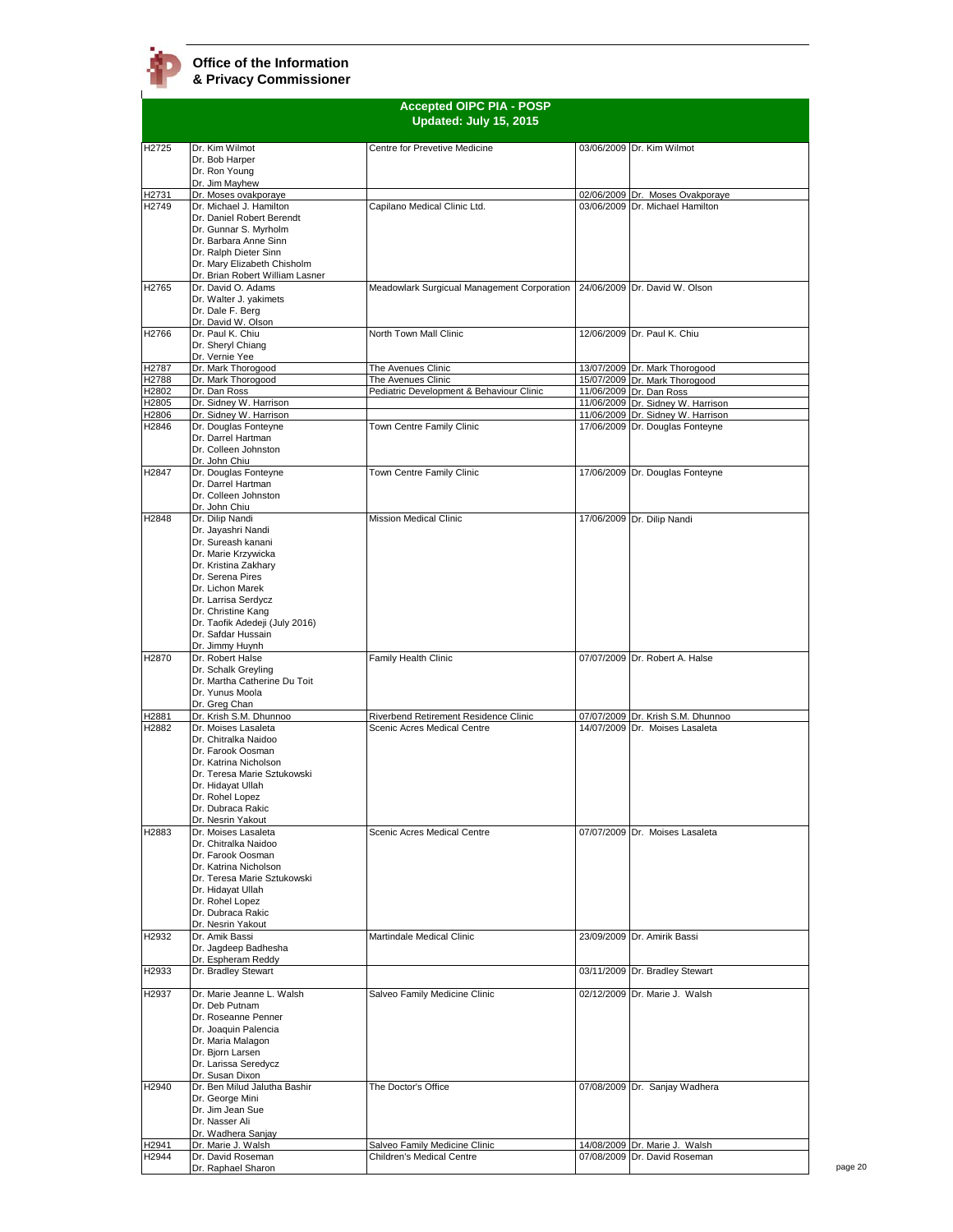

|                   | <b>Accepted OIPC PIA - POSP</b><br>Updated: July 15, 2015                                                                                                                                                                                            |                                                                                                                                 |            |                                                                                                                                                 |
|-------------------|------------------------------------------------------------------------------------------------------------------------------------------------------------------------------------------------------------------------------------------------------|---------------------------------------------------------------------------------------------------------------------------------|------------|-------------------------------------------------------------------------------------------------------------------------------------------------|
| H2945             | Dr. David Roseman                                                                                                                                                                                                                                    | Children's Medical Centre                                                                                                       |            | 07/08/2009 Dr. David Roseman                                                                                                                    |
| H2946             | Dr. Raphael Sharon<br>Dr. Neeraj Bector<br>Dr. Brian Isaacson<br>Dr. Assad Omar<br>Dr. Daniel D. Sereda                                                                                                                                              | WestEd Medical and Esthetic Clinic                                                                                              |            | 07/08/2009 Dr. Catherine A. Hansen                                                                                                              |
| H2949             | Dr. Jonathon Prosen<br>Dr. Zenia Kuc<br>Dr. John Clarke<br>Dr. Jackie Rokosh                                                                                                                                                                         | Drs. Kuc, Rokosh, Clarke                                                                                                        |            | 18/09/2009 Dr. Zenia Kuc                                                                                                                        |
| H2954             | Dr. Deirdre Clarke<br>Dr. Louis Coetzee<br>Dr. P. James Ruiter<br>Dr. Edwards Ndori<br>Dr. Thacine van Derueter<br>Dr. F. Fourie<br>Dr. Maria Hauptfleisch<br>Dr. Leonard de Freitas<br>Dr. Jacobus Muller<br>Dr. Ricards Mentz<br>Dr. Petrus Kruger | <b>Bonnyville Medical Centre</b>                                                                                                |            | 15/09/2009 Dr. Louis Coetzee                                                                                                                    |
| H2955             | Dr. Louis Coetzee<br>Dr. P. James Ruiter<br>Dr. Edwards Ndori<br>Dr. Thacine van Derueter<br>Dr. F. Fourie<br>Dr. Maria Hauptfleisch<br>Dr. Leonard de Freitas<br>Dr. Jacobus Muller<br>Dr. Ricards Mentz<br>Dr. Petrus Kruger                       | Bonnyville Medical Centre                                                                                                       |            | 15/09/2009 Dr. Louis Coetzee                                                                                                                    |
| H2956             | Dr. AnDr. Janna van Tender<br>Dr. Andrea Wilson<br>Dr. Jacoba I Coeroe<br>Dr. Anton Nel<br>Dr. Tracey Gordon<br>Dr. Annie White<br>Dr. Ana-Maria Oelschig                                                                                            | Mokala Medical                                                                                                                  | 29/03/2010 | Dr. Ana-Maria Oelschig<br>Dr. Janna van Tender, Dr. Andrea Wilson,<br>Dr. Jacoba I Coeroe, Dr. Anton Nel, Dr.<br>Tracey Gordon, Dr. Annie White |
| H <sub>2972</sub> | Dr. Paul Andersson<br>Dr. Jeffrey Yeung<br>Dr. Mark Addison<br>Dr. Stephen Cooper<br>Dr. Ulrich Hauf<br>Dr. Carmen Poirier                                                                                                                           | H2 Medical Clinic                                                                                                               |            | 09/09/2009 Dr. Paul Andersson                                                                                                                   |
| H2982             | Dr. Mary van Wijngaarden-Stephens                                                                                                                                                                                                                    | University of Alberta, Faculty of Medicine &<br>Dentistry, Division of General Surgery, General<br><b>Surgery Critical Care</b> |            | 09/03/2010 Dr. Mary van Wijngaarden-Stephens                                                                                                    |
| H2989             | Dr. Anthony Jeraj<br>Dr. Vincient L. DiNinno<br>Dr. J.A. Viljoen<br>Dr. Sergiu Ciubotaru<br>Dr. Alison Cameron<br>Dr. Ian Geghardt<br>Dr. Lei Mi                                                                                                     | Crescent Height Medical Clinic                                                                                                  |            | 21/01/2010 Dr. Vincent DiNinno                                                                                                                  |
| H3002             | Dr. Jeff Jones<br>Dr. Scott Smith<br>Dr. Peter Yonemori<br>Dr. Richard Low<br>Dr. Fraser Leishman<br>Dr. Roisni Dempsey                                                                                                                              | Claresholm Medical Centre                                                                                                       |            | 25/03/2010 Dr. George Gish                                                                                                                      |
| H3003             | Dr. Jeff Jones<br>Dr. Scott Smith<br>Dr. Peter Yonemori<br>Dr. Richard Low<br>Dr. Fraser Leishman<br>Dr. Roisni Dempsey                                                                                                                              | Claresholm Medical Centre                                                                                                       |            | 25/03/2010 Dr. George Gish                                                                                                                      |
| H3005             | Dr. Edward John Aasman<br>Dr. Kathleen Game<br>Dr. Kyle J. Garrett<br>Dr. Chris John Kendall<br>Dr. Johanness Peters<br>Dr. Gregg Robinson<br>Dr. Kimberly Ann Rogers<br>Dr. Harold Gordon Roth<br>Dr. James John Saunders<br>Dr. Bradley Stewart    | Rocky Medical Clinic                                                                                                            |            | 06/11/2009 Ms. Bev Teskey                                                                                                                       |
| H3007             | Dr. Maria E. Lourens<br>Dr. Thomas Wallace Bryston<br>Dr. Alina Dana Constantin                                                                                                                                                                      | Bow River Associate Medical Clinic                                                                                              |            | 29/03/2010 Dr. Maria E. Lourens                                                                                                                 |
| H3015<br>H3041    | Dr. Hugo Sutton<br>Dr. Jacob Johannes Maritz                                                                                                                                                                                                         | Hugo Sutton Professional Corporation<br>Mountainside Medical Clinic                                                             | 22/10/2009 | 17/09/2009 Dr. Hugo Sutton<br>Dr. Jacob Johannes Maritz                                                                                         |
|                   | Dr. Andries Johannes Botha<br>Dr. Jean Du Rand<br>Dr. Mia Britz                                                                                                                                                                                      |                                                                                                                                 |            |                                                                                                                                                 |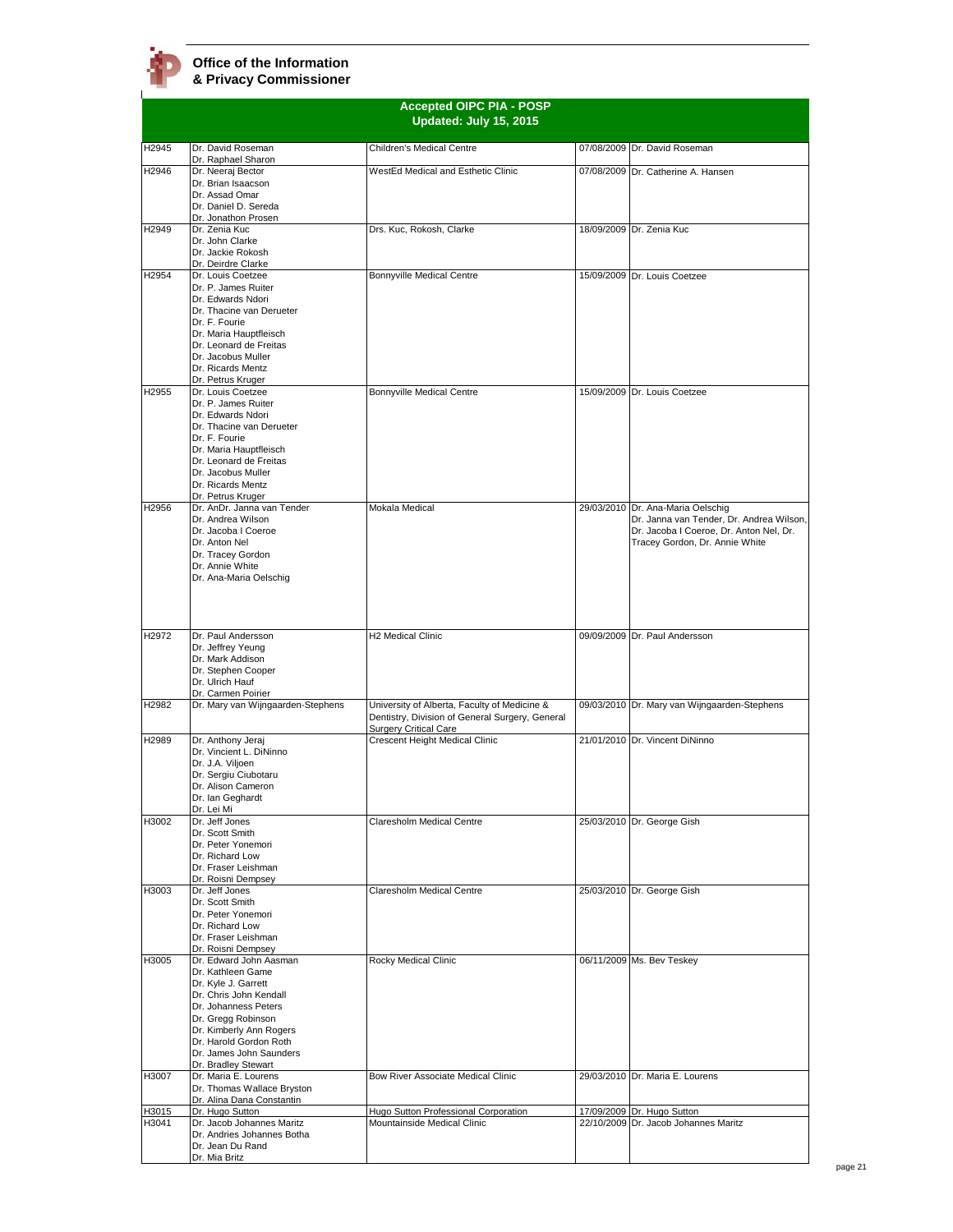

| <b>Accepted OIPC PIA - POSP</b> |                                                                                                                                                                                                                                                                                   |                                     |  |                                                                     |
|---------------------------------|-----------------------------------------------------------------------------------------------------------------------------------------------------------------------------------------------------------------------------------------------------------------------------------|-------------------------------------|--|---------------------------------------------------------------------|
|                                 |                                                                                                                                                                                                                                                                                   | Updated: July 15, 2015              |  |                                                                     |
| H3047                           | Dr. Matthew Muirhead<br>Dr. Paul Hardy<br>Dr. Pete Panayides<br>Dr. Lawrence Farries<br>Dr. Sean Gregg                                                                                                                                                                            | City View Surgical Associates       |  | 18/10/2009 Dr. Matthew Muirhead                                     |
| H3048                           | Dr. Mohammad Badawi                                                                                                                                                                                                                                                               | Wetaskiwin Hospital and Care Centre |  | 01/10/2009 Dr. Mohammad Badawi                                      |
| H3053                           | Dr. Indira Fridhandler<br>Dr. Linda Miskew                                                                                                                                                                                                                                        | Capitol Hill Family Medicine Clinic |  | 13/04/2010 Dr. Indira Fridhandler                                   |
| H3054                           | Dr. Akadri Alarape                                                                                                                                                                                                                                                                | <b>Tofield Medical Centre</b>       |  | 16/03/2010 Dr. Akadri Alarape                                       |
| H3077<br>H3088                  | Dr. Dennis E. Fundytus<br>Dr. Michael Giuffre                                                                                                                                                                                                                                     | Providence Children's Health Center |  | 08/10/2009 Dr. Dennis E. Fundytus<br>16/11/2010 Dr. Michael Giuffre |
| H3106                           | Dr. Monica Santos<br>Dr. Glenn Gould<br>Dr. Simon Arthur<br>Dr. Paul Toye<br>Dr. Donna Wachowich                                                                                                                                                                                  | Valley View Family Practice         |  | 27/11/2009 Dr. Monica Santos                                        |
| H3113                           | Dr. Douwe Kits                                                                                                                                                                                                                                                                    | <b>Brooks Medical Clinic</b>        |  | 15/12/2009 Dr. Douwe Kits                                           |
| H3116                           | Dr. Lindsay Auld<br>Dr. Chris Ayers<br>Dr. Andrew Dottridge<br>Dr. Heidi Fell<br>Dr. Kim Finvers                                                                                                                                                                                  | Symons Valley Firstcare             |  | 18/03/2010 Dr. Heidi Fell                                           |
| H3119                           | Dr. O. Falodun                                                                                                                                                                                                                                                                    | Killarney Medical Clinic            |  | 08/12/2009 Dr. O. Falodun                                           |
| H3132                           | Dr. Kenneth L. Folton<br>Dr. Michael Lee H. Gammon<br>Dr. Jacobus Petrus De Beer Grobbelaar<br>Dr. Johannes Zietsman Hendriks<br>Dr. Gordon R. Holton<br>Dr. Thian Muller<br>Dr. Mari-Lyn Thomson                                                                                 | Newell Associate Clinic             |  | 16/12/2009 Dr. Johannes Zietsman Hendriks                           |
| H3161                           | Dr. Lorraine Mann Hosford<br>Dr. Melanie Robles<br>Dr. Christina Patterson                                                                                                                                                                                                        | <b>Hosford and Associates</b>       |  | 26/11/2009 Dr. Lorraine Mann Hosford                                |
| H3163                           | Dr. Moheddin Ahmed                                                                                                                                                                                                                                                                |                                     |  | 01/03/2010 Dr. Moheddin Ahmed                                       |
| H3170                           | Dr. Monday Martins Agwaze<br>Dr. Alasdair Reid Drummond                                                                                                                                                                                                                           | The Stettler Medical Clinic         |  | 05/03/2010 Dr. Alasdair Reid Drummond                               |
| H3180                           | Dr. Richard Hu<br>Dr. C. Morse<br>Dr. Denise Bowman<br>Dr. Michael Christie<br>Dr. W. Meerholz                                                                                                                                                                                    | Caleo Health Spine                  |  | 22/12/2009 Mr. Mark Lewis                                           |
| H3181                           | Dr. Richard Hu<br>Dr. C. Morse<br>Dr. Denise Bowman<br>Dr. Michael Christie<br>Dr. W. Meerholz                                                                                                                                                                                    | Caleo Health Spine                  |  | 22/12/2009 Mr. Mark Lewis                                           |
| H3186                           | Dr. Anita K. Hui                                                                                                                                                                                                                                                                  |                                     |  | 30/03/2010 Dr. Anita K. Hui                                         |
| H3189                           | Dr. Allan Garbutt<br>Dr. William Sara<br>Dr. Peter McKernan<br>Dr. Leslie Garland<br>Dr. Jennifer Coppens                                                                                                                                                                         | Crowsnes Medical Clinic             |  | 01/04/2010 Dr. Peter McKernan                                       |
| H3193                           | Dr. Nigel C.M. Davies<br>Dr. Magdalena Judith Kap Professional<br>Corporation<br>Dr. Gerald Miller<br>Dr. Meyer Schoeman Professional<br>Corporation<br>Dr. Gregory Douglas van Wyk<br>Proffesional Corporation<br>Dr. Ronald Jarvis Professional<br>Corporation (Locum Services) | Innisfail Medical Clinic            |  | 05/01/2010 Dr. Gerald A. Miller                                     |
| H3195<br>H3196                  | Dr. Lanice K. Jones<br>Dr. Lorraine Croft<br>Dr. Andrea Hull<br>Dr. Thiru Govender<br>Dr. Tony Lo<br>Dr. Pauline Ekwalanga<br>Dr. Jill Teschke<br>Dr. Sandra Allaire<br>Dr. Jean Rodrigues Mateo<br>Dr. Michael P. Bering                                                         | Calgary Refugee Health Clinic       |  | 22/12/2009 Dr. Lanice K. Jones<br>05/01/2010 Dr. Michael P. Bering  |
|                                 |                                                                                                                                                                                                                                                                                   |                                     |  |                                                                     |
| H3198                           | Dr. Mario Glas<br>Dr. Franz Jonker                                                                                                                                                                                                                                                |                                     |  | 0/02/2010 Dr. Mario Glas                                            |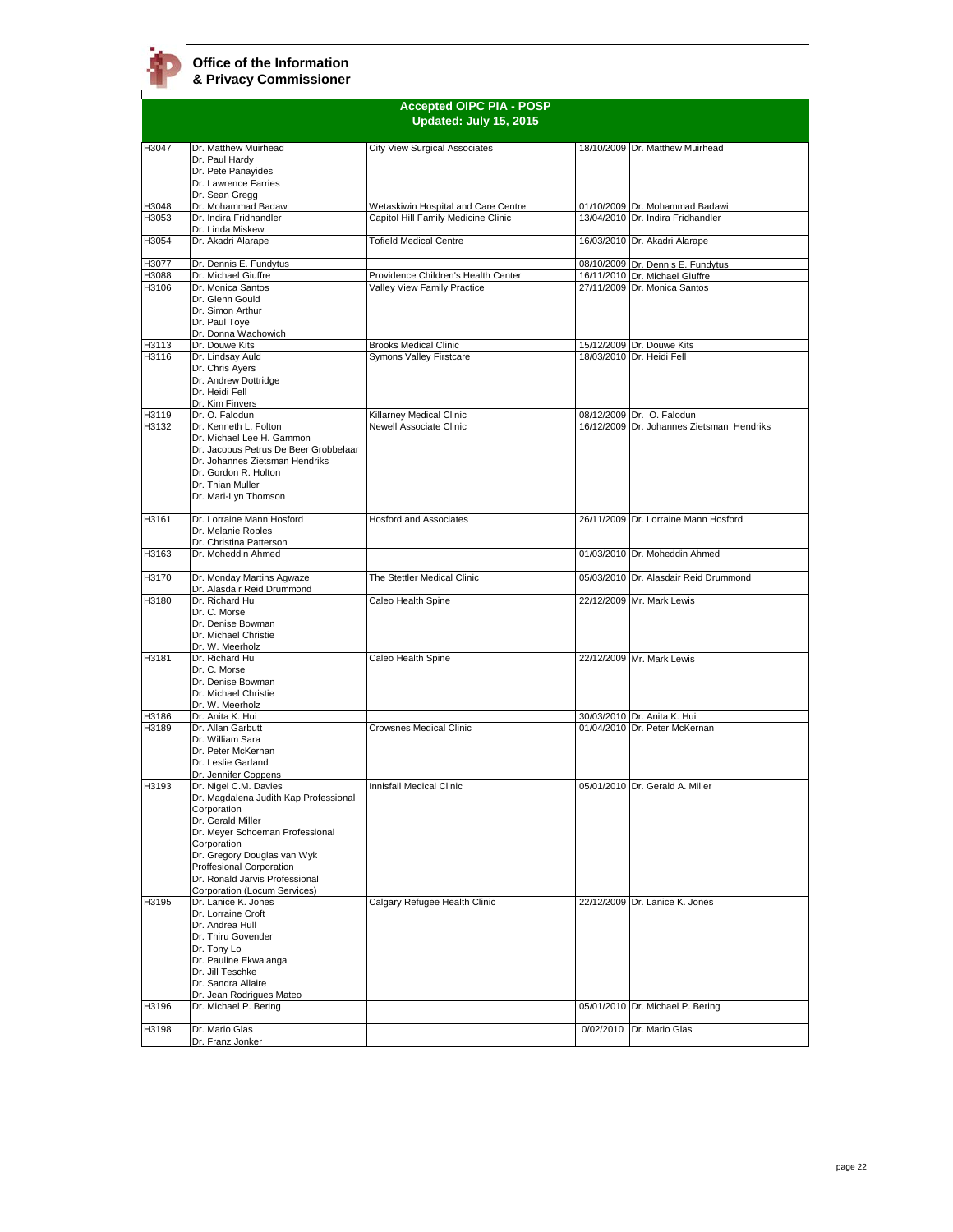| <b>Accepted OIPC PIA - POSP</b><br>Updated: July 15, 2015 |                                                          |                                           |  |                                                                                |
|-----------------------------------------------------------|----------------------------------------------------------|-------------------------------------------|--|--------------------------------------------------------------------------------|
| H3201                                                     |                                                          |                                           |  |                                                                                |
|                                                           | Dr. Rick Neuls<br>Dr. Angela Berg                        | The Allin Clinic                          |  | 22/12/2009 Dr. Rick Neuls                                                      |
|                                                           | Dr. William Robert Black                                 |                                           |  |                                                                                |
|                                                           | Dr. Katharina Cardinal                                   |                                           |  |                                                                                |
|                                                           | Dr. Steven Chambers                                      |                                           |  |                                                                                |
|                                                           | Dr. Peter Douglas Davey<br>Dr. Cynthia Dent              |                                           |  |                                                                                |
|                                                           | Dr. Shari Fallis                                         |                                           |  |                                                                                |
|                                                           | Dr. David Fields                                         |                                           |  |                                                                                |
|                                                           | Dr. Amy Franke                                           |                                           |  |                                                                                |
|                                                           | Dr. Colleen Friesen                                      |                                           |  |                                                                                |
|                                                           | Dr. David Hasinoff<br>Dr. John Henderson                 |                                           |  |                                                                                |
|                                                           | Dr. Doris Kent                                           |                                           |  |                                                                                |
|                                                           | Dr. Valerie Krinke                                       |                                           |  |                                                                                |
|                                                           | Dr. Stephen Langton                                      |                                           |  |                                                                                |
|                                                           | Dr. Philip Leong-Sit                                     |                                           |  |                                                                                |
|                                                           | Dr. Rhea Loiselle                                        |                                           |  |                                                                                |
|                                                           | Dr. Anna Malanowska - Kantoch<br>Dr. Ben Malinlowski     |                                           |  |                                                                                |
|                                                           | Dr. Janice May                                           |                                           |  |                                                                                |
|                                                           | Dr. John McDermott                                       |                                           |  |                                                                                |
|                                                           | Dr. Victor Riediger                                      |                                           |  |                                                                                |
|                                                           | Dr. Kenneth Skeith                                       |                                           |  |                                                                                |
|                                                           | Dr. Faye Smith<br>Dr. Gordon Sollereder                  |                                           |  |                                                                                |
|                                                           | Dr. Carola Starke                                        |                                           |  |                                                                                |
|                                                           | Dr. Waldemar Szymanski                                   |                                           |  |                                                                                |
|                                                           | Dr Laszlo Takats                                         |                                           |  |                                                                                |
| H3206<br>H3207                                            | Dr. Wojciech S. Brzezinski<br>Dr. Wojciech S. Brzezinski |                                           |  | 12/04/2010 Dr. Wojciech S. Brzezinski<br>12/04/2010 Dr. Woiciech S. Brzezinski |
| H3208                                                     | Dr. Jozef Van Niekerk                                    |                                           |  | 12/04/2010 Dr. Jozef Van Niekerk                                               |
|                                                           |                                                          |                                           |  |                                                                                |
| H3209                                                     | Dr. Jozef Van Niekerk                                    |                                           |  | 12/04/2010 Dr. Jozef Van Niekerk                                               |
| H3220                                                     | Dr. May P. Siu                                           | West Hillhurst Clinic                     |  | 17/12/2009 Dr. May P. Siu                                                      |
|                                                           | Dr. Helen Cho                                            |                                           |  |                                                                                |
| H3223                                                     | Dr. Julian Chew<br>Dr. Viviana Chang                     | Chrysalis Obstetrics & Gynaecology        |  | 17/12/2009 Dr. Viviana Chang                                                   |
|                                                           | Dr. Clinton John Chow                                    |                                           |  |                                                                                |
|                                                           | Dr. James Alexander Graham                               |                                           |  |                                                                                |
|                                                           | Dr. Wynne Innez Leung                                    |                                           |  |                                                                                |
|                                                           | Dr. Fiona Mary Mattatall                                 |                                           |  |                                                                                |
| H3232                                                     | Dr. J.N. Aggarwal<br>Dr. N. Kassam                       | Coral Springs Medical Clinic              |  | 27/01/2010 Dr. N. Kassam                                                       |
|                                                           | Dr. Shamim Jessa                                         |                                           |  |                                                                                |
|                                                           | Dr. Surjit. Sahota                                       |                                           |  |                                                                                |
|                                                           | Dr. R. Damji                                             |                                           |  |                                                                                |
|                                                           | Dr. Tulika. Karan                                        |                                           |  |                                                                                |
| H3253                                                     | Dr. Lakshmi Visvanatha                                   | <b>Bow River Family Practice</b>          |  | 27/01/2010 Dr. Lakshmi Visvanatha                                              |
| H3262                                                     | Dr. Hani Ayad                                            | Deerfoot Meadows Medical Clinic           |  | 29/04/2010 Dr. Hani Avad                                                       |
| H3271                                                     | Dr. Sidney W. Harrison                                   |                                           |  | 30/03/2010 Dr. Sidney W. Harrison                                              |
| H3297                                                     | Dr. Thomas Mohanraj                                      |                                           |  | 27/01/2010 Dr. Thomas Mohanraj                                                 |
| H3298                                                     | Dr. Thomas Mohanraj                                      |                                           |  | 27/01/2010 Dr. Thomas Mohanraj                                                 |
| H3308                                                     | Dr. Baljinder Mann                                       | angdon Medical Clinic                     |  | 31/05/2010 Dr. Baljinder Mann                                                  |
| H3309                                                     | Dr. Eleanor Andrews                                      |                                           |  | 09/03/2010 Dr. Eleanor Andrews                                                 |
|                                                           |                                                          |                                           |  |                                                                                |
| H3314                                                     | Dr. Arone Pabbies                                        |                                           |  | 04/02/2010 Dr. Arone Pabbies                                                   |
| H3315                                                     | Dr. Arone Pabbies                                        |                                           |  | 04/02/2010 Dr. Arone Pabbies                                                   |
| H3319                                                     | Dr. Bryan J. Donnelly                                    | Donnelly, Duffy, Metcalfe Clinic          |  | 16/04/2010 Dr. Bryan J. Donnelly                                               |
|                                                           | Dr. Martin Duffy [Duffy                                  |                                           |  |                                                                                |
| H3351                                                     | Dr. Donald Metcalfe<br>Dr. Willem Labuschagne            | Vegreville Family Clinic                  |  | 05/03/2010 Dr. Willem Labuschagne                                              |
|                                                           |                                                          |                                           |  |                                                                                |
| H3418                                                     | Dr. Mohab Ghobrial                                       | Acadia and Bonavista Drive Medical Clinic |  | 13/05/2010 Dr. Mohab Ghobrial                                                  |
| H3421                                                     | Dr. James Richards                                       | Bassano Medical Clinic                    |  | 22/03/2010 Dr. James Richards                                                  |
| H3423                                                     | Dr. Alaba (Tayo) Akintayo Alawiye<br>Dr. Christopher Gee | Westgate Family Medical Clinic            |  | 25/03/2010 Dr. Christopher Gee                                                 |
|                                                           |                                                          |                                           |  |                                                                                |
| H3424                                                     | Dr. Shahebina Walji<br>Dr. Helen Cho                     | Calgary Weight Management Centre          |  | 25/03/2010 Dr. Shahebina Walji                                                 |
| H3432                                                     | Dr. Donald Chan                                          |                                           |  | 26/03/2010 Dr. Donald Chan                                                     |
|                                                           | Dr. Kerry Pawluski                                       |                                           |  |                                                                                |
|                                                           | Dr. Glenna Ramsay                                        |                                           |  |                                                                                |
|                                                           | Dr. Dante Scanga<br>Dr. Jerzy Bialczak                   |                                           |  |                                                                                |
| H3434                                                     | Dr. Olubukola Apantaku                                   | Apantaku Medical Clinic                   |  | 26/03/2010 Dr. Olubukola Apantaku                                              |
|                                                           | Dr. Olushola Apantaku                                    |                                           |  |                                                                                |
| H3435                                                     | Dr. Irvin H. Heinrichs                                   |                                           |  | 26/03/2010 Dr. Irvin H. Heinrichs                                              |
|                                                           | Dr. Jacqueline Ingrid Bakker                             |                                           |  |                                                                                |
|                                                           | Dr. Jennifer Anne Bestard                                |                                           |  |                                                                                |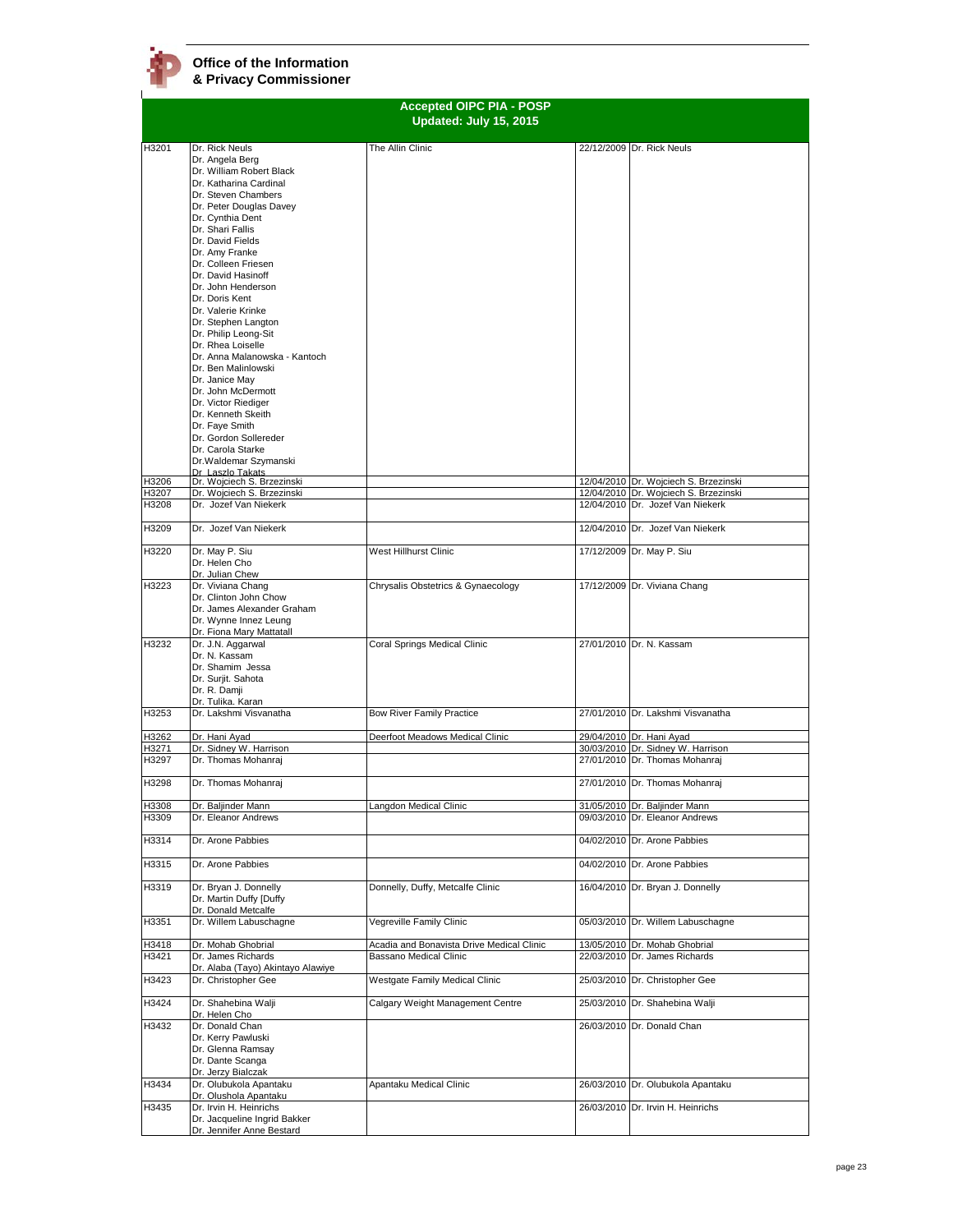

|                        | <b>Accepted OIPC PIA - POSP</b><br>Updated: July 15, 2015                                                                                                                                                                 |                                                                            |  |                                      |
|------------------------|---------------------------------------------------------------------------------------------------------------------------------------------------------------------------------------------------------------------------|----------------------------------------------------------------------------|--|--------------------------------------|
|                        |                                                                                                                                                                                                                           |                                                                            |  |                                      |
| H3436                  | Dr. Fozia S. Alvi<br>Dr. Naila Husan<br>Dr. Ike Muotoh<br>Dr. Tammy Paulgard                                                                                                                                              | Doctors Plus Medical Centre                                                |  | 01/03/2010 Dr. Fozia S. Alvi         |
| H3436-<br>Addendu<br>m | Dr. Harold Schrifers<br>Dr. Fozia Alvi<br>Dr. Syed Asim Hussain<br>DR. Abdul Rauf                                                                                                                                         | East Airdrie Medical Centre (formerly: Oasis<br>Medical Centre-Kingswview) |  | 26/05/2014 Dr. Fozia S. Alvi         |
| H3440                  | Dr. David O'Neil<br>Dr. Erin Calhoun<br>Dr. Nella Gladys Mabunda                                                                                                                                                          | Trochu Family Medical Associates                                           |  | 31/03/2010 Dr. David O'Neil          |
| H3443                  | Dr. Pat Connick<br>Dr. Lori Gohill<br>Dr. Harjot Singh<br>Dr. Christina Siauw                                                                                                                                             |                                                                            |  | 06/04/2010 Dr. Pat Connick           |
| H3444                  | Dr. Gabriel Cahill<br>Dr. David Yip                                                                                                                                                                                       | Terra Losa Medical Clinic                                                  |  | 07/04/2010 Dr. Gabriel Cahill        |
| H3445                  | Dr. Stanley Muwonge<br>Dr. Caroline Nyachwo<br>Dr. Aroosa Haroon<br>Dr. Fredrick Kiggundu<br>Dr. Woi-Joo Kim                                                                                                              | <b>Crane Medical Centre</b>                                                |  | 20/052010 Dr. Stanley Muwonge        |
| H3447                  | Dr. Lanice K. Jones<br>Dr. Lorraine Croft<br>Dr. Andrea Hull<br>Dr. Thiru Govender<br>Dr. Tony Lo<br>Dr. Pauline Ekwalanga<br>Dr. Jill Teschke<br>Dr. Sandra Allaire<br>Dr. Jean Rodrigues Mateo                          | Calgary Refugee Health Clinic                                              |  | 04/09/2010 Dr. Lanice K. Jones       |
| H3451                  | Dr. Thomas R. Ranieri<br>Dr. Alison Martel<br>Dr. Veyantiz Naidu<br>Robert Turner                                                                                                                                         | <b>Westgrove Medical Centre</b>                                            |  | 04/09/2010 Dr. Thomas R. Ranieri     |
| H3458                  | Dr. O. A. Adekeye<br>Dr. Christopher Musah<br>Dr. Antia Daniel                                                                                                                                                            | PrimeCARE Health                                                           |  | 16/04/2010 Dr. O. A. Adekeye         |
| H3460                  | Dr. Martin Reedyk<br>Dr. Daniel M. Husband<br>Dr. Daniel Dada<br>Dr. Andrew A. Swinton                                                                                                                                    | Three Hills Medical Clinic Ltd.                                            |  | 19/04/2010 Dr. Martin Reedyk         |
| H3461                  | Dr. Stephen J. Morys<br>Dr. Kevin McCabe<br>Dr. Diana Yee<br>Dr. Jill Teschke                                                                                                                                             | Valley Ridge Family Physicians                                             |  | 19/04/2010 Dr. Stephen J. Morys      |
| H3468                  | Dr. Richard J. Baverstock<br>Dr. Kevin V. Carlson                                                                                                                                                                         | Baverstock Urology                                                         |  | 26/04/2010 Dr. Richard J. Baverstock |
| H3469                  | Dr. Nasim Karim                                                                                                                                                                                                           | Waterview Medical Clinic                                                   |  | 22/04/2010 Dr. Nasim Karim           |
| H3474                  | Dr. D. Campbell-Scherer<br>Dr. Kimberly Loeffler<br>Dr. Donna Manca<br>Dr. Shirley Schipper<br>Dr. Ronald Shute<br>Dr. Gordon Spooner<br>Dr. Amy Tan<br>Dr. John Chmelicek                                                | Covenant Health Grey Nuns Family Medicine<br>Centre                        |  | 27/04/2010 Dr. D. Campbell-Scherer   |
| H3479                  | Dr. Riyaz Mohamed                                                                                                                                                                                                         |                                                                            |  | 28/04/2010 Dr. Riyaz Mohamed         |
| H3481                  | Dr. Kent Bernes<br>Dr. Egbertus Bletterman De Waal<br>Dr. Charles Verner Godberson<br>Dr. Edward Timothy Kallal<br>Dr. Abdeldaim Tawfik<br>Dr. Marvin Brent Wray<br>Dr. Leonard Krantz<br>Dr. F. Wepener<br>Dr. L. Wepner | <b>Barrhead Clinic</b>                                                     |  | 29/04/2010 Dr. Kent Bernes           |
| H3493                  | Dr. Tobias Gelber<br>Dr. Beverly A. Burton<br>Dr. Tracy L. Burton<br>Dr. Robert A. Cameron<br>Dr. Steyn De Wet<br>Dr. Antony M. Irving<br>Dr. Gavin G. Parker<br>Dr. Peter John Rottger<br>Dr. Catherine L. Scrimshaw     |                                                                            |  | 30/04/2010 Dr. Tobias Gelber         |
| H3499                  | Dr. Dianne Brox<br>Dr. Anne Bowland<br>Dr. Brian Gillanders<br>Dr. Bill Sue<br>Dr. Jay Govender<br>Dr. Mike Nutting<br>Dr. Verne Chichak                                                                                  | <b>Weinlos Clinic</b>                                                      |  | 05/04/2010 Dr. Dianne Brox           |
| H3513                  | Dr. Beverly Gold<br>Dr. Ian Kendal<br>Dr. Stella Jansen Van Rensburg<br>Dr. Misty Watson                                                                                                                                  | Heritage Pointe Family Medicine Clinic                                     |  | 05/10/2010 Dr. Beverly Gold          |
| H3516                  | Dr. Prafull Parekh                                                                                                                                                                                                        |                                                                            |  | 20/05/2010 Dr. Prafull Parekh        |
| H3522                  | Dr. Kirk Barber                                                                                                                                                                                                           |                                                                            |  | 27/06/2010 Dr. Kirk Barber           |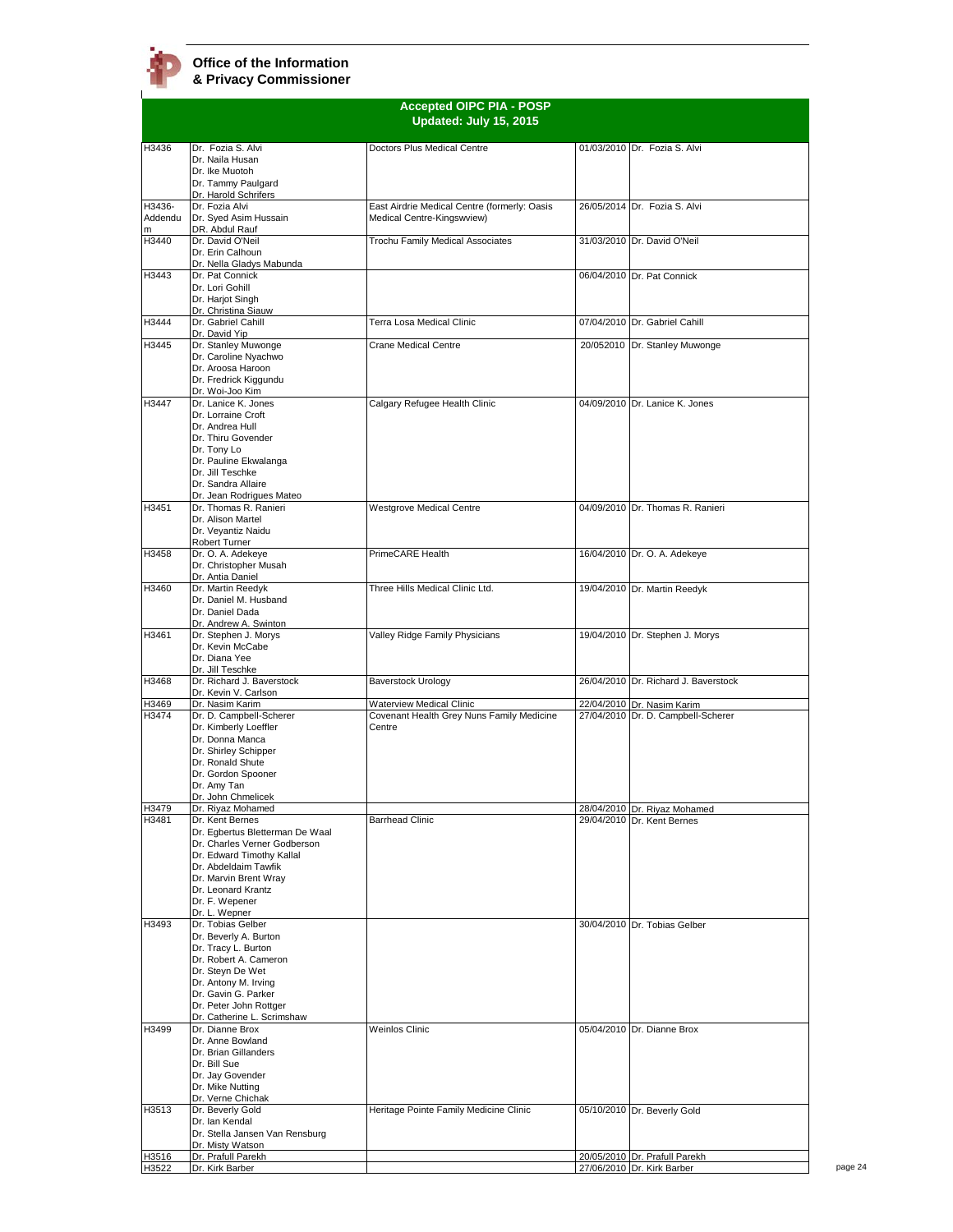|       |                                                                                                                                                                                                                                                                                                                                                                                                                                                                                                                                                          | <b>Accepted OIPC PIA - POSP</b><br>Updated: July 15, 2015 |                                           |
|-------|----------------------------------------------------------------------------------------------------------------------------------------------------------------------------------------------------------------------------------------------------------------------------------------------------------------------------------------------------------------------------------------------------------------------------------------------------------------------------------------------------------------------------------------------------------|-----------------------------------------------------------|-------------------------------------------|
|       |                                                                                                                                                                                                                                                                                                                                                                                                                                                                                                                                                          |                                                           |                                           |
| H3527 | Dr. B. Wayne Chang<br>Dr. John Bradley Davies<br>Dr. Paul Timothy Davis<br>Dr. Matthew E. Ginzer<br>Dr. Karan Ruth Glendinning<br>Dr. Jan Willem Hanning<br>Dr. Mary Ellen James<br>Dr. Philippa Ann Keegan<br>Dr. Jana Krajbich<br>Dr. Michael Robert Lee<br>Dr. Brian Andrew Pedersen<br>Dr. Vicki Joh Pennev<br>Dr. Christiaan Sarel Rabie<br>Dr. Ross Stanley Rigby<br>Dr. Angela Jess Wooller<br>Dr. Helen Zwanepoel<br>Dr. Ruan Zwanepoel<br>Dr. Kish<br>Dr. Melissa Fyhn<br>Dr. Marsha Quartero<br>Dr. Nicola Watkins<br>Dr. Corlia Elize Barnard | South Calgary Medical Clinic                              | 20/05/2010 Dr. B. Wayne Chang             |
| H3529 | Dr. Emad Hanna<br>Dr. Daniel Stefanus Kilian<br>Dr. Isaac Mandla Mdawe<br>Dr. Nicolaas Johannes Walters                                                                                                                                                                                                                                                                                                                                                                                                                                                  | Hanna Medical Clinic                                      | 20/05/2010 Dr. Daniel Kilian              |
| H3530 | Dr. Tzventan Vassilev Parvanov                                                                                                                                                                                                                                                                                                                                                                                                                                                                                                                           | Fort Macleod Medical Clinic                               | 17/05/2010 Dr. Tzventan Vassilev Parvanov |
| H3532 | Dr. Jana Holden<br>Dr. Timothy Trofimuk<br>Dr. David Tran<br>Dr. Anton du-Toit                                                                                                                                                                                                                                                                                                                                                                                                                                                                           | <b>Griffiths Medical Clinic</b>                           | 20/05/2010 Dr. J. Timothy Trofimuk        |
| H3533 | Dr. Jeffery Mark Robinson<br>Dr. Ernst Paul O. Schuster<br>Dr. Robert Stopainig                                                                                                                                                                                                                                                                                                                                                                                                                                                                          | Dr. Schuster and Associates                               | 20/05/2010 Dr. Ernst Paul O. Schuster     |
| H3541 | Dr. Elaine I. Godwin<br>Dr. Christine A. Watke                                                                                                                                                                                                                                                                                                                                                                                                                                                                                                           | <b>Maternity Associates</b>                               | 26/05/2010 Dr. Elaine I. Godwin           |
| H3544 | Dr. J. Douglas Bosch                                                                                                                                                                                                                                                                                                                                                                                                                                                                                                                                     |                                                           | 26/05/2010 Dr. J. Douglas Bosch           |
| H3546 | Dr. Bhavlene Panesar<br>Dr. Douglas McIver<br>Dr. Shaunalee MacIver                                                                                                                                                                                                                                                                                                                                                                                                                                                                                      | Solace Medical Clinic                                     | 28/05/2010 Dr. Bhavlene Panesar           |
| H3553 | Dr. Douglas McIver<br>Dr. Mark G. Hawkins<br>Dr. Catherine De Caigny<br>Dr. Gert Cornelis Du Plessis<br>Dr. Catherine Ann Hinds<br>Dr. Deborah Marie Meronek<br>Dr. John Gregory Michalyshyn<br>Dr. Leif Magnys Palme<br>Dr. Michael W. Quinlan                                                                                                                                                                                                                                                                                                          | Canmore Associate Medical Clinic                          | 01/06/2010 Dr. Douglas McIver             |
| H3555 | Dr. Suhaib Al-Kurtass<br>Dr. Paul Vincent Greenwood<br>Dr. William Keeble<br>Dr. Timothy Gerald Muzyka<br>Dr. Marcelo Coelho Shibata                                                                                                                                                                                                                                                                                                                                                                                                                     | West End Cardiology Consultants                           | 04/06/2010 Dr. Timothy Muzyka             |
| H3567 | Dr. Celeste Dietrichsen<br>Dr. Robert J. Simpson<br>Dr. Jacobus Petrus Lodewickus Van<br>Straaten                                                                                                                                                                                                                                                                                                                                                                                                                                                        | Fort Macleod Family Medical Clinic                        | 07/04/2010 Dr. Celeste Dietrichsen        |
| H3569 | Dr. Eric Baker<br>Dr. Gregory Smith<br>Dr. Terrence Smith<br>Dr. Clayne Steed<br>Dr. Wallace Tollestrup                                                                                                                                                                                                                                                                                                                                                                                                                                                  | Raymond Medical Clinic                                    | 09/06/2010 Dr. Clayne Steed               |
| H3586 | Dr. George Iwaniuk<br>Dr. Mangi Narsey Tauh<br>Dr. H. Richard Uretsky<br>Dr. Aubrey David Uretsky                                                                                                                                                                                                                                                                                                                                                                                                                                                        | Capital City Women's Centre                               | 18/06/2010 Dr. H. Richard Uretsky         |
| H3589 | Dr. Johannes Meyer                                                                                                                                                                                                                                                                                                                                                                                                                                                                                                                                       | Meyer Family Aesthetics Clinic                            | 18/06/2010 Dr. Johannes Meyer             |
| H3591 | Dr. Mihaela Chaudhary<br>Dr. T. Truong<br>Dr. K. Choi<br>Dr. O. Kutskyy<br>Dr. Stacy Davies<br>Dr. Debasish Das<br>Dr. Jiban Das<br>Dr. RAchel Han<br>Dr. Karen Easton<br>Dr. Ken Schwaluk<br>Dr. Emmanuel Schaub<br>Dr. Joyti Bedi                                                                                                                                                                                                                                                                                                                      | <b>Medical Express</b>                                    | 21/06/2010 Dr. Mihaela Chaudhary          |
| H3594 | Dr. Naomi White                                                                                                                                                                                                                                                                                                                                                                                                                                                                                                                                          | Medley Medical Clinic                                     | 21/06/2010 Dr. Naomi White                |
| H3614 | Dr. Christopher Lever<br>Dr. Tanya Lynn Buors<br>Dr. Neil D. J. Cooper<br>Dr. Christopher G. Lever<br>Dr. Elizabeth M Shyleyko<br>Dr. Lori Walker<br>Dr. Monique Dianne Marie Wright                                                                                                                                                                                                                                                                                                                                                                     | Sunnyhill Pediatric Clinic                                | 30/06/2010 Dr. Christopher Lever          |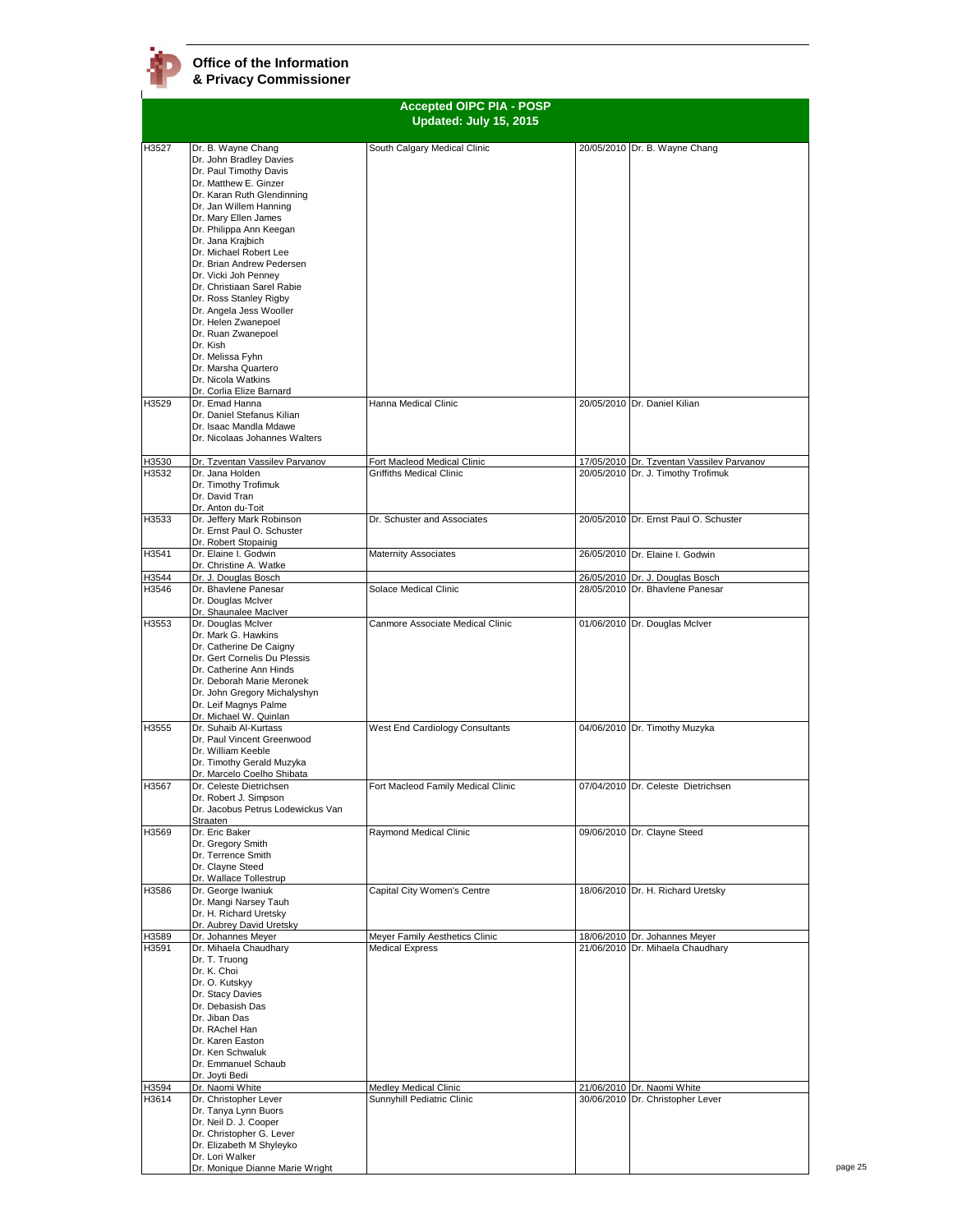|                | <b>Accepted OIPC PIA - POSP</b><br>Updated: July 15, 2015 |                                                      |                                                                 |  |
|----------------|-----------------------------------------------------------|------------------------------------------------------|-----------------------------------------------------------------|--|
|                |                                                           |                                                      |                                                                 |  |
| H3620          | Dr. Hawegi Tarek<br>Dr. Penny Borghesan                   | Shawnessy Medical Clinic                             | 07/06/2010 Dr. Hawegi Tarek                                     |  |
|                | Dr. Alfred Dei-Baning<br>Dr. Paul Lakra                   |                                                      |                                                                 |  |
|                | Dr. Ashalatha Paul                                        |                                                      |                                                                 |  |
|                | Dr. Chhotalal Thakkar<br>Dr. Elizabeth Thakkar            |                                                      |                                                                 |  |
|                | Dr. John Zubis                                            |                                                      |                                                                 |  |
|                | Dr. Meenakshi Nanda                                       |                                                      |                                                                 |  |
|                | Dr. Lalji Gohill<br>Dr. David Goddard                     |                                                      |                                                                 |  |
|                | Dr. Alexander Morrison                                    |                                                      |                                                                 |  |
| H3621          | Dr.R.R. Singh<br>Dr. Chung-Ling Benny Cheung              | Crescent Heights Health Clinic                       | 07/06/2010 Dr. Chung-Ling Benny Cheung                          |  |
| H3623          | Dr. Aravind Subramanian                                   | MCI The Doctor's Office (130th Ave.)                 | 07/06/2010 Dr. Aravind Subramanian                              |  |
|                | Dr. Karima Ali<br>Dr. Rodney Payne                        |                                                      |                                                                 |  |
| H3635          | Dr. Raymond Cheung                                        | Magrath Medical Clinic                               | 12/07/2010 Dr. Bobby Sreenivasan                                |  |
|                | Dr. Roderick Kaasa<br>Dr. Linda Nguyen                    |                                                      |                                                                 |  |
|                | Dr. Bobby Sreenivasan                                     |                                                      |                                                                 |  |
|                | Dr. Donald Rempel                                         | Meadowlark Health Centre                             |                                                                 |  |
| H3638<br>H3640 | Dr. Carlo D.A. Panaro<br>Dr. Sameena Ashraf Bajwa         | <b>Edson Medical Centre</b>                          | 20/07/2010 Dr. Carlo D.a. Panaro<br>20/07/2010 Dr. Brian Willis |  |
|                | Dr. Maria Magdelana Botha                                 |                                                      |                                                                 |  |
|                | Dr. Mia du Plessis<br>Dr. Adhikar haqwandas okul          |                                                      |                                                                 |  |
|                | Dr. Roelof Gous                                           |                                                      |                                                                 |  |
|                | Dr. Paul J. Jansen<br>Dr. Abdul Qadir Kamran              |                                                      |                                                                 |  |
|                | Dr. Alison J. Knight                                      |                                                      |                                                                 |  |
|                | Dr. Roderick L. ishi                                      |                                                      |                                                                 |  |
|                | Dr. Jo Ann Robinson<br>Dr. Nasreen Sheik                  |                                                      |                                                                 |  |
|                | Dr. Robert John White                                     |                                                      |                                                                 |  |
| H3642          | Dr. Brian Douglas Willis<br>Dr. Jeffrey Scott Bratvold    | <b>Medical Arts Centre</b>                           | 14/07/2010 Dr. Jeffrey Scott Bratvold                           |  |
| H3644          | Dr. Aporna Kali                                           |                                                      | 20/06/2010 Dr. Aporna Kali                                      |  |
| H3652          | Dr. Moises Lasaleta<br>Dr. Michelle Hart                  | <b>Glenwood Medical Centre</b>                       | 30/07/2010 Dr. Moises Lasaleta                                  |  |
|                | Dr. Stella Jensen van Rensburg                            |                                                      |                                                                 |  |
|                | Dr. Hilda Morales<br>Dr. Van Nguyen                       |                                                      |                                                                 |  |
| H3658          | Dr. Marina Skulsky                                        | Wellness Centre at U of C                            | 30/06/2010 Dr. Lois Milne                                       |  |
|                | Dr. Borghesan<br>Dr. David Pow                            |                                                      |                                                                 |  |
|                | Dr. Eileen Ma                                             |                                                      |                                                                 |  |
|                | Dr. Florence Chan                                         |                                                      |                                                                 |  |
|                | Dr. Heidi Von Engelbrechten<br>Dr. Janet Rogers           |                                                      |                                                                 |  |
|                | Dr. Joel Tappay                                           |                                                      |                                                                 |  |
|                | Dr. John Edwards<br>Dr. Julie Hong                        |                                                      |                                                                 |  |
|                | Dr. Jung Hwa Lee                                          |                                                      |                                                                 |  |
|                | Dr. Kevin Baird<br>Dr. Lisa Friedland                     |                                                      |                                                                 |  |
|                | Dr. Lois Milne                                            |                                                      |                                                                 |  |
|                | Dr. Lois Torfason<br>Dr. Madhu Aul                        |                                                      |                                                                 |  |
|                | Dr. Sameena Khan                                          |                                                      |                                                                 |  |
|                | Dr. Sarah Cairncross<br>Dr. Vindevoghel                   |                                                      |                                                                 |  |
| H3659          | Dr. Sarit Sengar                                          | Provital Health and Wellness                         | 30/06/2010 Dr. Sarit Sengar                                     |  |
|                | Dr. Donovan Kreutzer<br>Dr. Mariette Van Wyk              |                                                      |                                                                 |  |
| H3660          | Dr. Samir Mouhammed                                       | <b>Summers Medical Clinic</b>                        | 30/07/2010 Dr. Samir Mouhammed                                  |  |
|                | Dr. Sahar Moussa                                          |                                                      |                                                                 |  |
|                | Dr. Haroon Hamid<br>Dr. Maileen Lim                       |                                                      |                                                                 |  |
|                | Dr. Anwer Abdalla                                         |                                                      |                                                                 |  |
| H3665<br>H3667 | Dr. Paludet<br>Dr. Steven Turner                          | Westgrove Medical Clinic<br>Wild Rose Medical Centre | 09/08/2010 Dr. Paludet<br>30/07/2010 Dr. Steven Turner          |  |
|                | Dr. Du Duong                                              |                                                      |                                                                 |  |
|                | Dr. Allan Hoeve<br>Dr. Leoni Kelly                        |                                                      |                                                                 |  |
|                | Dr. Gert Nel                                              |                                                      |                                                                 |  |
|                | Dr. Foose Onsongo<br>Dr. Johann van der Vyer              |                                                      |                                                                 |  |
|                | Dr. Deon Vorster                                          |                                                      |                                                                 |  |
|                | Dr. Jaco Hoffman                                          |                                                      |                                                                 |  |
| H3669          | Dr. Elizabeth Hoffman<br>Dr. Ron Mayhofer                 | Wellpoint Health Corp.; Midpark Clinic               | 30/07/2010 Dr. Marie-Eve Langlois                               |  |
|                | Dr. Martelle Preller                                      |                                                      |                                                                 |  |
| H3670          | Dr. Jamie chau<br>Dr. Marie-Eve Langlois                  | Wellpoint Health Corp; Foothills Clinic              | 30/06/2010 Dr. Marie-Eve Langlois                               |  |
|                | Dr. Todd Gash                                             |                                                      |                                                                 |  |
| H3671          | Dr. Adrian Wladichuk<br>Dr. Dan Manning                   | Wellpoint Health Corp; Airport Clinic                | 30/07/2010 Dr. Marie-Eve Langlois                               |  |
|                | Dr. Shirley Semaka                                        |                                                      |                                                                 |  |
| H3672          | Dr. Scott F. Wilson                                       |                                                      | 30/07/2010 Dr. Scott F. Wilson                                  |  |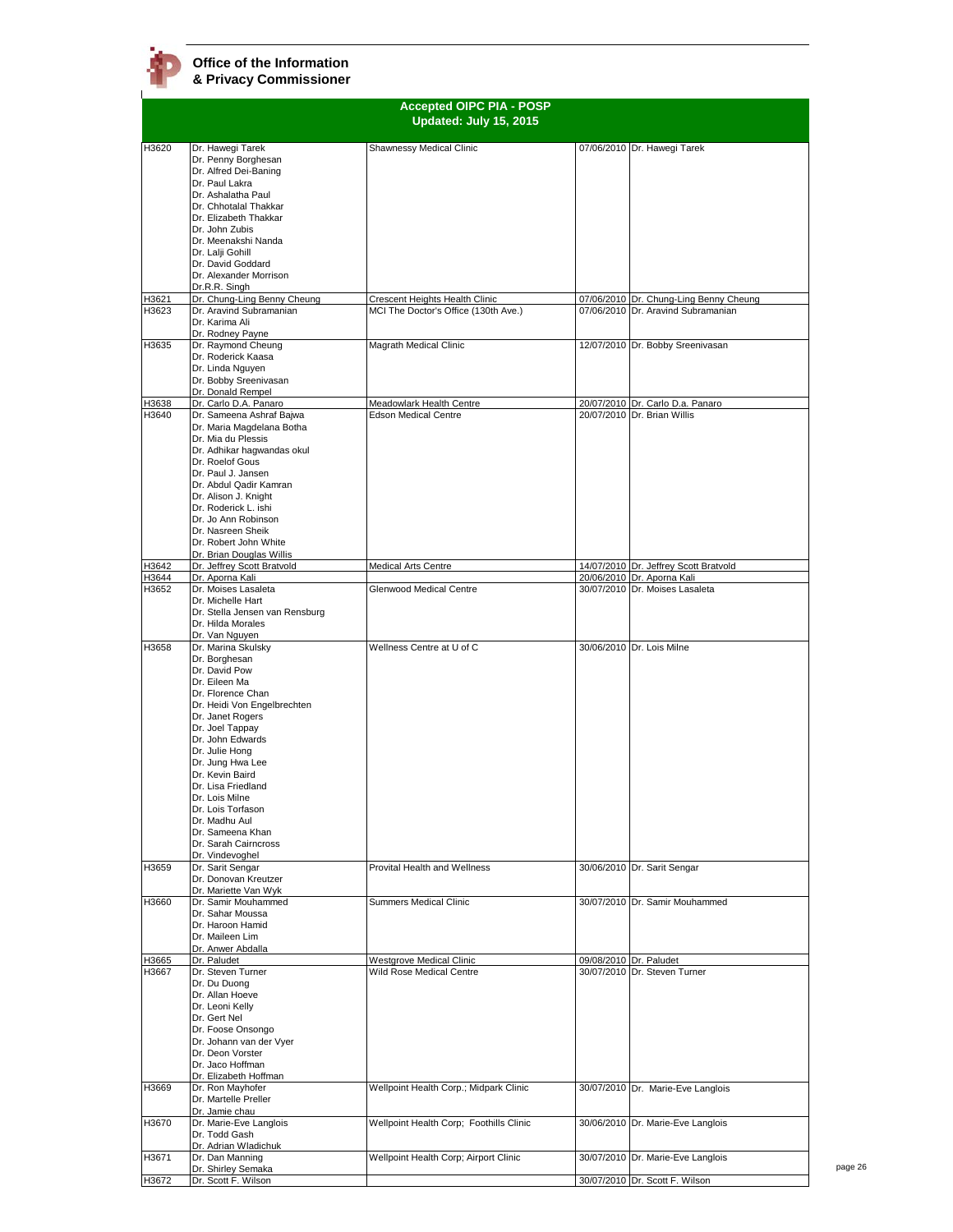| <b>Accepted OIPC PIA - POSP</b> |                                                                 |                                          |            |                                                                 |
|---------------------------------|-----------------------------------------------------------------|------------------------------------------|------------|-----------------------------------------------------------------|
|                                 |                                                                 | Updated: July 15, 2015                   |            |                                                                 |
|                                 |                                                                 |                                          |            |                                                                 |
| H3675                           | Dr. Rita Dahlke                                                 | <b>CUPS Health and Education Centres</b> |            | 10/01/2010 Dr. Rita Dahlke                                      |
|                                 | Dr. Jeremy de Bruyn                                             |                                          |            |                                                                 |
|                                 | Dr. Sandra de la Ronde                                          |                                          |            |                                                                 |
|                                 | Dr. Janice Heard<br>Dr. Christin Hilbert                        |                                          |            |                                                                 |
|                                 | Dr. Alison Leggett                                              |                                          |            |                                                                 |
|                                 | Dr. Carol Perkins                                               |                                          |            |                                                                 |
|                                 | Dr. Van Nguyen                                                  |                                          |            |                                                                 |
|                                 | Dr. Bonnie Larson                                               |                                          |            |                                                                 |
|                                 | Dr. Jessica Lyons                                               |                                          |            |                                                                 |
|                                 | Dr. Macphail<br>Dr. Suzanne Walsh                               |                                          |            |                                                                 |
| H3683                           | Dr. M. Robin Nawrot                                             | Rimbey Medical Clinic                    |            | 30/07/2010 Dr. Christine Ellis                                  |
|                                 | Dr. Michael G. Boorman                                          |                                          |            |                                                                 |
|                                 | Dr. Jurie Henrik de Bruyn                                       |                                          |            |                                                                 |
|                                 | Dr. K.P. Adzich                                                 |                                          |            |                                                                 |
|                                 | Dr. M.L. Wickland-Weller                                        |                                          |            |                                                                 |
|                                 | Dr. Christine J. Ellis<br>Dr. Kristen Karen Rylance             |                                          |            |                                                                 |
| H3684                           | Dr. Paul L. Martyn                                              |                                          |            | 17/08/2010 Dr. Paul L. Martyn                                   |
|                                 |                                                                 |                                          |            |                                                                 |
|                                 |                                                                 |                                          |            |                                                                 |
| H3685                           | Dr. Stanley Nsamba Mwamula Muwonge                              | Crane Medical Centre/IMJ Medical Centre  |            | 17/09/2010 Dr. Stanley Muwonge                                  |
|                                 | Dr. Caroline Betty Nyachwo                                      |                                          |            |                                                                 |
|                                 | Dr. Donna Mumert                                                |                                          |            |                                                                 |
|                                 |                                                                 |                                          |            |                                                                 |
| H3686                           | Dr. Stanley Muwonge<br>Dr. Aroosa Haroon                        | <b>Crane Medical Centre</b>              |            | 17/09/2010 Dr. Stanley Muwonge                                  |
|                                 | Dr. Fredrick Kiggundu                                           |                                          |            |                                                                 |
|                                 | Dr. Woi-Joo Kim                                                 |                                          |            |                                                                 |
| H3691                           | Dr. Ashif Shiraz Jaffer                                         | Didsbury Medical Clinic                  |            | Dr. Ashif Shiraz Jaffer                                         |
|                                 | Dr. Dianne Elizabeth Smith                                      |                                          | 01/10/2010 |                                                                 |
| H3698                           | Dr. Meredith Simon                                              | Kensington Clinic                        |            | 17/09/2010 Dr. Meredith Simon                                   |
|                                 | Dr. Suzanne Patricia Morris<br>Dr. Elizabeth McLeman            |                                          |            |                                                                 |
|                                 | Dr. Bruce Allan                                                 |                                          |            |                                                                 |
|                                 | Dr. Konia Trouton                                               |                                          |            |                                                                 |
| H3699                           | Dr. Grace Diem My Le                                            | Olive Medical                            |            | 17/09/2010 Dr. Grace Diem My Le                                 |
|                                 | Dr. Anthony Ka Sing Lam                                         |                                          |            |                                                                 |
|                                 | Dr. Alwin Lui                                                   |                                          |            |                                                                 |
| H3700<br>H3701                  | Dr. Randall McGinnis<br>Dr. Wade C. Steed                       | <b>Associate Medical Clinic</b>          |            | 17/09/2010 Dr. Randall McGinnis<br>14/09/2010 Dr. Wade C. Steed |
|                                 | Dr. Gerald V. F. Beckie                                         |                                          |            |                                                                 |
|                                 | Dr. Douglas Bruce Christensen                                   |                                          |            |                                                                 |
|                                 | Dr. Norman Ned Chychota                                         |                                          |            |                                                                 |
|                                 | Dr. Jillian Maxime Demontigy                                    |                                          |            |                                                                 |
|                                 | Dr. Derek J. Rasmussen                                          |                                          |            |                                                                 |
|                                 | Dr. Wesley B. Steed                                             |                                          |            |                                                                 |
|                                 | Dr. Ryan Douglas Torrie<br>Dr. Brenden E. Q. van der Westhuizen |                                          |            |                                                                 |
|                                 | Dr. Robert John Wedel                                           |                                          |            |                                                                 |
|                                 | Dr. David Lincoln Yamabe                                        |                                          |            |                                                                 |
| H3704                           | Dr. David Cenaiko                                               | Sunridge Professional Centre             |            | 17/09/2010 Dr. David Cenaiko                                    |
| H3706                           | Dr. Amelia Correia                                              |                                          |            | 17/09/2010 Dr. Amelia Correia                                   |
|                                 |                                                                 |                                          |            |                                                                 |
| H3707                           | Dr. Rose Marie E. Geonzon<br>Dr. Radzfel Geonzon                |                                          |            | 17/09/2010 Dr. Rose Marie E. Geonzon                            |
| H3709                           | Dr. Simon Hudy                                                  | Properties Medical Clinic                |            | 17/09/2010 Dr. Simon Hudy                                       |
|                                 | Dr. Roehl Lopez                                                 |                                          |            |                                                                 |
|                                 | Dr. Vincent Yuen                                                |                                          |            |                                                                 |
|                                 | Dr. Oswald Wachtler                                             |                                          |            |                                                                 |
|                                 | Dr. Paul Tung                                                   |                                          |            |                                                                 |
|                                 | Dr. El-Aref Feturi<br>Dr. Christoffel Van Vuuren                | Jasper Ave. Medical Clinic               |            | 17/09/2010 Dr. Christoffel Van Vuuren                           |
| H3710<br>H3716                  | Dr. Martin Davies                                               | Mount Royal University Health Services   |            | 18/09/2010 Dr. Martin Davies                                    |
|                                 | Dr. Dena Keasly                                                 |                                          |            |                                                                 |
|                                 | Dr. Cheryl Whitehead                                            |                                          |            |                                                                 |
| H3717                           | Dr. Andy Reed                                                   | <b>Ridgeview Medical Centre</b>          |            | 18/09/2010 Dr. Andy Reed                                        |
|                                 | Dr. Inoka Amarakone                                             |                                          |            |                                                                 |
|                                 | Dr. Jean Armstrong                                              |                                          |            |                                                                 |
|                                 | Dr. Gerry Duggleby<br>Dr. Andrew Kirk                           |                                          |            |                                                                 |
|                                 | Dr. Joanne Mitchell                                             |                                          |            |                                                                 |
|                                 | Dr. Tanya Weideman                                              |                                          |            |                                                                 |
| H3719                           | Dr. Jay C. Lee                                                  | Urology/Sexual Medicine                  |            | 19/09/2010 Dr. Jay C. Lee                                       |
| H3720                           | Dr. Anthony Echezona                                            | Parkland Medical Centre                  |            | 20/09/2010 Dr. Anthony Echezona                                 |
| H3726                           | Dr. Miriam Leung                                                | Market Mall Professional Centre          |            | 26/09/2010 Dr. Miriam Leung                                     |
| H3733                           | Dr. Thomas Mohanraj                                             |                                          |            | 01/10/2010 Dr. Thomas Mohanraj                                  |
| H3737                           | Dr. John Mah                                                    | Lake Chaparral Medicine Clinic           |            | 03/09/2010 Dr. John Mah                                         |
| H3738                           | Dr. S. Thiru Govender                                           | Children's Health Clinic                 |            | 03/09/2010 Dr. S. Thiru Govender                                |
|                                 | Dr. Heindmarie Dorothee Schroter                                |                                          |            |                                                                 |
|                                 | Dr. Stephen Wainer                                              |                                          |            |                                                                 |
|                                 | Dr. Heidi Angeles                                               |                                          |            |                                                                 |
|                                 | Dr. Swati Rastogi                                               |                                          |            |                                                                 |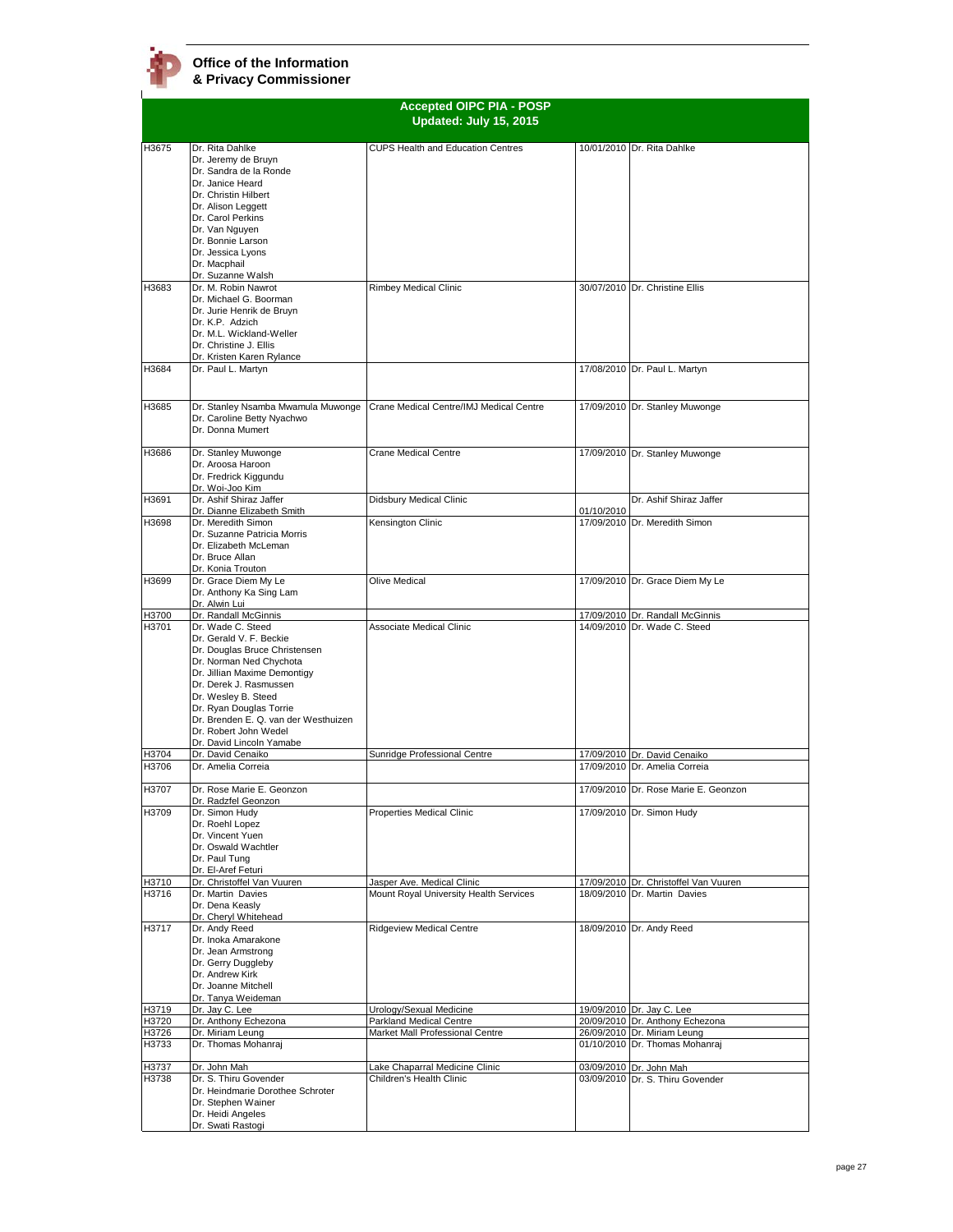|                | <b>Accepted OIPC PIA - POSP</b>               |                                                                  |            |                                                             |  |
|----------------|-----------------------------------------------|------------------------------------------------------------------|------------|-------------------------------------------------------------|--|
|                |                                               | Updated: July 15, 2015                                           |            |                                                             |  |
| H3741          | Dr. Peggy Aufricht                            | Crowfoot Village Family Practice                                 |            | 03/09/2010 Dr. Chris Bockmuehl                              |  |
|                | Dr. Chris Bockmuehl                           |                                                                  |            |                                                             |  |
|                | Dr. Zoe Chan                                  |                                                                  |            |                                                             |  |
|                | Dr. Dan Johns<br>Dr. Kathy Johns              |                                                                  |            |                                                             |  |
|                | Dr. Reid McLean Wiest                         |                                                                  |            |                                                             |  |
|                | Dr. Jessica Orr                               |                                                                  |            |                                                             |  |
|                | Dr. Janet Reynolds<br>Dr. karyn Richardson    |                                                                  |            |                                                             |  |
|                | Dr. Wendy Stefanek                            |                                                                  |            |                                                             |  |
|                | Dr. Rick Ward                                 |                                                                  |            |                                                             |  |
| H3748          | Dr. Stephanie Kubik<br>Dr. Elizabeth Lange    |                                                                  |            | 07/09/2010 Dr. Elizabeth Lange                              |  |
| H3749          | Dr. Mohamed Elmusharaf                        | Rhema Medical Clinic                                             |            | 07/09/2010 Dr. Mohamed Elmusharaf                           |  |
| H3752          | Dr. Tony Lynch                                | Calgary Fire Department Health and Wellness                      |            | 27/06/2011 Dr. Tony Lynch                                   |  |
|                | Dr. Ann Viadva<br>Dr. Cory Wowk               | Centre                                                           |            |                                                             |  |
| H3754          | Dr. Supriya Goyal                             | Aspen Medical Clinic                                             |            | 10/09/2010 Dr. Jeff Pivnick                                 |  |
|                | Dr. Yasmin Majeed                             |                                                                  |            |                                                             |  |
|                | Dr. Agata Nowak<br>Dr. Jeff Pivnick           |                                                                  |            |                                                             |  |
|                | Dr. Anna Stys                                 |                                                                  |            |                                                             |  |
|                | Dr. Karim Surani                              |                                                                  |            |                                                             |  |
|                | Dr. NiNi Zaw-Tun                              |                                                                  |            |                                                             |  |
| H3755<br>H3756 | Dr. I. Amusan<br>Dr. F. Akindele              |                                                                  |            | 10/09/2010 Dr. I. Amusan<br>10/09/2010 Dr. F. Akindele      |  |
| H3757          | Dr. Larry Hunka                               |                                                                  |            | 10/09/2010 Dr. Larry Hunka                                  |  |
|                | Dr. Ronald Henderson                          |                                                                  |            |                                                             |  |
|                | Dr. Kelly Dabbs<br>Dr. David Callahan         |                                                                  |            |                                                             |  |
| H3758          | Dr. Judy Cheng                                | Jasper Place Medical Centre                                      |            | 10/09/2010 Dr. Gloria Mok                                   |  |
|                | Dr. Therese Chua                              |                                                                  |            |                                                             |  |
|                | Dr. Gloria Mok<br>Dr. Deborah Rowand          |                                                                  |            |                                                             |  |
|                | Dr. Pierre Flor-Henry                         |                                                                  |            |                                                             |  |
| H3759          | Dr. Jane Cho                                  | Simons Valley Family Clinic                                      |            | 10/09/2010 Dr. Jane Cho                                     |  |
|                | Dr. Sanjay Wadhara                            | Lacidem Medical Clinic                                           |            |                                                             |  |
| H3763          | Dr. Kathryn Yamashita<br>Dr. Sue Westheuser   |                                                                  |            | 13/09/2010 Dr. Kathryn Yamashita                            |  |
|                | Dr. Martina Frostad                           |                                                                  |            |                                                             |  |
|                | Dr. Janice Harvey                             |                                                                  |            |                                                             |  |
|                | Dr. Louise Dalphond<br>Dr. Dorcas Kennedy     |                                                                  |            |                                                             |  |
|                | Dr. Carmen Benkozi                            |                                                                  |            |                                                             |  |
| H3769          | Dr. Leslie Metherell                          | Bonavista Medical Clinic                                         |            | 15/09/2010 Dr. Leslie Metherell                             |  |
|                | Dr. Ernst Bensler<br>Dr. Mark Grainger        |                                                                  |            |                                                             |  |
|                | Dr. Sonja Pienaar                             |                                                                  |            |                                                             |  |
| H3770          | Darroch L. Aylward                            |                                                                  |            | 15/09/2010 Darroch L. Aylward                               |  |
| H3774<br>H3775 | Dr. John Irwin<br>Dr. Jun Kawakami            | Southern Alberta Institute of Urology                            |            | 20/09/2010 Dr. John Irwin<br>21/09/2010 Dr. Jun Kawakami    |  |
| H3776          | Dr. Marie Stevenson                           | Hawkwood Village Medical Clinic                                  |            | Dr. Marie Stevenson                                         |  |
|                | Dr. Farook Oosman                             |                                                                  |            |                                                             |  |
|                | Dr. Linda Fong<br>Dr. Olga de Sanctis         |                                                                  |            |                                                             |  |
|                | Dr. Duff Horne                                |                                                                  |            |                                                             |  |
|                | Dr. Yi-Hui Sun                                |                                                                  | 21/09/2010 |                                                             |  |
| H3778<br>H3780 | Dr. James Leong<br>Dr. Jack Bromley           | Southern Alberta Institute of Urology<br>Associate Medical Group |            | 09/22/2010 Dr. James Leong<br>18/10/2010 Dr. Joseph Hopfner |  |
|                | Dr. Robert Cooper                             |                                                                  |            |                                                             |  |
|                | Dr. Lauralee Dukeshire                        |                                                                  |            |                                                             |  |
|                | Dr. Bradley Grieg<br>Dr. Joseph Hopfner       |                                                                  |            |                                                             |  |
|                | Dr. Ron Jarvis                                |                                                                  |            |                                                             |  |
|                | Dr. John Julyan-Gudgeon                       |                                                                  |            |                                                             |  |
|                | Dr. Shirley Hovan<br>Dr. Raymond Hulyk        |                                                                  |            |                                                             |  |
| H3781          | Dr. Roxanne Goldade                           | Southport Pediatrics                                             |            | 21/09/2010 Dr. Roxanne Goldade                              |  |
|                | Dr. Brian Ronald Kelly                        |                                                                  |            |                                                             |  |
|                | Dr. Peter Nieman                              |                                                                  |            | 28/10/2010 Dr. William Fowler                               |  |
| H3785          | Dr. Stephen Bell<br>Dr. Leon Bezuidenhout     |                                                                  |            |                                                             |  |
|                | Dr. William Fowler                            |                                                                  |            |                                                             |  |
|                | Dr. J. Heeg                                   |                                                                  |            |                                                             |  |
| H3786          | Dr. Roxanne Swiegers<br>Dr. Caren Dirker      | Health Matters Medical Clinic                                    |            | 22/09/2010 Dr. Roxanne Swiegers                             |  |
|                | Dr. Dennis Hall                               |                                                                  |            |                                                             |  |
|                | Dr. John Pasternak                            |                                                                  |            |                                                             |  |
|                | Dr. Nicoelle Wanner<br>Dr. Joseph Javier      |                                                                  |            |                                                             |  |
|                | Dr. Donovan Nunweiler                         |                                                                  |            |                                                             |  |
| H3787          | Dr. Munaa Khaliq-Kareemi                      | GIINX Inc.                                                       |            | 21/09/2010 Dr. Munaa Khaliq-Kareemi                         |  |
|                | Dr. Jessica Haussmann<br>Dr. Jenifer Williams |                                                                  |            |                                                             |  |
|                | Dr. Cynthia Cleary                            |                                                                  |            |                                                             |  |
| H3790          | Dr. Moti Lal                                  | <b>Clareview Medical Centre</b>                                  |            | 24/09/2010 Dr. Moti Lal                                     |  |
| H3791          | Dr. Martin Cole                               |                                                                  | 24/09/2010 | Dr. Martin Cole                                             |  |
| H3792          | Dr. Chalmers-Nixon<br>Dr. Nirmala Brar        | Summerside Medical Clinic                                        |            | 27/08/2010 Dr. Nirmala Brar                                 |  |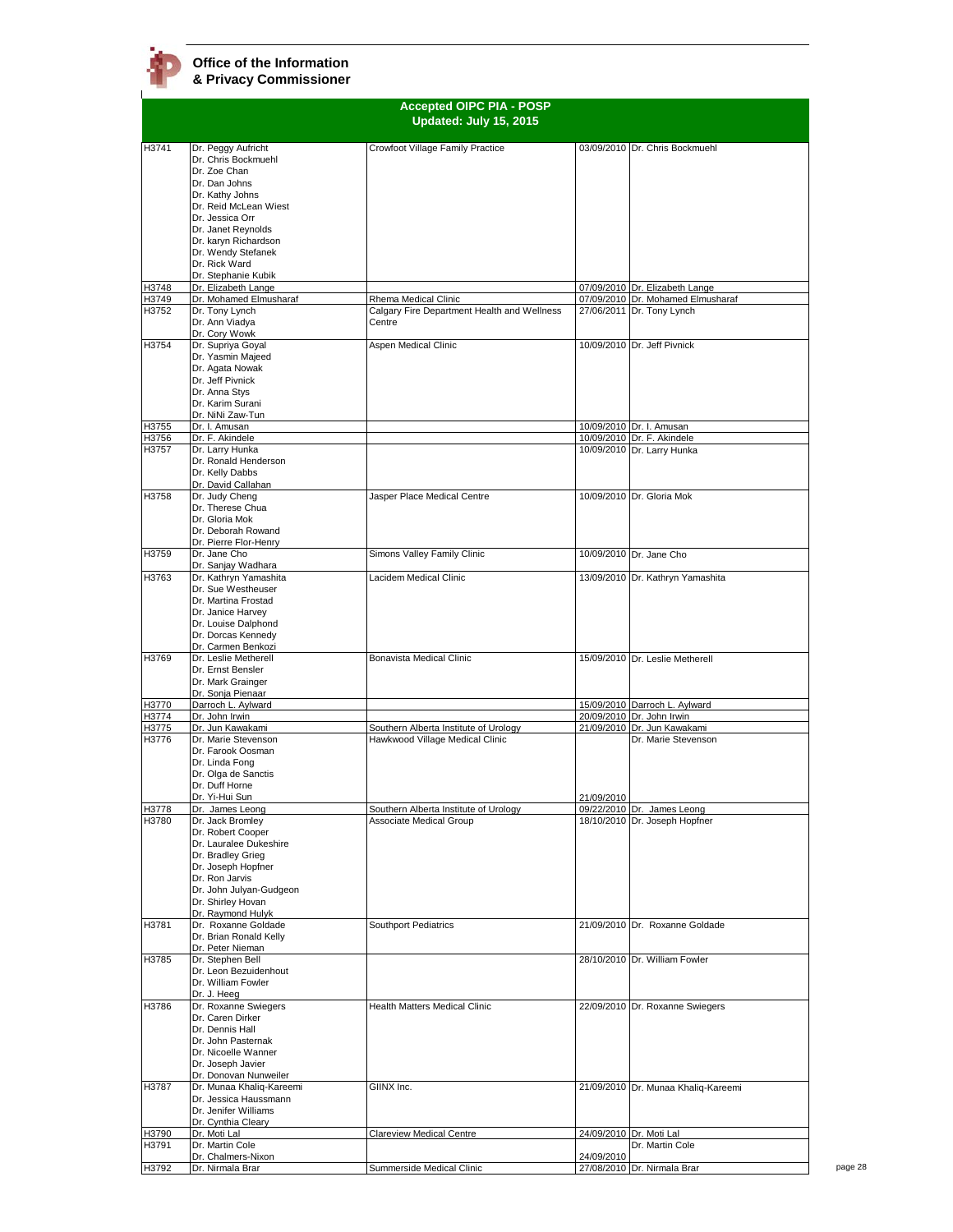|                | <b>Accepted OIPC PIA - POSP</b>                         |                                        |            |                                                                |  |
|----------------|---------------------------------------------------------|----------------------------------------|------------|----------------------------------------------------------------|--|
|                |                                                         | Updated: July 15, 2015                 |            |                                                                |  |
|                |                                                         |                                        |            |                                                                |  |
| H3793          | Dr. Monique Withers<br>Dr. Caroline Bain                |                                        |            |                                                                |  |
|                | Dr. Brent Kinnie                                        |                                        |            |                                                                |  |
|                | Dr. Susan Kinnie                                        |                                        |            |                                                                |  |
|                | Dr. Richard Zabrodski                                   | Deer Valley Family Medicine Clinic     |            | 27/09/2010 Dr. Monique Withers                                 |  |
| H3795          | Dr. Jacob Johannes Maritz<br>Dr. Andries Johannes Botha | Mountainside Medical Clinic            | 27/09/2010 | Dr. Jocaob Jahannes Maritz                                     |  |
| H3796          | Dr. Catherin Heimbach                                   | Southport Family Practice              |            | Dr. Catherine E. Heimbach                                      |  |
|                | Dr. Stephanie Kerwin                                    |                                        |            |                                                                |  |
|                | Dr. Laura O'Neill<br>Dr. Jaclyn Safran                  |                                        |            |                                                                |  |
|                | Dr. Dinaa Taub                                          |                                        |            |                                                                |  |
|                | Dr. Brendan Baughan                                     |                                        |            |                                                                |  |
|                | Dr. Natalie Ward                                        |                                        | 27/09/2010 |                                                                |  |
| H3798          | Dr. SN Anna Nsisi<br>Dr. Richard Barr                   |                                        |            | 27/09/2010 Dr. L. Michael Nsisi<br>27/09/2010 Dr. Richard Barr |  |
| H3799<br>H3810 | Dr. Helene Cuddihy                                      | Saint Thomas Community Health Centre   |            | Dr. Helene Cuddihy                                             |  |
|                | Dr. Phuoc Hai Le                                        |                                        |            |                                                                |  |
|                | Dr. Jennifer Minsos                                     |                                        |            |                                                                |  |
| H3811          | Dr. Marc Saint-Martin<br>Dr. Phil Vogel                 | <b>Heartland Medical Clinic</b>        | 01/09/2010 | Dr. Phil Vogel                                                 |  |
|                | Dr. Hassan Lockhat                                      |                                        |            |                                                                |  |
|                | Dr. Francois du Toit                                    |                                        | 01/09/2010 |                                                                |  |
| H3813          | Dr. Jeffery Syrnyk                                      | McKenzie Family Practice               |            | Dr. Jeffery Syrnyk                                             |  |
|                | Dr. Christine Luelo                                     |                                        |            |                                                                |  |
|                | Dr. Lisa Penner<br>Dr. Susan Dixon                      |                                        | 01/09/2010 |                                                                |  |
| H3814          | Dr. Yahaya Aniki                                        | Holistic Medical Clinic                |            | 04/10/2010 Dr. Yahaya Aniki                                    |  |
| H3817          | Dr. Magarietha Johanna du Plooy                         |                                        |            | 06/09/2010 Dr. Magarietha Johanna du Plooy                     |  |
| H3819          | Dr. Timothy Clugston<br>Dr. Brian Josephson             |                                        |            | 27/10/2010 Dr. Timothy Clugston                                |  |
| H3823          | Dr. Shashi Lota                                         | Westbrook Walk-In Medical Clinic       |            | Dr. Shashi Lota                                                |  |
|                | Dr. Emma Beehary                                        |                                        |            |                                                                |  |
|                | Dr. D. Beeharry                                         |                                        |            |                                                                |  |
|                | Dr. Kamal Ganatra                                       |                                        |            |                                                                |  |
| H3831          | Dr. L. Gohil-locum<br>Dr. Leonard de Freitas            | Bonnyville Medical Centre              | 07/09/2010 | 20/10/2010 Dr. Leonard de Freitas                              |  |
|                | Dr. Louis Coetzee                                       |                                        |            |                                                                |  |
|                | Dr. Jacobus Muller                                      |                                        |            |                                                                |  |
|                | Dr. Cornel Smith                                        |                                        |            |                                                                |  |
|                | Dr. Tharine van Deventer<br>Dr. Nadia du Toit           |                                        |            |                                                                |  |
|                | Dr. Edwards Ndovi                                       |                                        |            |                                                                |  |
|                | Dr. Willem Gouws                                        |                                        |            |                                                                |  |
|                | Dr. Marne Hauptfleisch                                  |                                        |            |                                                                |  |
|                | Dr. Guy Lamoureux<br>Dr. Cecile Lavoie                  |                                        |            |                                                                |  |
|                | Dr. Nardus vanRooyen                                    |                                        |            |                                                                |  |
|                | Dr. Amelia DuPreez                                      |                                        |            |                                                                |  |
|                | Dr. Irma Kritzinger                                     |                                        |            |                                                                |  |
| H3833          | Dr. Travis Webster<br>Dr. Darcie Kiddoo                 | Dept of Surgery, University of Alberta |            | 15/10/2010 Dr. Darcie Kiddoo                                   |  |
| H3835          | Dr. Byron Wong                                          |                                        |            | 21/10/2010 Dr. Byron Wong                                      |  |
|                | Dr. Jane Cassie                                         |                                        |            |                                                                |  |
|                | Dr. Douglas Yeung                                       |                                        |            |                                                                |  |
| H3838          | Dr. Nathan Chan<br>Dr. James McCracken                  | Sheep River Medical Centre             |            | 20/10/2010 Dr. James McCracken                                 |  |
|                | Dr. Folake Pepple                                       |                                        |            |                                                                |  |
|                | Dr. Dale Berry                                          |                                        |            |                                                                |  |
|                | RN Nicole Entz                                          |                                        |            |                                                                |  |
| H3840          | Dr. Catherine Heaton<br>Dr. Sheila Scott                | Heaton and Scott Clinic                |            | 20/10/2010 Dr. Catherine Heaton                                |  |
| H3843          | Dr. Cathryn Kuzyk                                       |                                        |            | 21/10/2010 Dr. Cathryn Kuzyk                                   |  |
| H3844          | Dr. Paul Marck                                          |                                        |            | 21/10/2010 Dr. Paul Marck                                      |  |
| H3845          | Dr. Tony Ogundipe                                       | Bowglen Medicla Clinic                 |            | 22/10/2010 Dr. Tony Ogundipe                                   |  |
|                | Dr. Sarit Sengar<br>Dr. Herbert Mukiini                 |                                        |            |                                                                |  |
|                | Dr. Victor Agoa                                         |                                        |            |                                                                |  |
| H3848          | Dr. Simon T. James                                      |                                        |            | 22/10/2010 Dr. Simon T. James                                  |  |
| H3851          | Dr. Paraminder Singh                                    | Harvest Hill Medical Clinic            |            | 25/10/2010 Dr. Paraminder Singh                                |  |
|                | Dr. Mary Michaiel<br>Dr. Mohammed Abdel-Hafex           |                                        |            |                                                                |  |
|                | Dr. Tariq Awan                                          |                                        |            |                                                                |  |
|                | Dr. Jose Madrilejos                                     |                                        |            |                                                                |  |
|                | Dr. Roberta Steiger                                     |                                        |            |                                                                |  |
| H3852          | Dr. Moises Lasaleta                                     | Pacific Place Medical Centre           |            | 25/10/2010 Dr. Moises Lasaleta                                 |  |
|                | Dr. Tarigu Awan<br>Dr. Urszula Kozowska                 |                                        |            |                                                                |  |
|                | Dr. Jose Madrilejos                                     |                                        |            |                                                                |  |
|                | Dr. Lorne Straza                                        |                                        |            |                                                                |  |
|                |                                                         |                                        |            |                                                                |  |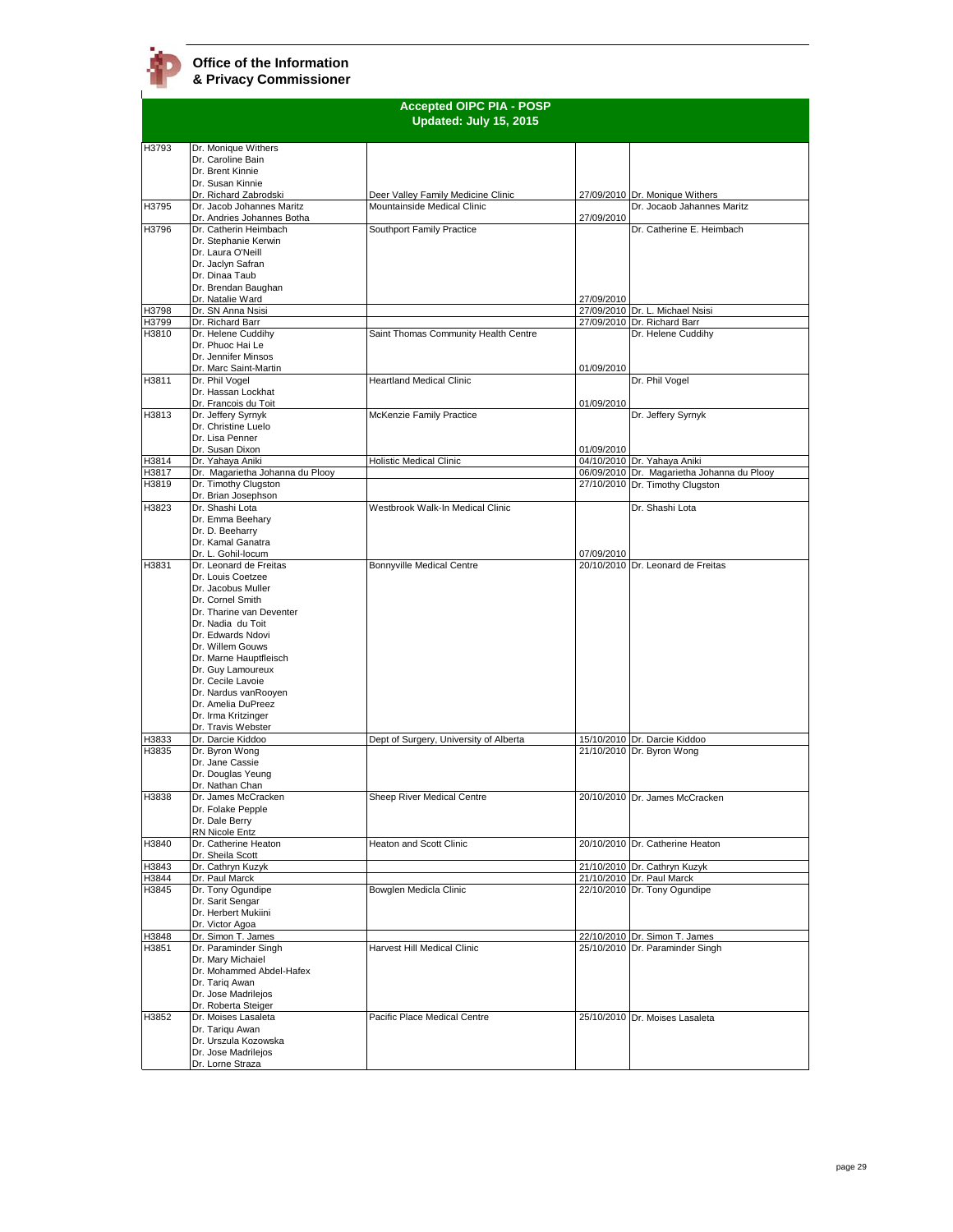|                | <b>Accepted OIPC PIA - POSP</b><br>Updated: July 15, 2015 |                                             |            |                                                                 |  |
|----------------|-----------------------------------------------------------|---------------------------------------------|------------|-----------------------------------------------------------------|--|
| H3853          | Dr. Dilip Nandi                                           | <b>Mission Medical Clinic</b>               |            | 25/10/2010 Dr. Dilip Nandi                                      |  |
|                | Dr. Soliman Baila                                         |                                             |            |                                                                 |  |
|                | Dr. Mohamed Jalal Kamal Farhat                            |                                             |            |                                                                 |  |
|                | Dr. Suresh R. Kanani                                      |                                             |            |                                                                 |  |
|                | Dr. Maria Hanna Krzywicka<br>Dr. Lynne Murgin             |                                             |            |                                                                 |  |
|                | Dr. Jayashri Kar Nandi                                    |                                             |            |                                                                 |  |
|                | Dr. Kristina Zakhary                                      |                                             |            |                                                                 |  |
|                | Dr. Robert Harper                                         |                                             |            |                                                                 |  |
|                | Dr. Kil Wilmot                                            |                                             |            |                                                                 |  |
| H3858          | Dr. Ron Young<br>Dr. Mariette Muller                      |                                             |            | 28/10/2010 Dr. Mariette Muller                                  |  |
| H3859          | Dr. Ashok K. Sachdeva                                     |                                             |            | 28/10/2010 Dr. Ashok K. Sachdeva                                |  |
| H3861          | Dr. Mark Montgomery                                       |                                             |            | 28/10/2010 Dr. Mark Montgomery                                  |  |
| H3862          | Dr. Andrew Li                                             |                                             |            | 28/10/2010 Dr. Andrew Li                                        |  |
| H3863          | Dr. Abdul Qadir Kamran                                    | Evergreen Medical Center                    |            | 28/10/2010 Dr. Sameena Bajwa                                    |  |
| H3864          | Dr. Sameena Ashraf Bajwa (Lead)<br>Dr. Loretta Fiorillo   |                                             |            | 29/10/2010 Dr. Loretta Fiorillo                                 |  |
| H3868          | Dr. Rozemin Devraj-Kizuk                                  | <b>Palliser Medical Clinic</b>              |            | 29/10/2010 Dr. Rozemin Devraj-Kizuk                             |  |
|                | Dr. Kyle Vandervalk                                       |                                             |            |                                                                 |  |
| H3869          | Dr. Sonya Varma                                           | NW Calgary Diabetes Centre                  |            | 29/10/2010 Dr. Sonya Varma                                      |  |
| H3870          | Dr. Lynn R. Edwards                                       | Bow Island Medical Clinic and               |            | 01/11/2010 Dr. Lynn R. Edwards                                  |  |
| H3871          | Dr. Jerry Woodruff<br>Dr. Meghna P. Juta                  | <b>Foremost Medical Clinic</b>              |            | 03/11/2010 Dr. Meghna P. Juta                                   |  |
| H3873          | Dr. Abdelbasat (Basat) Aborawi                            | Chinook Paediatric Clinic                   | 04/11/2010 |                                                                 |  |
|                | Dr. Abdul Aziz                                            |                                             |            |                                                                 |  |
|                | Dr. Rhona Capisonda                                       |                                             |            |                                                                 |  |
|                | Dr. John Holland                                          |                                             |            |                                                                 |  |
|                | Dr. Ilona Levin                                           |                                             |            |                                                                 |  |
| H3874          | Dr. Roelof Botes<br>Dr. Anthony Gigg                      | Claro Family Practice                       |            | 03/11/2010 Dr. Alex Smith                                       |  |
|                | Dr. Charles henegan                                       |                                             |            |                                                                 |  |
|                | Dr. Alex Smith                                            |                                             |            |                                                                 |  |
| H3875          | Dr. Gene S. Vitug                                         |                                             |            | 01/11/2010 Dr. Gene S. Vitug                                    |  |
| H3881          | Dr. Olufemi Adekey                                        | PrimeCARE Health                            |            | 08/11/2010 Dr. Olufemi Adekey                                   |  |
|                | Dr. Ashesh Pabbies<br>Dr. Delee Rohatinsky                |                                             |            |                                                                 |  |
| H3882          | Dr. Melvyn Ross Lavallee                                  | Strathmore Medical Clinic                   |            | 08/11/2010 Dr. David J. Piesas                                  |  |
|                | Dr. Emile Samual Johannes Muller                          |                                             |            |                                                                 |  |
|                | Dr. Herbert Odi Onwudiwe                                  |                                             |            |                                                                 |  |
|                | Dr. David John Piesas                                     |                                             |            |                                                                 |  |
|                | Dr. Jared James VanBussel                                 |                                             |            |                                                                 |  |
| H3883          | Dr. Stephen Dougherty<br>Dr. John Faul                    | Douglas Square Medical Centre               |            | 08/11/2010 Dr. John Faul                                        |  |
|                | Dr. Neil Peniston                                         |                                             |            |                                                                 |  |
| H3886          | Eaglesmed Clinic Avenida, 315, 12455                      | Eaglesmed Clinic Avenida/Eaglesmed Wellness |            | 12/11/2010 Dr. Chris Musah                                      |  |
|                | Lake Fraser DR SE CALG AB T2J 7A4                         | Centre                                      |            |                                                                 |  |
|                | Dr. Chris Musah<br>Dr. Itua Iriogbe                       |                                             |            |                                                                 |  |
|                | Dr. Yetunde Kasumu                                        |                                             |            |                                                                 |  |
|                | Dr. Asad Mir                                              |                                             |            |                                                                 |  |
|                | Dr. Siva Rajadurai                                        |                                             |            |                                                                 |  |
|                |                                                           |                                             |            |                                                                 |  |
|                | Eaglesmed Wellness Centre, 215,                           |                                             |            |                                                                 |  |
|                | 12445 Lake Fraser DR SE CALG AB<br>T2J 7A4                |                                             |            |                                                                 |  |
|                | Dr. Christopher Musah                                     |                                             |            |                                                                 |  |
|                | Dr. John Zubis                                            |                                             |            |                                                                 |  |
|                |                                                           |                                             |            |                                                                 |  |
| H3888          | Dr. J. Hunter                                             | Beaverlodge Medical Clinic                  |            | 12/11/2010 Dr. J. Hunter                                        |  |
|                | Dr. E. Clow                                               |                                             |            |                                                                 |  |
| H3890          | Dr. H. Balouch<br>Dr. Michael Ngan                        | Wellpoint Health Corp. (Edmonton)           |            |                                                                 |  |
|                | Dr. H. Olijnik                                            |                                             |            | 12/11/2010 Dr. Michael Ngan                                     |  |
|                | Dr. A. Esmail                                             |                                             |            |                                                                 |  |
|                | Dr. G. Sawisky                                            |                                             |            |                                                                 |  |
|                | Dr. Youakim                                               |                                             |            |                                                                 |  |
| H3891          | Dr. Jose Luis Fernandez De Lara Nieto                     |                                             |            | 15/11/2010 Dr. Jose Luis Fernandez De Lara Nieto                |  |
| H3892          | Dr. Kevin Wong<br>Dr. Christine Malcolm                   | Wong Malcolm Clinic                         |            | 15/11/2010 Dr. Kevin Wong                                       |  |
| H3893          | Dr. Boris Iwashkiw                                        | Meridian Medical Clinic                     |            | 15/11/2010 Dr. Boris Iwashkiw                                   |  |
|                | Dr. Sanjeev Bhardwaj                                      |                                             |            |                                                                 |  |
|                | Dr. Gert Ehlers                                           |                                             |            |                                                                 |  |
|                | Dr. Henry Quaye                                           |                                             |            |                                                                 |  |
|                | Dr. Ali Abdullah<br>Dr. Jolene LeRoux                     |                                             |            |                                                                 |  |
|                | Dr. Paul Jansen                                           |                                             |            |                                                                 |  |
|                | Dr. Darren Horney                                         |                                             |            |                                                                 |  |
| H3894          | Dr. Brendan Adams                                         | <b>YBW Aeromedical Clinic</b>               |            | 15/11/2010 Dr. Brendan Adams                                    |  |
| H3895          | Dr. Joseph Doherty                                        | Humana Medical Services                     |            | 16/11/2010 Dr. Joseph Doherty                                   |  |
|                | Dr. Victor Fadayomi                                       |                                             |            |                                                                 |  |
| H3899<br>H3900 | Dr. Patti Farrell<br>Dr. Gerald A. Miller                 | Innisfail Medical Clinic                    |            | 17/11/2010 Dr. Patti Farrell<br>17/11/2010 Dr. Gerald A. Miller |  |
| H3903          | Dr. Hermanus Hendrikus Potgieter                          | Viking Medical Group                        |            | 18/11/2010 Dr. Hermanus Hendrikus Potgieter                     |  |
|                | Dr. Joseph Eamon Cunningham                               |                                             |            |                                                                 |  |
|                | Dr. Gert Johannes Grobler                                 |                                             |            |                                                                 |  |
| H3905          | Dr. Bruce Hoffman                                         | Hoffman Centre for Intergrative Medici      |            | 22/11/2010 Dr. Bruce Hoffman                                    |  |
| H3906          | Dr. Santosh Dubey                                         |                                             |            | 22/11/2010 Dr. Santosh Dubey                                    |  |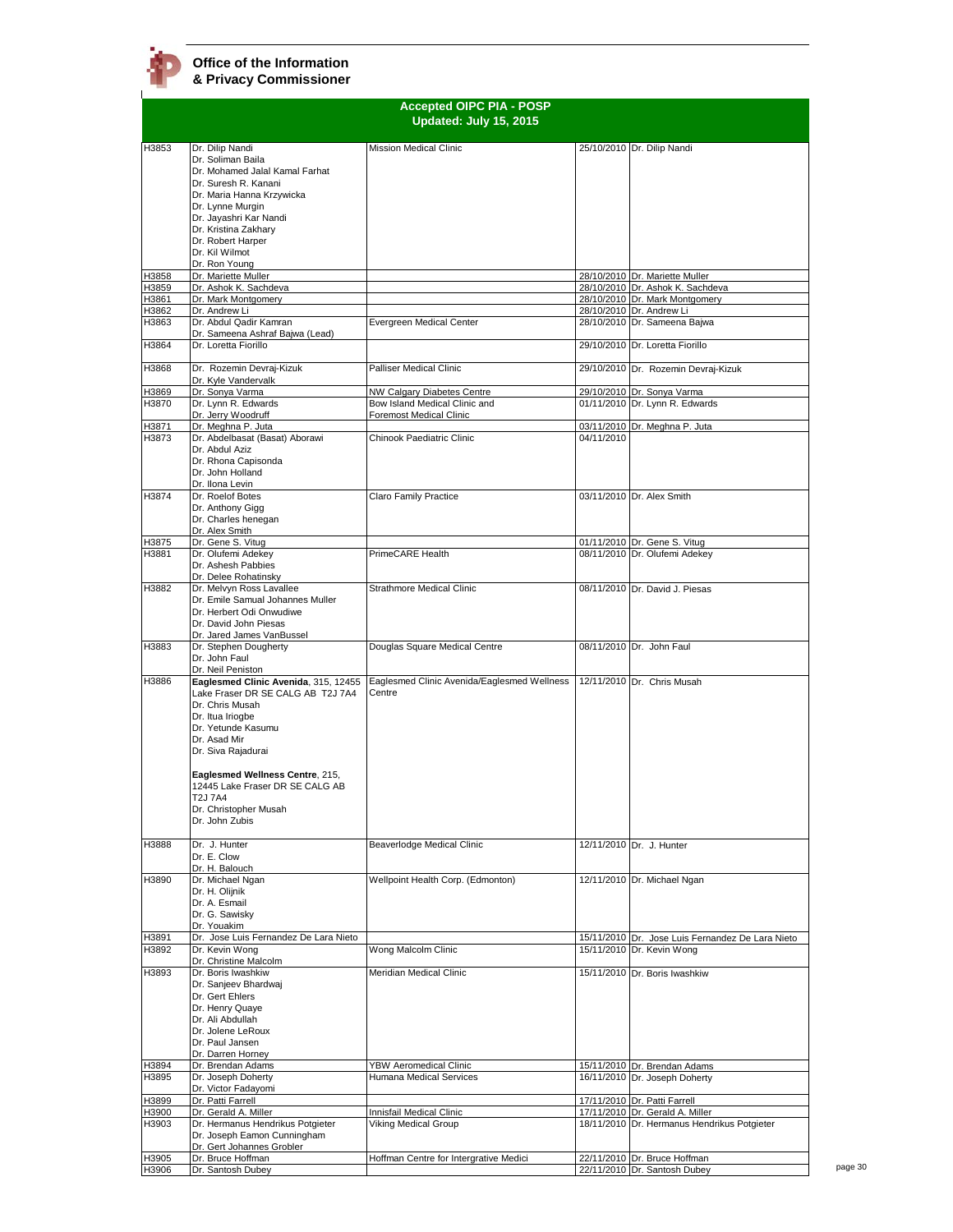## **Office of the Information**

**& Privacy Commissioner**

|                | <b>Accepted OIPC PIA - POSP</b><br>Updated: July 15, 2015     |                                                                             |  |                                                                      |  |  |
|----------------|---------------------------------------------------------------|-----------------------------------------------------------------------------|--|----------------------------------------------------------------------|--|--|
| H3907          | Dr. Ashref Elfiky                                             | Drs. Elfiky & Adams Clinic                                                  |  | 23/11/2010 Dr. Ashref Elfiky                                         |  |  |
| H3130          | Dr. Mohsen Adams<br>Dr. Erich Van der Linde                   | Newell Associate Clinic                                                     |  | 07/02/2011 Dr. Erich Van der Linde                                   |  |  |
|                | Dr. Kenneth L. Folton                                         |                                                                             |  |                                                                      |  |  |
|                | Dr. Jacobus Petrus De Beer Grobbelaar<br>Dr. Mari-Lyn Thomson |                                                                             |  |                                                                      |  |  |
| H3132          | Dr. Grobbelaar                                                | Newell Associate Clinic                                                     |  | 07/02/2011 Dr. Erich Van der Linde                                   |  |  |
|                | Dr. Folton<br>Dr. Van der Linde                               |                                                                             |  |                                                                      |  |  |
|                | Dr. Thomson                                                   |                                                                             |  |                                                                      |  |  |
|                | Dr. Erich Van der Linde<br>Dr. Kenneth L. Folton              |                                                                             |  |                                                                      |  |  |
|                | Dr. Jacobus Petrus De Beer Grobbelaar                         |                                                                             |  |                                                                      |  |  |
|                | Dr. Mari-Lyn Thomson                                          |                                                                             |  |                                                                      |  |  |
| H3690<br>H3794 | Dr. Derek Wolner<br>Dr. Raju Hajela                           | Northwest Dermatology & Laser Centre<br>Health Upwardly Mobile Inc.         |  | 20/12/2010 Dr. Derek Wolner<br>04/01/2011 Dr. Raju Hajela            |  |  |
| H3909          | Dr. Kevin Hafez                                               | UCMC Sunridge, U of C                                                       |  | 24/11/2010 Dr. Ronald T. Garnett                                     |  |  |
|                | Dr. Ronald T. Garnett<br>Dr. Graham Law                       |                                                                             |  |                                                                      |  |  |
|                | Dr. Fariba Aghajafari                                         |                                                                             |  |                                                                      |  |  |
|                | Dr. Juan Antonio Garcia-R<br>Dr. Angela Tarazona-R            |                                                                             |  |                                                                      |  |  |
|                | Dr. Heather Armson                                            |                                                                             |  |                                                                      |  |  |
|                | Dr. Wes Jackson<br>Dr. Keith Wycliffe-Jones                   |                                                                             |  |                                                                      |  |  |
|                | Dr. Rod Crutcher                                              |                                                                             |  |                                                                      |  |  |
|                | Dr. Heather Eliason<br>Dr. Pawel Niemczewski                  |                                                                             |  |                                                                      |  |  |
|                | Dr. Malgorzata Kaminska                                       |                                                                             |  |                                                                      |  |  |
| H3910          | Dr. Peter Bell                                                | Royal Alexander Hospital (RAH) Family Medicine 25/11/2010 Dr. Sudha Koppula |  |                                                                      |  |  |
|                | Dr. Fraser Brenneis<br>Dr. Joanne Caulfield                   | Centre                                                                      |  |                                                                      |  |  |
|                | Dr. Julia Chronopoulos                                        |                                                                             |  |                                                                      |  |  |
|                | Dr. Michel Donnoff<br>Dr. Paul Humphries                      |                                                                             |  |                                                                      |  |  |
|                | Dr. Raegan Kijewski                                           |                                                                             |  |                                                                      |  |  |
|                | Dr. Douglas Klein<br>Dr. Sudha Koppula                        |                                                                             |  |                                                                      |  |  |
|                | Dr. Andrea Milne-Epp                                          |                                                                             |  |                                                                      |  |  |
| H3912          | Dr. David Moores<br>Dr. Neil Bell                             |                                                                             |  |                                                                      |  |  |
|                | Dr. Rene Brownoff                                             | Misericordia Family Medicine                                                |  | 25/11/2010 Dr. Amandeep (Sheny) Khera                                |  |  |
|                | Dr. Amandeep (Sheny) Khera                                    |                                                                             |  |                                                                      |  |  |
|                | Dr. Timothy Kolotyluk<br>Dr. Lisa Jane Stebilecki             |                                                                             |  |                                                                      |  |  |
|                | Dr. Ann Lee                                                   |                                                                             |  |                                                                      |  |  |
| H3918          | Dr. Michell Morros<br>Dr. Jakob Jan Dekker                    | Cold Lake Medical Clinic North                                              |  | 30/11/2010 Dr. Jakob Jan Dekker                                      |  |  |
| H3919          | Dr. A. Van Jaarsveld                                          |                                                                             |  |                                                                      |  |  |
|                | Dr. Maureen Topps<br>Dr. Patrick Lee                          | Dept of Family Medicine Teaching Clinic-Central,<br>University of Calgary   |  | 30/11/2010 Dr. Ron Garnett                                           |  |  |
|                | Dr. Jim Dickinson                                             |                                                                             |  |                                                                      |  |  |
|                | Dr. Wendy Tink<br>Dr. Doug Myhre                              |                                                                             |  |                                                                      |  |  |
|                | Dr. Ron Garnett                                               |                                                                             |  |                                                                      |  |  |
|                | Dr. Paul Woods<br>Dr. Dennis Kreptul                          |                                                                             |  |                                                                      |  |  |
|                | Dr. Shanda Slipp                                              |                                                                             |  |                                                                      |  |  |
|                | Dr. Jacqui Lewis<br>Dr. Maeve O'Beirne                        |                                                                             |  |                                                                      |  |  |
|                | Dr. David Keegan                                              |                                                                             |  |                                                                      |  |  |
|                | Dr. Sonya Lee<br>Dr. Roger Thomas                             |                                                                             |  |                                                                      |  |  |
|                | Dr. Cathy MacLean                                             |                                                                             |  |                                                                      |  |  |
| H3920<br>H3921 | Dr. Young William Phiri<br>Dr. Lauren McCarth                 | PN Women's Health Clinic<br>Signal Road Medical Clinic                      |  | 30/11/2010 Dr. Young William Phiri<br>30/11/2010 Dr. Padraic McCombe |  |  |
|                | Dr. Padraic McCombe                                           |                                                                             |  |                                                                      |  |  |
|                | Dr. Johan van Heerde<br>Dr. Erin Hibbitts                     |                                                                             |  |                                                                      |  |  |
| H3926          | Dr. John S.J. Bradley                                         | South Edmonton Nephrology                                                   |  | 02/12/2010 Dr. John S.J. Bradley                                     |  |  |
|                | Dr. Sabin Shurraw<br>Dr. Shelley L. Duggan                    |                                                                             |  |                                                                      |  |  |
| H3928          | Dr. Edward John Aasman                                        | Rocky Medical Clinic                                                        |  | 03/12/2010 Dr. Edward John Aasman                                    |  |  |
|                | Dr. Gordon William Brown<br>Dr. Kathleen Game                 |                                                                             |  |                                                                      |  |  |
|                | Dr. Kyle J. Garrett                                           |                                                                             |  |                                                                      |  |  |
|                | Dr. Chris John Kendall<br>Dr. Johannes Peters                 |                                                                             |  |                                                                      |  |  |
|                | Dr. Gregg Robinson                                            |                                                                             |  |                                                                      |  |  |
|                | Dr. Kimberly Ann Rogers                                       |                                                                             |  |                                                                      |  |  |
|                | Dr. Harold Gordon Roth<br>Dr. James John Saunders             |                                                                             |  |                                                                      |  |  |
|                | Dr. Stephanus Andreas Van Zyl                                 |                                                                             |  |                                                                      |  |  |
|                | Dr. Allan Donald Witten<br>Dr. Erus Peens                     |                                                                             |  |                                                                      |  |  |
|                | Dr. Dolen Kirstein                                            |                                                                             |  |                                                                      |  |  |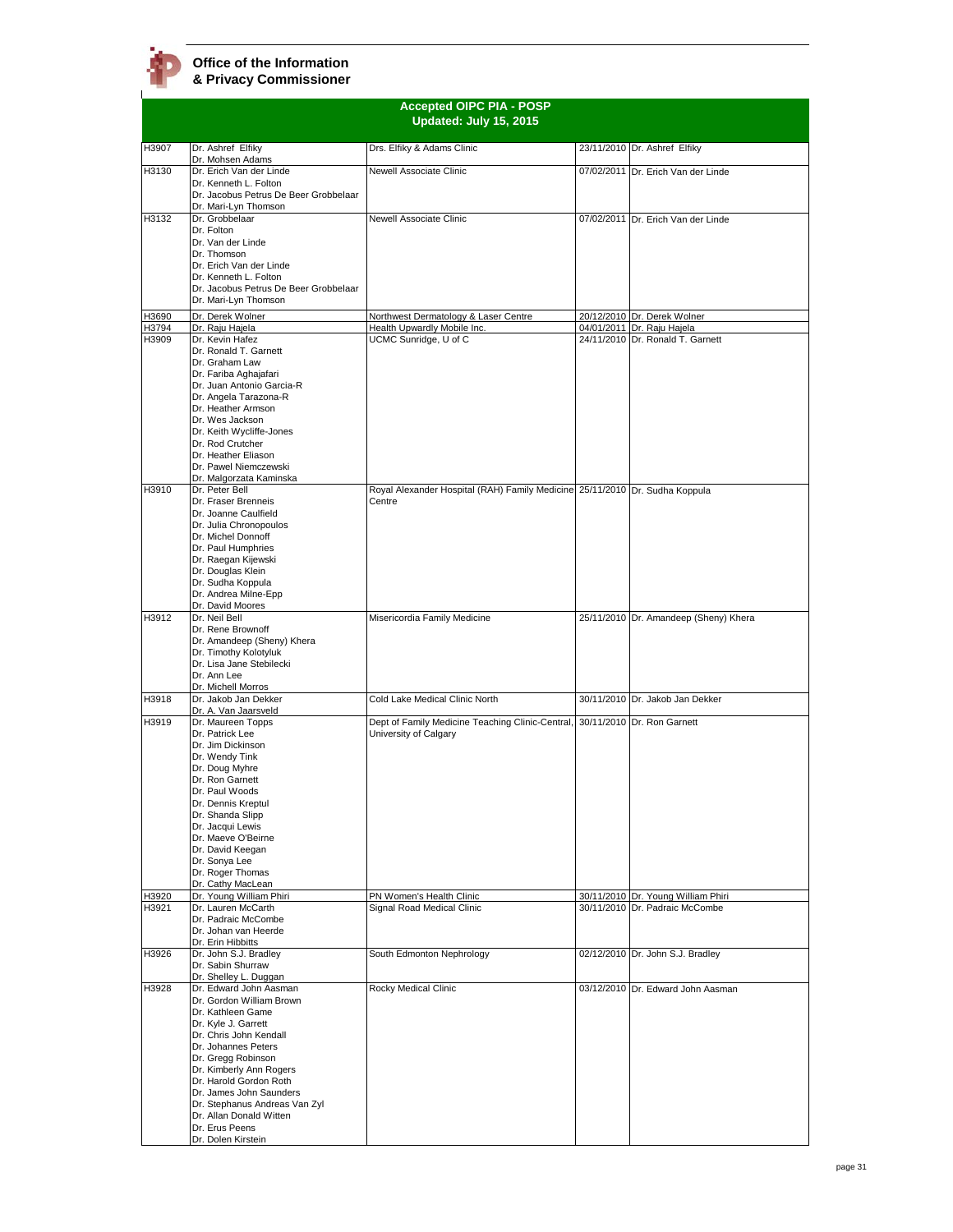

|                | <b>Accepted OIPC PIA - POSP</b><br>Updated: July 15, 2015 |                                                       |  |                                                          |
|----------------|-----------------------------------------------------------|-------------------------------------------------------|--|----------------------------------------------------------|
| H3931          | Dr. John Andreiuk                                         | <b>Fairview Medical Clinic</b>                        |  | 06/12/2010 Dr. Cornelis Claasen                          |
|                | Dr. Cornelis Claasen<br>Dr. Fiona Fordyce                 |                                                       |  |                                                          |
|                | Dr. Harley Irvine                                         |                                                       |  |                                                          |
|                | Dr. Nicolaas Botha                                        |                                                       |  |                                                          |
| H3932          | Dr. David M. Vermaak                                      | <b>Chestermere Medical Clinic</b>                     |  | 07/12/2010 Dr. David M. Vermaak                          |
| H3933          | Dr. Maya Nishiwaki<br>Dr. Rosemarie Stepanko              | Lendrum Family Clinic                                 |  | 07/12/2010 Dr. Maya Nishiwaki                            |
|                | Dr. Yad Haraphongse                                       |                                                       |  |                                                          |
| H3935          | Dr. Virendra Saujani                                      |                                                       |  | 08/12/2010 Dr. Virendra Saujani                          |
| H3936          | Dr. Edward Denga<br>Dr. M. A. Chaudhry                    | Thickwood Family Medical Centre                       |  | 08/12/2010 Dr. Edward Denga                              |
|                | Dr. Lindiwe L. Nyati                                      |                                                       |  |                                                          |
| H3939          | Dr. Beverly V. Brilz                                      | <b>Brilz Associate Clinic</b>                         |  | 09/12/2010 Dr. Beverly V. Brilz                          |
| H3945          | Dr. Johann Viljoen<br>Dr. R. Viljoen                      | Medicross Clinic Inc.                                 |  | 13/12/2010 Dr. Johann Viljoen                            |
|                | Dr. S. Kruger                                             |                                                       |  |                                                          |
|                | Dr. G. Begley                                             |                                                       |  |                                                          |
|                | Dr. R. May                                                |                                                       |  |                                                          |
| H3946<br>H3947 | Dr. Godwin Mouton<br>Dr. L. Caffaro                       | Redwater Family Clinic<br>Child Psychiatry Associates |  | 13/12/2010 Dr. Godwin Mouton<br>13/12/2010 Dr. H. Wilkes |
|                | Dr. A. Khaliq                                             |                                                       |  |                                                          |
|                | Dr. M. Parsons                                            |                                                       |  |                                                          |
|                | Dr. R. Rabeeh<br>Dr. J. Ustina                            |                                                       |  |                                                          |
|                | Dr. H. Wilkes                                             |                                                       |  |                                                          |
| H3948          | Dr. Margaret Allan Armstrong                              | <b>Hinton Medical Clinic</b>                          |  | 13/12/2010 Dr. Margaret Allan Armstrong                  |
|                | Dr. J. Bradford Armstrong                                 |                                                       |  |                                                          |
|                | Dr. Erica Button<br>Dr. Noel Benjamin Corser              |                                                       |  |                                                          |
|                | Dr. Sarah Alison Corser                                   |                                                       |  |                                                          |
|                | Dr. Francois Drever                                       |                                                       |  |                                                          |
|                | Dr. Carol Evelyn Faid                                     |                                                       |  |                                                          |
|                | Dr. Lee David Thomas Jones<br>Dr. Tanya Ruman             |                                                       |  |                                                          |
|                | Dr. John Mark Stockburger                                 |                                                       |  |                                                          |
|                | Dr. Charly A. Strytveen                                   |                                                       |  |                                                          |
| H3949          | Dr. Ibrahim A. Moshood                                    | Drumheller Associated Physicians                      |  | 14/12/2010 Dr. Bulelwa Mpisi                             |
|                | Dr. Rapula D. Tlhape<br>Dr. Dereck N. Maseka              |                                                       |  |                                                          |
|                | Dr. Akinkunmi A. Dayo                                     |                                                       |  |                                                          |
|                | Dr. Rehan Masood                                          |                                                       |  |                                                          |
|                | Dr. Abdul Mateer<br>Dr. Lawrence A. Olfert                |                                                       |  |                                                          |
|                | Dr. Johann M. Kuschke                                     |                                                       |  |                                                          |
|                | Dr. Laurel L. Smith                                       |                                                       |  |                                                          |
|                | Dr. Bulelwa Mpisi                                         |                                                       |  |                                                          |
| H3950          | Dr. David A. Liknes<br>Dr. Ernst Greyvenstein             | Circile Medical @ Copperfield                         |  | 14/12/2010 Dr. Ernst Greyvenstein                        |
|                | Dr. M. Hnatiuk                                            |                                                       |  |                                                          |
|                | Dr. A. Cullingham                                         |                                                       |  |                                                          |
|                | Dr. C. Landy                                              |                                                       |  |                                                          |
|                | Dr. G. Maclean<br>Dr. I Wiens                             |                                                       |  |                                                          |
| H3953          | Dr. Douglas Strilchuk                                     | YellowBird Family Clinic                              |  | 16/12/2010 Dr. Douglas Strilchuk                         |
|                | Dr. Healther Reese                                        |                                                       |  |                                                          |
|                | Dr. Min Dua<br>Dr. Sharon Vaselenak                       |                                                       |  |                                                          |
|                | Dr. Dianne Schuldhaus                                     |                                                       |  |                                                          |
|                | Dr. Michelle Craven                                       |                                                       |  |                                                          |
|                | Dr. Taryn Baise                                           |                                                       |  |                                                          |
| H3954          | Dr. Susan E. Low<br>Dr. Olumide Taiwo                     | Dayspring Medical Clinic                              |  | 16/12/2010 Dr. Olumide Taiwo                             |
| H3955          | Dr. Johnson Fatokun                                       | Smoky Lake Medical Clinic                             |  | 16/12/2010 Dr. Johnson Fatokun                           |
| H3956          | Dr. K. Derouin                                            |                                                       |  | 16/12/2010 Dr. K. Derouin                                |
| H3960<br>H3962 | Dr. Godwin Okolo<br>Dr. Dale Robertson                    | Northgate Medical Centre                              |  | 16/12/2010 Dr. Godwin Okolo                              |
|                | Dr. Kathrvn Cooke                                         | Railside Medical Specialists                          |  | 16/12/2010 Dr. Dale Robertson                            |
|                | Dr. Suzanne Perkins                                       |                                                       |  |                                                          |
| H3968          | Dr. Ahmed R. Docrat                                       | Ranchlands Family Physicians                          |  | 21/12/2010 Dr. Ahmed R. Docrat                           |
| H3961          | Dr. Godwin Okolo                                          | Northgate Medical Centre                              |  | 16/02/2011 Dr. Godwin Okolo                              |
| H3971          | Dr. Pradeep Wadhwa                                        |                                                       |  | 30/12/2010 Dr. Pradeep Wadhwa                            |
|                | Dr. Patrick Davitt                                        |                                                       |  |                                                          |
|                | Dr. Damanpreet Grewal                                     |                                                       |  |                                                          |
| H3972          | Dr. Bhikubhai Unarket<br>Dr. Kerryn Roberge               |                                                       |  | 30/12/2010 Dr. Brenda Laupland                           |
|                | Dr. Allison MacQueen                                      |                                                       |  |                                                          |
|                | Dr. Brend Laupland                                        |                                                       |  |                                                          |
|                | Dr. Adrian Gretton                                        |                                                       |  |                                                          |
| H3974          | Dr. Abdussalam Ghargoum<br>Dr. Fathi Lajili               | La Crete Medical Clinic                               |  | 05/01/2011 Dr. Abdussalam Ghargoum                       |
| H3975          | Dr. Carla M. Atkinson                                     |                                                       |  | 05/01/2011 Dr. Carla M. Atkinson                         |
| H3981          | Dr. Derek D. Borowka                                      | Abbottsfield Medical Clinic                           |  | 06/01/2011 Dr. Derek D. Borowka                          |
|                | Dr. T. Flanagan<br>Dr. E. Holmes                          |                                                       |  |                                                          |
|                | Dr. M. Wong                                               |                                                       |  |                                                          |
|                | Dr. S. Mausolf                                            |                                                       |  |                                                          |
|                | Dr. A. Gainer                                             |                                                       |  |                                                          |
|                | Dr. A. MacDonald                                          |                                                       |  |                                                          |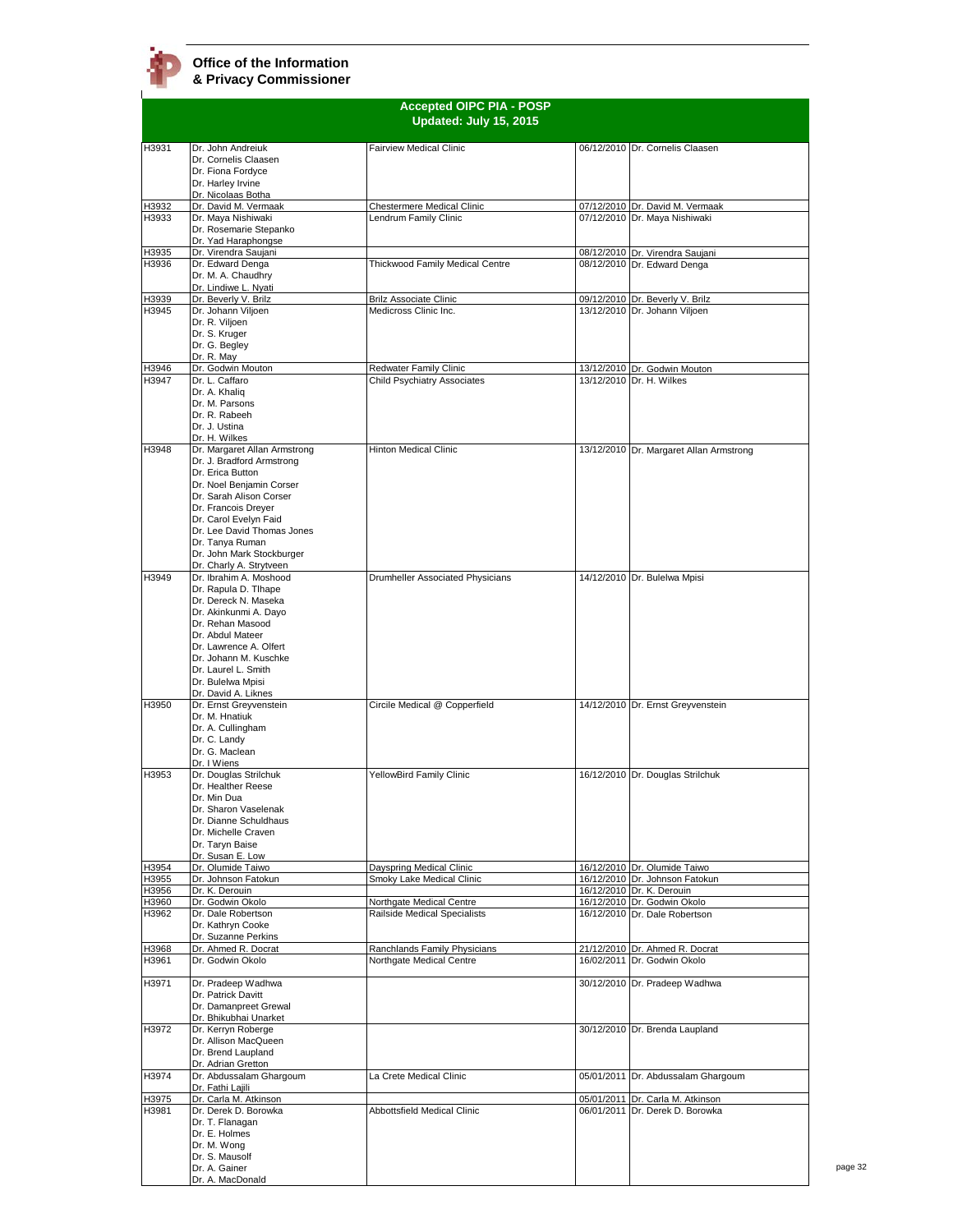**Accepted OIPC PIA - POSP Updated: July 15, 2015** H3982 Dr. S. Malan Dr. Deon Erasmus Provost Medical Centre 06/01/2011 Dr. S. Malan H3985 Dr. Allison Denesuk Dr. Charlene Kennedy Dr. Pamela Kyle Dr. Elaine Harris Dr. Elizabeth Monaghan Dr. Sandra Peacock Dr. Laurie Ross Dr. Kirsty Sloper South Maternity & Family Practice Group 06/01/2011 Dr. Allison Denesuk H4004 Dr. Elizabeth Retzer Dr. Nicole Halasa Dr. Pauline Ekwala 11/01/2001 Dr. E. Retzer H4005<br>H4007 Dr. Oliver David<br>Dr. Perry B. Glimp The 17th Avenue Medical Centre 11/01/2011 Dr. Oliver David<br>Associated Medical Clinic 107/03/2011 Dr. P. Caffaro Dr. P. Caffaro Dr. N. Hirawan Dr. P.L. Immelman Dr. K. Keaveny Dr. J. Marillier Dr. T. O'Keeffe Dr. V. Sheoparshad  $07/03/2011$  Dr. P. Caffaro H4013<br>H4014 Dr. Hari S. Chana<br>Dr. Laurene J. Brooks Dr. Laurene J. Brooks 13/01/2011 Dr. Hari. S. Chana H4014 Dr. John D. Jeffery **18/01/2011** Dr. John D. Jeffery 18/01/2011 Dr. John D. Jeffery<br>19/01/2011 Dr. Marthinus Van Der Walt Redwater Capital Medical Clinic 19/01/2011 Dr. Marthinus Van H4015 Dr. Marthinus Van Der Walt Redwater Capital Medical Clinic 19/01/2011 Dr. Marthinus Van Der Walt<br>H4021 Dr. Isabel Martin Calgary Foothills PCN. Crowfoot Primary Care 24/01/2011 Dr. Isabel Martin Calgary Foothills PCN, Crowfoot Primary Care <u>Centre</u><br>King Lasik 24/01/2011 Dr. Isabel Martin H4029 Dr. Hugo Sutton Dr. Joseph 27/01/2011 Dr. Hugo Sutton H4030 Dr. Johannes Geers Dr. John Albert Seim Drs. Geers and Seim Family Practice 21/01/2011 Dr. Johannes Geers H4031 Dr. Doug Mastel **Finance Community Community Community** 28/01/2011 Dr. Doug Mastel 28/01/2011 Dr. Doug Mastel<br>
28/01/2011 Dr. George Gish Dr. Bahn Al-Yousi Dr. George Gish Dr. Jeff Jones Dr. Fraser Leishman Dr. Scott Smith Dr. Peter Yonemori<br>Dr. Victor Onwukwe Claresholm Medical Clinic H4035 Dr. Victor Onwukwe <br>
H4041 Dr. Harvey Bablitz Associate Medical Clinic, Whitecourt 07/02/2011 Dr. Harvey Bablitz Dr. Harvey Bablitz Dr. Larry Kulak Dr. Craig Hodgson Dr. Barbara Fischer Dr. Tahmeena Ali Dr. Craig Lawrence Dr. Andy Bainbridge Dr. Ruan Badenhorst Dr. Coenraad Beyers<br>Dr. Carol A.V. Linton Associate Medical Clinic, Whitecourt H4043 Dr. Carol A.V. Linton 09/02/2011 Dr. Carol A.V. Linton 09/02/2011 Dr. David Ross H4044 Dr. David Ross Dr. (Gary) Michael Allan Dr. Danielle Behn-Smith Dr. Deborah Corby Dr. Chirstina Korowynyk Dr. David Ross Dr. Shakiebeh Edani Dr. Rob Turner<br>Dr. Mary Agnes Noiles AHS, Northeast Community Health Centre Family Heal H4045 Dr. Mary Agnes Noiles (1999) 2011 Dr. Mary Agnes Noiles (1999) 2011 Dr. Mary Agnes Noiles (1999) 28/02/2011 Dr. Mullailla R.K. Dr. Mullailla R.K. Suresh Dr. Hema Suresh 28/02/2011 Dr. Mullailla R.K. Suresh H4054 Dr. Andrew Kohler Dr. R. Paquette Dr. K. Romano Dr. K. Jackman Dr. A. Gokal 28/02/2011 Dr. Andrew Kohler H4061 Dr. Rohan Bissoondath Dr. Sarb Grewal Dr. Julie Hong Dr. Heather Taylor Preventous Collaborative Health Clinic 28/02/2011 Dr. Rohan Bissoondath H2909 Dr. Anish P. Acharya Dr. Margaret Anne Balzun Dr. Deanne Jacqueline Benning Dr. Marjolein C. Drybrough Dr. Helen Faith Montgomery Dr. Manoji S. Wirasinghe Dr. Holly Janel Zulyniak Signal Hill Medical Centre **1988** 07/08/2009 Dr. Helen Montgomery H4022 Dr. Dan van Schalkwyk Dr. Adrian Anderton Dr. Christina Bayley Life Medical Group/Onoway Medical Clinic 26/04/2011 Dr. Dan van Schalkwyk H4023 Dr. Adrian Anderton Dr. Daniel van Schalkwyk Dr. Christina Bayley<br>Dr. Dan van Schalkwyk Life Medical Group/Life Medical Spa 26/04/2011 Dr. Dan van Schalkwyk H4024 Dr. Dan van Schalkwyk Life Medical Group/Onoway Medcial Clinic 26/04/2011 Dr. Dan van Schalkwyk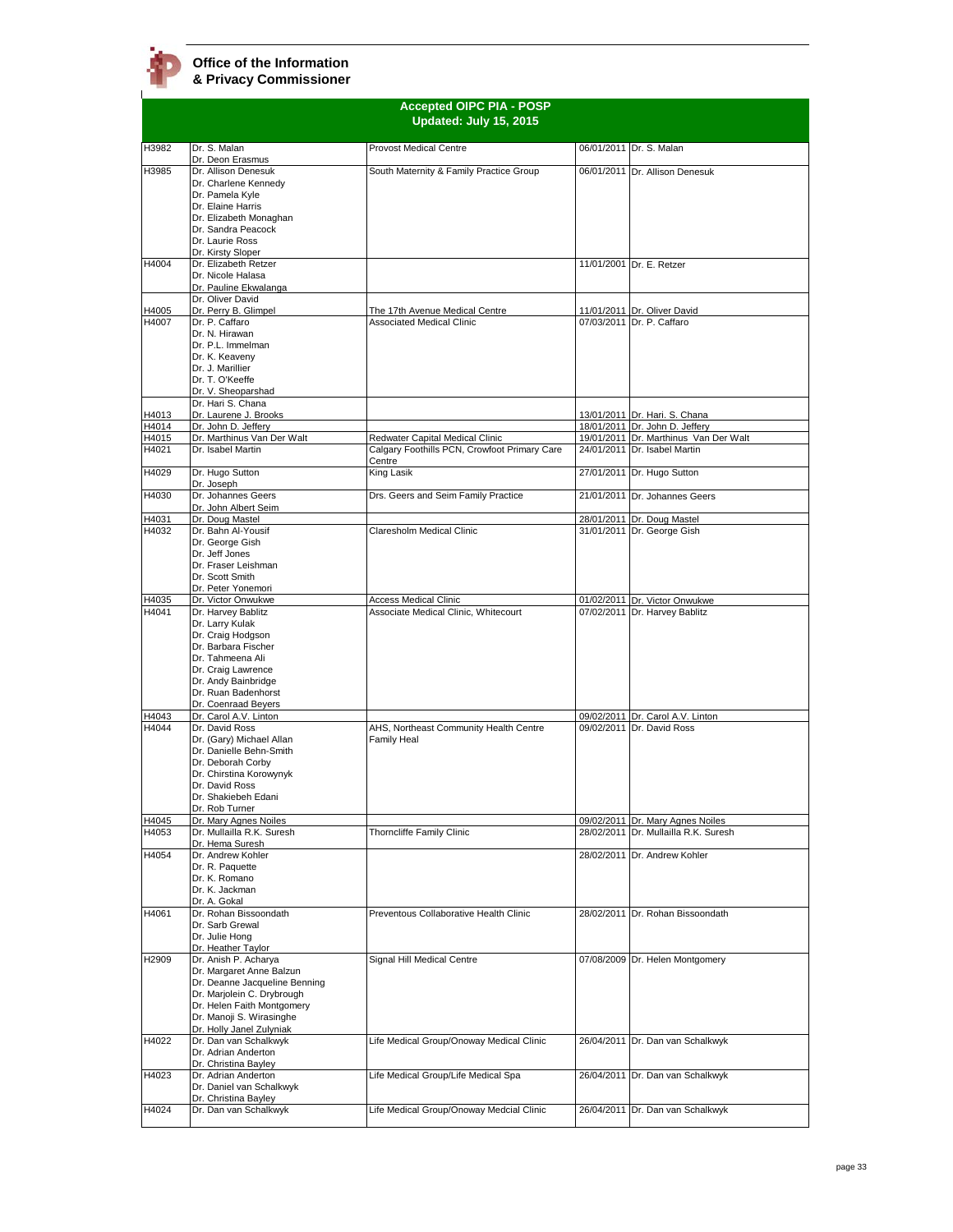|                  | <b>Accepted OIPC PIA - POSP</b><br>Updated: July 15, 2015                                                                                                                                                                                                                                                                                                                                                                                   |                                                                 |  |                                                                      |
|------------------|---------------------------------------------------------------------------------------------------------------------------------------------------------------------------------------------------------------------------------------------------------------------------------------------------------------------------------------------------------------------------------------------------------------------------------------------|-----------------------------------------------------------------|--|----------------------------------------------------------------------|
| H4064            | Dr. Dennis E. Fundytus<br>Dr. Richard Cote<br>Dr. Mike Foster<br>Dr. Nanatte Fouche<br>Dr. William Hanlon<br>Dr. Shelly Howk<br>Dr. Shelagh Lindsay<br>Dr. Robert McLaghlin                                                                                                                                                                                                                                                                 | Cochrane Primary Care Centre                                    |  | 28/02/2011 Dr. Dennis E. Fundytus                                    |
|                  | Dr. Tina Nicholson<br>Dr. Anna Tomanek                                                                                                                                                                                                                                                                                                                                                                                                      |                                                                 |  |                                                                      |
| H4068            | Dr. Felix Odaibo                                                                                                                                                                                                                                                                                                                                                                                                                            |                                                                 |  | 28/02/2011 Dr. Felix Odaibo                                          |
| H4069<br>H4070   | Dr. Emmanuel Osegbue<br>Dr. Tewodros Mequanent                                                                                                                                                                                                                                                                                                                                                                                              | River City Family Clinic<br>Callingwood Crossing Medical Centre |  | 28/02/2011 Dr. Emmanuel Osegbue<br>28/02/2011 Dr. Tewodros Mequanent |
| H4071            | Dr. Brian Muir<br>Dr. D. Barreth<br>Dr. T. Tavveb                                                                                                                                                                                                                                                                                                                                                                                           |                                                                 |  | 28/02/2011 Dr. Brian Muir                                            |
| H4072            | Dr. Jeannette Soriano                                                                                                                                                                                                                                                                                                                                                                                                                       | Northwest Vein                                                  |  | 28/02/2011 Dr. Jeannette Soriano                                     |
| H4074<br>H4075   | Dr. Joseph Oyeyemi<br>Dr. Looyd T. Clarke<br>Dr. Robert Bruce Crawford<br>Dr. Douglas Brian Low<br>Dr. David Reed Playfair<br>Dr. Kimball J. Taylor                                                                                                                                                                                                                                                                                         | Millrise Clinic<br>Cardston Clinic                              |  | 01/03/2011 Dr. Joseph Oyeyemi<br>01/03/2011 Dr. Lloyd T. Clarke      |
| H4076            | Dr. George Torok-Both<br>Dr. Dennis Cook<br>Dr. Ernest David Hilderman<br>Dr. Gerald Phillip Tober<br>Dr. Gregory Maxton Ninian<br>Fr. Franco Leoni<br>Dr. Leif-Erik Bredesen<br>Dr. Christopher Nichol<br>Dr. John N. Fletcher<br>Dr. Williem Hermanus Slabbert<br>Dr. Sunail Kumar<br>Dr. Tejinder Sanibhee<br>Dr. Ernst Retief Snyman<br>Dr. Neetu Saini<br>Dr. Wouter Leopoldt Hugo<br>Dr. Kevyn Letley<br>Dr. Babatunde Adetayo Awakan | Smith Clinic                                                    |  | 01/03/2011 Dr. George Torok-Both                                     |
| H4077            | Dr. Mbongani Kabila                                                                                                                                                                                                                                                                                                                                                                                                                         | <b>Bridlewood Medical Clinic</b>                                |  | 01/03/2011 Dr. Mbongani Kabila                                       |
| H4080            | Dr. Marci Wilson<br>Dr. Raymond Comeau<br>Dr. Mark Darby<br>Dr. Brian Dembinski<br>Dr. Kerry Johnstone<br>Dr. Nav Rattan                                                                                                                                                                                                                                                                                                                    | Horizon Family Medicine                                         |  | 03/03/2011 Dr. Marci Wilson                                          |
| H4082            | Dr. Ayobami Oyebode                                                                                                                                                                                                                                                                                                                                                                                                                         |                                                                 |  | 07/03/2011 Dr. Ayobami Oyebode                                       |
| H4086 &<br>H4774 | Dr. T. Drolet<br>Dr. M. Haidar<br>Dr. I. Argais<br>Dr. T. Bakshi<br>Dr. J. Brand<br>Dr. D. Jeffery<br>Dr. D. Vandenberg<br>Dr. G. Schlenther<br>Dr. E. Johnson<br>Dr. Y. Moolla                                                                                                                                                                                                                                                             | Associate Clinic                                                |  | 08/03/2011 Dr. Tuhin Bakshi                                          |
| H4087            | Dr. Danielle L. Nelson<br>Dr. Tracy L. Taylor<br>Dr. Cheri A. Stanzeleit<br>Dr. Jody Patrick<br>Renee Jackson                                                                                                                                                                                                                                                                                                                               | Ladybug Pediatrics                                              |  | 08/03/2011 Dr. Tracy Taylor                                          |
| H4088            | Dr. Barbara Kellner                                                                                                                                                                                                                                                                                                                                                                                                                         |                                                                 |  | 08/03/2011 Dr. Barbara Kellner                                       |
| H4095            | Dr. Kamil Ghali<br>Dr. Sarjwan Khullar<br>Dr. Chander Mohini Khullar<br>Dr. Karmen Kerby<br>Dr. Donn Klay<br>Dr. Madelaine Cruz                                                                                                                                                                                                                                                                                                             | Devon Medical Clinic                                            |  | 10/03/2011 Dr. Kamil Ghali                                           |
| H4096            | Dr. Lane Robson                                                                                                                                                                                                                                                                                                                                                                                                                             | The Children's Clinic                                           |  | 10/03/2011 Dr. Lane Robson                                           |
| H4099            | Dr. J. Duvneage<br>Dr. Bhiyan<br>Dr. Louw                                                                                                                                                                                                                                                                                                                                                                                                   | Midtown Medical Clinic                                          |  | 11/02/2011 Dr. J. Duvneage                                           |
| H4106<br>H4107   | Dr. Bernard Nwaka<br>Dr. Claudiu lordache                                                                                                                                                                                                                                                                                                                                                                                                   |                                                                 |  | 14/03/2011 Dr. Bernard Nwaka<br>14/03/2011 Dr. Claudiu lordache      |
| H4112            | Dr. Helen Akosile-Xulu                                                                                                                                                                                                                                                                                                                                                                                                                      | Helma Medical Clinic                                            |  | 17/03/2011 Dr. Helen Akosile-Xulu                                    |
| H4120            | Location: Towne Medical<br>Dr. Paul Tung<br>Dr. Zahra Mohamed<br>Location: New Brighton Medical Clinic<br>Dr. Pual Tung<br>Dr. Chris Tam                                                                                                                                                                                                                                                                                                    | <b>Towne Medical</b><br>New Brighton Medical Lclinic            |  | 17/03/2011 Dr. Paul Tung                                             |
|                  | Dr. Michael Massie<br>Dr. Vincenzo Visconti                                                                                                                                                                                                                                                                                                                                                                                                 | Brentwood Medical Walk-In Clinic                                |  | 11/04/2011 Dr. Vincenzo Visconti                                     |
| H4121<br>H4122   | Dr. Idowu Akinjise                                                                                                                                                                                                                                                                                                                                                                                                                          | <b>Tamarack Health Centre</b>                                   |  | 11/04/2011 Dr. Idowu Akinjise                                        |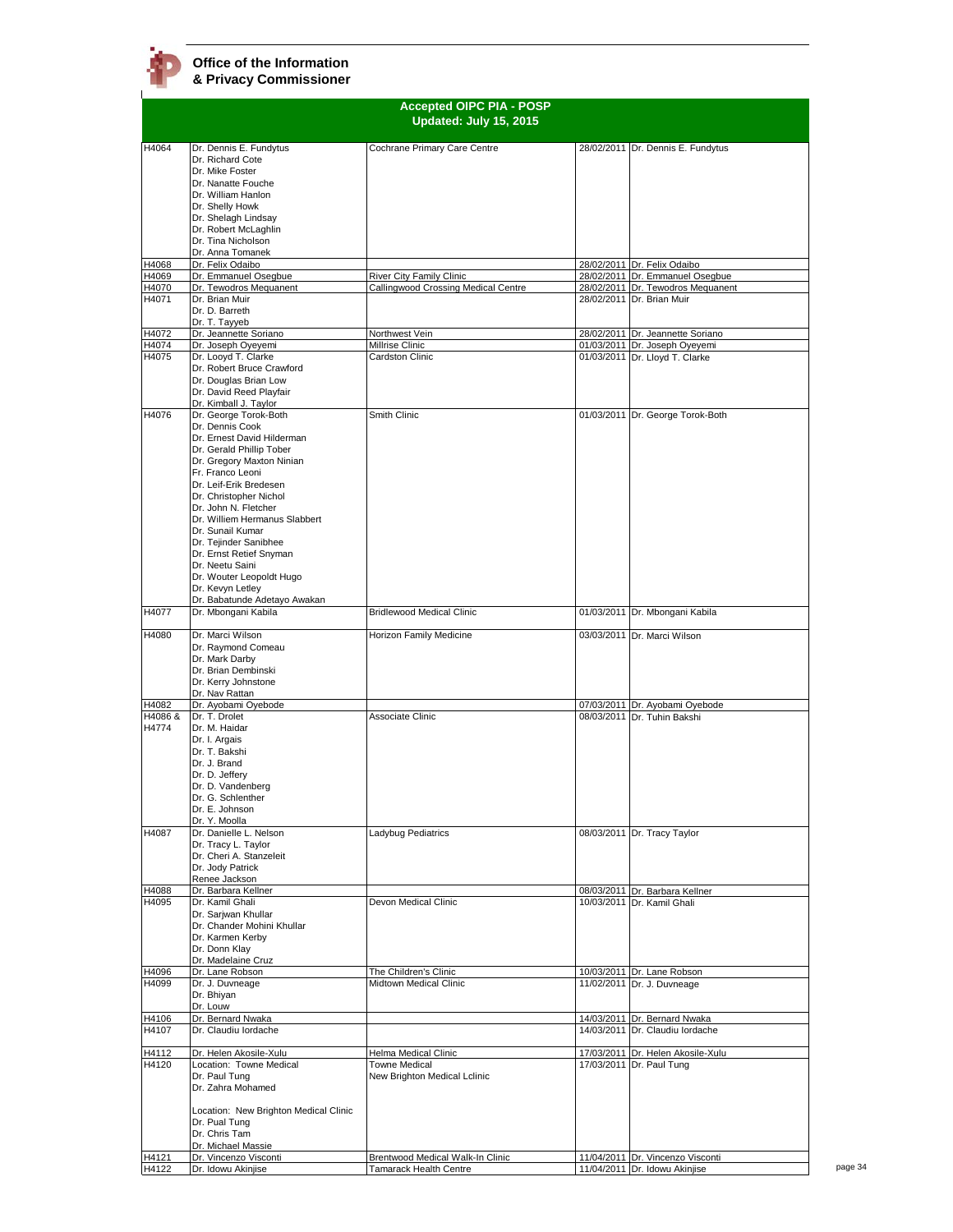

|                | <b>Accepted OIPC PIA - POSP</b>                                       |                                                                |  |                                                                  |
|----------------|-----------------------------------------------------------------------|----------------------------------------------------------------|--|------------------------------------------------------------------|
|                |                                                                       | Updated: July 15, 2015                                         |  |                                                                  |
| H4130          | Dr. Stanley Mah                                                       | Grandview Heights Medical Clinic                               |  | 11/04/2011 Dr. M. Allison Theman                                 |
|                | Dr. Elizabeth Vetsch                                                  |                                                                |  |                                                                  |
|                | Dr. Sandra Hobbs                                                      |                                                                |  |                                                                  |
|                | Dr. Taryn Baise<br>Dr. M. Allison Theman                              |                                                                |  |                                                                  |
| H4131          | Dr. Jennine A. Wismark                                                | Heritage Medical Clinic                                        |  | 11/04/2011 Dr. Jennine Wismark                                   |
|                | Dr. Irene CVollinton<br>Dr. Carmen Gingles                            |                                                                |  |                                                                  |
|                | Dr. Michelle Fairgrieve-Park                                          |                                                                |  |                                                                  |
|                | Dr. Yulyia Kolodenko                                                  |                                                                |  |                                                                  |
| H4133          | Dr. Oshean Naidoo                                                     | Urban Medical Clinic                                           |  | 11/04/2011 Dr. Oshean Naidoo                                     |
| H4134          | Dr. Anand Bala                                                        |                                                                |  | 11/04/2011 Dr. Anand Bala                                        |
| H4135<br>H4139 | Dr. Brendan Adams<br>Dr. Keith Lohrenz                                | YBW Aeromedical Clinic                                         |  | 11/04/2011 Dr. Brendan Adams                                     |
| H4146          | Dr. Guy Blais                                                         | Ottewell Medical Clinic                                        |  | 11/04/2011 Dr. Keith Lohrenz<br>11/04/2011 Dr. Colin Safranovich |
|                | Dr. Colin Safranovich                                                 |                                                                |  |                                                                  |
|                | Dr. Jason Corrigan<br>Dr. Gahlilb Ahmed                               |                                                                |  |                                                                  |
|                | Dr. Pierre Chue                                                       |                                                                |  |                                                                  |
| H4152          | Dr. Anita Augustine                                                   | Living Hope Centre                                             |  | 11/04/2011 Dr. Anita Augustine                                   |
| H4155          | Dr. Wing Lim<br>Dr. Brian Lasner                                      | Synergy Medical Clinic/Women's Wellness<br>Centre/Medical Plus |  | 11/04/2011 Dr. Wing Lim                                          |
|                | Dr. Kim Anderson-Hill                                                 |                                                                |  |                                                                  |
|                | Dr. Peter Davis                                                       |                                                                |  |                                                                  |
|                | Dr. Brian lee<br>Dr. Anwer Abdalla                                    |                                                                |  |                                                                  |
|                | Dr. Patricia Stansberry                                               |                                                                |  |                                                                  |
|                | Dr. Trent Dusang<br>Dr. Paul Collins                                  |                                                                |  |                                                                  |
|                | Dr. Graham Mansell                                                    |                                                                |  |                                                                  |
|                | Dr. Deborah Andrew                                                    |                                                                |  |                                                                  |
|                | Dr. Ricardo Mentz<br>Dr. Kusai Abuhamed                               |                                                                |  |                                                                  |
|                | Dr. EJ Cahill                                                         |                                                                |  |                                                                  |
|                | Dr. Kem Algu                                                          |                                                                |  |                                                                  |
|                | Dr. Matilda Viljoen<br>Dr. Rena Maraja                                |                                                                |  |                                                                  |
|                | Dr. Noordin Virani                                                    |                                                                |  |                                                                  |
|                | Dr. Oye Soyege                                                        |                                                                |  |                                                                  |
| H4157          | Dr. Tanya Ruman<br>Dr. Jacobus F. Eramus                              | <b>Redwater Clinic</b>                                         |  | 11/04/2011 Dr. J.F. Erasmus                                      |
|                | Dr. M. Erasmus                                                        |                                                                |  |                                                                  |
| H4158          | Dr. Jeff Jensen                                                       |                                                                |  | 11/04/2011 Dr. Jeff Jensen                                       |
|                | Dr. Donovan Nunweiler<br>Dr. John Pasternak                           |                                                                |  |                                                                  |
| H4161          | Dr. Alexandra Noga                                                    | Family Medicine Associates Clinic                              |  | 18/04/2011 Dr. Alexandra Noga                                    |
|                | Dr. Brad Martin<br>Dr. Valentin Duta                                  |                                                                |  |                                                                  |
|                | Dr. Richard Martin                                                    |                                                                |  |                                                                  |
|                | Dr. Ian Renfree                                                       |                                                                |  |                                                                  |
|                | Dr. Mark Guhle<br>Dr. Angela Barreth                                  |                                                                |  |                                                                  |
|                | Dr. Deanna Bellamy                                                    |                                                                |  |                                                                  |
| H4162<br>H4164 | Dr. Margaret Churcher<br>Dr. William G. Campbell; Dr. Franklin        | Westglen Medical Clinic                                        |  | 18/04/2011 Dr. Margaret Churcher                                 |
|                | Dean Collett                                                          |                                                                |  | 18/04/2011 Dr. Ronald Tong Hoe Lim                               |
|                | Dr. Bryan Stanley Cummings; Dr. Mina                                  |                                                                |  |                                                                  |
|                | Derakhshan<br>Dr. Meriah Fahey; Dr. Adele Theres                      |                                                                |  |                                                                  |
|                | Freeman                                                               |                                                                |  |                                                                  |
|                | Dr. Della Ho; Dr. Carmen Lehmann                                      |                                                                |  |                                                                  |
|                | Dr. Ronald Tong Hoe Lim; Dr. Renee<br>Annette Hoffmann-Waler          |                                                                |  |                                                                  |
|                | Dr. Irene Hoyer; Dr. Vaclav Rudolph                                   |                                                                |  |                                                                  |
|                | Hoyer                                                                 |                                                                |  |                                                                  |
|                | Dr. Gita Kruger; Dr. Alana Luft<br>Dr. Jane Mabaster; Dr. Duncan Ross |                                                                |  |                                                                  |
|                | MacDonald                                                             |                                                                |  |                                                                  |
|                | Dr. Rameshchandra V. Patel; Dr. Anjali                                |                                                                |  |                                                                  |
|                | Rehill<br>Dr. Mei Fun Seto; Dr. Marina Skulsky                        |                                                                |  |                                                                  |
|                | Dr. Siew-Wan Tan; Dr. Elu Thompson                                    |                                                                |  |                                                                  |
| H4165          | Dr. Neeraj Bector                                                     |                                                                |  | 18/04/2011 Dr. Neeraj Bector                                     |
|                | Dr. Brian Mark Isaacson<br>Dr. Assad B. Omar                          |                                                                |  |                                                                  |
|                | Dr. Daniel David Sereda                                               |                                                                |  |                                                                  |
| H4169          | Dr. Augustine Yip                                                     | One World Medical Centre Ltd.                                  |  | 19/04/2011 Dr. Clifton Lee                                       |
|                | Dr. Clifton Lee<br>Dr. Pamela Goebel                                  |                                                                |  |                                                                  |
|                | Dr. Stacey Boster                                                     |                                                                |  |                                                                  |
|                | Dr. Monica Skrukwa<br>Dr. Andrea Seufert                              |                                                                |  |                                                                  |
|                | Dr. Stephen O'Keefe                                                   |                                                                |  |                                                                  |
| H4177          | Dr. Johannes Hendricks                                                | Centennial Health                                              |  | 21/04/2011 Dr. Johannes Hendricks                                |
|                | Dr. Thian Muller<br>Dr. Benjamin Prozesky                             |                                                                |  |                                                                  |
|                | Dr. G. Ronel Snyman                                                   |                                                                |  |                                                                  |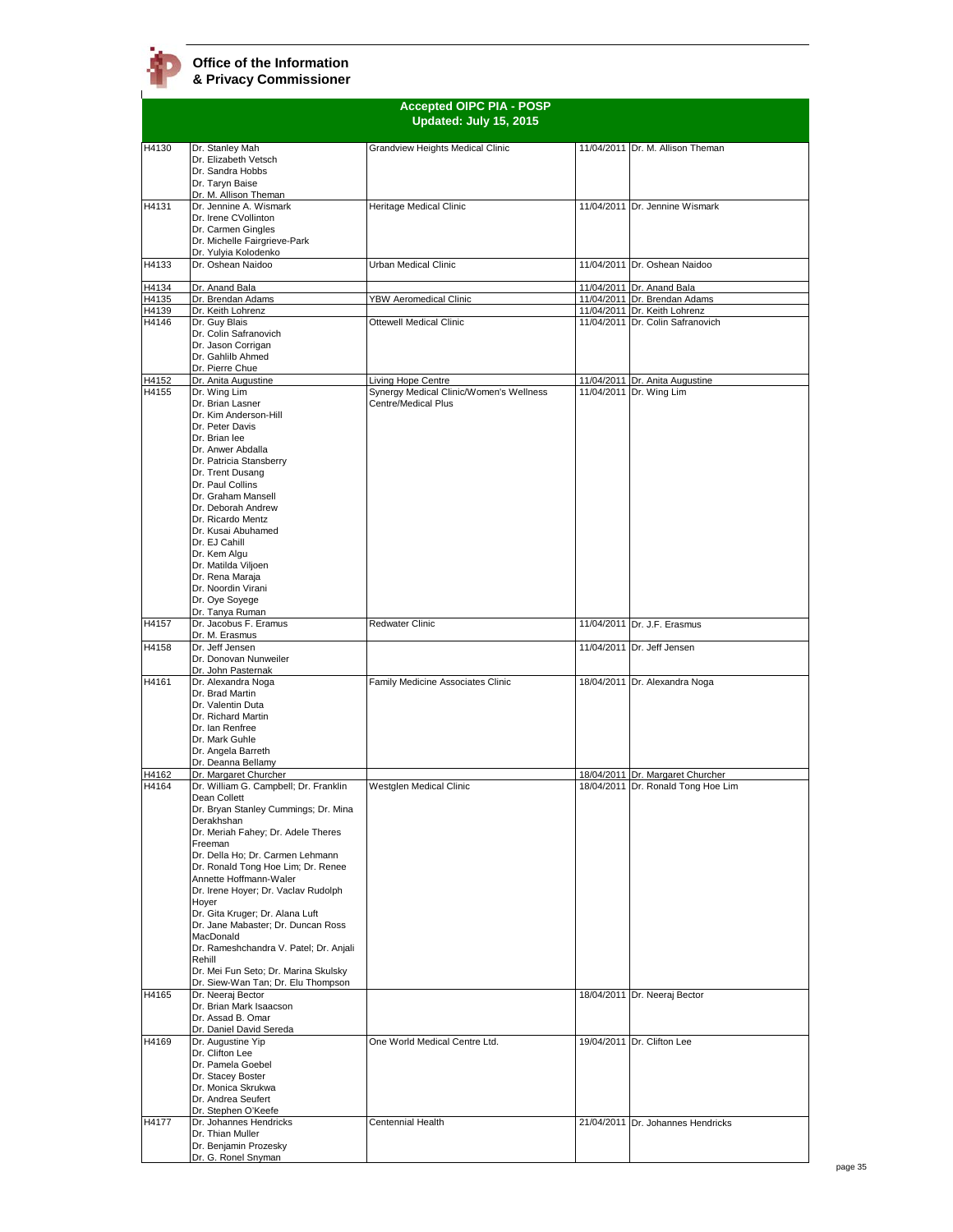| <b>Accepted OIPC PIA - POSP</b><br>Updated: July 15, 2015 |                                                                                                                                                                                                                                    |                                                       |                                                             |
|-----------------------------------------------------------|------------------------------------------------------------------------------------------------------------------------------------------------------------------------------------------------------------------------------------|-------------------------------------------------------|-------------------------------------------------------------|
| H4182                                                     | Dr. Leah Gramllich                                                                                                                                                                                                                 | Royal Alexandra Hospital Gastro Intestinal (GI)       | 29/04/2011 Dr. Clarence Wong                                |
|                                                           | Dr. Lana Bistriz<br>Dr. Clarence Wong<br>Dr. Daniel Sadowski                                                                                                                                                                       | Clinic                                                |                                                             |
| H4183                                                     | Dr. Akram Ali Aldukali Zaid<br>Dr. Osama Ali Abdalla Namaruish                                                                                                                                                                     | Al-Afia Medcial Clinic                                | 29/04/2011 Dr. Akram Ali Aldukali Zaid                      |
| H4185                                                     | Dr. Zahid Rafiq<br>Dr. Marious Van Vuren                                                                                                                                                                                           | Trans Canada Medical Centre                           | 02/05/2011 Dr. Zahid Rafiq                                  |
|                                                           | Dr. Fizza Rafiq                                                                                                                                                                                                                    |                                                       |                                                             |
| H4186                                                     | Dr. Khadija Nagvi<br>Dr. Helgardt Dippenaar                                                                                                                                                                                        |                                                       | 05/05/2011 Dr. Helgardt Dippenaar                           |
|                                                           | Dr. Leanda Stassen<br>Dr. Simon Ward<br>Dr. John Tam                                                                                                                                                                               |                                                       |                                                             |
|                                                           | Dr. Bernard Gagnon                                                                                                                                                                                                                 |                                                       |                                                             |
| H4187                                                     | Dr. Jean Pierre Leung                                                                                                                                                                                                              | <b>Tower Professional Centre</b>                      | 05/05/2011 Dr. Jean Pierre Leung                            |
| H4189                                                     | Dr. Lakshmi Visvanatha<br>Dr. Joan Knight                                                                                                                                                                                          | <b>Bow River Family Practice</b>                      | 05/05/2011 Dr. Lakshmi Visvanatha                           |
| H4193                                                     | Dr. Cort Pagenkopf                                                                                                                                                                                                                 | Canmore Municipal Hospital                            | 10/05/2011 Dr. Cort Pagenkopf                               |
| H4194                                                     | Dr. Paul Andersson<br>Dr. Jeffrey Yeung<br>Dr. Stephen Cooper<br>Dr. Ulrich Hauf<br>Dr. P. Beecroft<br>Dr. Jaime Chau                                                                                                              | <b>H2 Medical Clinic</b>                              | 10/05/2011 Dr. Paul Andersson                               |
| H4195                                                     | Dr. Eleanor Andrews                                                                                                                                                                                                                |                                                       | 09/05/2011 Dr. Eleanor Andrews                              |
| H4198                                                     | Dr. Anne H. Fong                                                                                                                                                                                                                   | Yinong Lu Medical Clinic                              | 10/05/2011 Dr. Anne H. Fong                                 |
| H4199                                                     | Dr. Brian Jensen<br>Dr. Nancy Vyse<br>Dr. Bonnie Bagdan<br>Dr. Adam Vyse<br>Dr. Mark Smillie<br>Dr. Jeff Rader                                                                                                                     | Highwood Health Centre                                | 10/05/2011 Dr. Brian Jensen                                 |
| H4203                                                     | Dr. Michael Chiu<br>Dr. Edward Gee<br>Dr. Antonio Zaragoza                                                                                                                                                                         | Village Park Medical Clinic                           | 10/05/2011 Dr. Edward Gee                                   |
| H4204                                                     | Dr. Eva N. DeDoming<br>Dr. Florence Tam                                                                                                                                                                                            | DRS. DeDoming and Tam                                 | 10/05/2011 Dr. Eva N. DeDoming                              |
| H4205                                                     | Dr. Richard Balharry                                                                                                                                                                                                               | Canmore Medispa and Laser Centre                      | 10/05/2011 Dr. Richard Balharry                             |
|                                                           | Dr. Christian Gerber<br>Dr. Jolene Kenyon<br>Dr. Thomas Kerlis<br>Dr. Jill Lakins<br>Dr. Adel Naude<br>Dr. F. Paul Naude<br>Dr. Annamarie Snyman<br>Dr. Shiu Yen<br>Dr. Margaret Bilan                                             |                                                       |                                                             |
| H4207                                                     | Dr. Kerry Pawluski<br>Dr. Dante Scanga                                                                                                                                                                                             | <b>Blatchford Field Medical Clinic</b>                | 13/05/2011 Dr. Kerry Pawluski                               |
| H4209                                                     | Dr. Vicci Fourie (Dr. J.L. Fourie)<br>Dr. N.A.C. Dacunha<br>Dr. J.L. de Kock<br>Dr. T.A. Finney<br>Dr. D. Steyn<br>Dr. G. Arps<br>Dr. H. van der Westhuizen<br>Dr. J.H.J. Lategan<br>Dr. S.A. van der Merwe<br>Dr. B. Sprangenberg |                                                       | 12/05/2011 Dr. Vicci Fourie                                 |
| H4215                                                     | Dr. Mark Heard<br>Dr. Laurie Hiemstra<br>Dr. Greg Buchko                                                                                                                                                                           | Banff Sports Medicine, Banff Health Unit              | 12/05/2011 Dr. Mark Heard                                   |
| H4218                                                     | Dr. Gordon Selkirk Anderson<br>Dr. Dewald Jurgens<br>Dr. Ruan Francois Venter<br>Dr. Thomas Louw Bredenkamp                                                                                                                        | Wainwright Clinic                                     | 16/05/2011 Dr. Gordon S. Anderson                           |
| H4223                                                     | Dr. Bruce W. Jespersen                                                                                                                                                                                                             |                                                       | 17/05/2011 Dr. Bruce W. Jespersen                           |
| H4225                                                     | Dr. Vance Walter Elliott<br>Dr. Jerry C. Katz                                                                                                                                                                                      |                                                       | 17/05/2011 Dr. Vance Walter Elliott                         |
| H4226                                                     | Dr. Colleen Collar<br>Dr. Stephanie Hart<br>Dr. Joanne Lavender                                                                                                                                                                    | Foothills Family Practice                             | 18/05/2011 Dr. Gloria Mazloum                               |
|                                                           | Dr. Goria Mazloum<br>Dr. Lynne Teasell                                                                                                                                                                                             |                                                       |                                                             |
| H4227                                                     | Dr. Cornelius Petrus Van Tonder                                                                                                                                                                                                    |                                                       | 18/05/2011 Dr. Cornelisu Petrus Van Tonder                  |
| H4229                                                     | Dr. Taher Elmsallati                                                                                                                                                                                                               | Elmsallati Medical Clinic                             | 20/05/2011 Dr. Taher Elmsallati                             |
| H4230                                                     | Dr. James McDonald                                                                                                                                                                                                                 | Inglewood Medical Clinic                              | 24/05/2011 Dr. James McDonald                               |
| H4232                                                     | Dr. Malcolm Chang<br>Dr. Danial Botha                                                                                                                                                                                              |                                                       | 26/05/2011 Dr. Malcolm Chang<br>25/05/2011 Dr. Danial Botha |
| H4233                                                     | Dr. Jeane Lombard                                                                                                                                                                                                                  | Rhythm Health                                         |                                                             |
| H4235<br>H4239                                            | Dr. Shamim Jessa<br>Dr. J. Mark Godel<br>Dr. Joseph M. Stander<br>Dr. Petrus Johannes van der Wait<br>Dr. Siegfriedt Louw Heydenrych<br>Dr. Petrus schalk Meyer<br>Dr. Yolanda Prinsloo                                            | Saddletowne Medical Clinic<br>Lakeland Medical Clinic | 25/05/2011 Dr. Shamim Jessa<br>30/05/2011 Dr. J. Mark Godel |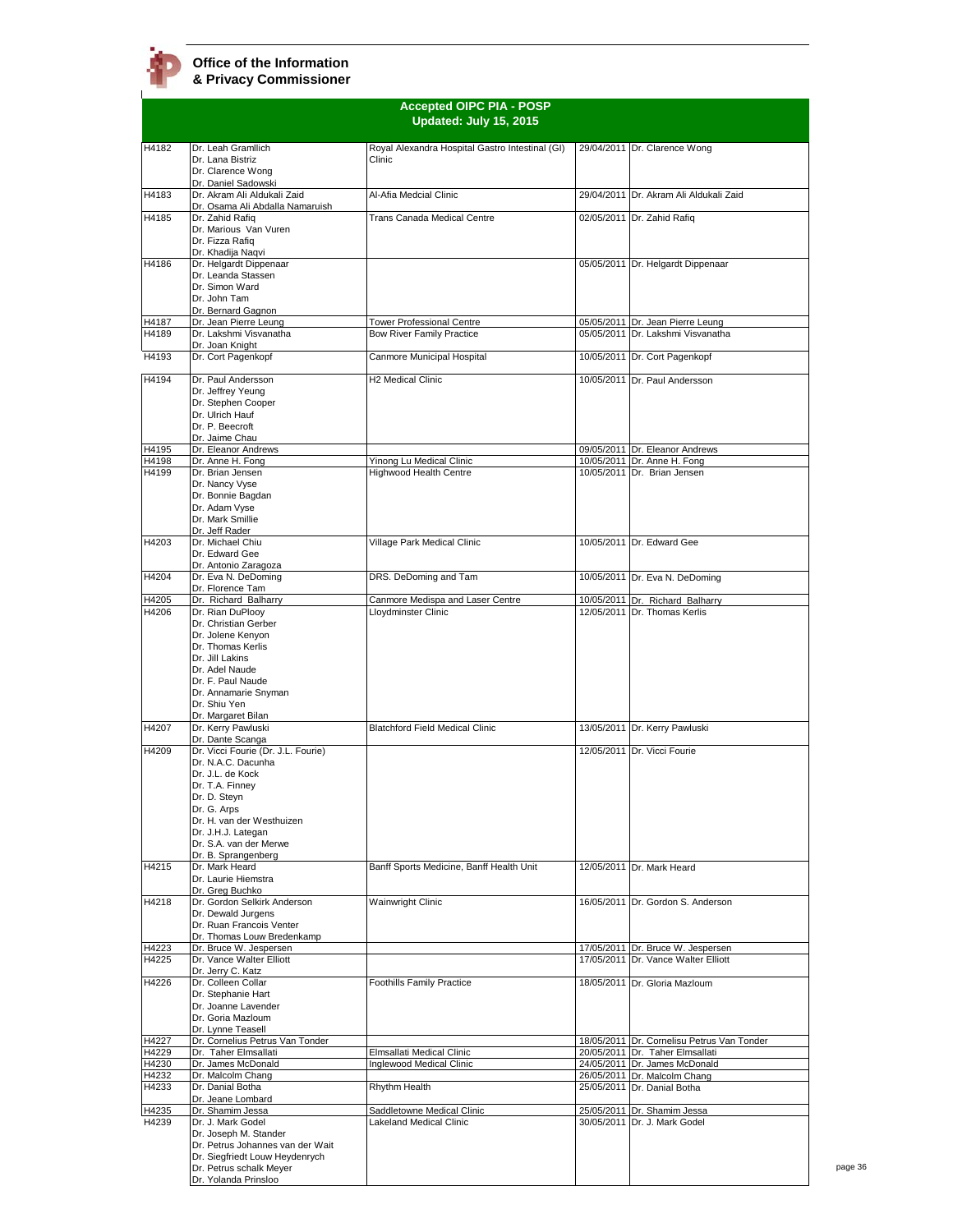**Accepted OIPC PIA - POSP Updated: July 15, 2015** H4240 Dr. Suzanne Farouk Habashy Dr. Dubravka Rakic Dr. Alvin I. Adriano Dr. Moises Lasaleta Prime Health Care Stadium Medical Centre 27/05/2011 Dr. Moises Lasaleta H4241 Dr. John Christopher Gregson Dr. Nadine M. Letwin Dr. Ellise C. Morley Dr. Michelle Semenjuk<br>Dr. Ashwani K. Singh Lakeside Medical Clinic 30/05/2011 Dr. Nadine Letwin H4242 Dr. Ashwani K. Singh Cosmedics 27/05/2011 Dr. Ashwani K. Singh Dr. Gerben Jan DeGraad Dr. Martin S. Eckhart Dr. Robert I. Greidanus Dr. Khurram Jahangir Dr. Michale Robert Kolber Dr. Karen Ann Lundgard Dr. Tafirenyika Joseph Madzimure Dr. Gordon Thomas McKeown Dr. Jason B.A. under Dr. David S. Welch Dr. Laurene Anita Willox 30/05/2011 Dr. Karen A. H. Lundgard H4248 Dr. Sadru Adatia Dr. Nizar Kassam Dr. Emilie Vo-Tigley Dr. Feroza Rajan Dr. Nandimi Singh Dr. Nidal Darwish Dr. Bruce Stewart Dr. Uzma Faisal Dr. Adrin Norbash Royal Oak Medical Clinic 30/05/2011 Dr. Nizar Kassam H4249 Dr. Jagan Aggarwal Dr. Rahim Damji Dr. Shamim Jacca Dr. Nizar Kassam Dr. Feroza Rajan Coral Spring Medical Clinic 30/05/2011 Dr. Nizar Kassam H4254 Dr. Trevor Byers Dr. Gurpreet Dinsa Dr. Maxine Hetherington Dr. Christopher Lee Dr. Asma Mohammed Dr. Dadi Naidoo Dr. Dwight Paras Dr. Jason Rankin Dr. Robert Simard Dr. David Smyth Dr. Prabhu Sonpar Dr. Ming Yee Yue Dr. Gurjeet Dulai Smyth Associate Medical Clinic 01/06/2011 Dr. David Smyth H4255 Dr. Amy Borkent Dr. Debbie Millard Dr. Jelena Pekez Dr. Maryse Lalonde Family MDs 01/06/2011 Dr. Amy Borkent H4256 Dr. Anton Raubenheimer Dr. Stephan Raubenheimer Raubenheimer Medical Clinic 30/05/2011 Dr. Anton Raubenheimer H4259 Dr. Michael Peyton Dr. Glenda Schoombee Dr. R. Ali Dr. Rosalind Beacom Dr. Willem Schoombee Dr. Mike Murphy Dr. Nirupa Srikisson Dr. Abraham Vandermerwe Malone Medical Clinic **03/06/2011** Dr. Michael Peyton H4280 Dr. Kathryn Dundas Primary MD 20/06/2011 Dr. Kathryn Dundas Vulcan Medical Clinic 15/06/2011 Dr. Leonard Ray Wade H4282 Dr. Amy L. Gausvik Dr. Sharlene Mae Hudson Dr. Gavin Robert Sun Dr. Leonard Ray Wade Dr. Robert Shawn Webste H4284 Dr. John Barrow Dr. Marjana Kovak Dr. Tashin Waqar<br>Dr. Eric Ross Wilde 20/06/2011 Dr. John Barrow H4285 Dr. Eric Ross Wilde Chinook Lung Function Clinic 20/06/2011 Dr. Eric Ross Wilde<br>H4287 Dr. Kamila Saieed Good Samaritan Clinic 20/06/2011 Dr. Kamila Saieed H4287 Dr. Kamila Saieed **Good Samaritan Clinic** Commence 20/06/2011 Dr. Kamila Saieed<br>H4292 Dr. Daniel Harold Payne Slave Lake Family Clinic 22/06/2011 Dr. Daniel Payne Dr. Daniel Harold Payne Dr. Vanessa Chetty Dr. Devan Sivalingum Kasavan Dr. Ashraf Khan Dr. Jacintha Ramlall Dr. Ammara Imtiaz Sadiq 22/06/2011 Dr. Daniel Payne H4293 Dr. Andrew Jackson Dr. Adesegun Adewale Dr. Karen Bruner<br>Dr. Michael Ma Silverfern Medical Clinic 23/06/2011 Dr. Andrew Jackson H4298 Dr. Michael Ma 23/06/2011 Dr. Michael Ma Dr. Valerie F. Smith Dr. Parampreet Sainbhee Dr. Diana M. Peters Dr. Diana Wong<br>Dr. Rachid Mohamed 28/06/2011 Dr. Valerie F. Smith H4312 Dr. Rachid Mohamed 29/06/2011 Dr. Rachid Mohamed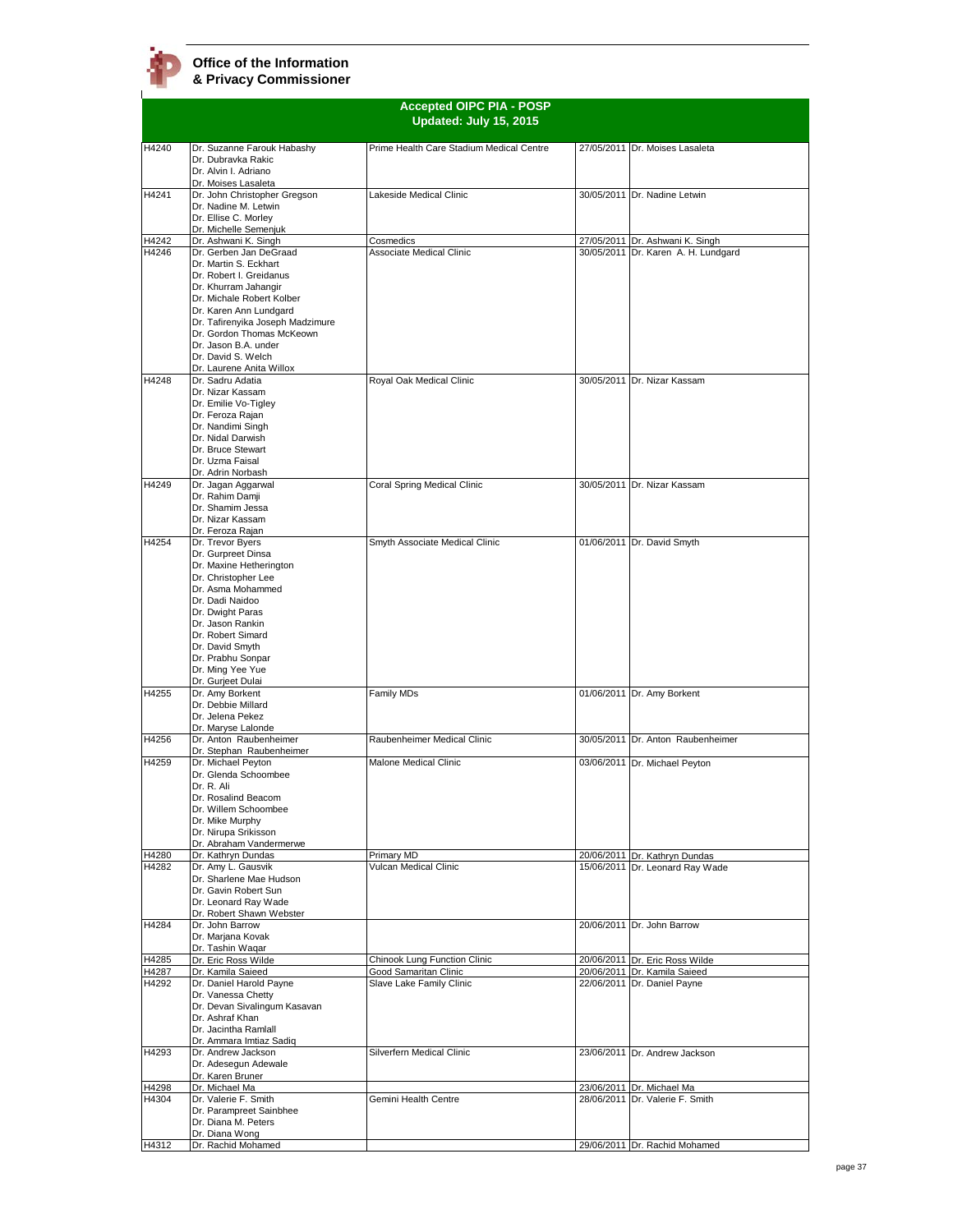|                | <b>Accepted OIPC PIA - POSP</b><br>Updated: July 15, 2015 |                                                          |  |                                                                           |
|----------------|-----------------------------------------------------------|----------------------------------------------------------|--|---------------------------------------------------------------------------|
| H4313          | Dr. Heather Baxter                                        | Maternity Care Clinic                                    |  | 29/06/2011 Dr. Andrea Behie                                               |
|                | Dr. Allison Chapman                                       |                                                          |  |                                                                           |
|                | Dr. Valerie Lewis                                         |                                                          |  |                                                                           |
|                | Dr. Nicole Panich                                         |                                                          |  |                                                                           |
|                | Dr. Andrea Behie                                          |                                                          |  |                                                                           |
|                | Dr. Leah Detmann                                          |                                                          |  |                                                                           |
| H4315          | Dr. Jaime McMurren<br>Dr. Bazir Serushago                 | Calgary Allergy and Asthma Centre                        |  | 30/06/2011 Dr. Bazir Serushago                                            |
| H4321          | Dr. Mary Lou Myles                                        |                                                          |  | 28/10/2011 Dr. Mary Lou Myles                                             |
| H4387          | Dr. Alina Constanin                                       | Three Sisters Medical Clinic                             |  | 04/08/2011 Dr. Alina Constanin                                            |
|                | Dr. Gert Duplessis                                        |                                                          |  |                                                                           |
|                | Dr. Peter Sullivan                                        |                                                          |  |                                                                           |
|                | Dr. Lise-Marie Acton<br>Dr. Patricia Edgar                |                                                          |  |                                                                           |
|                | Dr. Liana Hwang                                           |                                                          |  |                                                                           |
| H4309          | Dr. Thomas Sinclair                                       | Canadian Rockies Plastic Surgery                         |  | 20/09/2011 Dr. Thomas Sinclair                                            |
| H4318          | Dr. E. Hyndman                                            |                                                          |  | 04/07/2011 Dr. E. Hyndman                                                 |
| H4319          | Dr. Arnold J. Voth                                        |                                                          |  | 04/07/2011 Dr. Arnold J. Voth                                             |
| H4323          | Dr. B ruce Benson                                         | Parkland Medical Clinic                                  |  | 06/07/2011 Dr. Bruce Benson                                               |
|                | Dr. Wayne Church                                          |                                                          |  |                                                                           |
|                | Dr. Paulette Comeau<br>Dr. Lora Ligate                    |                                                          |  |                                                                           |
|                | Dr. Edward Ohanjanians                                    |                                                          |  |                                                                           |
| H4328          | Dr. Thomas Ivan Fischer                                   |                                                          |  | 07/07/2011 Dr. Thomas Ivan Fischer                                        |
| H4330          | Dr. Karin Lynn Verstraten                                 |                                                          |  | 07/07/2011 Dr. Karin Lynn verstraten                                      |
| H4332          | Dr. Tony Lynch                                            | Calgary Fire Department Health and Wellness              |  | 08/07/2011 Dr. Tony Lynch                                                 |
|                | Dr. Cory Wowk                                             | Centre                                                   |  |                                                                           |
| H4333          | Dr. Ann Vaidya<br>Dr. Paul L. Martyn                      |                                                          |  | 08/07/2011 Dr. Paul L. Martyn                                             |
| H4334          | Dr. Lynne Robertson                                       | Richamond Road Diagnostice & Treatment                   |  | 04/11/2011 Dr. Lynne Robertson                                            |
|                |                                                           | Centre                                                   |  |                                                                           |
| H4336          | Dr. Amin Pisani                                           | Kingwsay Nephrology Associates                           |  | 12/07/2011 Dr. Amin Pisani                                                |
|                | Dr. Vinay Deved                                           |                                                          |  |                                                                           |
|                | Dr. Darren M. Markland                                    |                                                          |  |                                                                           |
|                | Dr. Curt W. Johnston                                      |                                                          |  |                                                                           |
| H4337<br>H4339 | Dr. Khalid Ansari<br>Dr. Paramesha Pillay                 | Pediatric Clinic                                         |  | 27/01/2012 Dr. Khalid Ansari<br>14/07/2011 Dr. Paramesha Pillay           |
| H4340          | Dr. Moheeddin Mohammed Basher A.                          | Jasper Avenue Medical Clinic                             |  | 14/07/2011 Dr. Moheeddin Mohammed Basher A.                               |
|                | Ahmed                                                     |                                                          |  | Ahmed                                                                     |
|                | Dr. Akrem Khalifa M. altrash                              |                                                          |  |                                                                           |
|                |                                                           |                                                          |  |                                                                           |
| H4341          | Dr. Sheila Eleason                                        |                                                          |  | 14/07/2011 Dr. Sheila Eleason                                             |
| H4342          | Dr. Santosh Dubey                                         | Falconridge Medical Clinic                               |  | 14/07/2011 Dr. Santosh Dubey                                              |
| H4344<br>H4347 | Dr. Ravinder Naib<br>Dr. Palaniswami Easwara Murthi       | <b>Hewes Medical Clinic</b><br>Northridge Medical Centre |  | 15/07/2011 Dr. Ravinder Naib<br>21/09/2011 Dr. Palaniswami Easwara Murthi |
|                | Dr. Manjula Easwara Murthi (called Dr.<br>Manjula)        |                                                          |  |                                                                           |
| H4351          | Dr. David Hanton                                          | <b>Castor Medical Clinic</b>                             |  | 19/07/2011 Dr. David Hanton                                               |
|                | Dr. James McMillan                                        |                                                          |  |                                                                           |
| H4352          | Dr. Jeffrey P Schaefer                                    | <b>Foothills Medical Centre</b>                          |  | 19/07/2011 Dr. Jeffrey P. Schaefer                                        |
| H4361          | Dr. K. Sivalingam                                         | Devon General Hospital, Hospital Medical Clinic          |  | 02/08/2011 Dr. K. Sivalingam                                              |
| H4364          | Dr. Michelle Suri                                         | <b>ISIS Women's Health Clinic</b>                        |  | 02/08/2011 Dr. Michelle Suri                                              |
|                | Dr. Susan Baranowski<br>Dr. Aisling Mahalinghum           |                                                          |  |                                                                           |
| H4366          | Dr. Anthony S.K. Chiu                                     |                                                          |  | 02/08/2011 Dr. Anthony S.K. Chiu                                          |
| H4367          | Dr. Cornelis Van Der Merwe                                | Alta-Sask Sports Physiotherapy & Wellness Inc.           |  | 02/08/2011 Dr. Cornelis Van Der Merwe                                     |
|                | Dr. Kevin Govender                                        |                                                          |  |                                                                           |
| H4368          | Dr. Ranjeeta Gouden                                       | Complete Car eCentre                                     |  | 02/08/2011 Dr. Ranjeeta Gouden                                            |
| H4369          | Dr. Nathalie Debruin                                      | Oasis Medical Centre-Coach Hill                          |  | 02/08/2011 Dr. Nathalie Debruin                                           |
|                | Dr. William Engelbrecht                                   |                                                          |  |                                                                           |
| H4370          | Dr. Allan Hislop<br>Dr. Sameer Qureshi                    | Oasis Medical Centre-Harvest Hils                        |  | 02/08/2011 Dr. Sameer Qureshi                                             |
| H4372          | Dr. Feng Chong                                            | Tze-Feng Chong Professional Corporation                  |  | 13/03/2012 Dr. Feng Chong                                                 |
| H4375          | Dr. Sudarshan Kumar Rajpal                                | Apple Wellness Medical Clinic                            |  | 09/01/2011 Dr. Sudarshan Kumar Rajpal                                     |
|                | Dr. Ehab Mahrous Tawfik Abdelmalak                        |                                                          |  |                                                                           |
|                | Dr. Aladdin Geleidi                                       |                                                          |  |                                                                           |
|                | Dr. Ben Sefcik                                            |                                                          |  |                                                                           |
| H4381          | Dr. Darryl C. Bartie                                      | Grande Prairie Walk In Clinic                            |  | 02/08/2011 Dr. Darryl C. Bartie                                           |
|                | Dr. Jacolette Hattingh<br>Dr. Peter McGovern              |                                                          |  |                                                                           |
| H4383          | Dr. Dan-Bing Wang                                         | <b>Westwinds Fmaily Care Centre</b>                      |  | 05/12/211 Dr. Dan-Bing Wang                                               |
|                | Dr. Xuandieu Nguyen                                       |                                                          |  |                                                                           |
| H4384          | Dr. Neel Saini                                            | Pediatric Clinic                                         |  | 04/08/2011 Dr. Neel Saini                                                 |
| H4385          | Dr. Stanley G. Kroeker                                    | <b>Westland Family Practice Clinic</b>                   |  | 04/08/2011 Dr. Stanley G. Kroeker                                         |
|                | Dr. Connie Perry                                          |                                                          |  |                                                                           |
|                | Dr. Wesam Salem                                           |                                                          |  |                                                                           |
|                | Dr. Kristien Janschita<br>Dr. Ross Dunbar                 |                                                          |  |                                                                           |
| H4386          | Dr. Essam Elbeshti                                        | <b>GP Medical Clinic</b>                                 |  | 04/08/2011 Dr. Essam Elbeshti                                             |
|                | Dr. Wael Hezam                                            |                                                          |  |                                                                           |
| H4388          | Dr. Stephen John George Mintsioulis                       | Siksika Health Services                                  |  | 09/02/2012 Dr. Stephen Mintsioulis                                        |
|                | Dr. Thomas King Him fung                                  |                                                          |  |                                                                           |
|                | Dr. Leah Anne Dettman                                     |                                                          |  |                                                                           |
|                | Dr. Bonnie Rae Larson                                     |                                                          |  |                                                                           |
|                | Dr. Katrina Anne Sawatsky<br>Dr. Alfred Dei-Baning        |                                                          |  |                                                                           |
| H4392          | Dr. Brian R. Docksteader                                  |                                                          |  | 10/08/2011 Dr. Brian R. Docksteader                                       |
|                | Dr. Stanislaw W. Iwanicki                                 |                                                          |  |                                                                           |
| H4399          | Dr. Ben Storey                                            |                                                          |  | 11/08/2011 Dr. Ben Storey                                                 |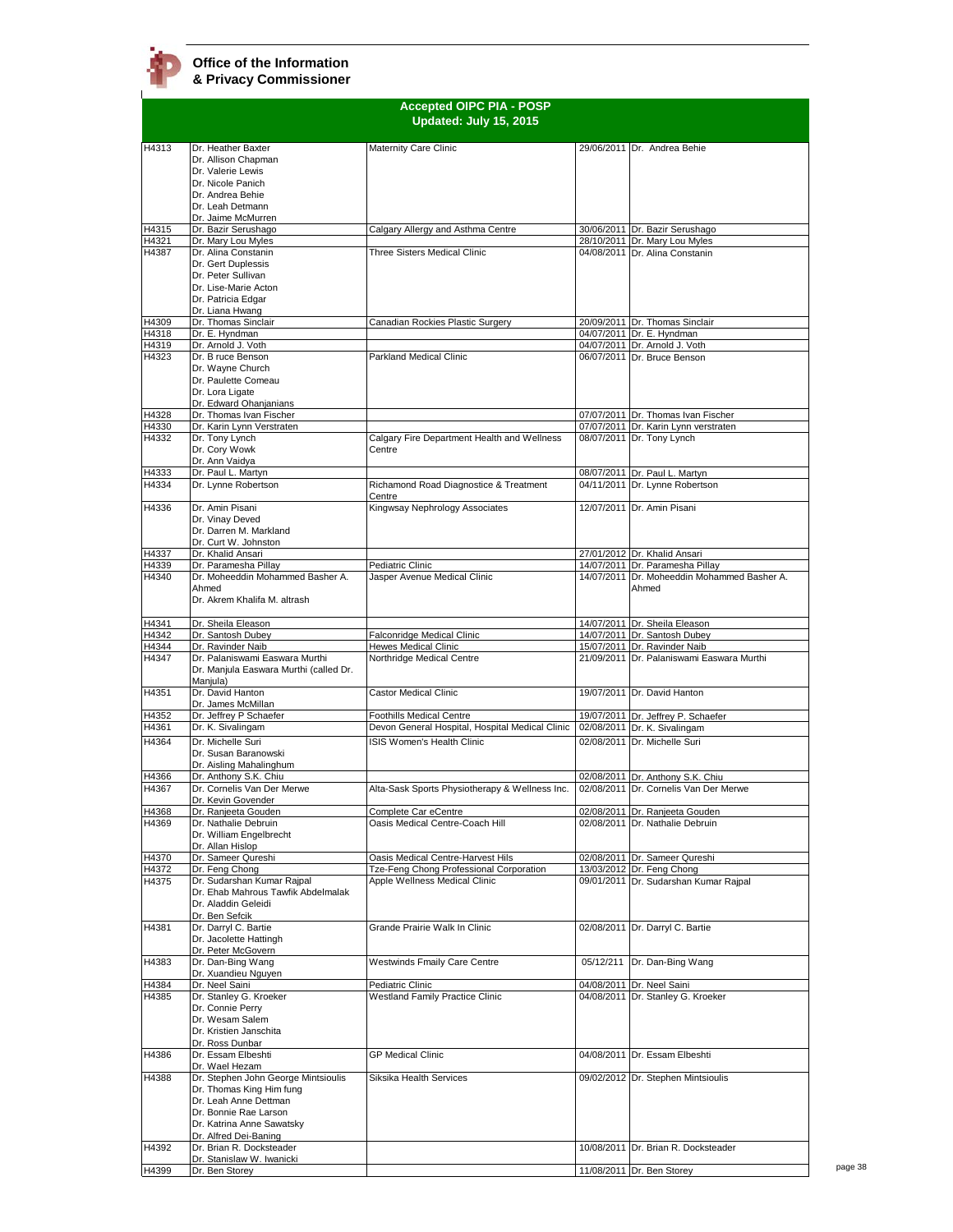

|                | <b>Accepted OIPC PIA - POSP</b><br>Updated: July 15, 2015                                                                                                                                                                                                                                                                                                                                                                                                                                                                                                                                                                                                                                                    |                                                                                |  |                                                              |
|----------------|--------------------------------------------------------------------------------------------------------------------------------------------------------------------------------------------------------------------------------------------------------------------------------------------------------------------------------------------------------------------------------------------------------------------------------------------------------------------------------------------------------------------------------------------------------------------------------------------------------------------------------------------------------------------------------------------------------------|--------------------------------------------------------------------------------|--|--------------------------------------------------------------|
| H4408          | Dr. Ken D. Cody                                                                                                                                                                                                                                                                                                                                                                                                                                                                                                                                                                                                                                                                                              |                                                                                |  | 18/08/2011 Dr. Ken D. Cody                                   |
| H4409          | Dr. Adekunle Adegbulu                                                                                                                                                                                                                                                                                                                                                                                                                                                                                                                                                                                                                                                                                        | Oasis Medical Centre - Kingsview                                               |  | 22/08/2011 Dr. Adekunle Adegbulu                             |
| H4414          | Dr. Z. Kostic<br>Dr. D. Reddy                                                                                                                                                                                                                                                                                                                                                                                                                                                                                                                                                                                                                                                                                | Lloyd Specialist Clinic                                                        |  | 25/08/2011 Dr. Z. Kostic                                     |
| H4427          | Dr. K. Naidoo<br>Dr. Corrina lampen                                                                                                                                                                                                                                                                                                                                                                                                                                                                                                                                                                                                                                                                          | Elle Ambiance Medical Spa                                                      |  | 05/06/2012 Dr. Corrina lampen                                |
| H4433          | Dr. Marci Wilson                                                                                                                                                                                                                                                                                                                                                                                                                                                                                                                                                                                                                                                                                             | Horizon Family Medicine                                                        |  | 06/09/2011 Dr. Marci Wilson                                  |
|                | Dr. Raymond Comea                                                                                                                                                                                                                                                                                                                                                                                                                                                                                                                                                                                                                                                                                            |                                                                                |  |                                                              |
| H4440          | Dr. Michael Baikie Burger                                                                                                                                                                                                                                                                                                                                                                                                                                                                                                                                                                                                                                                                                    | Family Health Centre                                                           |  | 12/09/2011 Dr. Michael Burger                                |
|                | Dr. Leon Eugene Burger<br>Dr. Andries Johannes Esterhuizen                                                                                                                                                                                                                                                                                                                                                                                                                                                                                                                                                                                                                                                   |                                                                                |  |                                                              |
|                | Dr. Lecia Buys                                                                                                                                                                                                                                                                                                                                                                                                                                                                                                                                                                                                                                                                                               |                                                                                |  |                                                              |
| H4448          | Dr. Carmen Jadick                                                                                                                                                                                                                                                                                                                                                                                                                                                                                                                                                                                                                                                                                            | Summit Galleria Medical Centre                                                 |  | 14/09/2011 Dr. Carmen Jadick                                 |
| H4449          | Dr. Patricia L. Simpson<br>Dr. Irene Wiens                                                                                                                                                                                                                                                                                                                                                                                                                                                                                                                                                                                                                                                                   | South Calgary PCN Low Risk Maternity Clinic                                    |  | 14/09/2011 Dr. Irene Wiens                                   |
|                | Dr. Jane Alabaster<br>Dr. Jennifer Brandon<br>Dr. Kristina Cerny<br>Dr. Andrea Cullingham<br>Dr. Goldie Morag<br>Dr. Neera Logsetty<br>Dr. Fiona Mattatal<br>Dr. Brian Pedersen<br>Dr. Jennifer Robertson<br>Dr. Katrina Sawatsky<br>Dr. Madeleine spengler<br>Dr. Shelly Stokes                                                                                                                                                                                                                                                                                                                                                                                                                             |                                                                                |  |                                                              |
|                | Dr. Angela Tarazona                                                                                                                                                                                                                                                                                                                                                                                                                                                                                                                                                                                                                                                                                          |                                                                                |  |                                                              |
| H4450          | Dr. Bill Hall<br>Low Risk POD<br>Dr. Carolyn Lane; Dr. Maeve<br>O'Beirne;Dr. Norma Spence; Dr. Laura<br>Benion; Dr.Jan Ooi; Dr. Deanne Benning;<br>Dr. Glenda MacLean; Dr. Janet<br>Northcott; Dr. Health Wrigley; Dr. Heidi<br>Von Engelbrechten<br>Grace & Sunnyside Maternity Clinic Pod<br>Dr. Linda Slocombe; Dr. Elwin Brown; Dr.<br>Stephanie Kozma; Dr. Susan Kingston;<br>Dr. Morag Goldie' Dr. Karen Zweirs; Dr.<br>Rnagh Hatcher<br>Northwest Pod<br>Dr. Sanjeeve Bhatla; Dr. Trevor Chan;<br>Dr. Lisa Doffey; Dr. Diana Grainger; Dr.<br>Sarb Grewal; Dr. Liana Hwang; Dr.<br>Warren Stanich; Dr. Yi Hui Sun; Dr.<br>Heather Taylor; Dr. Julie Thomson; Dr.<br>Donna Wachowich ; Dr. Carolyn Yoo | <b>Riley Park Maternity Clinic</b>                                             |  | 14/09/2011 Dr. Bill Hall<br>14/09/2011 Dr. Bill Hall         |
| H4451          | Dr. Bill Hall<br>Dr. Stewart Hutton<br>Dr. Jaco Kruger<br>Dr. Nancy McPhee<br>Dr. Stephen O'Keefe<br>Dr. Paul Pashniak                                                                                                                                                                                                                                                                                                                                                                                                                                                                                                                                                                                       | Riley Park Primary Care Centre and Calgary<br>Foothills PCN After Hours Clinic |  |                                                              |
| H4458          | Dr. Jefferey J. Hankinson                                                                                                                                                                                                                                                                                                                                                                                                                                                                                                                                                                                                                                                                                    | <b>Barrhead Medical Clinic</b>                                                 |  | 22/09/2011 Dr. Jeff Hankinson                                |
|                | Dr. Frederik Jacobus Wepener<br>Dr. Liezl Wepener<br>Dr. Wadih Boutros Azzi                                                                                                                                                                                                                                                                                                                                                                                                                                                                                                                                                                                                                                  |                                                                                |  |                                                              |
| H4459          | Dr. Richard Robert Hanelt                                                                                                                                                                                                                                                                                                                                                                                                                                                                                                                                                                                                                                                                                    | Good Samaritan Society Seniors' Clinic                                         |  | 22/09/2011 Dr. Richard Robert Hanelt                         |
|                | Dr. Sandy S.K. Koe<br>Dr. Bijan Pezeshki<br>Dr. Bing Li<br>Dr. Saeed Ahmadinejad<br>Dr. Zhi Li<br>Dr. Basdeo Nankissoor                                                                                                                                                                                                                                                                                                                                                                                                                                                                                                                                                                                      |                                                                                |  |                                                              |
| H4460          | Dr. Brian James Wirzba<br>Dr. Colin Fredrick MacDonald<br>Dr. Gregory Joseph Hrynchyshyn<br>Dr. Martin J. Baur                                                                                                                                                                                                                                                                                                                                                                                                                                                                                                                                                                                               | Wirzba, MacDonald & Hrynchyshyn                                                |  | 22/09/2011 Dr. Brian James Wirzba                            |
| H4461          | Dr. Gillian Isabel Ramsay<br>Dr. Nathalie de Bruin                                                                                                                                                                                                                                                                                                                                                                                                                                                                                                                                                                                                                                                           | Wentworth Medical & Cosmetic                                                   |  | 22/09/2011 Dr. Nathalie De Bruin                             |
|                | Dr. Charlene Lyndon<br>Dr. Elmor Engelbrecht<br>Dr. Marinus Van Der Westhuizen<br>Dr. leyla Samii<br>Dr. Michelle Hart<br>Dr. Annelies Noordman<br>Dr. Shannon Pfeiffer                                                                                                                                                                                                                                                                                                                                                                                                                                                                                                                                      |                                                                                |  |                                                              |
| H4464<br>H4471 | Dr. Mary Lou Myles<br>Dr. Gregory Chan                                                                                                                                                                                                                                                                                                                                                                                                                                                                                                                                                                                                                                                                       | Family Health Clinic                                                           |  | 28/10/2011 Dr. Mary Lou Myles<br>28/09/2011 Dr. Gregory Chan |
|                | Dr. Robert Halse<br>Dr. Schalk Greyling<br>Dr. Martha Catharina Du Toit<br>Dr. Izak J. van der Westhuizen<br>Dr. Brendan J. Bunting<br>Dr. Hilgard Goosen<br>Dr. Gage O. Seavilleklein                                                                                                                                                                                                                                                                                                                                                                                                                                                                                                                       |                                                                                |  |                                                              |
| H4474          | Dr. Hor Ven A. Zung                                                                                                                                                                                                                                                                                                                                                                                                                                                                                                                                                                                                                                                                                          | Saddleridge Family Physicians                                                  |  | 03/10/2011 Dr. Hor Ven A. Zung                               |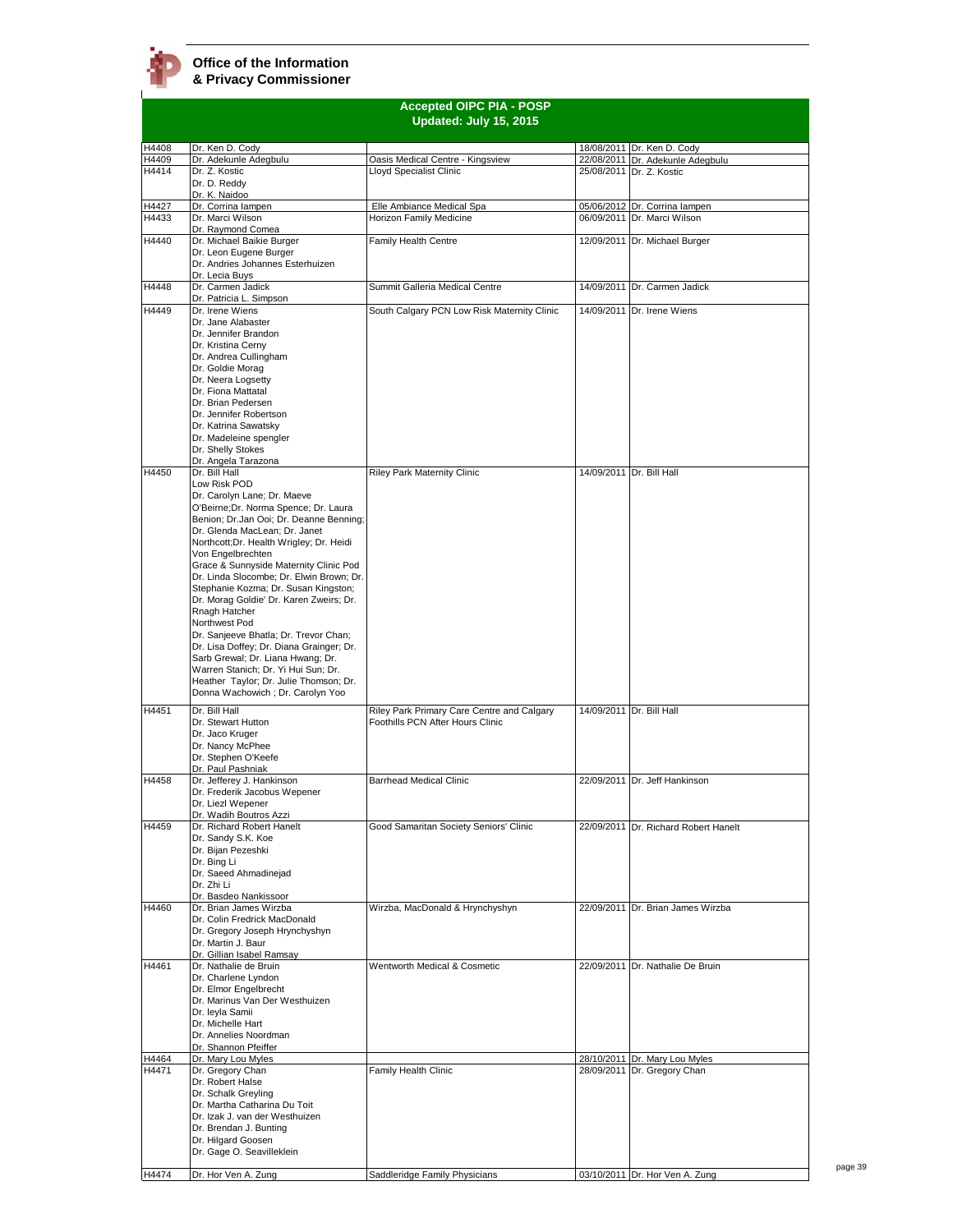

|                |                                                  | <b>Accepted OIPC PIA - POSP</b><br>Updated: July 15, 2015 |                                                                        |
|----------------|--------------------------------------------------|-----------------------------------------------------------|------------------------------------------------------------------------|
|                |                                                  |                                                           |                                                                        |
| H4475          | Dr. Robert Strank                                | Haig Clinic                                               | 03/10/2011 Dr. Robert Strank                                           |
| H4476          | Dr. Brenda Wollin<br>Dr. Miriam Siderson         | <b>Riverbend Family Practice</b>                          | 03/10/2011 Dr. Brend Wollin                                            |
|                | Dr. Kathleen Baergen                             |                                                           |                                                                        |
|                | Dr. Katherine Kasha                              |                                                           |                                                                        |
| H4477          | Dr. Kevin Arthur Mah<br>Dr. Usha Maharaj         | Chippewa Road Medical Clinic                              | 03/10/2011 Dr. Kevin Arthur Mah                                        |
|                | Dr. Annette Dorothea Begalke                     |                                                           |                                                                        |
|                | Dr. Indhri Govender                              |                                                           |                                                                        |
| H4483          | Dr. Andrea Tamm<br>Dr. Elizabeth Rokosh          | Critical Care Clinic                                      | 05/10/2011 Dr. Elizabeth Rokosh                                        |
|                | Dr. Monica Henry                                 |                                                           |                                                                        |
|                | Dr. Mark Heule                                   |                                                           |                                                                        |
| H4484          | Dr. Ronald Gorsche<br>Dr. Sarah Makhdoom         | Charles Clark Health Clinic                               | 05/10/2011 Dr. Ronald Gorsche                                          |
|                | Dr. Keith Spackman                               |                                                           |                                                                        |
|                | Dr. Nicole Roper                                 |                                                           |                                                                        |
|                | Dr. Will Fortin                                  |                                                           |                                                                        |
|                | Dr. Christopher Powell<br>Dr. Kevin Walsh        |                                                           |                                                                        |
|                | Dr. Stephen Finnegan                             |                                                           |                                                                        |
|                | Dr. Sarah Bell-Dingwall                          |                                                           |                                                                        |
| H4485          | Dr. James B. Corley<br>Dr. David O'Neil          | Sundance Medical Clinic                                   | 05/10/2011 Dr. James B. Corley                                         |
| H4491          | Dr. David C. Stewart                             | <b>Family Medcial Centre</b>                              | 07/10/2011 Dr. David C. Stewart                                        |
|                | Dr. Merrill Steed                                |                                                           |                                                                        |
|                | Dr. David Koegler<br>Dr. Joel Weaver             |                                                           |                                                                        |
|                | Dr. Calvin Stewart                               |                                                           |                                                                        |
|                | Dr. Aaron Coma                                   |                                                           |                                                                        |
|                | Dr. Wayne Burton<br>Dr. Mark Cahill              |                                                           |                                                                        |
| H4493          | Dr. Arthur Keith Laatsch                         |                                                           | 11/10/2011 Dr. Arthur Keith Laatsch                                    |
| H4494          | Dr. Ashesh Pabbies                               |                                                           | 11/10/2011 Dr. Ashesh Pabbies                                          |
| H4495          | Dr. Victor Avramenko                             | Crystal Ridge Family Medical Clinic and Laser             | 11/10/2011 Dr. Victor W. Avramenko                                     |
|                | Dr. Nada Bodruzic<br>Dr. Rahim Damji             | Medi-Aesthetics Clinic                                    |                                                                        |
|                | Dr. Heather Gooden                               |                                                           |                                                                        |
| H4499          | Dr. Paul Soper                                   |                                                           | 14/10/2011 Dr. Paul Soper                                              |
| H4502          | Dr. C. Lyddell<br>Dr. S. Dube                    | <b>Prairie Medical Clinic</b>                             | 14/10/2011 Dr. C. Lyddell                                              |
|                | Dr. C. Lewis                                     |                                                           |                                                                        |
|                | Dr. B. Norris                                    |                                                           |                                                                        |
| H4504<br>H4519 | Dr. Christopher Gorrie<br>Dr. Olufunmi O. Lasore | Lethbridge Medical Clinic                                 | 17/10/2011 Dr. Christopher Gorrie<br>20/10/2011 Dr. Olufunmi O. Lasore |
|                | Dr. Christina Stocks                             |                                                           |                                                                        |
|                | Dr. Carrie Abrahamson                            |                                                           |                                                                        |
| H4520          | Dr. Philip Braithwaite<br>Dr. Gordon Bailey      |                                                           | 20/10/2011 Dr. Gordon Bailey                                           |
| H4533          | Dr. Gurdip S. Sidhu                              |                                                           | 27/10/2011 Dr. Gurdip S. Sidhu                                         |
|                | Dr. Ian Bailes                                   |                                                           |                                                                        |
| H4534          | Dr. Douglas Fonteyne<br>Dr. Colleen Johnston     | Town Centre Family Clinic                                 | 26/10/2011 Dr. Douglas Fonteyne                                        |
|                | Dr. John Chiu                                    |                                                           |                                                                        |
|                | Dr. Darrell Hartman                              |                                                           |                                                                        |
| H4535          | Dr. Maria El Lourens<br>Dr. Fatin Adams          | Age Management Institute                                  | 27/10/2011 Dr. Maria El Lourens                                        |
| H4540<br>H4543 | Dr. Waseem Hassan                                | Two Hills Medical Clinic                                  | 28/10/2011 Dr. Fatin Adams<br>31/10/2011 Dr. Louis van Wyk             |
|                | Dr. Louis Van Wyk                                |                                                           |                                                                        |
|                | Dr. Abdul Majeed Abdul Satar                     |                                                           |                                                                        |
| H4545<br>H4548 | Dr. Keshav Bhargava<br>Dr. Alan McPherson        | Bigelow Fowler Clinic, BFC Management Ltd.                | 01/11/2011 Dr. Keshav Bhargava<br>03/11/2011 Dr. Alan McPherson        |
|                | Dr. Alan Billett                                 |                                                           |                                                                        |
|                | Dr. Mike Galbraith                               |                                                           |                                                                        |
|                | Dr. Dave Meller<br>Dr. Don Gibb                  |                                                           |                                                                        |
|                | Dr. Ryan Derman                                  |                                                           |                                                                        |
|                | Dr. Susan Byers                                  |                                                           |                                                                        |
|                | Dr. Peter Greidanus<br>Dr. Danile Steeves        |                                                           |                                                                        |
|                | Dr. Linda Herbert                                |                                                           |                                                                        |
|                | Dr. Mark Musk                                    |                                                           |                                                                        |
|                | Dr. Duncan McLuckie                              |                                                           |                                                                        |
|                | Dr. Adele Engelbrecht<br>Dr. Chantal McLuckie    |                                                           |                                                                        |
|                | Dr. Owen Ukrainetz                               |                                                           |                                                                        |
|                | Dr. Terry Longair                                |                                                           |                                                                        |
|                | Dr. Lynn Shaw<br>Dr. Shameela Karmali-Rawji      |                                                           |                                                                        |
| H4553          | Dr. Habeeb T. Ali                                | Alpen Medical Clinic                                      | 24/01/2012 Dr. Shameela Karmali-Rawji                                  |
|                | Dr. Ishioma Ejiofor                              |                                                           |                                                                        |
|                | Dr. Walter Gjosund                               |                                                           |                                                                        |
|                | Dr. Jaimala Maharaj<br>Dr. Dwight Nelson         |                                                           |                                                                        |
| H4556          | Dr. Kym L. Jim                                   |                                                           | 09/11/2011 Dr. Kym L. Jim                                              |
| H4558          | Dr. Norman M. Kneteman                           |                                                           | 07/05/2012 Dr. Norman M. Kneteman                                      |
|                |                                                  |                                                           |                                                                        |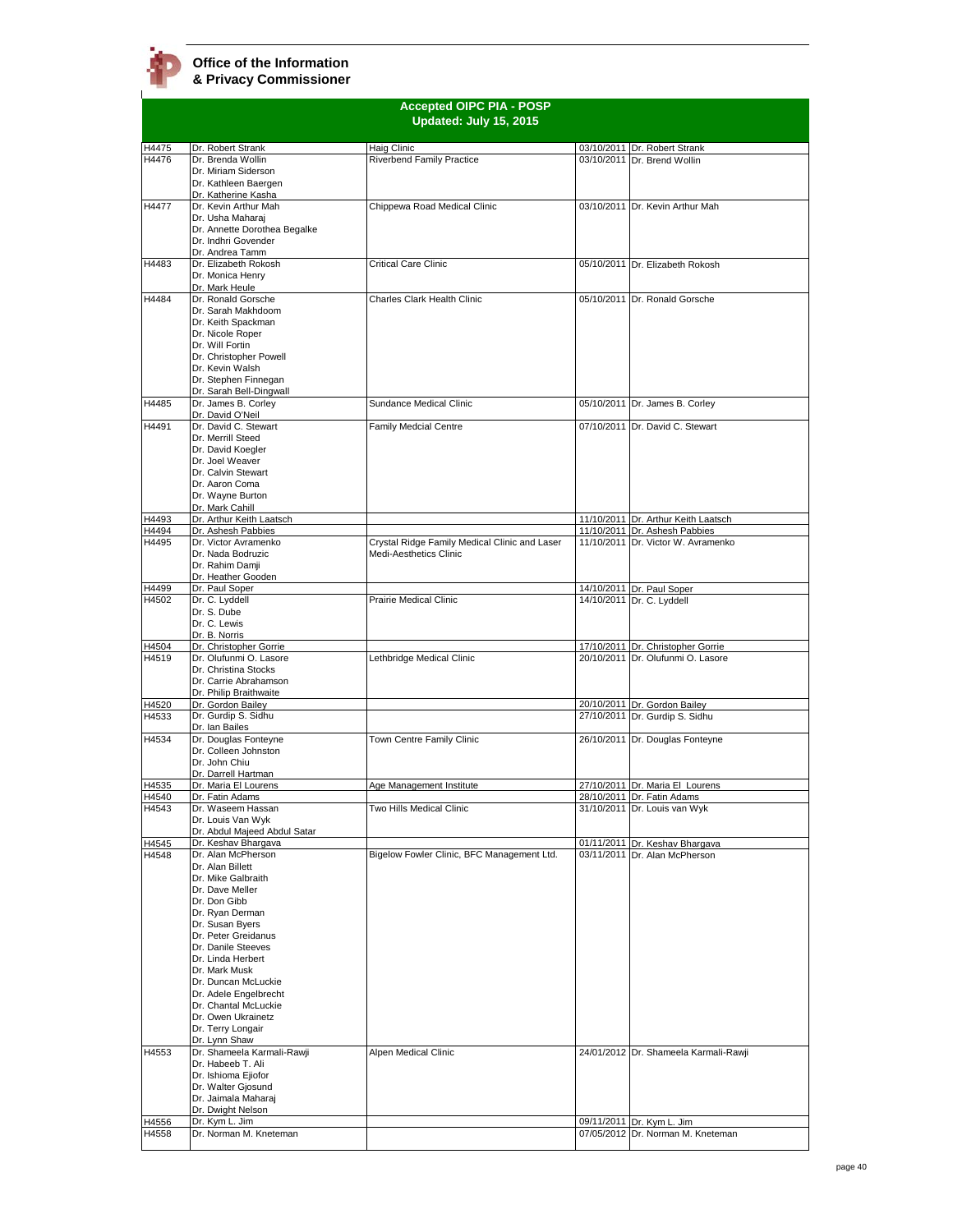|                |                                                                                                                                                                                                                                                                                                                                                                                                                                                                                                                                                                                                                                                                                                                                                                                                                                                                                                                                                                                                                                                                                                                                                                                                                                                                                                                                                                                                                                                                                                                                                                                                                         | <b>Accepted OIPC PIA - POSP</b><br>Updated: July 15, 2015                  |                                                             |
|----------------|-------------------------------------------------------------------------------------------------------------------------------------------------------------------------------------------------------------------------------------------------------------------------------------------------------------------------------------------------------------------------------------------------------------------------------------------------------------------------------------------------------------------------------------------------------------------------------------------------------------------------------------------------------------------------------------------------------------------------------------------------------------------------------------------------------------------------------------------------------------------------------------------------------------------------------------------------------------------------------------------------------------------------------------------------------------------------------------------------------------------------------------------------------------------------------------------------------------------------------------------------------------------------------------------------------------------------------------------------------------------------------------------------------------------------------------------------------------------------------------------------------------------------------------------------------------------------------------------------------------------------|----------------------------------------------------------------------------|-------------------------------------------------------------|
| H4560          | Dr. Mohamed Nanji<br>This PIA includes Calgary, AB Office; Nanaimo, BC Office and<br>Westminster, BC Office.<br>Listed below are the Calgary Office physicians only.<br>Calgary Office - Dental<br>Tally Aboughoush, Joel Abougoush, Curtis Arling, Allan Chang,<br>Susan Choi, Kuen Chow<br>Deb Crowfoot, Denny David, Heinz Dyck, Willlie Dyck<br>Richard Edwards, William Gurel, Alan Houghton,<br>Allen Hurtig, Russell Kuruliak, Morley Lee<br>Raymond Lippitt, Warren Loeppky, David Lovick,<br>Roy Mathew, Ken McCracken, Brian palmer<br>Darren Scarlett, John Tamminen<br>Albert Tung, Greg Yeates, Cam Zealand<br>Ophthalmology<br>Ahmed al-Gohoul, Michael Ashenhurst<br>William Astle, Jamie Bhamra, Bill Chow<br>Andrew Crichton, Ron Culver, Bryce Ford,<br>Nand Goel, Jitendra Gohill, Vivian Hill, John Huang,<br>Kenneth Romanchuk, John McWhae, Karim Punja<br>Kenneth Romanchuk, Paul Savage, Carolyn Skov, Stanley<br>Smith, Karen Verstraten, Patrick Wyse<br>Orthopedic<br>Darryl Penne<br>Pediatrics<br>Sarah Hulland, Brad Krusky, Allen Narvey<br>Leonard Smith, Rory Vinsky<br><b>Plastic/Cosmetic</b><br>John Beveridge, Dale Birdsell, Earl Campbell<br>William De Haas, Jocelyn Dilay, Mark Haugrad<br>Jonathan lee, Robert Lindsay, David McKenzie<br>Duncan Nickerson, Frank Sutton, Kristina Zakhary<br>Podiatry<br>Catherine Bulanda, Ziv Feldman, Darryl Gurevitch<br>Jason Gurevitch, Brend Haverstock<br>Neil Humble, Ron LeDoux, Phil Lelievre<br>Terry To, Ken Under<br><b>Urology</b><br>Kevin Carlson, Brian Donnelly, Martin Duffy<br>John Dushinski, Cal Greene, Jun Kawakami | Surgical Centres Inc.                                                      | 03/04/2012 Dr. Mohamed Nanji                                |
| H4571          | Dr. Timothy Dowdall<br>Dr. Jaques Branch<br>Dr. Brian Doran<br>Dr. Valerie Congdon<br>Dr. Noel Grisdale<br>Dr. Tristan Hembroff<br>Dr. Gary Ray<br>Dr. Matthew Schuk<br>Dr. Brian Siray<br>Dr. Arne Van Aerde<br>Dr. Jill Bishop                                                                                                                                                                                                                                                                                                                                                                                                                                                                                                                                                                                                                                                                                                                                                                                                                                                                                                                                                                                                                                                                                                                                                                                                                                                                                                                                                                                        | <b>Foothills Family Medical Centre</b>                                     | 21/11/2011 Dr. Timothy Dowdall                              |
| H4573          | Dr. Michael Davison                                                                                                                                                                                                                                                                                                                                                                                                                                                                                                                                                                                                                                                                                                                                                                                                                                                                                                                                                                                                                                                                                                                                                                                                                                                                                                                                                                                                                                                                                                                                                                                                     | Davison and Brydon Clinic                                                  | 12/03/2012 Dr. Michael Davison                              |
| H4574          | Dr. Marni Bryson<br>Dr. J.C. Strauss                                                                                                                                                                                                                                                                                                                                                                                                                                                                                                                                                                                                                                                                                                                                                                                                                                                                                                                                                                                                                                                                                                                                                                                                                                                                                                                                                                                                                                                                                                                                                                                    | <b>Intramed Medical Centre</b>                                             | 12/03/2012 Dr. J.C. Strauss                                 |
| H4580          | Dr. Pierre D. Crouse<br>Dr. David Roseman<br>Dr. Raphael Felix Sharon                                                                                                                                                                                                                                                                                                                                                                                                                                                                                                                                                                                                                                                                                                                                                                                                                                                                                                                                                                                                                                                                                                                                                                                                                                                                                                                                                                                                                                                                                                                                                   | Children's Medical Centre                                                  | 29/11/2011 Dr. David Roseman                                |
| H4583          | Dr. Donald William McConnell<br>Dr. Victor Fadayomi<br>Dr. Lawrence Kitwanda<br>Dr. O. Joseph Doherty<br>Dr. Mileva Stojanovic<br>Dr. Saad Yasin                                                                                                                                                                                                                                                                                                                                                                                                                                                                                                                                                                                                                                                                                                                                                                                                                                                                                                                                                                                                                                                                                                                                                                                                                                                                                                                                                                                                                                                                        | Humana Medical Clinic                                                      | 29/11/2011 Dr. Victor Fadayomi                              |
| H4586          | Dr. Benjamin Chiam<br>Dr. Peter Wei<br>Dr. Marc Bibeau                                                                                                                                                                                                                                                                                                                                                                                                                                                                                                                                                                                                                                                                                                                                                                                                                                                                                                                                                                                                                                                                                                                                                                                                                                                                                                                                                                                                                                                                                                                                                                  | The Lung Health Clinic                                                     | 01/12/2011 Dr. Benjamin Chiam                               |
| H4588          | Dr. Hasan Hafiz<br>Dr. Tulika Karan                                                                                                                                                                                                                                                                                                                                                                                                                                                                                                                                                                                                                                                                                                                                                                                                                                                                                                                                                                                                                                                                                                                                                                                                                                                                                                                                                                                                                                                                                                                                                                                     | <b>Tuscany Medical Clinic</b>                                              | 13/12/2011 Dr. Hasan Hafiz                                  |
| H4597          | Dr. Michael Geoghegan                                                                                                                                                                                                                                                                                                                                                                                                                                                                                                                                                                                                                                                                                                                                                                                                                                                                                                                                                                                                                                                                                                                                                                                                                                                                                                                                                                                                                                                                                                                                                                                                   |                                                                            | 08/12/2011 Dr. Michale Geoghegan                            |
| H4601          | Dr. D.M. du Toit<br>Dr. M.L. Swart<br>Dr. F.W. van der Westhuizen                                                                                                                                                                                                                                                                                                                                                                                                                                                                                                                                                                                                                                                                                                                                                                                                                                                                                                                                                                                                                                                                                                                                                                                                                                                                                                                                                                                                                                                                                                                                                       | Associate Clinic, High Prairie                                             | 12/12/2011 Dr. D.M. du Toit                                 |
| H4610          | Dr. Gaurie<br>Dr. Kumari                                                                                                                                                                                                                                                                                                                                                                                                                                                                                                                                                                                                                                                                                                                                                                                                                                                                                                                                                                                                                                                                                                                                                                                                                                                                                                                                                                                                                                                                                                                                                                                                | Fort Walk In Clinic                                                        | 10/02/2012 Dr. Gaurie                                       |
| H4619          | Dr. Sandra Lahey<br>Dr. Andy Gill<br>Dr. Dwight Nelson<br>Dr. Julie Torrie (Locum)                                                                                                                                                                                                                                                                                                                                                                                                                                                                                                                                                                                                                                                                                                                                                                                                                                                                                                                                                                                                                                                                                                                                                                                                                                                                                                                                                                                                                                                                                                                                      | Lahey Medical Center                                                       | 03/01/2012 Dr. Sandra Lahey                                 |
| H4622          | Dtr. Salomy David<br>Dr. Luisa F. Caro<br>Dr. Emma Beeharry<br>Dr. IB Popovic<br>Dr. Feroza Rajan                                                                                                                                                                                                                                                                                                                                                                                                                                                                                                                                                                                                                                                                                                                                                                                                                                                                                                                                                                                                                                                                                                                                                                                                                                                                                                                                                                                                                                                                                                                       | <b>Cornerstone Medical Centre</b>                                          | 03/01/2012 Dr. Salmony David                                |
| H4624          | Dr. Elaine Bland<br>Dr. Ramona Chrisohou<br>Dr. Monica Chu<br>Dr. Glenn Curtis<br>Dr. Rajvir Dhillon<br>Dr. Judy Eley<br>Dr. Cynthia Fontaine<br>Dr. Deborah Sung                                                                                                                                                                                                                                                                                                                                                                                                                                                                                                                                                                                                                                                                                                                                                                                                                                                                                                                                                                                                                                                                                                                                                                                                                                                                                                                                                                                                                                                       | Family Health Clinic                                                       | 10/01/2012 Dr. Monica Chu                                   |
| H4628<br>H4639 | Dr. Grant Sawsky<br>Dr. Wynand Wessels                                                                                                                                                                                                                                                                                                                                                                                                                                                                                                                                                                                                                                                                                                                                                                                                                                                                                                                                                                                                                                                                                                                                                                                                                                                                                                                                                                                                                                                                                                                                                                                  | Wellpoint Health - Edmonton NW<br>Grande Prairie Orthopaedic Surgeons Corp | 11/01/2012 Dr. Grant Sawsky<br>20/01/2012 Dr. Wynand Wesels |
|                | Dr. Oluwatosin (Tosin) Akindapo Akinbiyi<br>Dr. Raubenheimer Denkema                                                                                                                                                                                                                                                                                                                                                                                                                                                                                                                                                                                                                                                                                                                                                                                                                                                                                                                                                                                                                                                                                                                                                                                                                                                                                                                                                                                                                                                                                                                                                    |                                                                            |                                                             |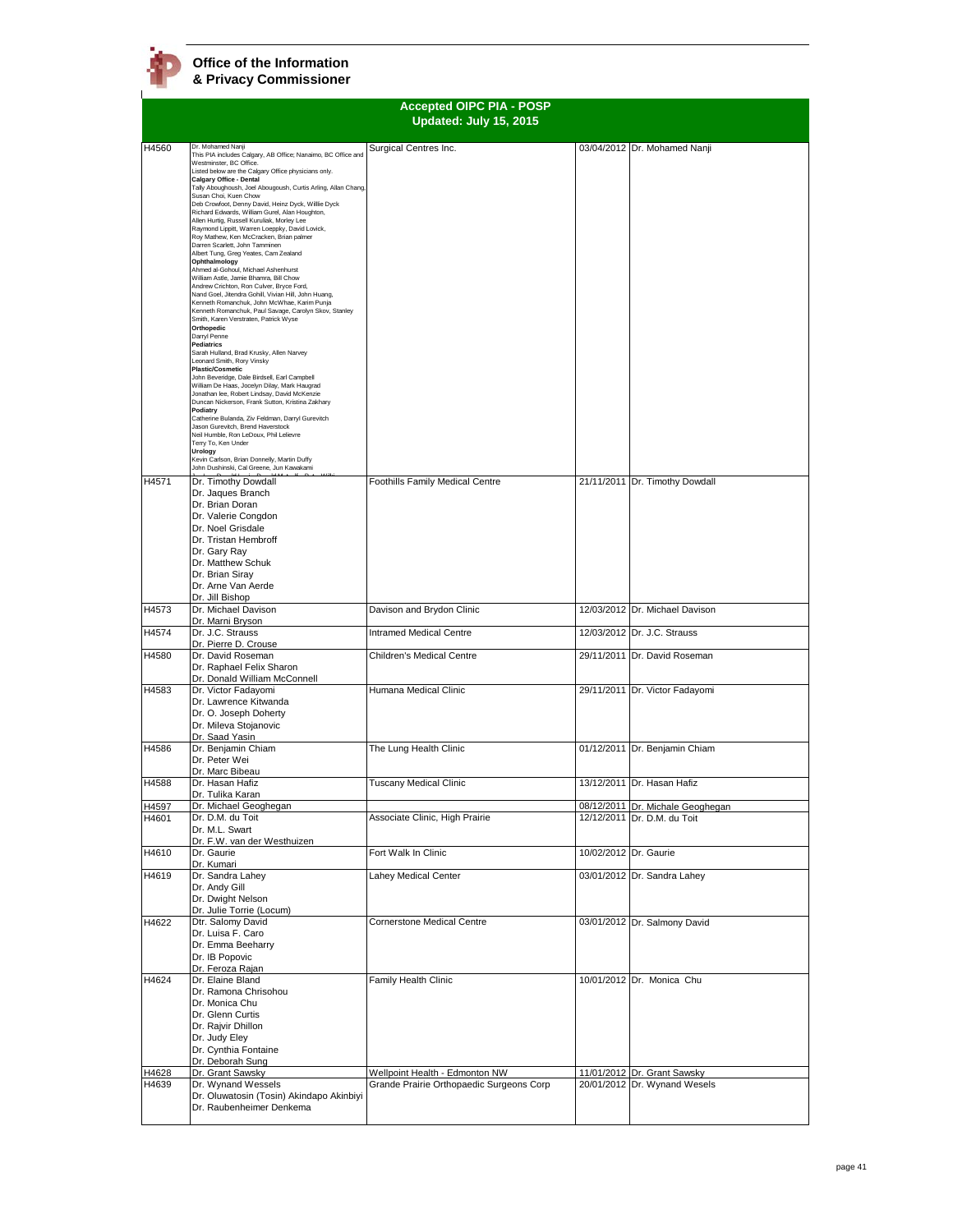

|                |                                                                                                                                                                                                                                        | <b>Accepted OIPC PIA - POSP</b><br>Updated: July 15, 2015                                 |                                                                          |
|----------------|----------------------------------------------------------------------------------------------------------------------------------------------------------------------------------------------------------------------------------------|-------------------------------------------------------------------------------------------|--------------------------------------------------------------------------|
| H4640          | Dr. Edmund Barker<br>Dr. Niels Damgaard<br>Dr. Gerald Meding<br>Dr. Matt Maree<br>Dr. Susan Rees<br>Dr. Leo Short                                                                                                                      | Associate Clinic                                                                          | 23/01/2012 Dr. Leo Short                                                 |
| H4644          | Dr. M. Gaas<br>Dr. Ahmed<br>Dr. A. Elhad                                                                                                                                                                                               | West End Medical Clinic                                                                   | 01/02/2012 Dr. M. Gaas                                                   |
| H4651          | De. Alatrash<br>Dr. Mario Glas<br>Dr. Franz Jonker<br>Dr. Solomon Vanderwesthuizen                                                                                                                                                     | Jonker, Glas & Associates                                                                 | 24/01/2012 Dr. Mario Glas                                                |
| H4657<br>H4658 | Dr. Zlatko Kostic<br>Dr. Azim Valji<br>Dr. Eric Bedard<br>Dr. Ken Stewart<br>Dr. Scott Johnson                                                                                                                                         |                                                                                           | 27/01/2012 Dr. Zlatko Kostic<br>14/05/2012 Dr. Eric Bedard               |
| H4660          | Dr. Hasan Hfiz<br>Dr. Tulika Karan                                                                                                                                                                                                     | <b>Tuscany Medical Clinic</b>                                                             | 02/02/2012 Dr. Hasan Hafiz                                               |
| H4661<br>H4662 | Dr. Elisabeth C. Lewke-Bogle<br>Dr. Tim Yep<br>Dr. Bruce Hedges<br>Dr. Anne Lee<br>Dr. Feliciem Mbuyi<br>Dr. H. Mukiibi<br>Dr. Deborah Rotzinger                                                                                       | Milk River Medical Clinic<br>Richmond Road Family Medical Centre                          | 02/02/2012 Dr. Elisabeth C. Lewke-Bogle<br>02/02/2012 Dr. Tim Yep        |
| H4666          | Dr. Swapna Masurkar                                                                                                                                                                                                                    | Marlborough Medical Clinic Inc.                                                           | 03/02/2012 Dr. Swapna Masurkar                                           |
| H4670          | Dr. Shameem Shaker<br>Dr. Mohammad Shahbaz                                                                                                                                                                                             | Rundle Medical Centre, Doctors Plus<br>Management                                         | 03/02/2012 Dr. Shameem Shaker                                            |
| H4673          | Dr. Michelle Deyholos<br>Dr. Andrew Eddy<br>Dr. David Sparkes<br>Dr. Yolanda Kao<br>Dr. Peter Dunham                                                                                                                                   | Foothills Primacy Care Centre                                                             | 06/02/2012 Dr. Michelle Deyholos                                         |
| H4679          | Dr. Dale Malus<br>Dr. Barbara Hardt                                                                                                                                                                                                    | Bowness Family Medical Centre                                                             | 10/02/2012 Dr. Dale Malus                                                |
| H4680          | Dr. S. Lindsay<br>Dr. G. DuPleussis<br>Dr. H. Schroter<br>Dr. A. Kirk<br>Dr. M.T. Lavens<br>Dr. Otto Rorstad<br>Dr. Pin Li<br>Dr. P Sullivan                                                                                           | Stoney Health Centre                                                                      | 09/02/2012 Dr. Salim Samanani                                            |
| H4683          | Dr. William Healley<br>Dr. Karvn Hellman<br>Dr. Edith Kooiman<br>Dr. Elspeth Verkley                                                                                                                                                   | Midpark Family Medical Centre, Med-Stop<br>Medical Clinics Ltd.                           | 10/02/2012 Dr. William Healley                                           |
| H4684          | Dr. Trung Vu<br>Dr. Patrick Chi Wang Lai<br>Dr. Simon Arthur<br>Dr. Julian Chew<br>Dr. Don Ramsey<br>Dr. Deborah Rotzinger<br>Dr. Sara Wiesenberg<br>Dr. Harwant Van Zuiden<br>Dr. Barry hardin<br>Dr. Brian Spence<br>Dr. Al Stanhope | Brentwood Family Medical Centre, Med-Stop<br>Medical Clinics Ltd.                         | 10/02/2012 Dr. Patrick Chi Wang Lai                                      |
| H4686          | Dr. Stephanie Mullin<br>Dr. Eric Babins<br>Dr. Neesha Patel                                                                                                                                                                            | Southland Sport Medicine, Life Mark<br>Management Inc                                     | 13/02/2012 Dr. Stephanie Mullin                                          |
| H4700          | Dr. John George Fegler<br>Dr. Sara Kunneman<br>Dr. Romuald Zapasnik<br>Dr. Stephanie Kozma<br>Dr. Rusell James Paul Sawa<br>Dr. Joanna Z. Stuchly                                                                                      | Heritage Family Medical Centre                                                            | 23/02/2012 Dr. Romuald Zapasnik                                          |
| H4701<br>H4702 | Dr. Catherine M. Zip<br>Dr. Oluwole David Odugbemi                                                                                                                                                                                     | Dr. Catherine M. Zip, Dermatology Centre<br>Royal Medical Clinic (Edmonton)               | 24/02/2012 Dr. Catherine M. Zip<br>24/02/2012 Dr. Oluwole David Odugbemi |
|                | Dr. Omair Vicaruddin<br>Dr. Zehra Vicaruddin                                                                                                                                                                                           |                                                                                           |                                                                          |
| H4703<br>H4708 | Dr. Oluwole David Odugbemi<br>Dr. Sunnie Oyama                                                                                                                                                                                         | Royal Medical Clinic (Stony Plain)<br>Summerwood Medical Clinic<br>Gibbons Medical Clinic | 24/02/2012 Dr. Oluwole David Odugbemi<br>28/02/2012 Dr. Sunnie Oyama     |
| H4714<br>H4715 | Dr. Simon Eriki<br>Dr. Jennifer Brandon<br>Dr. Deborah Ferguson<br>Dr. Liesel Gillies<br>Dr. Neera Logsetty<br>Dr. Shelley Stokes<br>Dr. Astrid Tupper                                                                                 | <b>Falher Medical Clinic</b><br>Glenmore Family Physicians                                | 28/02/2012 Dr. Simon Eriki<br>29/02/2012 Dr. Shelley Stokes              |
| H4716          | Dr. Talib Muhammed                                                                                                                                                                                                                     | International Avenue Medical Centre                                                       | 29/02/2012 Dr. Talib Muhammed                                            |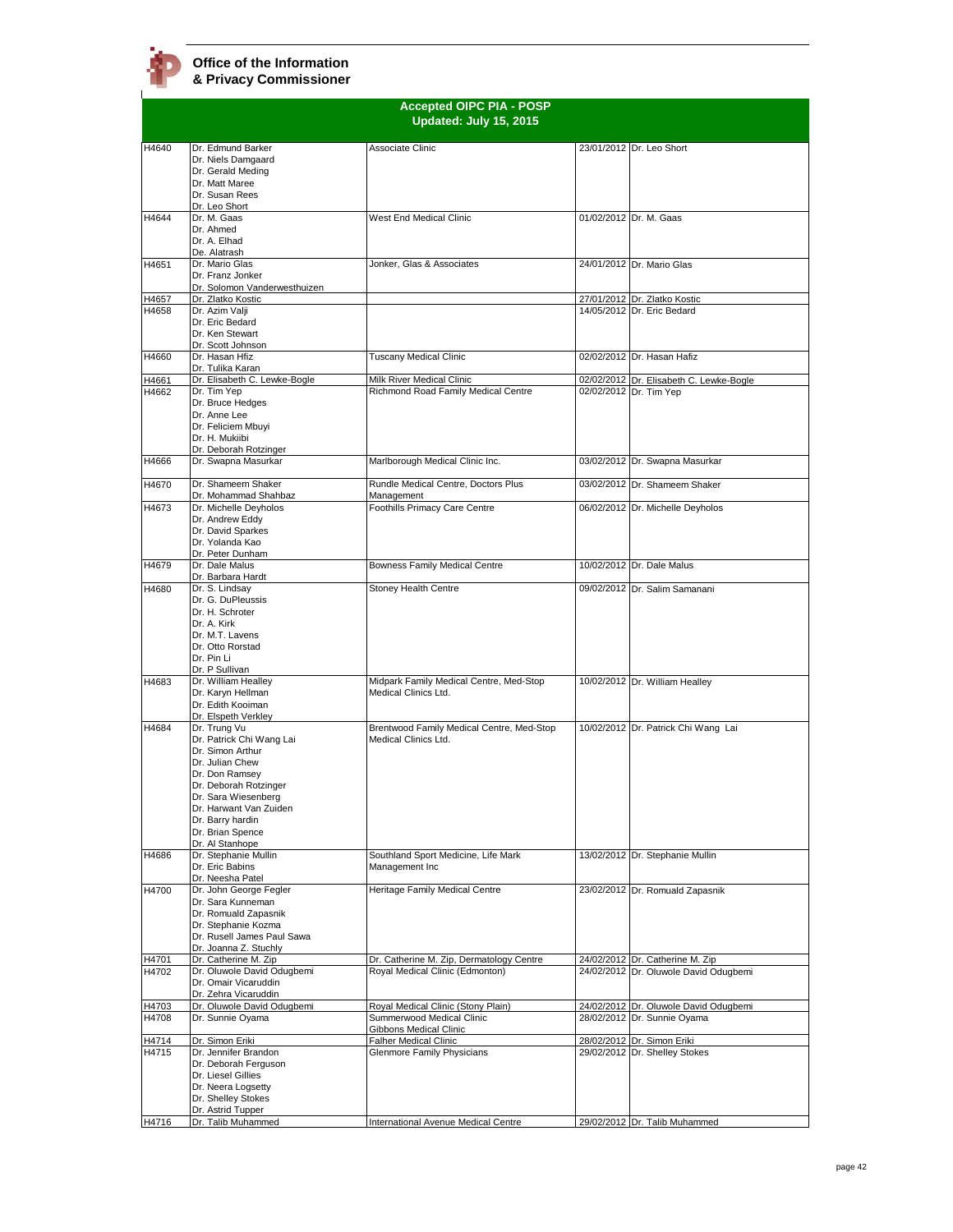|                |                                                                                                                                                                                                                                                                                                                                                                               | <b>Accepted OIPC PIA - POSP</b><br>Updated: July 15, 2015 |                                                             |
|----------------|-------------------------------------------------------------------------------------------------------------------------------------------------------------------------------------------------------------------------------------------------------------------------------------------------------------------------------------------------------------------------------|-----------------------------------------------------------|-------------------------------------------------------------|
|                |                                                                                                                                                                                                                                                                                                                                                                               |                                                           |                                                             |
| H4718          | Dr. Connie Ellis<br>Dr. Liana Hwang<br>Dr. Nadine Moneta<br>Dr. Serge Soolsma                                                                                                                                                                                                                                                                                                 | <b>Bowmont Medical Clinic</b>                             | 01/03/2012 Dr. Connie Ellis                                 |
|                | Dr. Carla Morden<br>Dr. Agnes Thompson<br>Dr. Sangeev Bhatla                                                                                                                                                                                                                                                                                                                  |                                                           |                                                             |
|                | Dr. Remo Depalma<br>Dr. Dale Cole<br>Dr. Kristin Harris                                                                                                                                                                                                                                                                                                                       |                                                           |                                                             |
|                | Dr. Warren Stanich<br>Dr. Lisa Coffey<br>Dr. Gabrielle Savard                                                                                                                                                                                                                                                                                                                 |                                                           |                                                             |
| H4719          | Dr. Carly Conly<br>Dr. R. Gregg                                                                                                                                                                                                                                                                                                                                               | Edmonton Sport Institute and MacEwan Medical              | 01/03/2012 R. R. Gregg                                      |
|                | Dr. G. Arnett<br>Dr. M Bouliane<br>Dr. R. Glasgow<br>Dr. A. Lalani                                                                                                                                                                                                                                                                                                            | Clinic                                                    |                                                             |
|                | Dr. P. Wong<br>Dr. N. Wong<br>Dr. S. Yaltho                                                                                                                                                                                                                                                                                                                                   |                                                           |                                                             |
| H4721          | Dr. Sadrudin Dhanji<br>Dr. Flora Aladi                                                                                                                                                                                                                                                                                                                                        | Madigan Medical Clinic                                    | 06/03/2012 Dr. Sadrudin Dhanji                              |
| H4726          | Dr. L. Farries<br>Dr. P Hardy<br>Dr. M. Muirhead<br>Dr. P Panayides                                                                                                                                                                                                                                                                                                           | Cityview Surgical Associates                              | 12/03/2012 Dr. Matthew Muirhead                             |
|                | Dr. S. Gregg<br>Dr. C. Menezes<br>Dr. R. Warburton                                                                                                                                                                                                                                                                                                                            |                                                           |                                                             |
| H4727          | Dr. Huw Jenkins<br>Dr. Gregory Ward                                                                                                                                                                                                                                                                                                                                           | Central Alberta Digestive Disease Specilists              | 12/03/2012 Dr. Huw Jenkins                                  |
| H4732          | Dr. Feng Chong                                                                                                                                                                                                                                                                                                                                                                | Tze-Feng Chong Professional Corporation                   | 13/03/2012 Dr. Feng Chong                                   |
| H4738          | Dr. Stephen John George Mintsioulis<br>Dr. Thomas King Him fung<br>Dr. Leah Anne Dettman<br>Dr. Bonnie Rae Larson<br>Dr. Katrina Anne Sawatsky<br>Dr. Alfred Dei-Baning                                                                                                                                                                                                       | Siksika Health Services                                   | 09/02/2012 Dr. Stephen John George Mintsioulis              |
| H4741          | Dr. Kevin Hildebrand                                                                                                                                                                                                                                                                                                                                                          |                                                           | 19/03/2012 Dr. Kevin Hildebrand                             |
| H4742          | Dr. Sakina Raj<br>Dr. Natasha Iyer                                                                                                                                                                                                                                                                                                                                            | Ranchlands Medical Centre<br>Better, Sanmitra Inc.        | 19/03/2012 Dr. Sakina Raj                                   |
| H4746<br>H4750 | Dr. Werner De Vos                                                                                                                                                                                                                                                                                                                                                             | Medical Midtown Clinic                                    | 21/03/2012 Dr. Natasha Iyer<br>26/03/2012 Dr. Werner De Vos |
| H4766          | Dr. Gregory K. Chan                                                                                                                                                                                                                                                                                                                                                           | Family Health Clinic                                      | 05/04/2012 Dr. Gregory K. Chan                              |
|                | Dr. Robert Halse<br>Dr. Schalk Greyling<br>Dr. Martha Catharina Du Toit<br>Dr. Brendan J. Bunting<br>Dr. Izak Van Der Vesthuizen                                                                                                                                                                                                                                              |                                                           |                                                             |
| H4779          | Dr. Wayne Edwards                                                                                                                                                                                                                                                                                                                                                             |                                                           | 18/04/2012 Dr. Wayne Edwards                                |
| H4781          | Dr. Wallace D. Smart                                                                                                                                                                                                                                                                                                                                                          |                                                           | 18/04/2012 Dr. Wallace D. Smart                             |
| H4791          | Dr. Jessica Haussman                                                                                                                                                                                                                                                                                                                                                          |                                                           | 23/04/2012 Dr. Jessica Haussman                             |
| H4809          | Dr. Sandra Goranson                                                                                                                                                                                                                                                                                                                                                           | Calgary Police Services Health and Wellness               | 10/07/2012 Dr. Sandra Goranson                              |
| H4810          | Dr. Kathryn Dundas<br>Dr. Kim Wilmont                                                                                                                                                                                                                                                                                                                                         | Primary MD                                                | 07/05/2012 Dr. Kathryn Dundas                               |
| H4815          | Centre Street Health/Adminstrative Centre,<br>101, 1318 Centre ST NE CALG<br>Dr. Ben Addlemen<br>Dr.Randall John Berlin<br>Dr. Sunita Chacko<br>Dr. Rachel DeFina<br>Dr. David Gibbs<br>Dr. Shawn Lamond<br>Dr. Laura L. Lassila, Dr. Joan Meldrum<br>Dr. Carla Rebecca Morden<br>Dr. Teresa Truong<br>Dr. Kerri Anne Tueherne<br>Dr. Mary-Jo Verna Woolgar<br>Dr. Yi-Hui Sun | Alexandra Community Health Centre                         | 10/05/2012 Dr. Randall John Berlin                          |
|                | Mobile Unit 10 AVE & 8 ST, CALG<br>Dr. Date Bisby, Dr. Joyce Chu<br>Dr. Scott Farquharson<br>Dr. Sue Bornemisza, Dr. Anne Darragh<br>Pathways, 7425-12 ST SE CALG<br>Dr. Inderjit Chohan, Dr. Pawel Niemczewski<br>Dr. Kathleen Pierson, Dr. Van Nguyen<br>Dr. Tamara Pierce                                                                                                  |                                                           |                                                             |
|                | Seniors Location 630-9 AVE SE CALG<br>Dr. Anish Acharys, Dr. Rachel DeFina<br>Dr. Roopa K.S. Lakra, Dr. Lara Nixon<br>Dr. Li Wang, Dr. Joyce Chu<br>Dr. Jeremy deBruyn, Dr. Veronica Malhotra<br>Dr Karen Tanguay                                                                                                                                                             |                                                           |                                                             |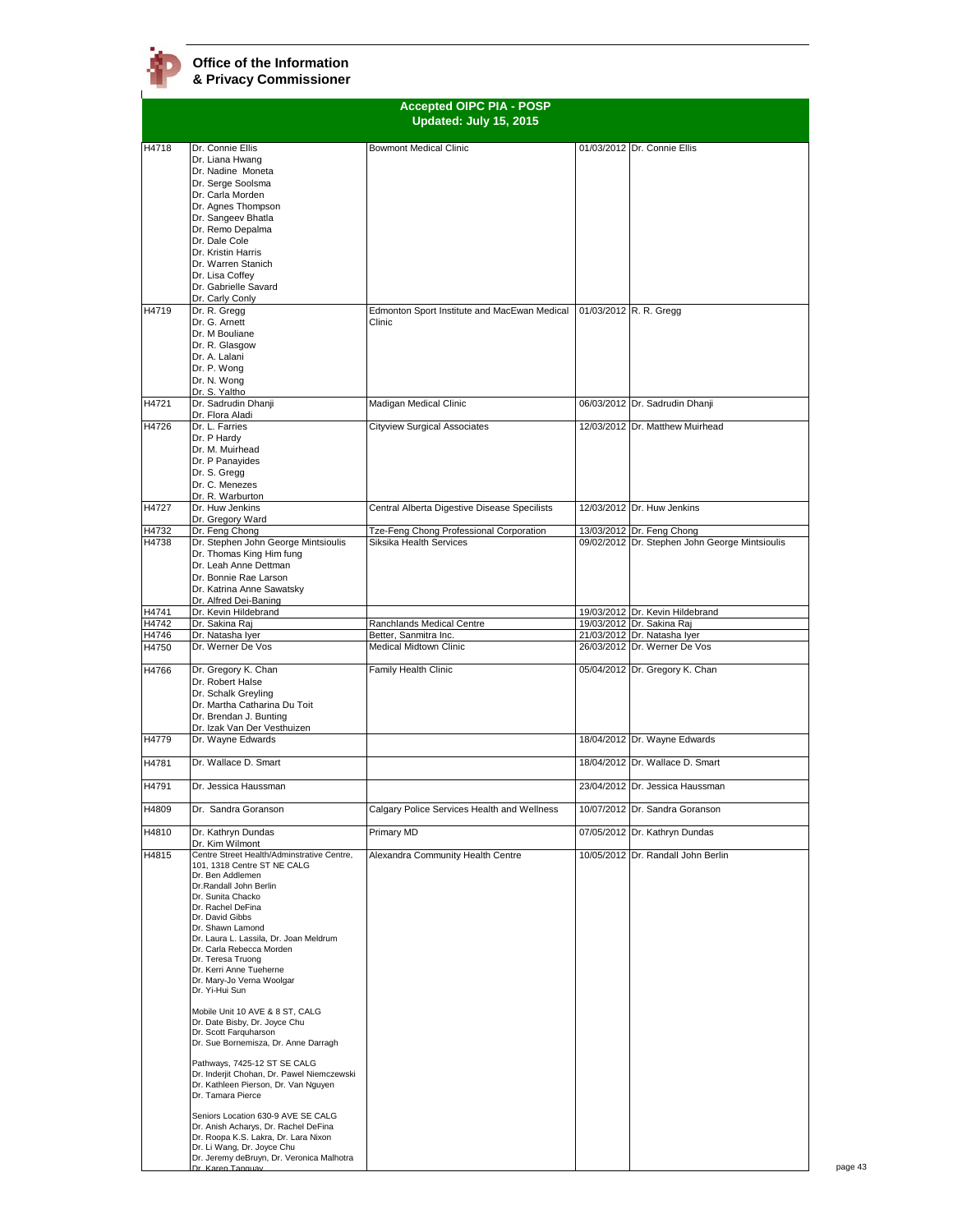|       | <b>Accepted OIPC PIA - POSP</b><br>Updated: July 15, 2015                                                                                                                                                                                                                                        |                                                         |  |                                           |
|-------|--------------------------------------------------------------------------------------------------------------------------------------------------------------------------------------------------------------------------------------------------------------------------------------------------|---------------------------------------------------------|--|-------------------------------------------|
|       |                                                                                                                                                                                                                                                                                                  |                                                         |  |                                           |
| H4822 | Dr. Trevor Byers<br>Dr. Gurpreet Dinsa<br>Dr. Maxine Hetherington<br>Dr. Christopher Lee<br>Dr. Asma Mohammed<br>Dr. Dadi Naidoo<br>Dr. Dwight Paras<br>Dr. Jason Rankin<br>Dr. Robert Simartd<br>Dr. David Smyth<br>Dr. Prabhu Sonpar<br>Dr. Ming Yee Yue<br>Dr. Gurjeet Dulai<br>Dr. Jason Low | Smyth Associate Medical Clinic                          |  | 23/05/2012 Dr. David Smyth                |
| H4824 | Dr. Tanis BlenchDr. Susan Lea-Makenny INLIV<br>Dr. Tony Lynch<br>Dr. Carmen Poirier<br>Dr. Wendy Smeltzer                                                                                                                                                                                        |                                                         |  | 17/05/2012 Dr. Tanis Blench               |
| H4826 | Dr. Isphara Ellaurie                                                                                                                                                                                                                                                                             | Brindawan Family Medical Clinic                         |  | 18/05/2012 Dr. Isphara Ellaurie           |
| H4831 | Dr. Corrina lampen                                                                                                                                                                                                                                                                               | Elle Ambiance Medical Spa                               |  | 18/05/2012 Dr. Corrina lampen             |
| H4832 | Dr. Jitendra Gohill                                                                                                                                                                                                                                                                              |                                                         |  | 18/05/2012 Dr. Jitendra Gohill            |
| H4838 | Dr. Zoe Filyk                                                                                                                                                                                                                                                                                    | Westside Medical Surgical Clinic                        |  | 23/05/2012 Dr. Zoe Filyk                  |
| H4839 | Dr. Neville Reddy                                                                                                                                                                                                                                                                                | Innovations Health Care Inc.                            |  | 28/05/2012 Dr. Neville Reddy              |
| H4840 | Dr. Jagdeep Badhesha                                                                                                                                                                                                                                                                             | Genesis Medical Clinic                                  |  | 23/05/2012 Dr. Neville Reddy              |
| H4842 | Dr. Shane Devlin                                                                                                                                                                                                                                                                                 |                                                         |  | 28/05/2012 Dr. Shane Devlin               |
| H4843 | Dr. Jesse Siffledeen<br>Dr. Vijeyakumar Selvarajah                                                                                                                                                                                                                                               |                                                         |  | 28/05/2012 Dr. Jesse Siffledeen           |
| H4844 | Dr. Sadrudin Dhanji<br>Dr. Bao Nguyen<br>Dr. Steven Patient                                                                                                                                                                                                                                      |                                                         |  | 28/05/2012 Dr. Sadrudin Dhanji            |
| H4846 | Dr. Ana-Maria Oelschig<br>Dr. Janna Vantonder<br>Dr. Amie White<br>Dr. Andrea Wilson<br>Dr. Anton Nel<br>Dr. Tracey Gordon<br>Dr. Jacoba Coetzee<br>Dr. Christo Rabie                                                                                                                            | Mokala Medical                                          |  | 30/05/2012 Dr. Ana-Marie Oelschig         |
| H4847 | Dr. Johannes Lambertus Myburgh<br>Dr. Rudolph Eben Nieman<br>Dr. Matthys Cornelius Van Schalkwyk<br>Dr. Wilhelmina Elizabeth Nel                                                                                                                                                                 | Sylvan Medical Center<br><b>Eckville Medical Centre</b> |  | 30/05/2012 Dr. Johannes Lambertus Myburgh |
| H4850 | Dr. Duncan Nickerson                                                                                                                                                                                                                                                                             |                                                         |  | 31/05/2012 Dr. Duncan Nickerson           |
| H4851 | Dr. M. Gauri                                                                                                                                                                                                                                                                                     | Fort Walk In Clinic                                     |  | 01/06/2012 Dr. M. Gauri                   |
| H4853 | Dr. Stuart Nigel Carr<br>Dr. Per Gustav L. Lidman<br>Dr. Timothy K. Vander Leek                                                                                                                                                                                                                  | Pediatric Allergy & Clinical Immunology                 |  | 04/06/2012 Dr. Per Gustave L. Lidman      |
| H4853 | Dr. Per Gustav L. Lidman<br>Dr. Stuart Nigel Carr<br>Dr. Per Gustav L. Lidman<br>Dr. Timothy K. Vander Leek                                                                                                                                                                                      | Pediatric Allergy & Clinical Immunology                 |  | 04/06/201 Dr. Per Gustave L. Lidman       |
| H4857 | Dr. Kamal Danial                                                                                                                                                                                                                                                                                 | St. Mary Family & Walk In Clinic                        |  | 06/06/2012 Dr. Kamal Danial               |
| H4863 | Dr. Wanda M. Lester                                                                                                                                                                                                                                                                              |                                                         |  | 12/06/2012 Dr. Wanda M. Lester            |
| H4883 | Dr. Dianne Smith                                                                                                                                                                                                                                                                                 | <b>Trinity Rose Medical Clinic</b>                      |  | 26/06/2012 Dr. Dianne Smith               |
| H4896 | Dr. Richard Moffat<br>Dr. Anthony Williams<br>Dr. Peter Bouch<br>Dr. Aimee Philpot<br>Dr. Colin Holmes<br>Dr. Neil Stewart<br>Dr. David Elliott<br>Dr. Erin Thompson                                                                                                                             | Piper Creek Medical Clinic                              |  | 03/08/2012 Dr. Anthony Williams           |
| H4901 | Dr. Noordin Virani<br>Dr. Dennis Dong<br>Dr. Hilda Morales<br>Dr. Gokul Bhanwath<br>Dr. Catherine Chu<br>Dr. Reta Blakely                                                                                                                                                                        | Creekside Medical Clinic                                |  | 06/07/2012 Dr. Noordin Virani             |
| H4902 | Dr. Katherine Savoia                                                                                                                                                                                                                                                                             |                                                         |  | 06/07/2012 Dr. Katherine Savoia           |
| H4905 | Dr. Justin Chau<br>Dr. Brad Mechor                                                                                                                                                                                                                                                               | Calgary Ear and Sinus Centre                            |  | 16/07/2012 Dr. Justin Chau                |
| H4908 | Dr. Sandra Goranson                                                                                                                                                                                                                                                                              | Calgary Police Service Health and Wellness              |  | 10/07/2012 Dr. Sandra Goranson            |
| H4920 | Dr. Shawkat Kirbria, Dr. Ahmed Bani                                                                                                                                                                                                                                                              | Viva Care Medical Clinic                                |  | 16/07/2012 Dr. Shakat Kirbria             |
| H4921 | Dr. Shawkat Kibria                                                                                                                                                                                                                                                                               | Queen Street Medical Clinic                             |  | 14/09/2012 Dr. Shawkat Kibria             |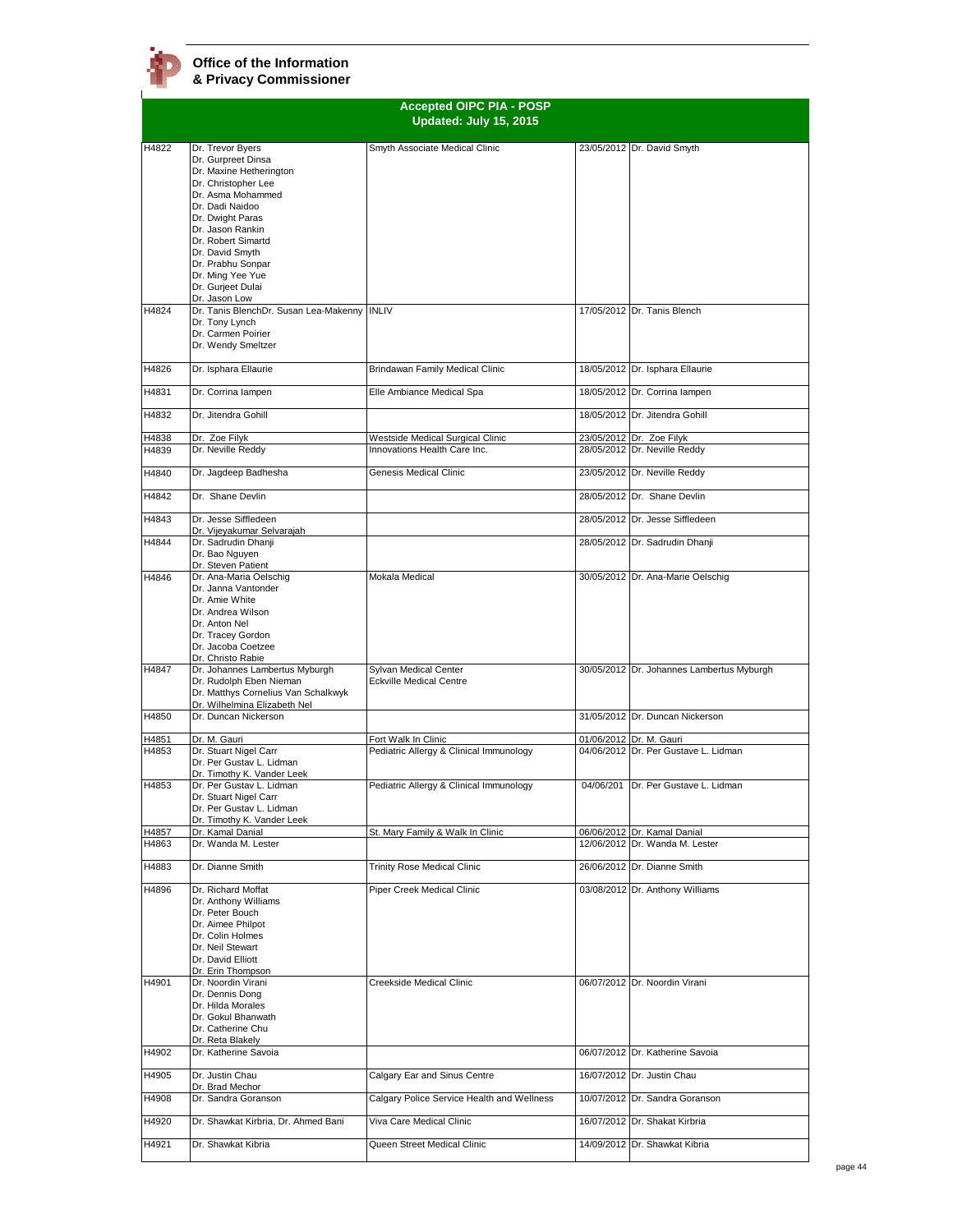

| H4924<br>H4945<br>H4947<br>H4960<br>H4962 | Dr. Lalji Gohill<br>Dr. Patricia Lruthayaraj<br>Dr. Richa Love<br>Dr. Deon Swart<br>Dr. Richard Yuen<br>Dr. Brian Sereda<br>Dr. John Gillespie<br>Dr. Shawkat Kibria<br>Dr. Inas El-Gouhary<br>Dr. Khaled Hajar<br>Dr. Rati Chadha<br>Dr. Rita Dahlke<br>Dr. Jeremy ddeBruyn<br>Dr. Janice Heard<br>Dr. Chritin Hilbert<br>Dr. Bonnnie Larson<br>Dr. Alison Leggett<br>Dr. Jazmin Marlinga<br>Dr. Gisela McPhail<br>Dr. Karishma Mehta | <b>Thorncliffe Medical Centre</b><br>Oliver Medical Clinic<br>Gillespie Clinic<br>97th Street Family Medical Clinic<br>CUPS Health & Education Centre | 17/07/2012 Dr. Richa Love<br>24/07/2012 Dr. Brian Sereda<br>24/07/2012 Dr. John Gillespie<br>14/09/2012 Dr. Shawkat Kibria<br>31/07/2012 Dr. Rita Dahlke |
|-------------------------------------------|----------------------------------------------------------------------------------------------------------------------------------------------------------------------------------------------------------------------------------------------------------------------------------------------------------------------------------------------------------------------------------------------------------------------------------------|-------------------------------------------------------------------------------------------------------------------------------------------------------|----------------------------------------------------------------------------------------------------------------------------------------------------------|
|                                           |                                                                                                                                                                                                                                                                                                                                                                                                                                        |                                                                                                                                                       |                                                                                                                                                          |
|                                           |                                                                                                                                                                                                                                                                                                                                                                                                                                        |                                                                                                                                                       |                                                                                                                                                          |
|                                           |                                                                                                                                                                                                                                                                                                                                                                                                                                        |                                                                                                                                                       |                                                                                                                                                          |
|                                           |                                                                                                                                                                                                                                                                                                                                                                                                                                        |                                                                                                                                                       |                                                                                                                                                          |
|                                           |                                                                                                                                                                                                                                                                                                                                                                                                                                        |                                                                                                                                                       |                                                                                                                                                          |
|                                           |                                                                                                                                                                                                                                                                                                                                                                                                                                        |                                                                                                                                                       |                                                                                                                                                          |
|                                           | Dr. Van Nguyen<br>Dr. Suzanne Perkins<br>Dr. Jasminder Soin<br>Dr. Suzanne Walsh                                                                                                                                                                                                                                                                                                                                                       |                                                                                                                                                       |                                                                                                                                                          |
| H4963                                     | Dr. Douglas M. Anderson<br>Dr. Grace Simons<br>Dr. Ashraf Khan                                                                                                                                                                                                                                                                                                                                                                         | Anderson Medical Clinic                                                                                                                               | 31/07/2012 Dr. Douglas M. Anderson                                                                                                                       |
| H4974                                     | Dr. Kirk Barber                                                                                                                                                                                                                                                                                                                                                                                                                        |                                                                                                                                                       | 02/08/2012 Dr. Kirk Barber                                                                                                                               |
| H4984                                     | Dr. Paul Chiu<br>Dr. Sheryl Chiang<br>Dr. Vernie Yee                                                                                                                                                                                                                                                                                                                                                                                   | Northtown Clinic                                                                                                                                      | 09/14/2012 Dr. Paul Chiu                                                                                                                                 |
| H4987                                     | Dr. Sanja Minic<br>Dr. Haseebullah Zmani                                                                                                                                                                                                                                                                                                                                                                                               | Dr. Sanja Minic, Minic and Zamani Clinic                                                                                                              | 09/10/2012 Dr. Sanja Minic                                                                                                                               |
| H4991                                     | Dr. Shawkat Kibria<br>Dr. Olusesan Odusami Oduwole                                                                                                                                                                                                                                                                                                                                                                                     | Wabamun Medical Clinic                                                                                                                                | 09/08/2012 Dr. Olusesan Odusami Oduwole                                                                                                                  |
| H5008                                     | Dr. Sara Wiesenberg<br>Dr. Tristan Hembroft<br>Dr. Les Cunning<br>Dr. Annelies Noordman                                                                                                                                                                                                                                                                                                                                                | Clinic at the Creek                                                                                                                                   | 09/21/2012 Dr. Sara Wiesenberg                                                                                                                           |
| H5010                                     | Dr. Tariq M. Awan<br>Dr. Nusrat Asif                                                                                                                                                                                                                                                                                                                                                                                                   |                                                                                                                                                       | 09/21/2012 Dr. Tariq M. Awan                                                                                                                             |
| H5011                                     | Dr. Nyunt Kyi<br>Dr. Keith R. Darcel<br>Dr. John Allan Gillett<br>Dr. Christina Ruth Walton<br>Dr. Esther Barnard                                                                                                                                                                                                                                                                                                                      |                                                                                                                                                       | 09/21/2012 Dr. Keith R. Darcel                                                                                                                           |
| H5014                                     | Dr. Dennis Kreptul<br>Dr. Ron Garnett<br>Dr. Mal Kaminska                                                                                                                                                                                                                                                                                                                                                                              | South Health Campus Family Medicine Teaching 09/22/2012 Dr. Dennis Kreptul<br>Centre at the University of Calgary                                     |                                                                                                                                                          |
| H5019                                     | Dr. John McSorley<br>Dr. Phillip Fredrick De Waal<br>Dr. Emmanuel Gye<br>Dr. Jullian Kyne<br>Dr. Neil White                                                                                                                                                                                                                                                                                                                            | Associate Medical Clinic                                                                                                                              | 09/23/2012 Dr. John McSorley                                                                                                                             |
| H5028                                     | Dr. Devan Kasavan<br>Dr. Vanessa Chetty<br>Dr. Sivalingum Jay Govender                                                                                                                                                                                                                                                                                                                                                                 | Ayra Medical Clinic                                                                                                                                   | 09/27/2012 Dr. Devan Kasavan                                                                                                                             |
| H5031                                     | Dr. Jorge P. Mayo<br>Dr. Billy Roy Wong<br>Dr. Amanda Aiken                                                                                                                                                                                                                                                                                                                                                                            |                                                                                                                                                       | 09/30/2012 Dr. Jorge P. Mayo                                                                                                                             |
| H5034                                     | Dr. Noordin Virani<br>Dr. Farhan Khan<br>Dr. Lara Curtis<br>Dr. Shaukat Bilal<br>Dr. Fateh Mohammed                                                                                                                                                                                                                                                                                                                                    | Windermere Clinic                                                                                                                                     | 09/31/2012 Dr. Noordin Virani                                                                                                                            |
| H5044                                     | Dr. Riyaan Hassen                                                                                                                                                                                                                                                                                                                                                                                                                      | <b>Bigstone Medical Clinic</b>                                                                                                                        | 04/09/2012 Dr. Riyaan Hassen                                                                                                                             |
| H5051                                     | Dr. Harvey Woytiuk<br>Dr. Albert Harmse<br>Dr. Margaretha Senekal<br>Dr. Noreen Botha<br>Dr. Hester Gordon<br>Dr. Iftikhar Ahmad                                                                                                                                                                                                                                                                                                       | <b>Associated Medical Centre</b>                                                                                                                      | 03/10/2012 Dr. Harvey Woytiuk                                                                                                                            |
| H5059                                     | Dr. Olurotimi Olusola Oginsina                                                                                                                                                                                                                                                                                                                                                                                                         |                                                                                                                                                       | 12/09/2012 Dr. Olurotimi Olusola Oginsina                                                                                                                |
| H5064                                     | Dr. Steven Bowen<br>Dr. Sonya Pienaar<br>Dr. P.J. Tkalych                                                                                                                                                                                                                                                                                                                                                                              | <b>Family Practice Associates</b>                                                                                                                     | 18/09/2012 Dr. Steven Bowen                                                                                                                              |
| H5070                                     | Dr. Andrew Morrissey<br>Dr. M. Allegretto<br>Dr. Raiyan Chowdhury<br>Dr. Richard Loi                                                                                                                                                                                                                                                                                                                                                   | Meridian ENT Surgery                                                                                                                                  | 18/09/2012 Dr. Andrew Morrissey                                                                                                                          |
| H5071<br>H5077                            | Dr. Carey Johnson<br>Dr. Petra Muller                                                                                                                                                                                                                                                                                                                                                                                                  |                                                                                                                                                       | 25/09/2012 Dr. Carey Johnson<br>25/09/2012 Dr. Petra Muller                                                                                              |
| Dr. Navbir Cheema<br>H5078                |                                                                                                                                                                                                                                                                                                                                                                                                                                        | Oyen Medical Clinic                                                                                                                                   | 25/09/2012 Dr. Navbir Cheema                                                                                                                             |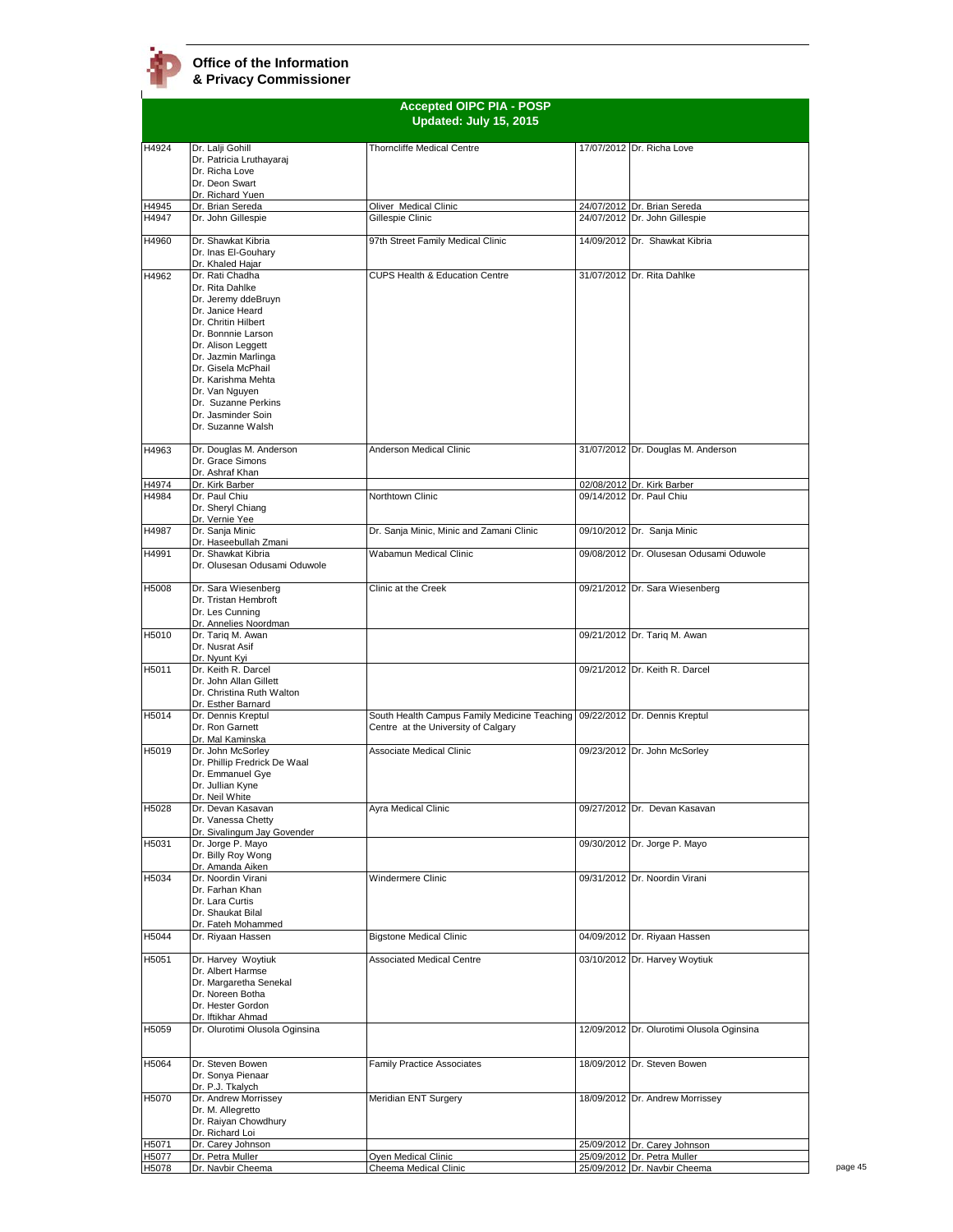**Accepted OIPC PIA - POSP Updated: July 15, 2015** H5084 Dr. F.J. Ollewagen **Aurora Medical Laser & Vein Clinic** 27/09/2012 Dr. F.J. Ollewagen H5092 Dr. Adrian Anderton Cranston Family Healthcare 03/10/2012 Dr. Adrian Anderton H5102 Dr. Adrian Anderton H5102 10/10/2012 Dr. Sanjay Taparia H5107 Dr. George Fong 12/10/2012 Dr. George Fong H5108 Dr. Timothy E. Hanton | Killam Medical Practice | 15/10/2012 Dr. Timothy E. Hanton | Killam Aucoin | Calgary West Medical Centre | 15/10/2012 Dr. Sy Lam Dr. Michael William Aucoin Dr. Elizabeth J. Downie Dr. Vandana Anupama Phillips Dr. Patrick Gum Way Wong Dr. Kwanling Chin Dr. Sy Lam Dr. Therese TH Ng Segedi<br>Dr. Edwin Cheng Calgary West Medical Centre H5115 Dr. Edwin Cheng 17/010/201  $\frac{2}{17/010/201}$ 17/010/201 Dr. Edwin Cheng H5116 Dr. Shawkat Kirbria Dr. Abdelmagid Sa. Miftah Al-Shibani Dr. Ragaee Saleeb Erian Dr. Timothy Neil Erickson Dr. Qamar Fatima Dr. Fawzi Mabruk Fetouri Dr. Peter S. Fung Dr. Paul Jansen Dr. Shabahat Khurram Dr. Inderpreet (Preet) Singh Rai Dr. Ammara Imtiaz Sadiq Dr. Sadia Shakil Dr. Parviz N. Somani Dr. Salim Somani Dr. Setorm Adzo Tsikata Parkland Medical Clinic 2 Dr. Shawkat Kibria H5117 Dr. Stephen Kwan Dr. Joel Weaver Dr. Martina Frostad 17/010/201 Dr. Stephen Kwan 2 H5121 Dr. Folake Pepple Dr. Ikegwuonu Muotoh Silverado Medical Clinic 23/10/2012 Dr. Folake Pepple H5135 Dr. Mary Aird Dr. Jeffrey Kenneth Lowe Dr. Zahirali Jamal Dr. Sivalingam Srinivassen Naicker Dr. Robert Guy Joseph Bernier Dr. Jonathan Mwanza<br>Dr. Janice Liao Family Practice Association 29/10/2012 Dr. Mary Aird H5136 Dr. Janice Liao **Dermatology & Hair Transplant Centre** 29/10/2012 Dr. Janice Liao **Night Centre 29/10/2012** Dr. Andrew D. H5149 Dr. Andrew D. H5149 Dr. Andrew D. Jackson Silverfern Medical Clinic 19/11/2012 Dr. Andrew D. Jackson<br>
H5153 Dr. Droovnath Ramful<br>
Elk Point & District Medical Clinic 19/11/2012 Dr. Droovnath Ramful H5153 Dr. Droovnath Ramful Elk Point & District Medical Clinic 19/11/2012 Dr. Droovnath Ramful<br>H5162 Dr. Moises Lasaleta Scenic Acres Medical Centre 19/11/2012 Dr. Moises Lasalet Dr. Moises Lasaleta Dr. Chitraleka Naidoo Dr. Hidayat Ullah Dr. Farook Oosman Dr. Dubravka Rakic Dr. Woi-Joo Kim Dr. Teresa M. Sztukowski Dr. Nesrin Yakout Dr. Besem Roman<br>Dr. W.J<u>. Mayhew</u> 19/11/2012 Dr. Moises Lasalet H5163 Dr. W.J. Mayhew Mayhew Squires and Ramsay 19/11/2012 Dr. W.J. Mayhew Squires and Ramsay 19/11/2012 Dr. W.J. Mayhew<br>H5164 Dr. Thomas Tak Ming Tam Strathcona Family Medicine Centre 19/11/2012 Dr. Thomas Tak Dr. Thomas Tak Ming Tam Dr. Gregory J. Fitzgerald Dr. Jacqueline Y. McDougall Dr. Peter N. Thorton Dr. Johan Roy Friesser<br>Dr. Chris J. Symonds 19/11/2012 Dr. Thomas Tak Ming Tam H5172 Dr. Chris J. Symonds<br>H5181 Dr. Tammy Paulgaard-McKnight Airdrie Medical Clinic<br>
22/11/2012 Dr. Tammy Paulgaard-McKnight Airdrie Medical Clinic<br>
22/11/2012 Dr. Sheri Lupul Dr. Tammy Paulgaard-McKnight Dr. Ahmed Elmezughi Dr. Avneet Brar Dr. Chandrasekaran Sivakumar Dr. Asim Hussain Dr. Nan Yang Dr. Olena Kravchenko Dr. Sandra Morrison Dr. Darrell Paul Dr. Olapido Odubanjo Airdrie Medical Clinic 22/11/2012 Dr. Sheri Lupul H5183 Dr. S. Kruger Dr. J. Badenhorst Dr. H. Conradie Clearview Medical & Walk In Clinic 23/11/2012 Dr.S Kruger H5184 **Humana Medical Clinic** Dr. Victor Fadayomi Dr. O. Joseph Doherty Dr. Mileva Stojanovic Dr. Saad Yasin Dr. Alaba Akintayo Alawiye **Humana Medical Clinic - Dalhousie**  Dr. Victor Fadayomi Dr. O. Joseph Doherty DR. Elijah Marfo Humana Medical Clinic 23/11/2012 Dr. Victor Fadayomi H5198 Dr. G. Van Wyk **Infinity Medical Centres** 194/12/2012 Dr. G. Van Wyk<br>
H5205 Dr. Ranjeeta Gounden South Common Medical Clinic 196/12/2012 Dr. Ranjeeta Go

H5205 Dr. Ranjeeta Gounden South Common Medical Clinic 606/12/2012 Dr. Ranjeeta Gounden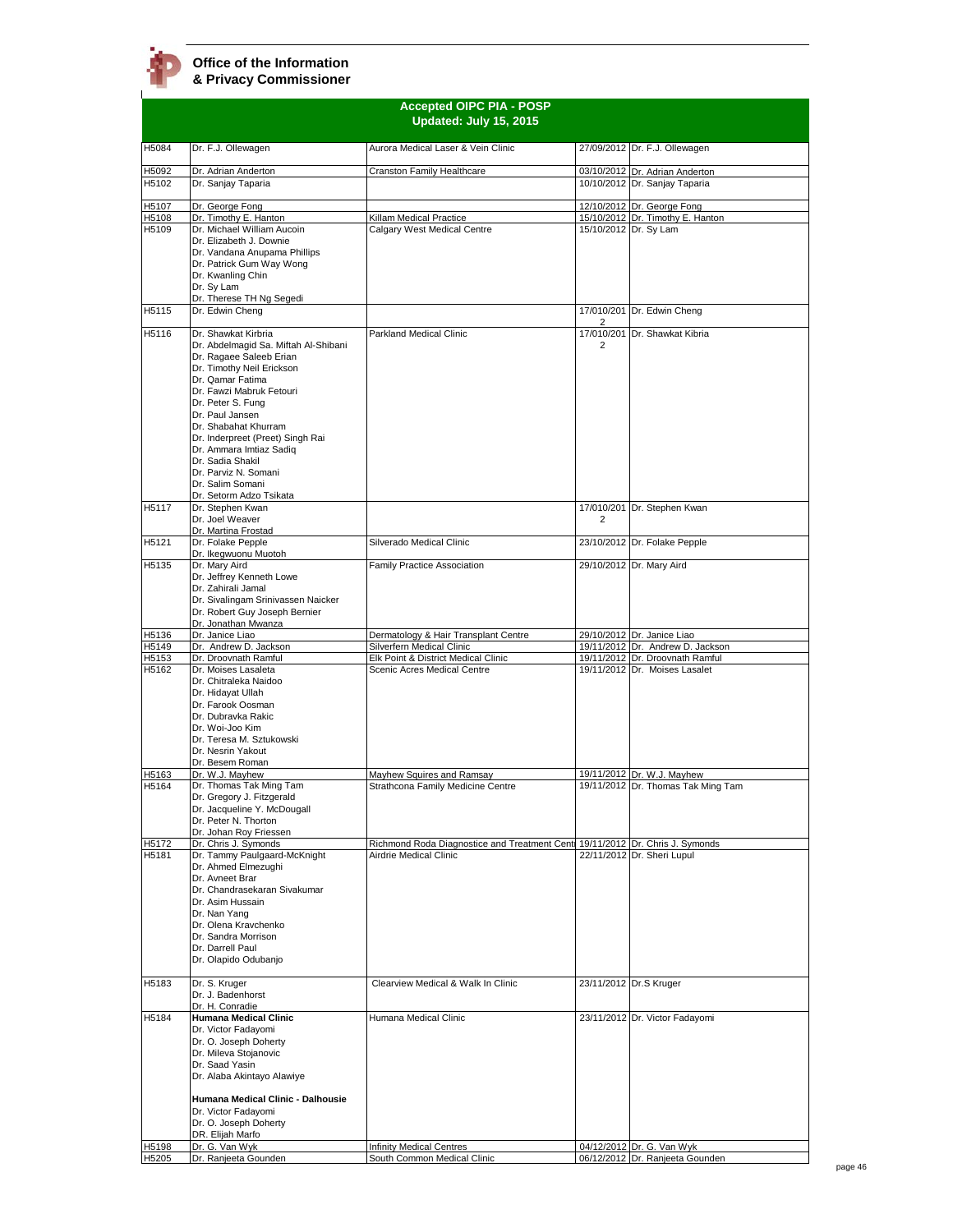$\mathbf{I}$ 

|                |                                                                                                                                                                                                                                                                                                                                                                                                                                                      | <b>Accepted OIPC PIA - POSP</b><br>Updated: July 15, 2015                             |                                                                    |
|----------------|------------------------------------------------------------------------------------------------------------------------------------------------------------------------------------------------------------------------------------------------------------------------------------------------------------------------------------------------------------------------------------------------------------------------------------------------------|---------------------------------------------------------------------------------------|--------------------------------------------------------------------|
| H5215          | Dr. Jonathan Chan<br>Dr. Sunday Olowu<br>Dr. Wlodzimierz Paul Zakrzewski<br>Dr. Peter Hon-Wing Chau<br>Dr. Aigun Xin                                                                                                                                                                                                                                                                                                                                 | Imagine Health Centres                                                                | 07/12/2012 Dr. Jonathan S.K. Chan                                  |
| H5218<br>H5219 | Dr. Tania Nordli<br>Dr. Joseph Hopfner                                                                                                                                                                                                                                                                                                                                                                                                               | <b>Associate Medical Group</b>                                                        | 12/12/2012 Dr. Tania Nordli<br>12/13/2012 Dr. Joseph Hopfner       |
| H5233          | Dr. Peter David Longino                                                                                                                                                                                                                                                                                                                                                                                                                              |                                                                                       | 01/07/2013 Dr. Peter David Longino                                 |
| H5239          | Dr. G. Al-Naami                                                                                                                                                                                                                                                                                                                                                                                                                                      | <b>Bright Futures Clinic</b>                                                          | 01/07/2013 Dr. G. Al-Naami                                         |
| H5241<br>H5245 | Dr. Hassan Alhaj Imhmed<br>Dr. Bao Dang<br>Dr. Olga Tourin<br>Dr. Juri Janovcik<br>Dr. Karen Heathcote<br>Dr. Tom Lim<br>Dr. Warren Davidson<br>Dr. Michael Sorg<br>Dr. Mohammad Jahandardoost                                                                                                                                                                                                                                                       | TLC Family Medical Clinic<br>Peak Medical and Peak Pulmonary Function<br>Laboratories | 01/07/2013 Dr. Hassan Alhaj Imhmed<br>01/10/2012 Dr. Bao Dang      |
| H5256          | Dr. Andy Wong                                                                                                                                                                                                                                                                                                                                                                                                                                        | Fairmount Medical Clinic                                                              | 18/01/2013 Dr. Andy Wong                                           |
| H5264          | Dr. Jacques Bouchard<br>Dr. Cory Cundal<br>Dr. Ganesh Swamy<br>Dr. Peter Lewkonia<br>Dr. Stephen du Plessis<br>Dr. Gupreet Dhaliwal<br>Dr. Arun Gupta<br>Dr. Denise Bowman<br>Dr. Micahel Christie<br>Dr. Renna Suri<br>Dr. Joanne Storring<br>Dr. Roger Cho<br>Dr. Richard Hu<br>Dr. Ken Thomas<br>Dr. Paul Duffy<br>Dr. Deon Louw<br>Dr. Mark Lewis<br>Dr. Tony Glantomaso<br>Dr. Wilhelm Meerholz<br>Dr. Christopher Morse<br>Dr. Elias Soumbasis | Caleo Health                                                                          | 01/22/2013 Dr. Richard Hu                                          |
| H5273          | Dr. Daniel LeBlond                                                                                                                                                                                                                                                                                                                                                                                                                                   |                                                                                       | 28/01/2013 Dr. Daniel LeBlond                                      |
| H5294          | Dr. Ben Andruski<br>Dr. Sarah Bell Dingwall<br>Dr. Bonnie Bagdan<br>Dr. Stephen Finnegan<br>Dr. William Fortin<br>Dr. Ron Gorsche<br>Dr. John Hagens<br>Dr. Ashraf Jeeva<br>Dr. Brian Jensen<br>Dr. Sarah Makhdoom<br>Dr. Shauna Mercer<br>Dr. Jenifer Norheim<br>Dr. Chris Powell<br>Dr. Jeffrey Rader<br>Dr. Nicole Roper<br>Dr. Mark Smillie<br>Dr. Keith Spackman<br>Dr. Ogoke Valentine<br>Dr. Adam Vyse<br>Dr. Nancy Vyse<br>Dr. K Janschitz   | High River Community Clinic<br><b>Westland Family Practice Clinic</b>                 | 02/05/2013 Dr. Steve Finnegan<br>02/05/2013 Dr. Ross Dunbar        |
| H5296          | Dr. R. Dunbar PC<br>Dr. C. Perry<br>Dr. S. Kroeker PC                                                                                                                                                                                                                                                                                                                                                                                                |                                                                                       |                                                                    |
| H5302          | Dr. M. Karpiyevich<br>Titilayo Oluyomi-Obi                                                                                                                                                                                                                                                                                                                                                                                                           |                                                                                       | 08/01/2013 Titilayo Oluyomi-Obi                                    |
| H5303<br>H5307 | Dr. Franklin Collette<br>Dr. Kapila Narang<br>Dr. Sameena Khan<br>Dr. Andy Wong<br>Dr. Syma Khan<br>Dr. Richard Ziegler<br>Dr. Elizabeth Wagner                                                                                                                                                                                                                                                                                                      | Deer Valley Medical Clinic                                                            | 08/01/2013 Dr. Franklin Collett<br>08/01/2013 Dr. Elizabeth Wagner |
|                | Dr. Pauline Ekwalagna                                                                                                                                                                                                                                                                                                                                                                                                                                |                                                                                       |                                                                    |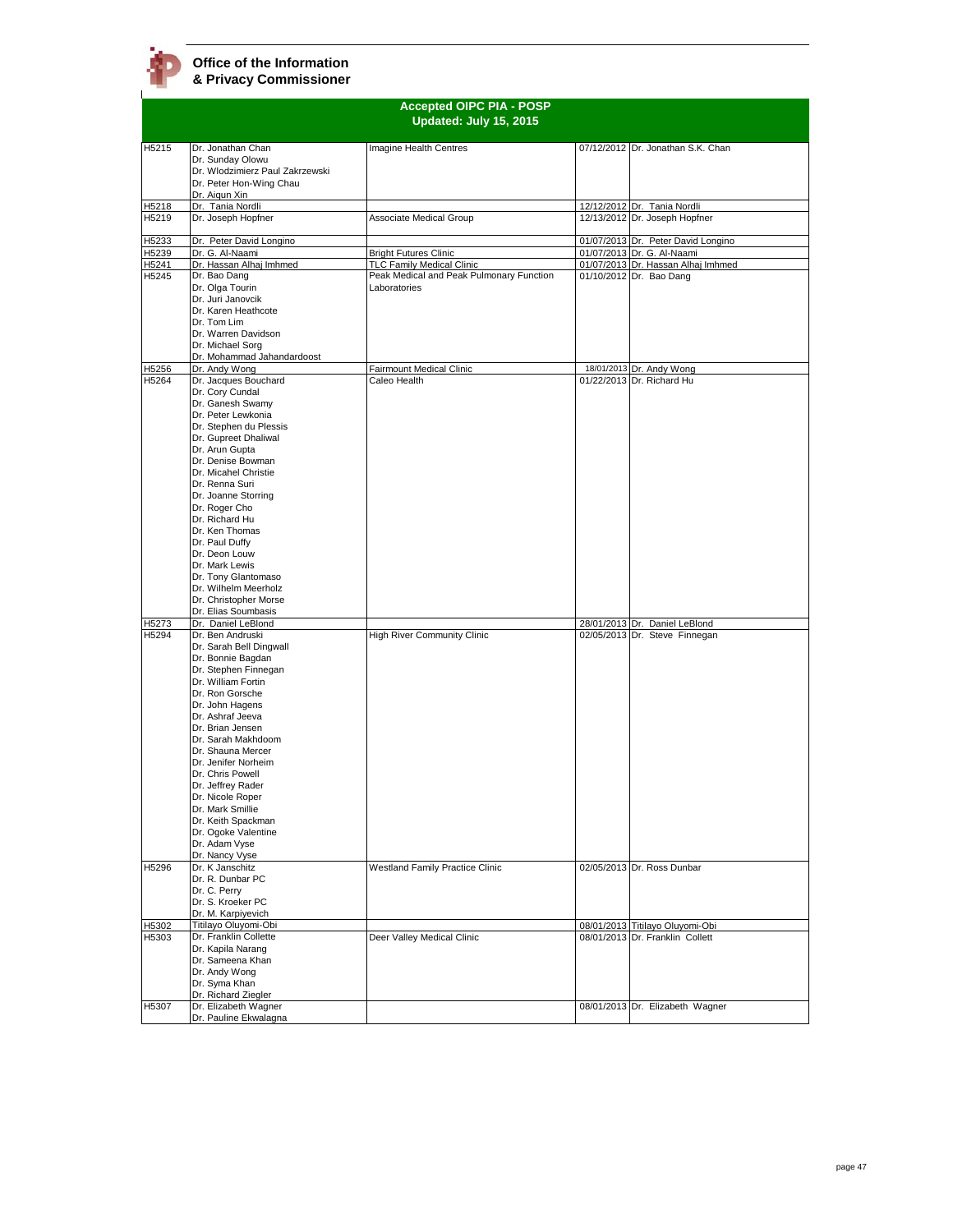|                | <b>Accepted OIPC PIA - POSP</b><br>Updated: July 15, 2015                                                                                                                                                                                                                                                                                                                                                                                                                                                                                                                                                                                                                                      |                                                                                                                                                                                                     |                      |                                                              |
|----------------|------------------------------------------------------------------------------------------------------------------------------------------------------------------------------------------------------------------------------------------------------------------------------------------------------------------------------------------------------------------------------------------------------------------------------------------------------------------------------------------------------------------------------------------------------------------------------------------------------------------------------------------------------------------------------------------------|-----------------------------------------------------------------------------------------------------------------------------------------------------------------------------------------------------|----------------------|--------------------------------------------------------------|
| H5312          | Dr. E Hibbitts<br>Dr. H Akosile-Xulu<br>Dr. Y Aniki<br>Dr O. Anyalebech<br>Dr. N. Arruj<br>Dr. M Chaudhry<br>Dr. E. Denga<br>Dr. F. Elesin<br>Dr. T. Elmsallati                                                                                                                                                                                                                                                                                                                                                                                                                                                                                                                                | Wood Buffalo PCN After Hours Clinic                                                                                                                                                                 |                      | 08/08/2013 Dr. Edward Denga                                  |
|                | Dr. M. Elmusharaf<br>Dr. O. Fawole<br>Dr. P. McCombe<br>Dr. E. Osegbue<br>Dr. A. Suleiman<br>Dr. O. Taiwo                                                                                                                                                                                                                                                                                                                                                                                                                                                                                                                                                                                      |                                                                                                                                                                                                     |                      |                                                              |
| H5319          | Dr. Daniel Van Schalwyk<br>Dr. Heinrich de Jongh<br>Dr. Ronel Basson<br>Dr. Evert Hattingh<br>Dr. Anthony Train<br>Dr. Jaco Calitz<br>Dr. C. Bayley                                                                                                                                                                                                                                                                                                                                                                                                                                                                                                                                            | LIFE MEDICAL CLINIC                                                                                                                                                                                 |                      | 14/02/2013 Dr. Daniel Van Schalkwyk                          |
| H5320          | Dr. Jolene Le Roux<br>Dr. Richard Kozakiewicz<br>Dr. Z. Polack<br>Dr. U. Winterbach                                                                                                                                                                                                                                                                                                                                                                                                                                                                                                                                                                                                            | ONOWAY MEDICAL CLINIC                                                                                                                                                                               |                      | 14/02/2013 Dr. Daniel Van Schalkwyk                          |
| H5323          | Dr. Flora ALadi<br>Dr. Nella Mubanda<br>Dr. Ishioma M. Ejiofor                                                                                                                                                                                                                                                                                                                                                                                                                                                                                                                                                                                                                                 | Health Watch Medical Clinic                                                                                                                                                                         |                      | 14/02/2013 Dr. Flora Aladi                                   |
| H5328<br>H5340 | Dr. A. Lalani<br><b>Richmond Square Medical Centre</b><br>Dr. Daphne Anderson, Dr. Amber Fripp<br>Dr. Debbie Hitchcock, Dr. Nancy Love<br>Dr. Neville Reddy, Dr. Ken Unger<br>Dr. Rudy Zimmer, Dr. Jane Ballantine<br>Dr. Mary Gawlinski, Dr. Evelyn Pieravi<br>Dr. Lisa Stevenson, Dr. Matthew vanOlm<br>Dr. Karen Massey<br>Dr. Frankie Fraulin<br>Dr. Emerson Gingrich<br>Dr. Michaela Jordan<br>Dr. Ernesto Pineda-Selva<br>Dr. Corinne Zamonsky<br><b>Odyssey Travel and Tropical Medicine Clinic -</b><br><b>Market Mall</b><br>Dr. Susan Kuhn<br>Dr. Andrea Hull<br>Dr. Jill Teschke<br>Dr. Lorraine Croft<br>Dr. Alex Leong<br>Dr. Julie Thomson<br>Dr. Bill Hanlon<br>Dr. Chris Sarin | Orthopedic Consultants<br>Richmond Square Medical Centre<br>Odyssey Travel and Tropical Medicine Clinic -<br>Market Mall<br>Odyssey Travel and Tropical Medicine Clinic -<br><b>Richmond Square</b> | 19/02/2013           | Dr. A. Lalani<br>25/02/2013 Dr. Mary Gawlinski               |
|                | <b>Odyssey Travel and Tropical Medicine Clinic -</b><br><b>Richmond Square</b><br>Dr. A. MacQueen<br>Dr. Rudy Zimmer                                                                                                                                                                                                                                                                                                                                                                                                                                                                                                                                                                           |                                                                                                                                                                                                     |                      |                                                              |
| H5341          | Dr. Ashif Jaffer<br>Dr. Joshua Foley<br>Dr. Sandra Duke                                                                                                                                                                                                                                                                                                                                                                                                                                                                                                                                                                                                                                        | Jacaranda Medical Clinic                                                                                                                                                                            |                      | 26/02/2013 Dr. Ashif Jaffer                                  |
| H5344<br>H5354 | Dr. Diaa Mansy<br>Dr. I. Wahba<br>Dr. Robert G. Crowe                                                                                                                                                                                                                                                                                                                                                                                                                                                                                                                                                                                                                                          | Family & Walk-In Clinic<br>Hythe Medical Clinic                                                                                                                                                     |                      | 27/02/2013 Dr. Diaa Mansy<br>05/03/2013 Dr. Robert G. Crowe  |
| H5355          | Dr. Jason David Thomas Dressler<br>Dr. Paul F. Walsh<br>Dr. Ridwana Essop<br>Dr. Heinrich Dirk Brussow<br>Dr. Elijah Adane Marfo<br>Dr. Daniel du Plooy<br>Dr. Hendrik G. Strydom<br>Dr. Mark Anthony Forder                                                                                                                                                                                                                                                                                                                                                                                                                                                                                   | <b>High Level Medical Clinic</b>                                                                                                                                                                    |                      | 05/03/2013 R. Heinrich Dirk Brussow                          |
| H5363          | Dr. N. Thuat<br>Dr. S. Vecchio                                                                                                                                                                                                                                                                                                                                                                                                                                                                                                                                                                                                                                                                 | St. Michael's Family Health Centre                                                                                                                                                                  |                      | 06/03/2013 Dr. N. Thaut                                      |
| H5365          | Dr. Paul C. K. Yong<br>Dr. Olabisi Odugbemi<br>Dr. Debbie Millard<br>Dr. William So<br>Dr. Sivaprakash Rajoo<br>Dr. Brian Lee                                                                                                                                                                                                                                                                                                                                                                                                                                                                                                                                                                  | Aspire Medical Clinic                                                                                                                                                                               |                      | 07/03/2013 Dr. Paul C.K. Yong                                |
| H5368          | Dr. Frank B. Kortbeek                                                                                                                                                                                                                                                                                                                                                                                                                                                                                                                                                                                                                                                                          | <b>Orthopedic Consultants</b>                                                                                                                                                                       |                      | 11/03/2013 Dr. Frank B. Kortbeek                             |
| H5369          | Dr. Iftikhar Ahmad                                                                                                                                                                                                                                                                                                                                                                                                                                                                                                                                                                                                                                                                             | Orthopedic Consultants                                                                                                                                                                              |                      | 11/03/2013 Dr. Iftikhar Ahmad                                |
| H5371<br>H5372 | Dr. Edward Masson<br>Dr. Greg O'Connor                                                                                                                                                                                                                                                                                                                                                                                                                                                                                                                                                                                                                                                         | Orthopedic Consultants<br>Orthopedic Consultants                                                                                                                                                    |                      | 11/03/2013 Dr. Edward Masson<br>11/03/2013 Dr. Greg O'Connor |
| H5373          | Dr. James K. Mahood                                                                                                                                                                                                                                                                                                                                                                                                                                                                                                                                                                                                                                                                            | Orthopedic Consultants                                                                                                                                                                              |                      | 11/03/2013 Dr. James K. Mahood                               |
| H5375<br>H5377 | Dr. Jiang<br>Dr. Petrus Swarts<br>Dr. C. Grundling<br>Dr. Nicol Basson                                                                                                                                                                                                                                                                                                                                                                                                                                                                                                                                                                                                                         | <b>Easthill Medical Clinic</b>                                                                                                                                                                      | 13/03/2013 Dr. Jiang | 14/03/2013 Dr. Petrus Swarts                                 |
| H5383          | Dr. Jacques Rossouw<br>Dr. N Thuat<br>Dr. S. Vecchio                                                                                                                                                                                                                                                                                                                                                                                                                                                                                                                                                                                                                                           | St. Michael's Family Health Centre                                                                                                                                                                  |                      | 19/03/2013 Dr. N. Thaut                                      |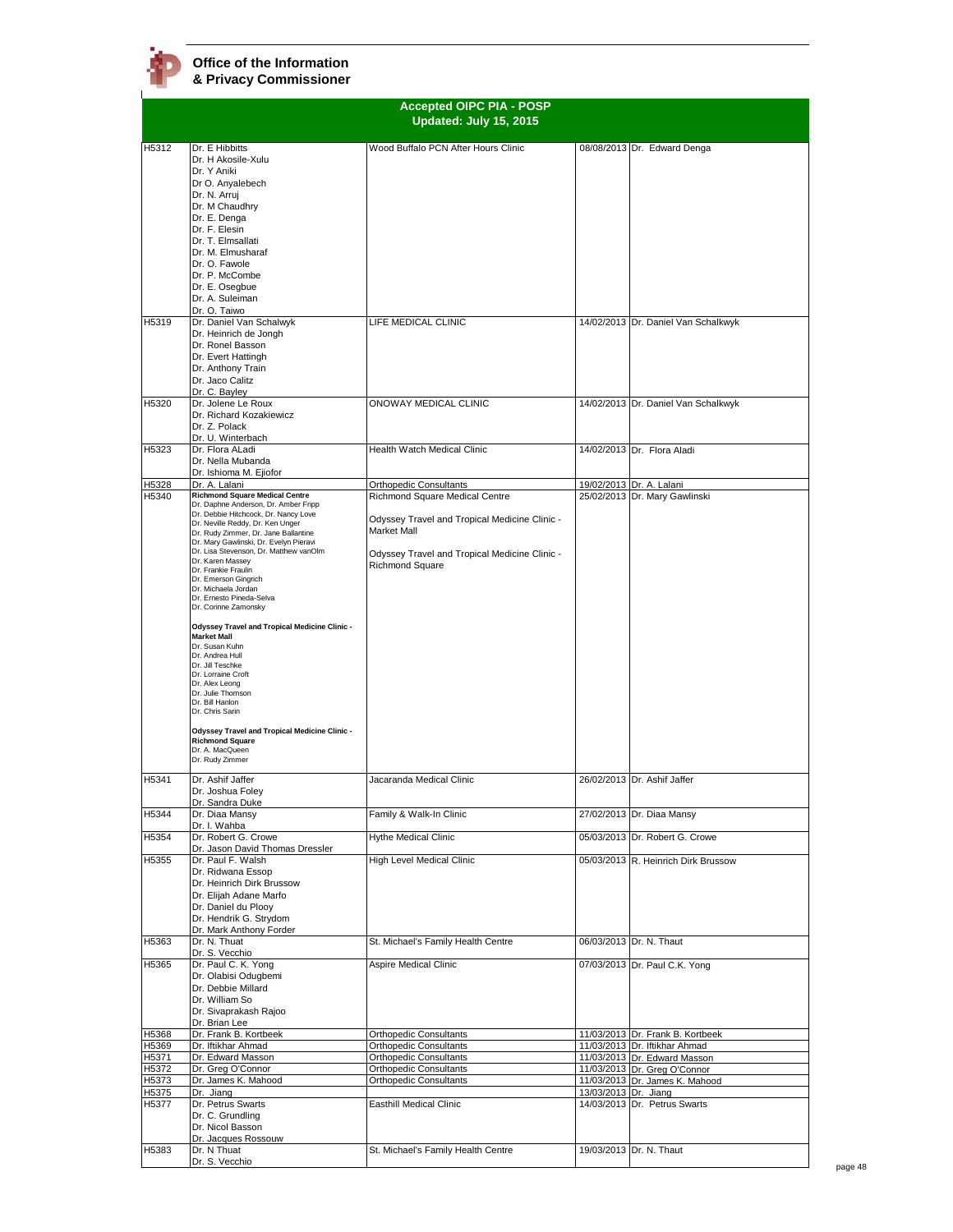# **Office of the Information**

**& Privacy Commissioner**

|                |                                                                        | <b>Accepted OIPC PIA - POSP</b><br>Updated: July 15, 2015 |                                    |
|----------------|------------------------------------------------------------------------|-----------------------------------------------------------|------------------------------------|
| H5390          | Dr. Michael Geoghegan                                                  | Staywell Manor Village                                    | 21/03/2013 Dr. Michael Georghegan  |
|                | Dr. Peter Meiring<br>Dr. John Han<br>Dr. Nigel Williams                |                                                           |                                    |
| H5232          | Dr. Bernadette Pahulje                                                 | Viva Care Medical Clinic                                  | 22/03/2013 Dr. Arlene Oishi        |
|                | Dr. Julie Smith                                                        |                                                           |                                    |
|                | Dr. Kami Makar<br>Dr. Dorcas Kennedy                                   |                                                           |                                    |
|                | Dr. Timothy Collins                                                    |                                                           |                                    |
|                | Dr. Lana Wicentovich                                                   |                                                           |                                    |
|                | Dr. Arlene Oishi<br>Dr. Karen Robertson                                |                                                           |                                    |
|                | Dr. Dionne Walsh                                                       |                                                           |                                    |
|                | Dr. Gordon Arnett                                                      |                                                           | 28/03/2013 Dr. Gordon Arnett       |
| H5396<br>H5404 | Dr. Raymond John Tenove                                                |                                                           | 02/04/2013 Dr. Raymond John Tenove |
|                | Dr, Mohammad Shoaib Alam                                               |                                                           |                                    |
| H5407          | Dr. Charmaine Mamogobo<br>Dr. Lynne Murfin                             |                                                           | 03/04/2013 Dr. Lynne Murfin        |
| H5412          | Dr. Nur Parker                                                         | Alexandra Medical Clinic                                  | 24/07/2013 Dr. Nur Parker          |
| H5414          | Dr. Colette Vervaeck                                                   |                                                           | 05/04/2013 Dr. Colette Vervaeck    |
| H5419          | Dr. Brad Bahler<br>Dr. Brian Inglis                                    | Sylvan Family Health Centre Inc.                          | 15/04/2013 Dr. Brad Bahler         |
|                | Dr. Fred Janke                                                         |                                                           |                                    |
|                | Dr. leleen Taylor                                                      |                                                           |                                    |
|                | Dr. Muti Kauchali<br>Dr. Donna Sorensen                                |                                                           |                                    |
|                | Dr. Julie Herberger                                                    |                                                           |                                    |
|                | Dr. Steve Swainson                                                     |                                                           |                                    |
|                | Dr. Jordon LaRue<br>Dr. Lindsay Naminga                                |                                                           |                                    |
| H5424          | Dr. Zahid Rafiq                                                        | Panorama Hills Medical Clinic                             | 16/04/2013 Dr. Zahid Rafiq         |
|                | Dr. Karen Choi<br>Dr. Paramiit Sahni                                   |                                                           |                                    |
| H5426          | Dr. Lioubov Kazatchenko                                                | La Vita Medical Centre                                    | 17/04/2013 Dr. Lioubov Kazatchenko |
| H5428          | Dr. Michael Amatto                                                     | Lethbridge College Health Services                        | 17/04/2013 Dr. Dorcas Kennedy      |
|                | Dr. Stephen Crawford<br>Dr. Alberto Palma                              |                                                           |                                    |
|                | Dr. Erin Appleton                                                      |                                                           |                                    |
|                | Dr. Dorcas Kennedy                                                     |                                                           |                                    |
|                | Dr. Julie Smith                                                        |                                                           |                                    |
| H5429          | Dr. David Wildeboer                                                    | <b>Mainstreet Medical Services</b>                        | 17/04/2013 Dr. David Wildeboer     |
|                | Dr. Leighton L. Nischuk                                                |                                                           |                                    |
|                | Dr. Barry W. Geates                                                    |                                                           |                                    |
|                |                                                                        |                                                           |                                    |
|                | Dr. Suzanne A. Orr<br>Dr. Ken H. Smit                                  |                                                           |                                    |
|                | Dr. Antoinette Olivier                                                 |                                                           |                                    |
| H5430          | Dr. Gordon Anderson                                                    | Wainwright Primary Care Network (PCN)                     | 17/04/2013 Dr. J.W. Max Ramsahoye  |
|                | Dr. Beverly Brilz<br>Dr. Ruan Venter                                   |                                                           |                                    |
|                | Dr. J.W. Max Ramsahoye                                                 |                                                           |                                    |
|                | Dr. Werner de Vos                                                      |                                                           |                                    |
| H5432          | Dr. Willem Nopper<br>Dr. Frederik Steyn                                | Associated Medical Clinic Box 510, 10017-101              | 18/04/2013 Dr. Frederik Steyn      |
|                | Dr. Jean P. Mare                                                       | AVE Lac La Biche                                          |                                    |
|                | Dr. Coenraad Claassens                                                 |                                                           |                                    |
|                | Dr. Magdelena D. Dehlen<br>Dr. Fanie Cooetzee                          |                                                           |                                    |
|                | Dr. Wendy Ackermann                                                    |                                                           |                                    |
|                | Dr. Gordon B. Lippolt<br>Dr. Richard Birkill                           |                                                           |                                    |
|                | Dr. Serena Crum                                                        |                                                           |                                    |
|                | Dr. Handre De Ridder                                                   |                                                           |                                    |
| H5439          | Calgary Foothills Primary Care Network<br>(PCN)                        | Calgary Foothills Primary Care Network (PCN)              | 24/04/2013 Dr. Michelle Deyholos   |
| H5441          | Dr. Stephen Leung                                                      | <b>SAIT Health Services</b>                               | 29/04/2013 Dr. Sameena Merchant    |
|                | Dr. Shirley Semaka<br>Dr. Sameena Merchant                             |                                                           |                                    |
| H5452          | Dr. Fatima Ali                                                         | Ross Creek Medical Clinic                                 | 06/05/2013 Dr. Sandeep Kumar       |
|                | Dr. Rizwan Ali                                                         |                                                           |                                    |
|                | Dr. Eyad Omar El-Hajj<br>Dr. Ashraff I. Khan                           |                                                           |                                    |
|                | Dr. Amita Kumari                                                       |                                                           |                                    |
|                | Dr. Sandeep Kumar                                                      |                                                           |                                    |
|                | Dr. Linda Mary Pfeifer<br>Dr. Romi Rajput                              |                                                           |                                    |
|                | Dr. Qaiser raza Rizvi                                                  |                                                           |                                    |
|                | Dr. Dr. Gary Alexander Simatos                                         |                                                           |                                    |
|                | Dr. Laszlo B. Torok<br>Dr. Trevoe Michael Withers                      |                                                           |                                    |
|                | Dr. Ramesh Natwarlall Juta                                             |                                                           |                                    |
|                | Dr. Sameh Charles Azer                                                 |                                                           |                                    |
|                | Dr. Harold E. Hoffman<br>Dr. Velopillai Velmurugiah<br>Dr. Karim Ravji |                                                           |                                    |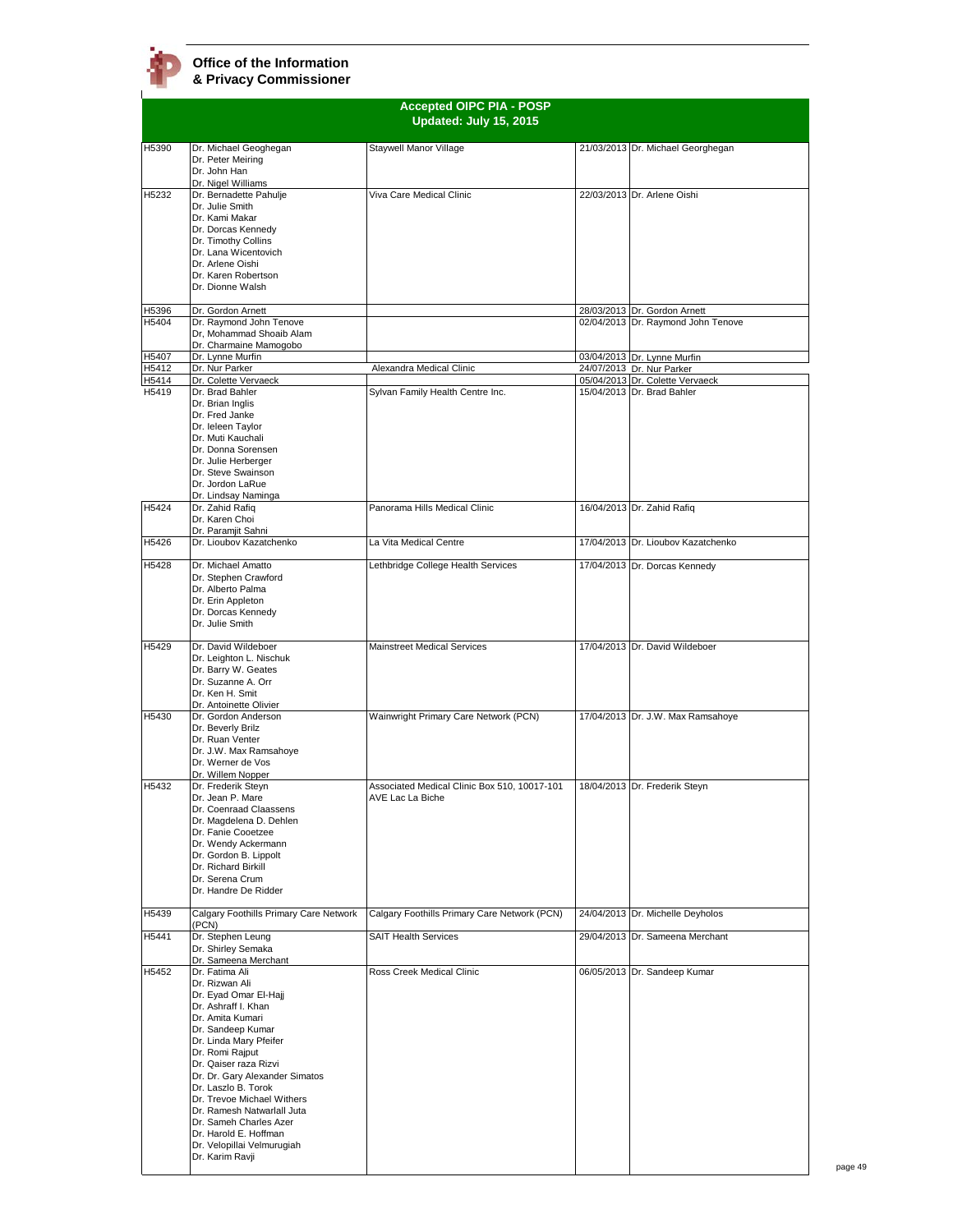$\mathbf{r}$ 

| <b>Accepted OIPC PIA - POSP</b> |                                                                   |                                                              |  |                                                          |
|---------------------------------|-------------------------------------------------------------------|--------------------------------------------------------------|--|----------------------------------------------------------|
|                                 |                                                                   | Updated: July 15, 2015                                       |  |                                                          |
|                                 |                                                                   |                                                              |  |                                                          |
| H5474                           | Dr. Margaret Clarke                                               | Railside Medical Specialists                                 |  | 15/05/2013 Dr. Dale Robertson                            |
|                                 | Dr. Katheryn Cooke<br>Dr. Suzanne Perkins                         |                                                              |  |                                                          |
|                                 | Dr. Lioba Redel                                                   |                                                              |  |                                                          |
|                                 | Dr. Dale Robertson                                                |                                                              |  |                                                          |
| H5486                           | Dr. Dorcas Kennedv                                                | Lethbridge College Health Services                           |  | 28/05/2013 Dr. Dorcas Kennedy                            |
| H5489                           | Dr. Katherine Joanna Malczyk Abel<br>Dr. Justin Peter Craig Balko | Leduc Beaumont Devon Primary Care Network                    |  | 28/05/2013 Dr. Justin Balko                              |
|                                 | Dr. Keith Ryan Barry                                              |                                                              |  |                                                          |
|                                 | Dr. Trevor John Byers                                             |                                                              |  |                                                          |
|                                 | Dr. Jieli (Lily) Chen                                             |                                                              |  |                                                          |
|                                 | Dr. Gurpreet Singh Dinsa<br>Dr. Anton Eugene du Toit              |                                                              |  |                                                          |
|                                 | Dr. Amira Fahim Badawy Gouda                                      |                                                              |  |                                                          |
|                                 | Dr. Dadi B. Naidoo                                                |                                                              |  |                                                          |
|                                 | Dr. J. Timothy Trofimuk                                           |                                                              |  |                                                          |
|                                 | Dr. Alida van Heerden                                             |                                                              |  |                                                          |
|                                 | Dr. Ming Y. Yue<br>Dr. Clarence Giang                             |                                                              |  |                                                          |
|                                 | Dr. Conrad Man-Juen Liu                                           |                                                              |  |                                                          |
|                                 | Dr. Kanchana Sivalingam                                           |                                                              |  |                                                          |
|                                 | Dr. Jana Piorecky Holden                                          |                                                              |  |                                                          |
| H5490                           | Dr. Michael Hamilton                                              | Bonnie Doon Medical Clinic                                   |  | 28/05/2013 Dr. Michael Hamilton                          |
| H5492                           | Dr. Helen K. Sachs<br>Dr. R. Muthanna                             | <b>Hillcrest Medical Associates</b>                          |  | 28/05/2013 Dr. W.E. Schneider                            |
|                                 | Dr. M. Caffaro PC                                                 |                                                              |  |                                                          |
|                                 | Dr. K. Sorenson PC                                                |                                                              |  |                                                          |
|                                 | Dr. W.E. Schneider PC<br>Dr. Tim Darnell                          |                                                              |  | 18/16/2013 Dr. Janni Prins                               |
| H5513                           | Dr. Brian Elliott                                                 | <b>Family Medical Associates</b>                             |  |                                                          |
|                                 | Dr. Ronald Keller                                                 |                                                              |  |                                                          |
|                                 | Dr. Barbara Kinash                                                |                                                              |  |                                                          |
|                                 | Dr. Cecil McKibbin                                                |                                                              |  |                                                          |
|                                 | Dr. Jan Stephanus Nieuwoudt<br>Dr. Johannes Prins                 |                                                              |  |                                                          |
|                                 | Dr. Kathy Unger                                                   |                                                              |  |                                                          |
|                                 | Dr. Matthew Unger                                                 |                                                              |  |                                                          |
|                                 | Dr. Izak Van Niekerk                                              |                                                              |  |                                                          |
| H <sub>5516</sub>               | Dr. Dennis Ethier                                                 |                                                              |  |                                                          |
|                                 | Dr. David Morley Riske<br>Dr. Scott Soehn                         | Beaumont Family Medical Associates                           |  | 18/06/2013 Dr. David Morley Riske                        |
|                                 | Dr. Christine L. Lund                                             |                                                              |  |                                                          |
|                                 | Dr. Ruth Elaine Bogoch                                            |                                                              |  |                                                          |
|                                 | Dr. Jason Robert Corrigan                                         |                                                              |  |                                                          |
| H <sub>5517</sub>               | Dr. Shawkat Kibria<br>Dr. Omair Vicaruddin                        |                                                              |  | 18/16/2013 Dr. Shawkat Kibria                            |
|                                 | Dr. Zehra Vicaruddin                                              |                                                              |  |                                                          |
|                                 | Dr. Qamar Fatima                                                  |                                                              |  |                                                          |
|                                 | Dr. Kishwar Jamal                                                 |                                                              |  |                                                          |
| H5541                           | Dr. Abdelbaset Elsawiniya<br>Dr. Ibrahim Baber                    | Manning Crossing Medical Clinic                              |  | 08/07/2013 Dr. Abdelbaset Elsawiniya                     |
|                                 | Dr. Salem Tomi                                                    |                                                              |  |                                                          |
|                                 | Dr. Amein Journi                                                  |                                                              |  |                                                          |
| H5543                           | Dr. J.C. Strauss                                                  | <b>Intramed Medical Centre</b>                               |  | 11/07/2013 Dr. J.C. Strauss                              |
|                                 | Dr. Pierre D. Crouse<br>Dr. Olumfunmi O. Lasore                   |                                                              |  |                                                          |
| H5574                           | Dr. Christina Stocks                                              | Lethbridge Medical Cliinic                                   |  | 01/08/2013 Dr. Olufunmi O. Lasore                        |
|                                 | Dr. Carrie Abrahamson                                             |                                                              |  |                                                          |
|                                 | Dr. Philip Braithwaite                                            |                                                              |  |                                                          |
| H <sub>5578</sub>               | Dr. Rick Hebert                                                   | General Surgeons                                             |  | 02/10/2013 Dr. Rick Hebert                               |
|                                 | Dr. Luk Szobota<br>Dr. Allan Tautman                              |                                                              |  |                                                          |
|                                 | Dr. Tony Gomes                                                    |                                                              |  |                                                          |
| H5594                           | Dr. Bev Prieur                                                    |                                                              |  | 13/08/2013 Dr. Bev Prieur                                |
| H5598                           | Dr. Peter Yong-Feng Guo                                           |                                                              |  | 13/08/2013 Dr. Peter Yong-Feng Guo                       |
| H5605                           | Dr. Dick Au<br>Dr. Omor Faruque Bhuiyan                           | Midtown Medical Centre                                       |  | 20/08/2013 Dr. Andre Johannes Louw                       |
|                                 | Dr. Andre Johannes Louw                                           |                                                              |  |                                                          |
|                                 | Dr. Lara Canu                                                     |                                                              |  |                                                          |
|                                 | Dr. Gordon Henry McLean                                           |                                                              |  |                                                          |
| H5606                           | Dr. David Strydom<br>Dr. Helen Frank                              | Vegreville Family Clinic                                     |  | 20/08/2013 Dr. David Strydom                             |
|                                 | Dr. Selby Armstrong Frank                                         |                                                              |  |                                                          |
|                                 | Dr. Pieter Willem Labuschangne                                    |                                                              |  |                                                          |
|                                 | Dr. David Petrus Johannes Strydom                                 |                                                              |  |                                                          |
|                                 | Dr. Daniel PAul Edgcumbe                                          |                                                              |  |                                                          |
| H5609<br>H5610                  | Dr. Yew Hon Lai<br>Dr. Tarun Misra                                | Tuxedo Centre Medical Clinic<br>Gastroenterology Consultants |  | 28/08/2013 Dr. Yew Hon Lai<br>28/08/2013 Dr. Tarun Misra |
| H5624                           | Dr. Janette Hurley                                                |                                                              |  | 28/08/2013 Dr. Janette Hurley                            |
|                                 |                                                                   |                                                              |  |                                                          |
| H5625                           | Dr. Ron Cusano                                                    |                                                              |  | 28/08/2013 Dr. Ron Cusano                                |
|                                 | Dr. Dorothy Igras-Kulach<br>Dr. Jamie Schachar                    |                                                              |  |                                                          |
| H5626                           | Dr. Fadhil Ali                                                    | Chinook Medical Centre                                       |  | 28/08/2013 Dr. Fadhil Ali                                |
| H5644                           | Dr. V. Michelle Warren                                            | Moose & Squirrell Medical Clniic                             |  | 16/10/2013 Dr. V. Michelle Warren                        |
|                                 | Dr. Robert Warren                                                 |                                                              |  |                                                          |
| H5645                           | Dr. Gregory C. Boughen<br>Dr. Olabasi Olubimisola Odugbemi        | Main Street Medical Clinic                                   |  | 06/09/2013 Dr. Gregory C. Boughen                        |
| H5647                           | Dr. Awatef Maulud                                                 | My Medical Clinic                                            |  | 06/09/2013 Dr. Awatef Maulud                             |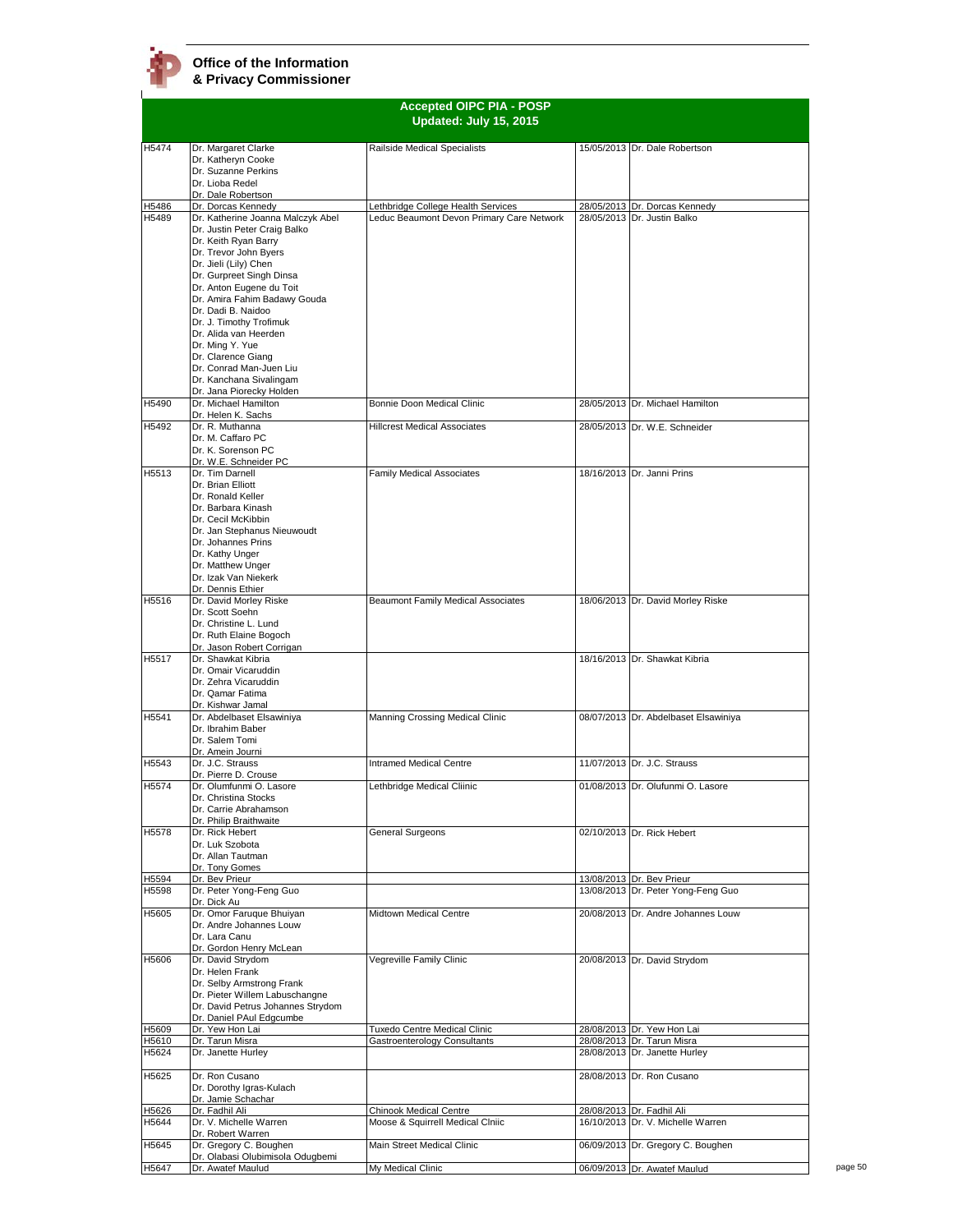|                |                                                                                                                                                                                                         | <b>Accepted OIPC PIA - POSP</b><br>Updated: July 15, 2015                                               |                                                                         |
|----------------|---------------------------------------------------------------------------------------------------------------------------------------------------------------------------------------------------------|---------------------------------------------------------------------------------------------------------|-------------------------------------------------------------------------|
| H5653          | Dr. Shawkat Kibria<br>Dr. Inderpreet Rai<br>Dr. Juan Soto                                                                                                                                               | Saddleback Medical Clinic                                                                               | 19/09/2013 Dr. Shawkat Kibria                                           |
| H5676<br>H5677 | Dr. Robert Cole<br>Dr. Amrik Bassi<br>Dr. Rita Maliakkal<br>Dr. Espheran Reddy<br>Dr. Gurdev Toor                                                                                                       | Martindale Medical Clinic                                                                               | 26/09/2013 Dr. Robert Cole<br>26/09/2013 Dr. Amrik S. Bassi             |
| H5687          | Dr. Thomas Bowles Bray<br>Dr. Andrew Jaroslaw Jarema<br>Dr. Peter Vincent Davis<br>Dr. Luis C. Baptista<br>Dr. Graham Benedict Lohlun<br>Dr. Paul Anthony Tiley Marner<br>Dr. Anne Draginda             | Fort Medical Clinic                                                                                     | 30/09/2013 Dr. Andrew J. Jarema                                         |
| H5720<br>H5721 | Dr. Omoniyi Yakubu Adebisi<br>Dr. Ehab Abdelmalak                                                                                                                                                       | <b>Medics Clinic</b><br>Apple Wellness Centre                                                           | 28/10/2013 Dr. Omoniyi Yakubu Adebisi<br>28/10/2013 Dr. Ehab Abdelmalak |
| H5722          | Dr. Alladin Geleidi<br>Dr. Eugene Landsbergen<br>Dr. Balaji Avula<br>Dr. Mark Wylie<br>Dr. Carla Foolen<br>Dr. David Smith<br>Dr. Shaheen jinah<br>Dr. William Ward                                     | Main Clinic: 709-1 ST NE, PO Bag 5, Sundre, AB<br>Satellite Clinic: Unit 7, 577 Main AVE, Sundre,<br>AB | 28/10/2013 Dr. Eugen Landsbergen                                        |
| H5723          | Dr. John Damian Paton-Gay                                                                                                                                                                               |                                                                                                         | 28/10/2013 Dr. John Damian Paton-Gay                                    |
| H5753          | Dr. Wilfred Alonso                                                                                                                                                                                      | Canadian Sleep Consultants                                                                              | 08/11/2013 Dr. Wilfred Alonso                                           |
| H5755          | Dr. Maureen Bakken                                                                                                                                                                                      | Davenport Medical Centre                                                                                | 08/11/2013 Dr. Maureen Bakken<br>08/11/2013 Dr. Pamela Chandini Coulson |
| H5756          | Dr. Pamela Chandini Coulson<br>Dr. M. Firdaus Mohamed Mydeen<br>Dr. Magali Anna Benard                                                                                                                  | Pembina Medical Clinic                                                                                  |                                                                         |
| H5760          | Dr. Rubeena Mumtaz Ahmad<br>Dr. Cameron Stephen Barr<br>Dr. Crag Barten Bulawka<br>Dr. Jessica Erin MArie Kirkwood<br>Dr. Francesco M. Mosaico<br>Dr. Matthew David Brock Rose                          | Boyle McCaulley Health Clinic                                                                           | 08/11/2013 Dr. Matthew David Brock Rose                                 |
| H5771          | Dr. Don Korzenowski<br>Dr. Allan Chiu<br>Dr. Dena Stockbuerger<br>Dr. Janice Marie Zielinski<br>Dr. Harry Zirk<br>Dr. William Han                                                                       | Millwoods Family Clinic                                                                                 | 18/11/2013 Dr. Donald Korzenowski                                       |
| H5772          | Dr. Sivaprakash Nischal Rajoo<br>Dr. Elmer Angara Roque<br>Dr. Ryan Choudhury<br>Dr. Tal Zucker                                                                                                         | Kingsridge Medical Clinic                                                                               | 18/11/2013 Dr. Sivaprakash Nischal Rajoo                                |
| H5773<br>H5789 | Dr. C. Mark Joyce<br>Dr. Andrea Wong<br>Dr. Patricia Heard<br>Dr. Agnieszka Choluj<br>Dr. Pamela Kyle<br>Dr. Caroline Dundas<br>Dr. Jessica Muggli                                                      | Sundance Clinic                                                                                         | 14/11/2013 Dr. C. Mark Joyce<br>29/11/2013 Dr. Andrea Wong              |
| H5790          | Dr. Ayodele Stephen Akindipe<br>Dr. Olive Eva Usher<br>Dr. John Mark McConnell                                                                                                                          | <b>Consort Medical Clinic</b>                                                                           | 27/11/2013 Dr. Ayodele Stephen Akindipe                                 |
| H5791          | Dr. Diederik Francois Botha                                                                                                                                                                             | Hardisty Medical Clinic                                                                                 | 27/11/2013 Dr. Diederik Francois Botha                                  |
| H5792          | Dr. Margaret Querijero                                                                                                                                                                                  | Hope Mission Health Centre                                                                              | 27/11/2013 Dr. Margaret Querijero                                       |
| H5793          | Dr. Pratap R. Chokka<br>Dr. Andrea Scott<br>Dr. Ghalib Ahmed<br>Dr. Andrea Perra<br>Dr. Noelle Liwski<br>Dr. Baljit Khamba                                                                              | Chokka Center for Integrative Health                                                                    | 28/11/2013 Dr. Pratap R. Chokka                                         |
| H5794          | Dr. Sydney Bass                                                                                                                                                                                         |                                                                                                         | 28/11/2013 Dr. Syney Bass                                               |
| H5795<br>H5806 | Dr. Jane Ballantine<br>Dr. Peter Newnham<br>Dr. Ben Macedo<br>Dr. Elizabeth Dixon<br>Dr. Jennifer F. W. Yue<br>Dr. Jacqueline Kassam<br>Dr. Margaret Schaffter<br>Dr. Walter Mair<br>Dr. Krista Bennett | Calgary West Central Primary Care Network<br>Summit Family Clinic                                       | 28/11/2013 Dr. Jane Ballantine<br>05/12/2013 Dr. Peter Newnham          |
| H5807          | Dr. Lynne M. McKenzie<br>Dr. Michael Alan Thompson                                                                                                                                                      | <b>Coronation Medical Clinic</b>                                                                        | 05/12/2013 Dr. Michael A. Thompson                                      |
| H5808          | Dr. Carol Lee<br>Dr. Jane Yu                                                                                                                                                                            |                                                                                                         | 05/12/2013 Dr. Carol Lee                                                |
| H5809          | Dr. Tracy Thomson<br>Dr. Saskia Acton                                                                                                                                                                   | Gaia Collaborative Medicine                                                                             | 05/12/2013 Dr. Tracy Thomson                                            |
| H5828          | Dr. Nicholas Myers<br>Dr. Heather Hicks                                                                                                                                                                 | <b>Memorial Medical Clinic</b>                                                                          | 20/12/2013 Dr. Nicholas Myers                                           |
| H5829          | Dr. Ali Suleiman<br>Dr. Reda Essa                                                                                                                                                                       | Morrison Medical Clinic                                                                                 | 20/12/2013 Dr. Ali Suleiman                                             |
| H5830          | Dr. Susan F.L. Poon                                                                                                                                                                                     |                                                                                                         | 20/12/2013 Dr. Susan F.L. Poon                                          |
| H5842          | Dr. Daniel Ambrose O'Connell                                                                                                                                                                            | Head & Neck Surgery Clinic - Otolaryngology                                                             | 15/01/2014 Dr. Daniel Ambrose O'Connell                                 |

page 51